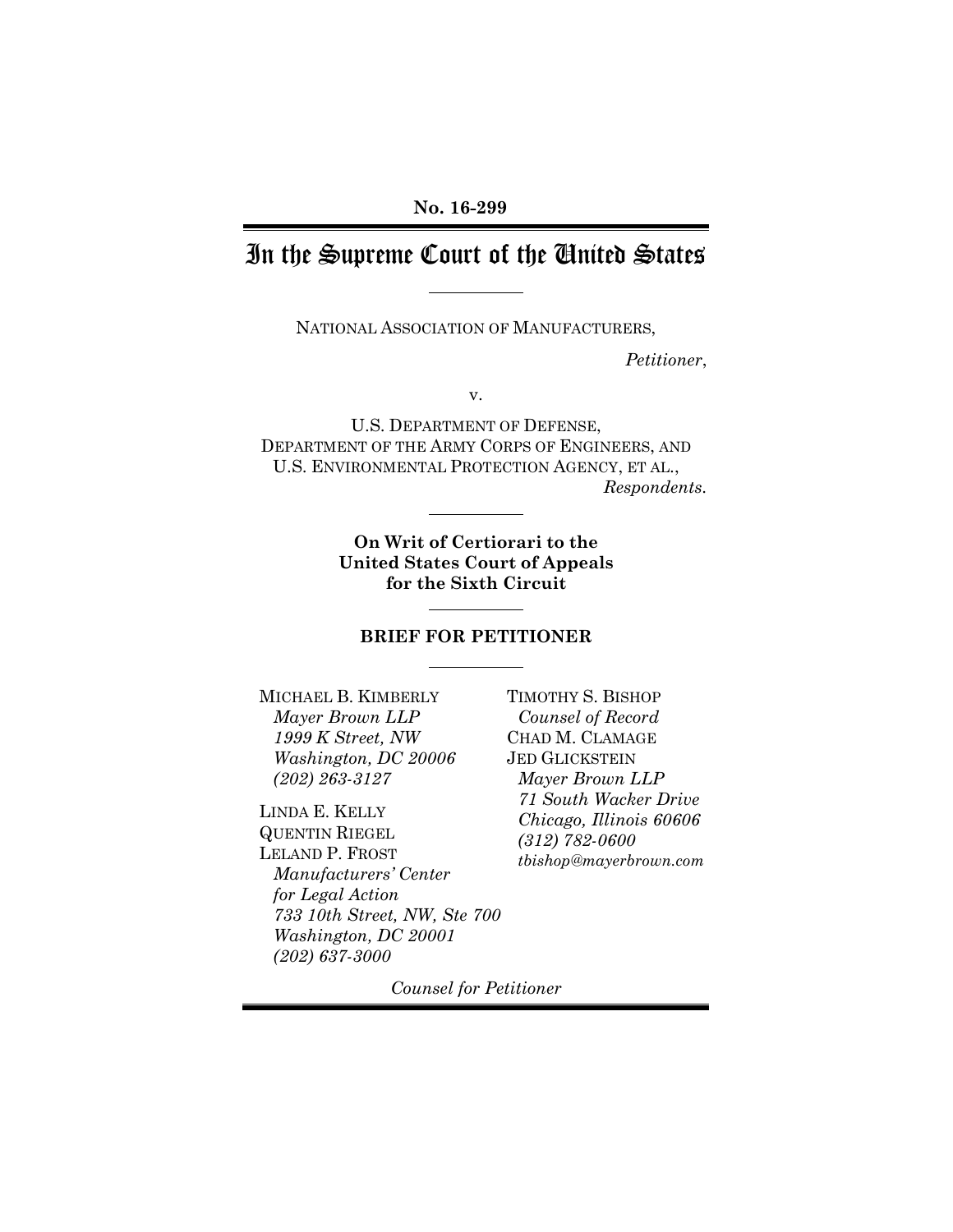### **QUESTION PRESENTED**

Whether the court of appeals has original jurisdiction under 33 U.S.C. § 1369(b)(1) over a petition for review challenging a regulation that defines the scope of the term "waters of the United States" in the Clean Water Act.<sup>∗</sup>

<sup>∗</sup> This is the Question Presented by the Solicitor General in his brief in opposition. The Question Presented in the petition for certiorari asked whether the Sixth Circuit erred in holding that it had jurisdiction under 33 U.S.C. § 1369(b)(1)(F). In the brief in opposition, the Solicitor General also defended the judgment on the alternative ground—presented below but rejected by the court of appeals—that the court of appeals had original jurisdiction under 33 U.S.C. § 1369(b)(1)(E). Petitioner therefore has rephrased the question pursuant to this Court's Rule 24.1(a) to more accurately reflect the procedural posture of the case. Jurisdiction under both Subsections was briefed and decided below, briefed by the parties at the certiorari stage, and petitioner addresses both in this brief.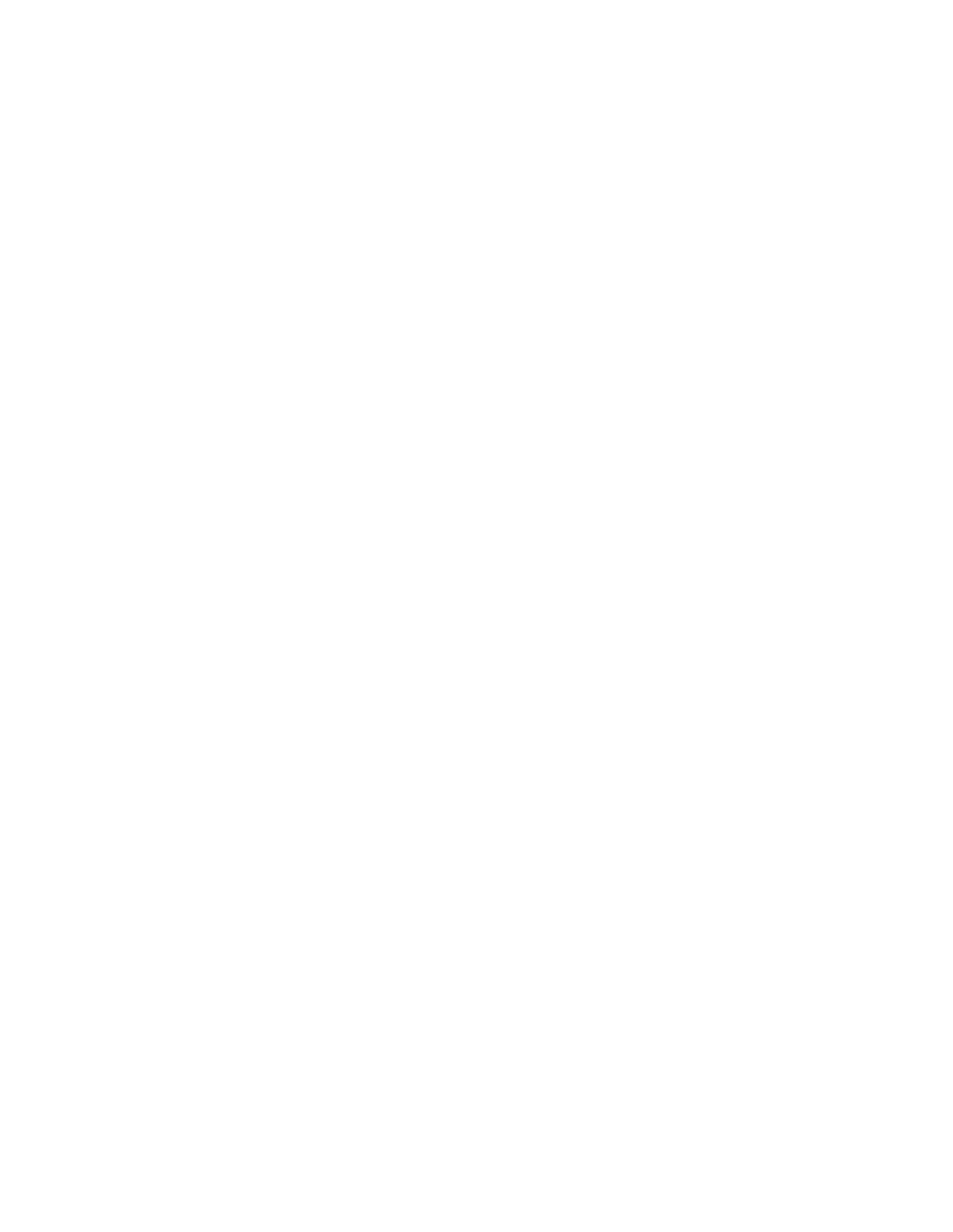### **PARTIES TO THE PROCEEDINGS BELOW**

After the Judicial Panel on Multidistrict Litigation consolidated the petitions for review in the Sixth Circuit (Consolidation Order, Dkt. No. 3, MCP No. 135 (JPML July 28, 2015)), the Sixth Circuit permitted petitioner here, the National Association of Manufacturers, to intervene as a respondent. Order, No. 15- 3751 cons. (Sept. 16, 2015).

Respondents below—the federal agency respondents here—are the U.S. Environmental Protection Agency; E. Scott Pruitt, in his official capacity as EPA Administrator; the U.S. Army Corps of Engineers; Lieutenant General Todd T. Semonite, in his official capacity as the Corps' Chief of Engineers and Commanding General; the Acting Assistant Secretary of the Army (Civil Works) in his or her official capacity; and Robert M. Speer, in his official capacity as Acting Secretary of the Army.

State intervenor-respondents below and respondents here are the States of New York, Connecticut, Hawaii, Massachusetts, Oregon, Vermont, Washington, and the District of Columbia.

Over 100 other parties filed 22 petitions for review below, and intervened in other petitions, and many of those petitioners moved to dismiss their own and other petitions for review for want of jurisdiction. Those petitioners below, respondents here, are as follows:

No. 15-3751: Murray Energy Corporation.

No. 15-3799: States of Ohio, Michigan, and Tennessee.

No. 15-3817: National Wildlife Federation.

No. 15-3820: Natural Resources Defense Council, Inc.

No. 15-3822: State of Oklahoma.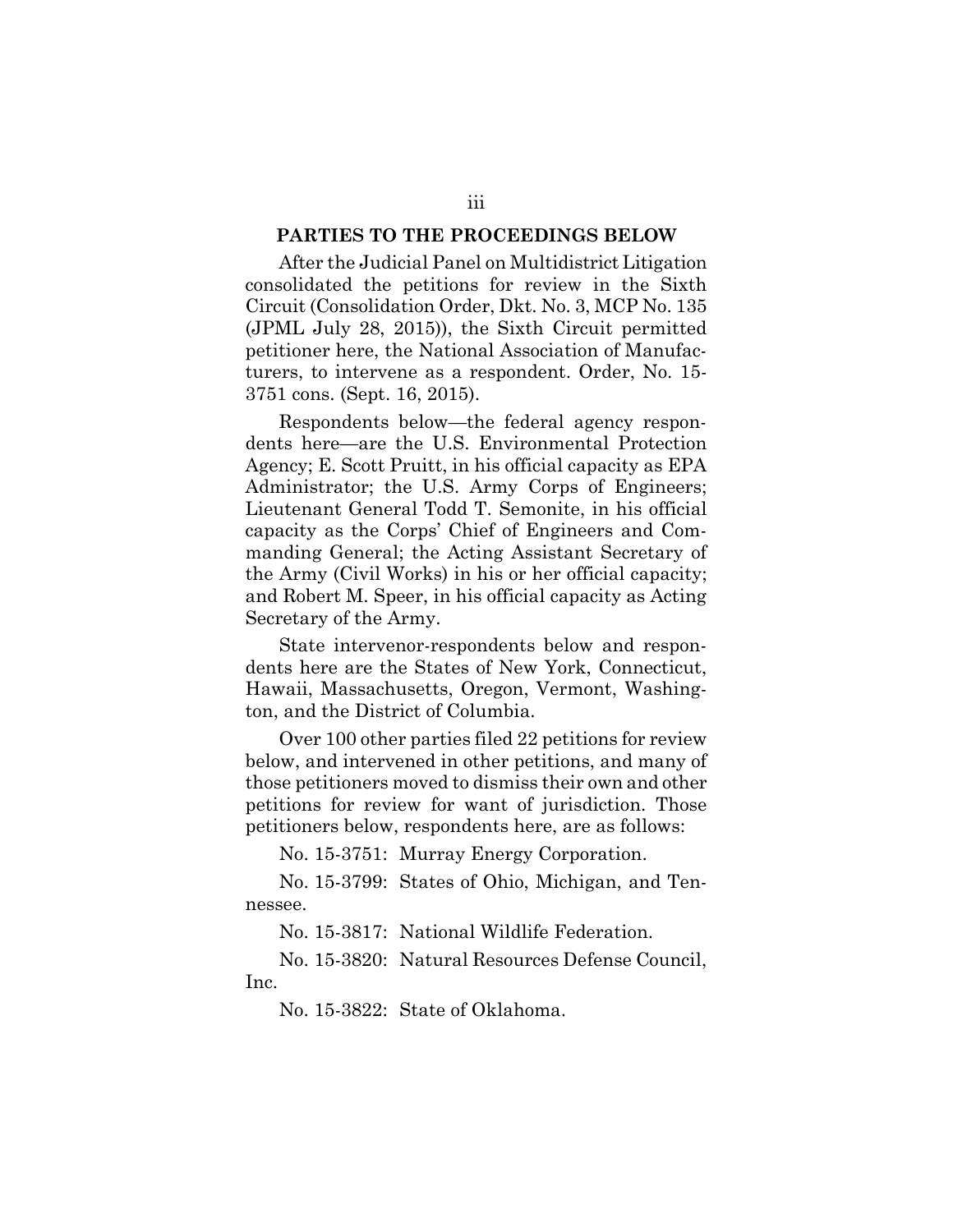No. 15-3823: Chamber of Commerce of the United States; National Federation of Independent Business; State Chamber of Oklahoma; Tulsa Regional Chamber; and Portland Cement Association.

No. 15-3831: States of North Dakota, Alaska, Arizona, Arkansas, Colorado, Idaho, Missouri, Montana, Nebraska, Nevada, South Dakota, Wyoming, New Mexico Environment Department, New Mexico State Engineer.

No. 15-3837: Waterkeeper Alliance; Center for Biological Diversity; Center for Food Safety; Humboldt Baykeeper; Russian Riverkeeper; Monterey Coastkeeper; Upper Missouri Waterkeeper, Inc.; Snake River Waterkeeper, Inc.; Turtle Island Restoration Network, Inc.

No. 15-3839: Puget SoundKeeper; Sierra Club.

No. 15-3850: American Farm Bureau Federation; American Forest & Paper Association; American Petroleum Institute; American Road and Transportation Builders Association; Greater Houston Builders Association; Leading Builders of America; Matagorda County Farm Bureau; National Alliance of Forest Owners; National Association of Home Builders; National Association of Realtors; National Cattlemen's Beef Association; National Corn Growers Association; National Mining Association; National Pork Producers Council; National Stone, Sand, and Gravel Association; Public Lands Council; Texas Farm Bureau; and U.S. Poultry & Egg Association.

No. 15-3853: States of Texas, Louisiana, and Mississippi; Texas Department of Agriculture; Texas Commission on Environmental Quality; Texas Department of Transportation; Texas General Land Office; Railroad Commission of Texas; Texas Water Development Board.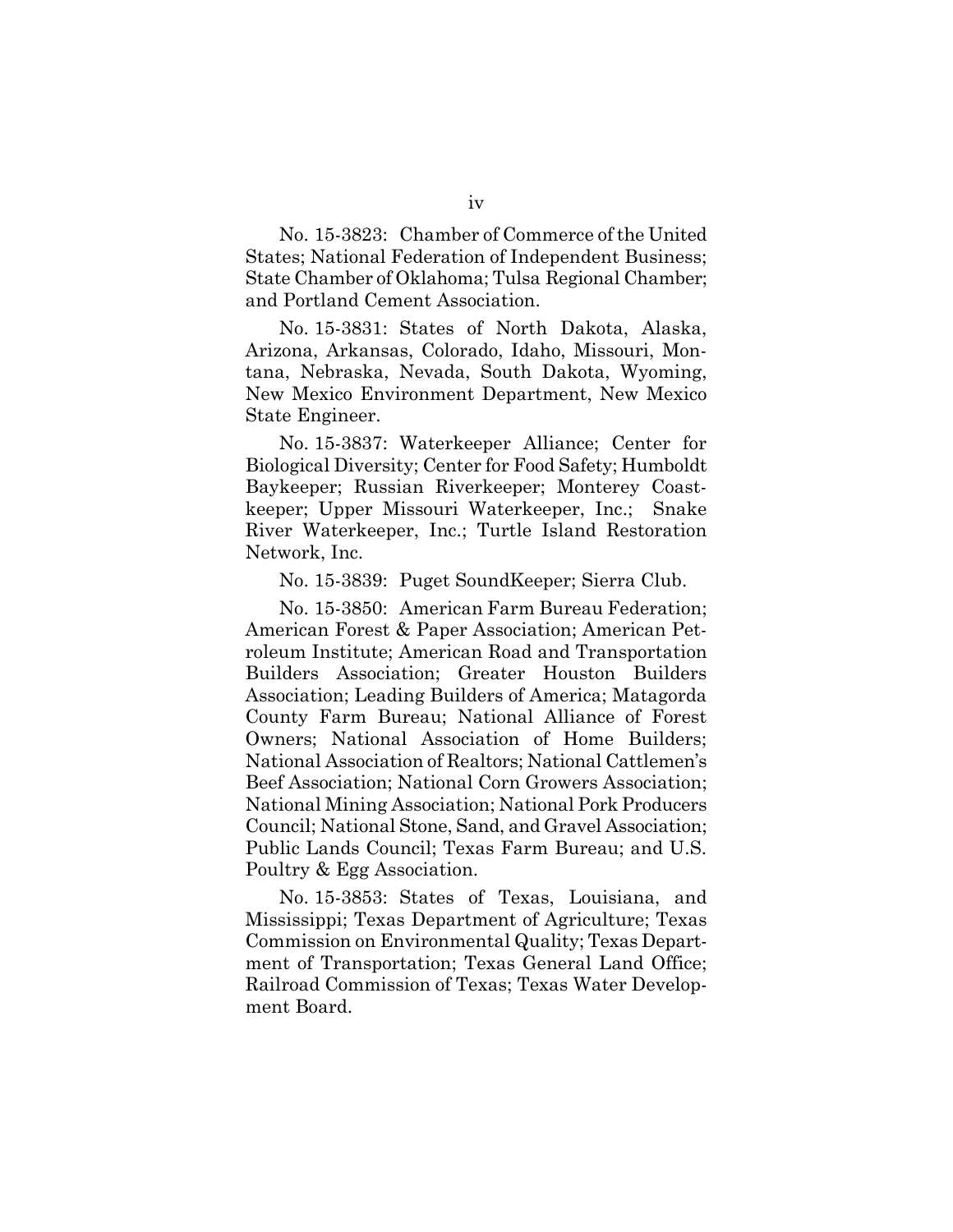### No. 15-3858: Utility Water Act Group.

No. 15-3885: Southeastern Legal Foundation, Inc.; Georgia Agribusiness Council, Inc.; Greater Atlanta Homebuilders Association, Inc.

No. 15-3887: States of Georgia, West Virginia, Alabama, Florida, Indiana, Kansas; Commonwealth of Kentucky; North Carolina Department of Environment and Natural Resources; States of South Carolina, Utah, and Wisconsin.

No. 15-3948: One Hundred Miles; South Carolina Coastal Conservation League.

No. 15-4159: Southeast Stormwater Association, Inc.; Florida Stormwater Association, Inc.; Florida Rural Water Association, Inc., and Florida League of Cities, Inc.

No. 15-4162: Michigan Farm Bureau.

No. 15-4188: Washington Cattlemen's Association; California Cattlemen's Association; Oregon Cattlemen's Association; New Mexico Cattle Growers Association; New Mexico Wool Growers, Inc.; New Mexico Federal Lands Council; Coalition of Arizona/New Mexico Counties for Stable Economic Growth; Duarte Nursery, Inc.; Pierce Investment Company; LPF Properties, LLC; Hawkes Company, Inc.

No. 15-4211: Association of American Railroads; Port Terminal Railroad Association.

No. 15-4234: Texas Alliance for Responsible Growth, Environment and Transportation.

No. 15-4305: American Exploration & Mining Association.

No. 15-4404: Arizona Mining Association; Arizona Farm Bureau; Association of Commerce and Industry; New Mexico Mining Association; Arizona Chamber of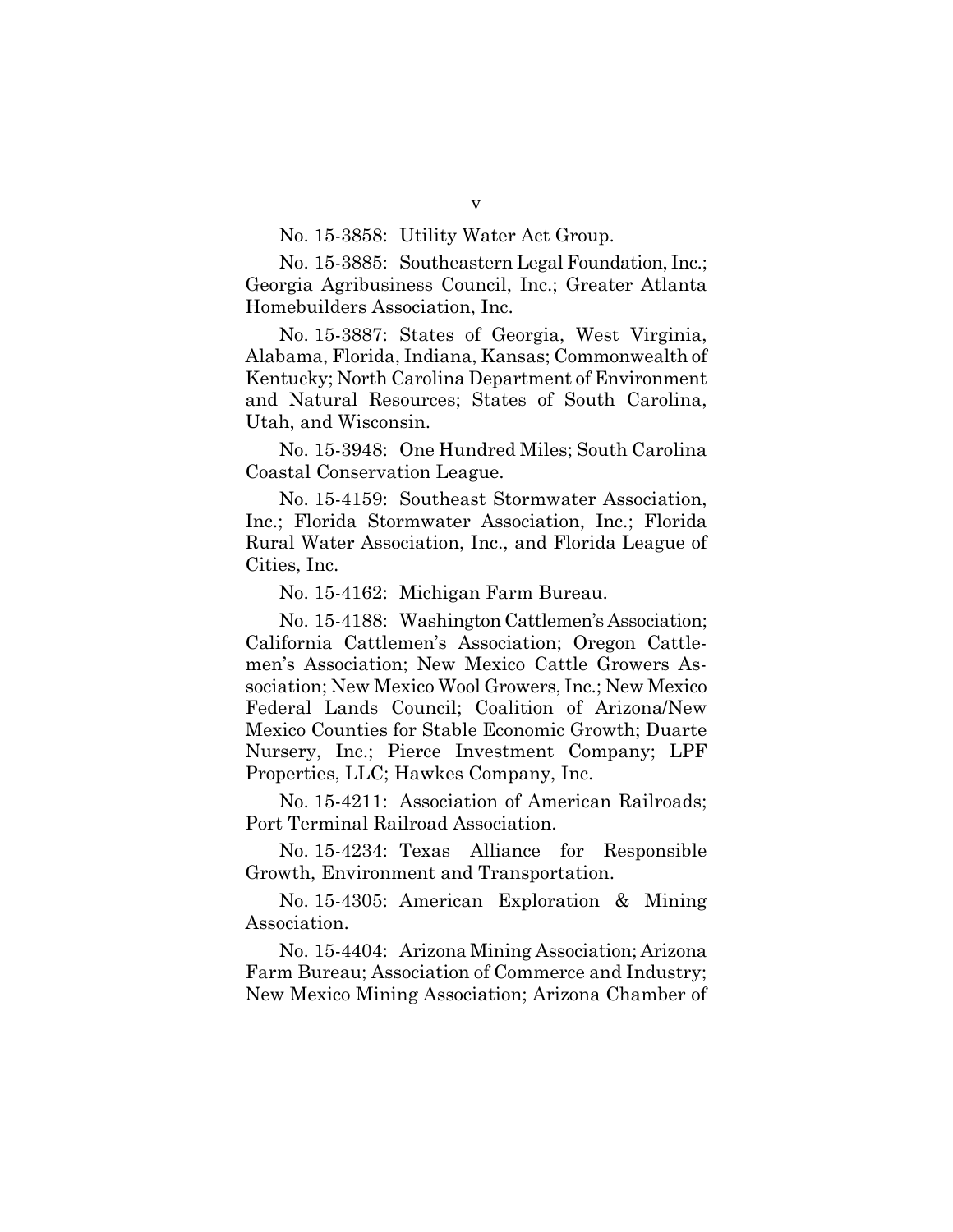Commerce & Industry; Arizona Rock Products Association; and New Mexico Farm & Livestock Bureau.

Many of these petitioners in the court of appeals also filed complaints in district courts. Those actions are *North Dakota* v. *EPA*, No. 3:15-cv-59 (D.N.D.); *Murray Energy Corp.* v. *EPA*, No. 1:15-cv-110 (N.D. W. Va.); *Ohio* v. *EPA*, 2:15-cv-2467 (S.D. Ohio); *Am. Farm Bureau Fed'n* v. *EPA*, No. 3:15-cv-165 (S.D. Tex.); *Texas* v. *EPA*, No. 3:15-cv-162 (S.D. Tex.); *Ass'n of Am. Railroads* v. *EPA*, No. 3:15-cv-266 (S.D. Tex.); *Georgia* v. *McCarthy*, No. 2:15-cv-79 (S.D. Ga.); *Oklahoma ex rel. Pruitt* v. *EPA*, No. 4:15-cv-381 (N.D. Okla.); *Chamber of Commerce* v. *EPA*, No. 4:15-cv-386 (N.D. Okla.); *Southeastern Legal Foundation* v. *EPA*, No. 1:15-cv-2488-TCB (N.D. Ga.); *Washington Cattlemen's Association* v. *EPA*, No. 0:15-cv-3058 (D. Minn.); *Puget Soundkeeper Alliance* v. *McCarthy*, No. 2:15-cv-1342 (W.D. Wash.); *Waterkeeper Alliance* v. *EPA*, No. 3:15 cv-3927 (N.D. Cal.); *Natural Resources Defense Council* v. *EPA*, No. 1:15-cv-1324 (D.D.C.); *Am. Exploration & Mining Ass'n* v. *EPA*, No. 1:15-cv-1323 (D.D.C.); and *Arizona Mining Ass'n* v. *EPA*, No. 2:15-cv-1752 (D. Az.).

### **CORPORATE DISCLOSURE STATEMENT**

Petitioner National Association of Manufacturers is a not-for-profit public advocacy group. It has no parent corporation and does not issue stock.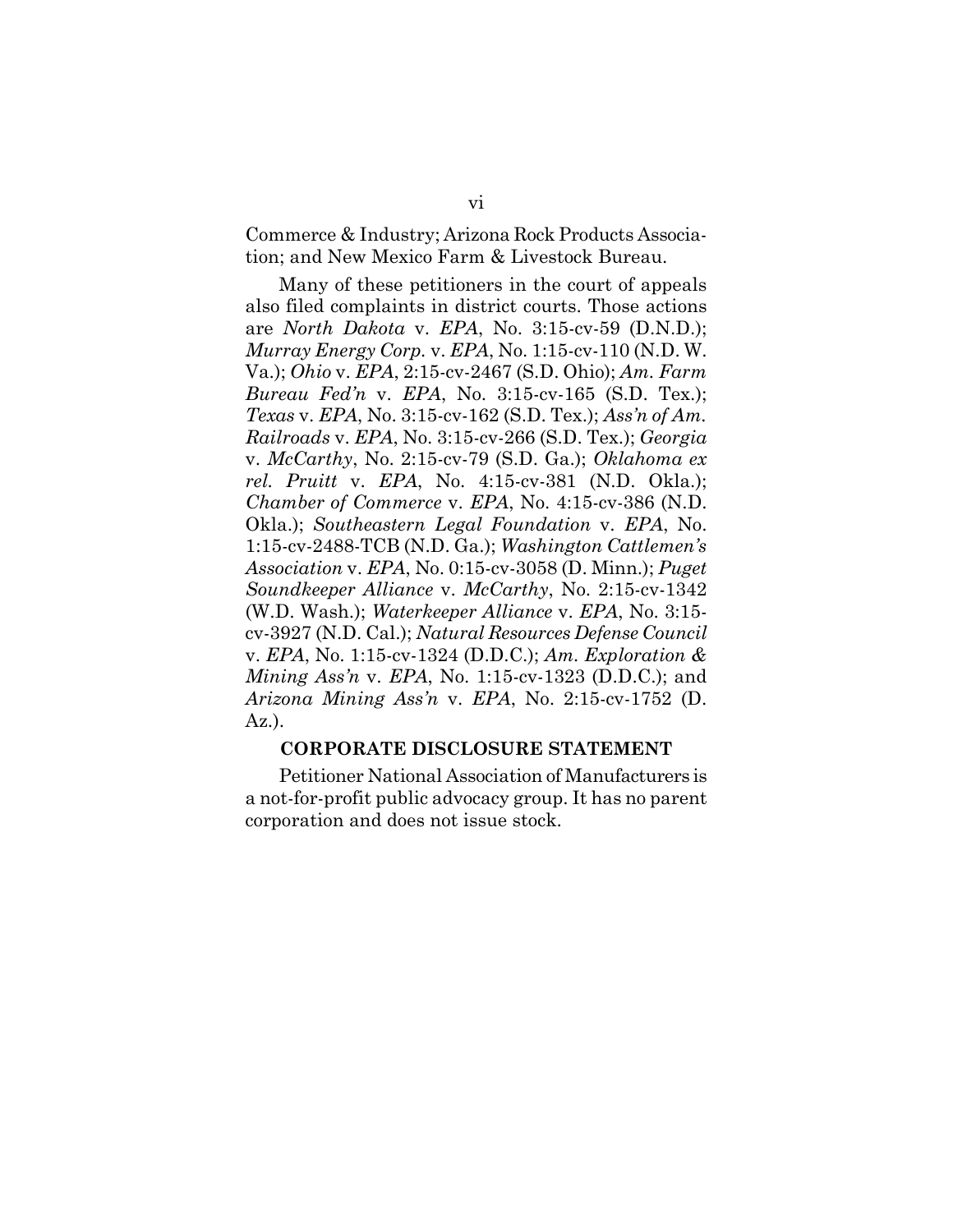### **TABLE OF CONTENTS**

| C. The Waters of the United States Rule10                                                                        |
|------------------------------------------------------------------------------------------------------------------|
|                                                                                                                  |
| E. The Sixth Circuit's Decision14                                                                                |
|                                                                                                                  |
|                                                                                                                  |
| The Sixth Circuit Lacks Jurisdiction Under<br>$\mathbf{L}$<br>The Plain Language Of Section 1369(b). 20          |
| A. The Sixth Circuit Erroneously<br><b>Exercised Jurisdiction Under Section</b>                                  |
| 1. The WOTUS Rule Falls Outside The<br>Unambiguous Language Of                                                   |
| Subsection (F) Does Not Extend To<br>2.<br>EPA Actions That Merely Affect The<br>Issuing Or Denying Of Permits22 |
| B. The Sixth Circuit Correctly Held That It<br>Lacks Jurisdiction Under                                          |
| 1. The WOTUS Rule Falls Outside The<br>Plain Language Of Subsection (E)28                                        |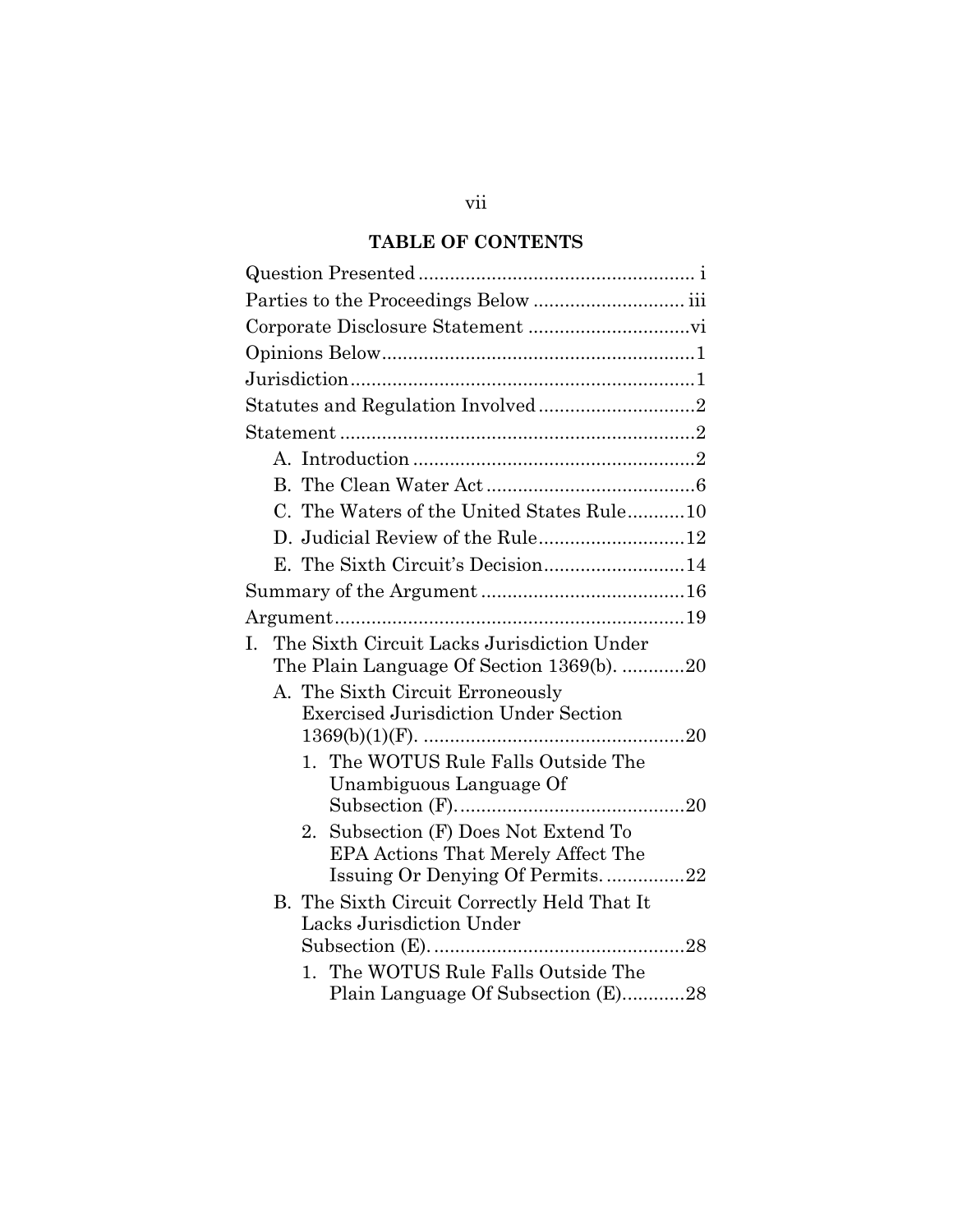# viii

|  | 2. Subsection (E) Does Not Extend To                                                                                  |
|--|-----------------------------------------------------------------------------------------------------------------------|
|  | <b>EPA Actions That Merely Impact</b>                                                                                 |
|  | Point Source Operators Or                                                                                             |
|  |                                                                                                                       |
|  | C. Congress's Specific And Narrow Focus                                                                               |
|  | In Section 1369(b) Confirms That The                                                                                  |
|  | Sixth Circuit Lacks Jurisdiction40                                                                                    |
|  | D. The Legislative History Suggests That<br>Congress Did Not Intend The Courts Of<br>Appeals To Review All Nationwide |
|  |                                                                                                                       |
|  | II. Policy Considerations Favor Interpreting                                                                          |
|  | Section 1369(b) Textually To Exclude The                                                                              |
|  |                                                                                                                       |
|  | A. Interpreting Section 1369(b) Textually                                                                             |
|  | Promotes Jurisdictional Clarity44                                                                                     |
|  | B. A Narrow Reading Is Necessary Due To                                                                               |
|  | Section 1369(b)'s Preclusion Provision48                                                                              |
|  | C. A Narrow Reading Offers Parties,                                                                                   |
|  | Agencies, And Courts The Benefits Of                                                                                  |
|  | Multilateral Review Of Agency                                                                                         |
|  |                                                                                                                       |
|  | D. Judge McKeague's Efficiency                                                                                        |
|  |                                                                                                                       |
|  |                                                                                                                       |
|  |                                                                                                                       |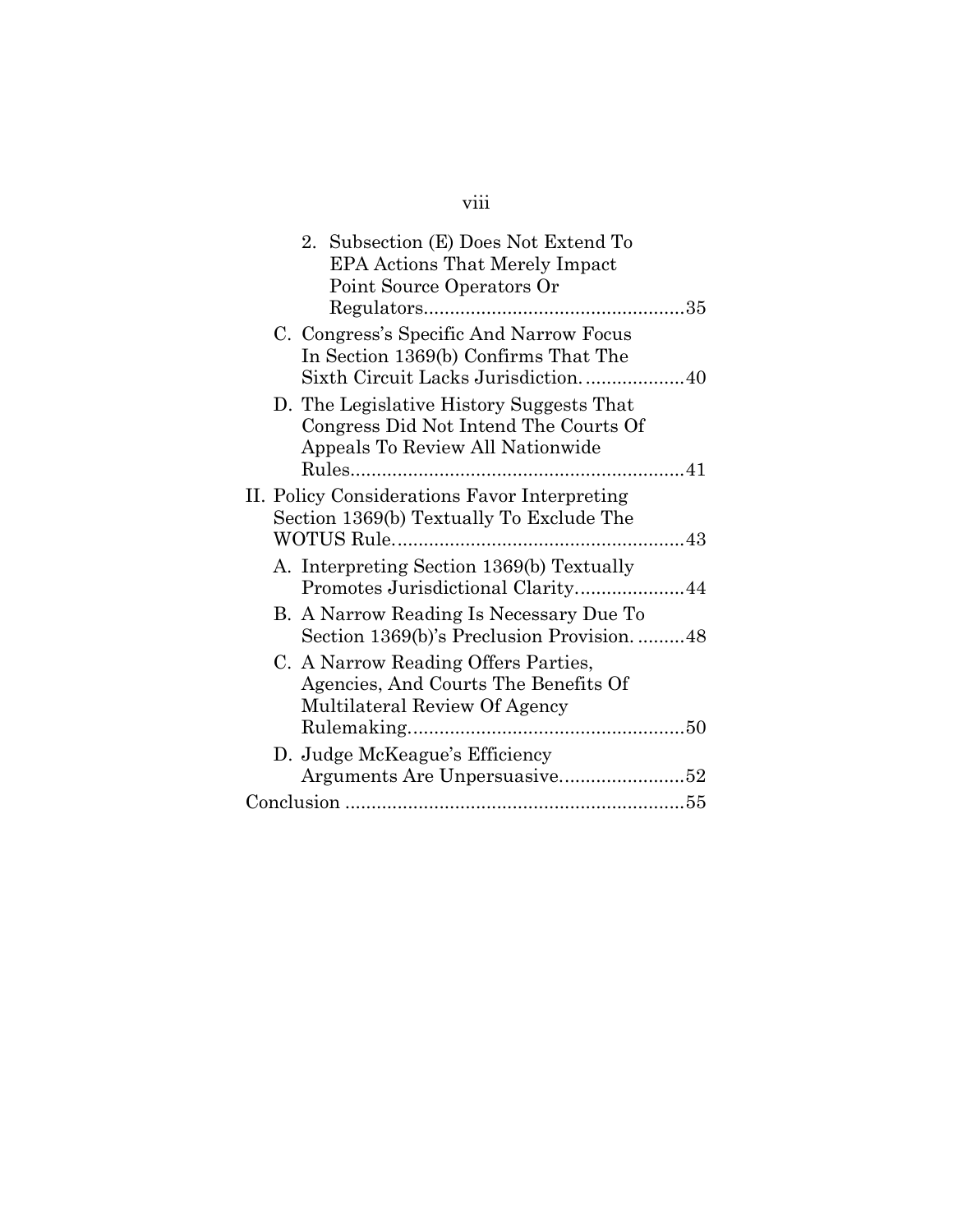## **TABLE OF AUTHORITIES**

# **Page(s)**

## **Cases**

| Adamo Wrecking Co. v. United States,                                                       |
|--------------------------------------------------------------------------------------------|
| Alaska Eskimo Whaling Comm'n v. EPA,                                                       |
| Am. Paper Inst., Inc. v. EPA,                                                              |
| Arkansas v. Oklahoma,                                                                      |
| Atchison, Topeka & Santa Fe Ry. Co. v.<br>Pena,<br>44 F.3d 437 (7th Cir. 1994), aff'd, 516 |
| Barnhart v. Peabody Coal Co.,                                                              |
| Bethlehem Steel Corp. v. EPA,<br>538 F.2d 513 (2d Cir. 1976) 32, 38, 40                    |
| Bowen v. Massachusetts,                                                                    |
| California v. Carney,                                                                      |

ix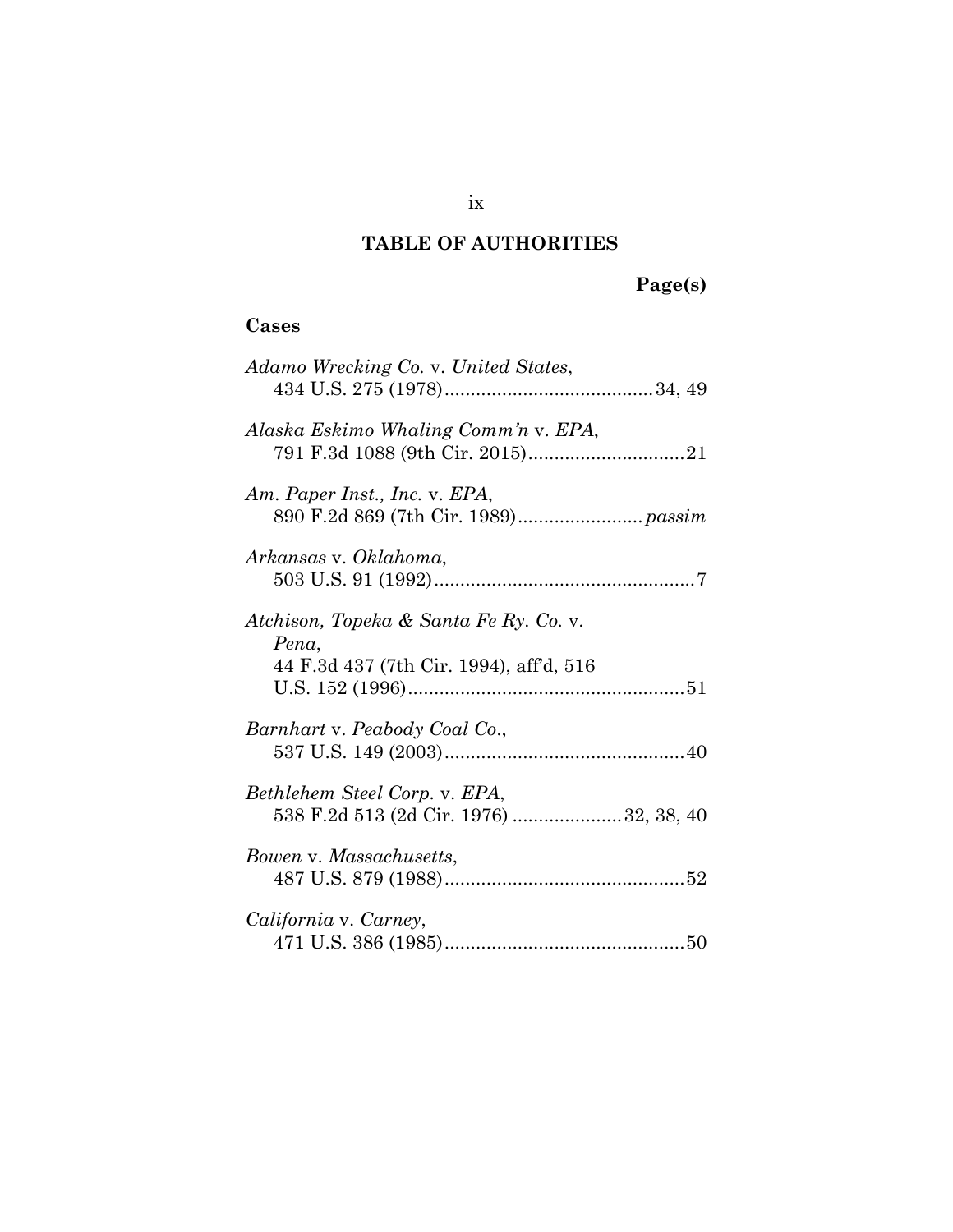| Catskill Mountains Chapter of Trout<br>Unlimited v. EPA,<br>8 F. Supp. 3d 500 (S.D.N.Y. 2014), rev'd, |
|-------------------------------------------------------------------------------------------------------|
| Circuit City Stores, Inc. v. Adams,                                                                   |
| Clark v. Rameker,                                                                                     |
| In re Clean Water Rule,<br>MDL No. 2663, Dkt. 163 (JPML Oct. 13,                                      |
| Coeur Alaska, Inc. v. Southeast Alaska<br>Conservation Council,                                       |
| Crown Simpson Pulp Co. v. Costle,                                                                     |
| Decker v. Nw. Envtl. Def. Ctr.,                                                                       |
| E.I. du Pont de Nemours Co. v. Train,                                                                 |
| Elgin v. Dep't of the Treasury,                                                                       |
| Fla. Power & Light Co. v. Lorion,                                                                     |
| Friends of Earth v. EPA,<br>333 F.3d 184 (D.C. Cir. 2003)38, 39                                       |

x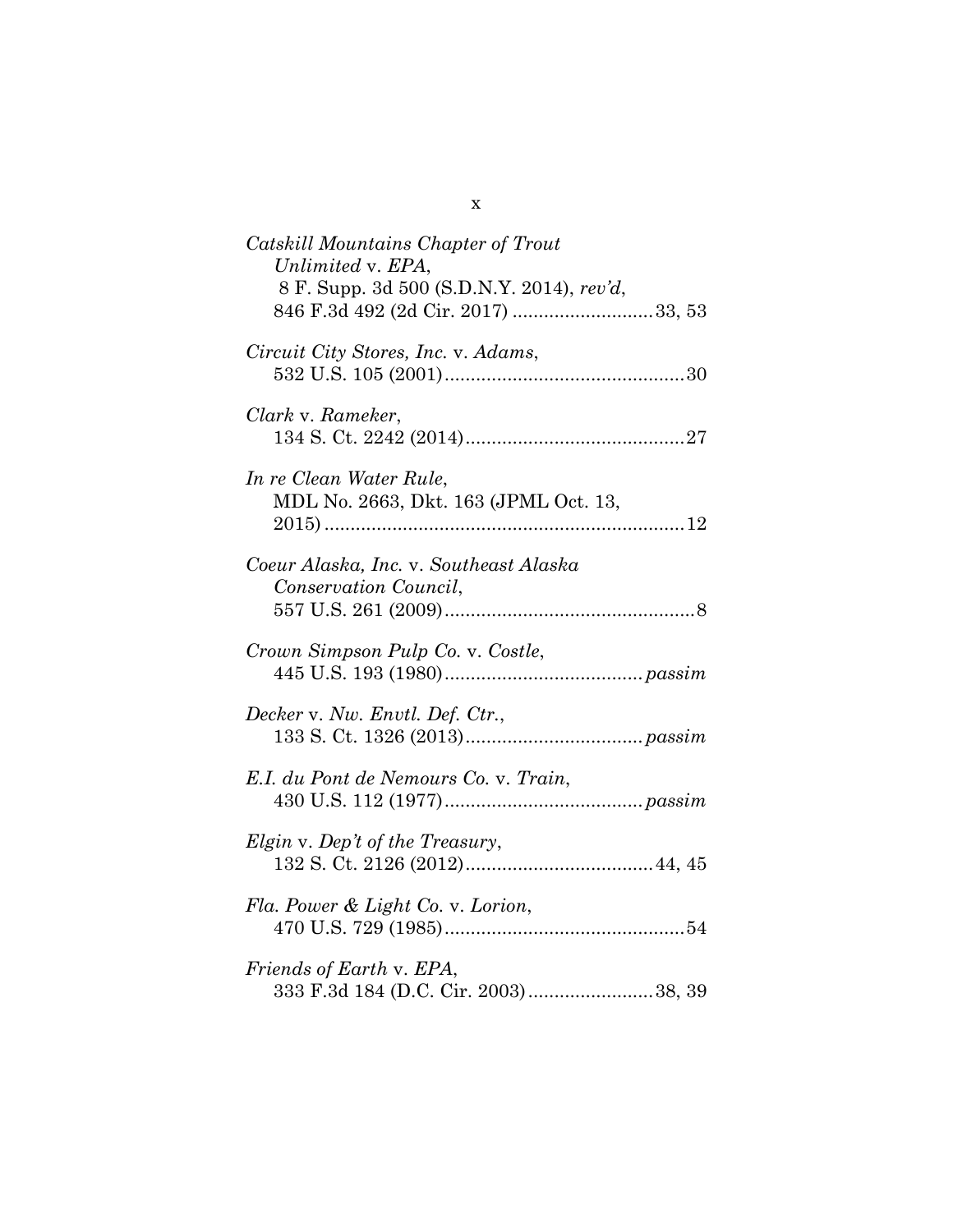| Friends of the Everglades v. EPA,                               |
|-----------------------------------------------------------------|
| Georgia v. McCarthy,<br>2015 WL 5092568 (S.D. Ga. Aug. 27,      |
| Gross v. FBL Fin. Servs., Inc.,                                 |
| Grupo Dataflux v. Atlas Global Group, L.P.,                     |
| Gustafson v. Alloyd Co.,                                        |
| Gwaltney of Smithfield, Ltd. v. Chesapeake<br>Bay Found., Inc., |
| Hertz Corp. v. Friend,                                          |
| Inv. Co. Inst. v. Bd. of Governors of Fed.<br>Reserve Sys.,     |
| Jimenez v. Quarterman,                                          |
| Kloeckner v. Solis,                                             |
| Kucana v. Holder,                                               |

xi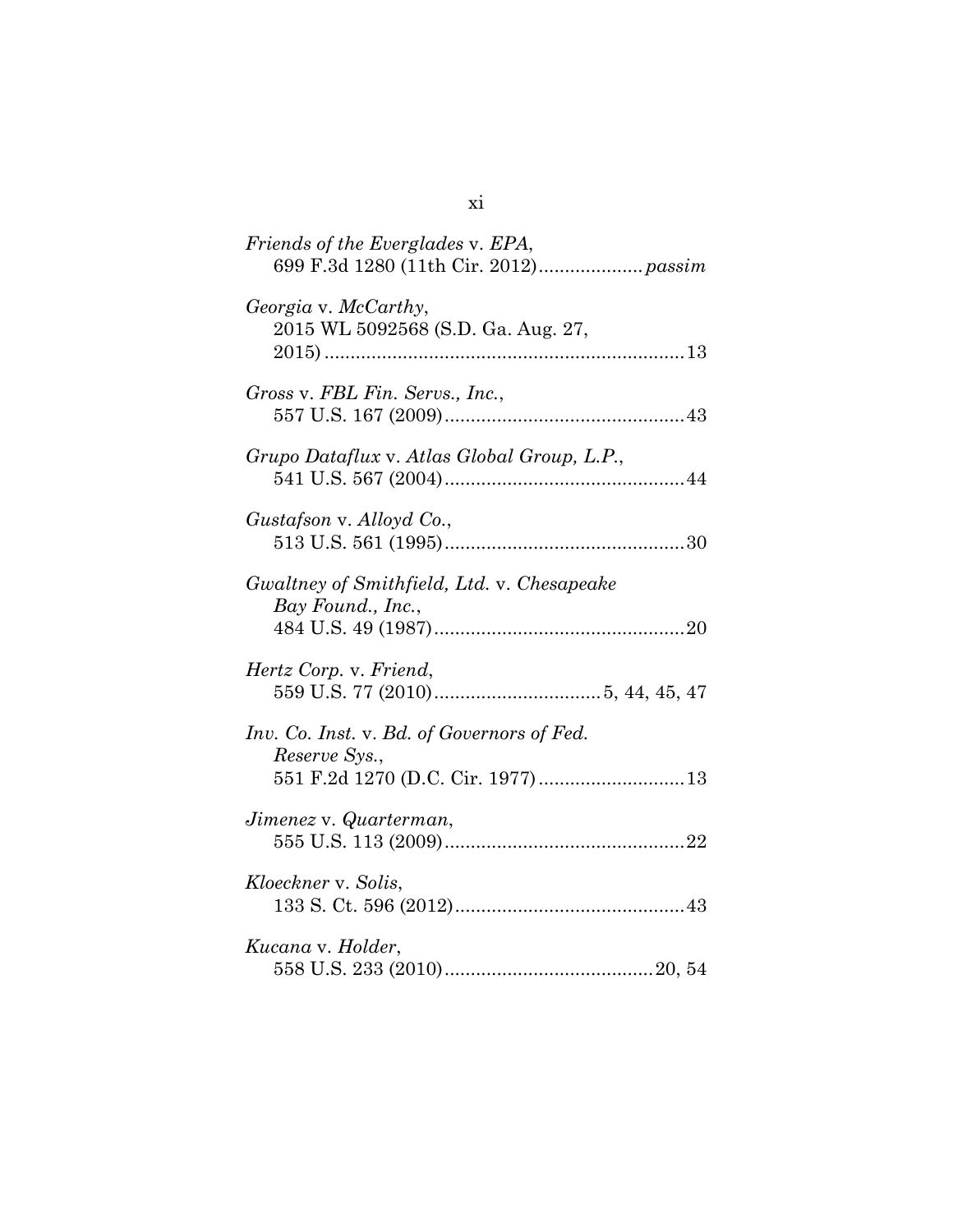| Lapides v. Bd. of Regents of Univ. Sys. of Ga.,                             |
|-----------------------------------------------------------------------------|
| Leocal v. Ashcroft,                                                         |
| Lockhart v. United States,                                                  |
| Longview Fibre Co. v. Rasmussen,<br>980 F.2d 1307 (9th Cir. 1992)38, 40, 48 |
| Mathis v. United States,                                                    |
| McDonnell v. United States,                                                 |
| Merrill Lynch, Pierce, Fenner & Smith Inc.<br>v. Manning,                   |
| Middlesex County Sewerage Auth. v. Nat'l<br>Sea Clammers Ass'n,             |
| Murray Energy Corp. v. EPA,<br>2015 WL 5062506 (N.D. W. Va. Aug. 26,        |
| Nader v. EPA,                                                               |
| Nat. Res. Def. Council v. EPA,                                              |

xii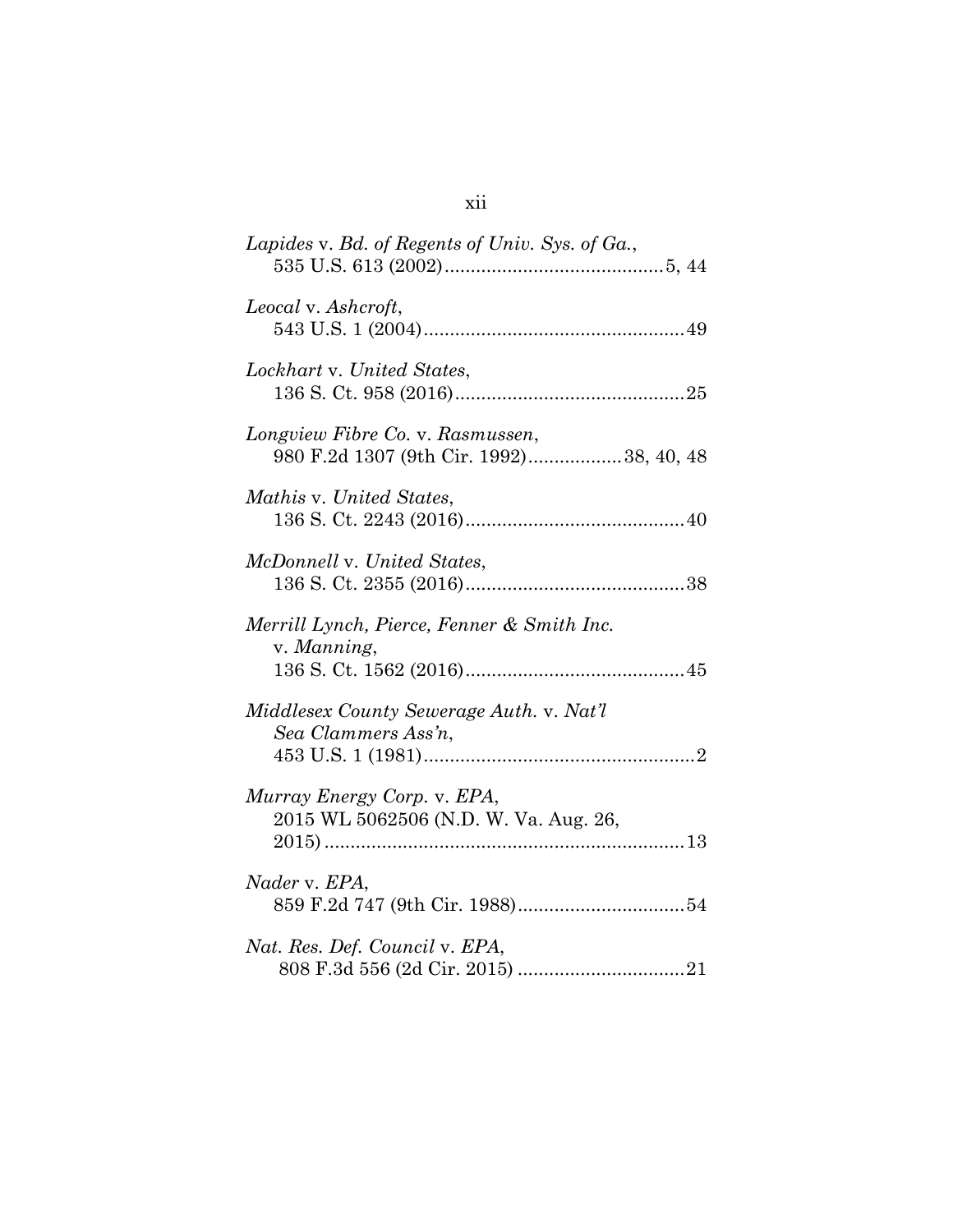| National Cotton Council of America v. EPA,<br>553 F.3d 927 (6th Cir. 2009) 15, 16 |
|-----------------------------------------------------------------------------------|
| NLRB v. SW Gen., Inc.,                                                            |
| North Dakota v. EPA,<br>127 F. Supp. 3d 1047 (D.N.D. 2015) 13, 25                 |
| NRDC v. EPA,<br>673 F.2d 400 (D.C. Cir. 1982)39, 45                               |
| Nw. Envtl. Advocates v. EPA,                                                      |
| Obergefell v. Hodges,                                                             |
| Puerto Rico v. Franklin Cal. Tax-Free Trust,                                      |
| Rapanos v. United States,                                                         |
| <i>Roll Coater, Inc. v. Reilly,</i><br>932 F.2d 668 (7th Cir. 1991) 13, 50        |
| Sackett v. EPA,                                                                   |
| Solid Waste Agency of Northern Cook<br>County v. U.S. Army Corps of Engineers,    |
| South Fla. Water Mgmt. Dist. v. Miccosukee<br>Tribe,                              |

xiii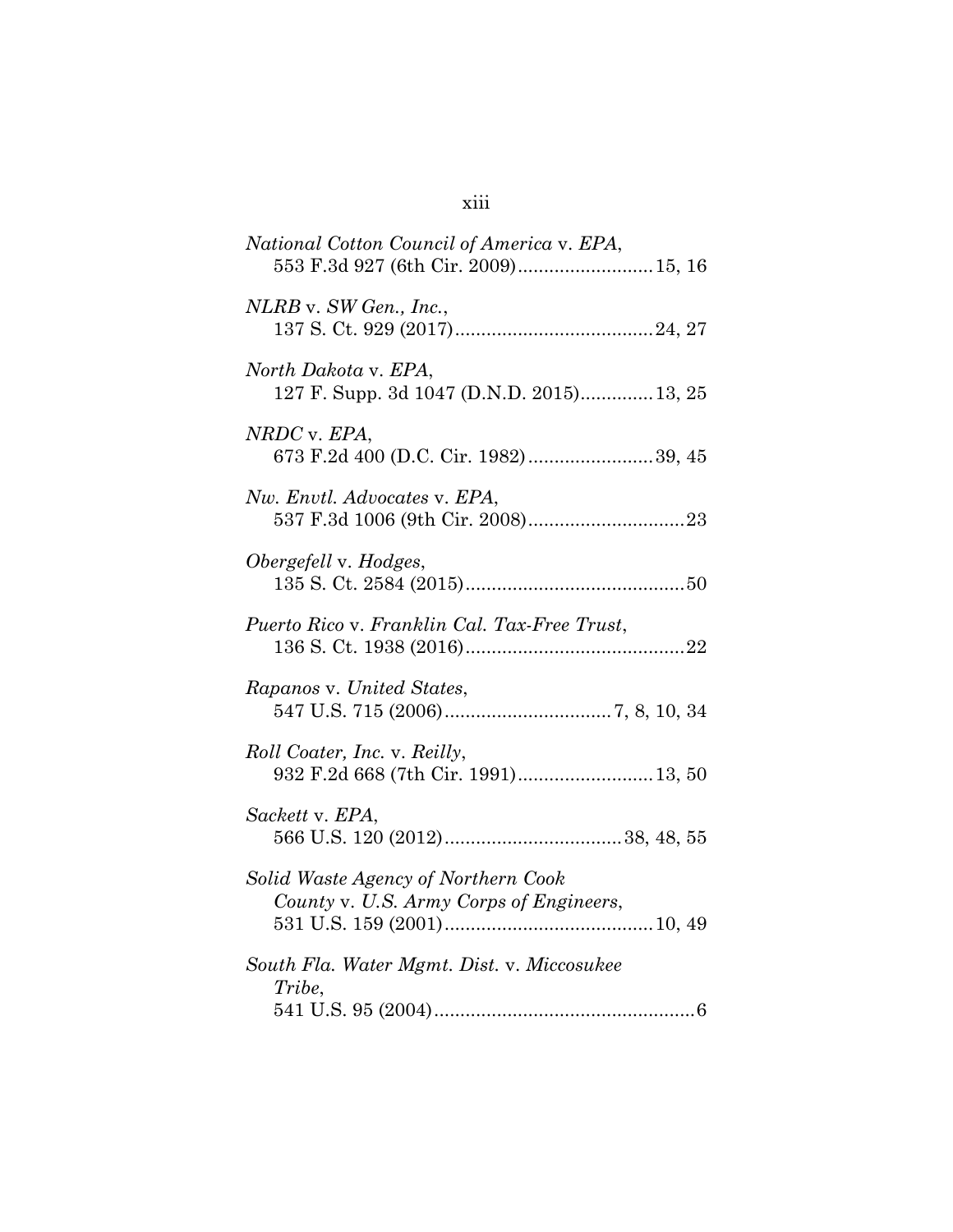| U.S. Army Corps of Eng'rs v. Hawkes Co.,                    |  |
|-------------------------------------------------------------|--|
| United States v. Bean,                                      |  |
| United States v. Mendoza,                                   |  |
| United States v. Riverside Bayview Homes,                   |  |
| Universal Health Servs., Inc. v. United States,             |  |
| Upper Blackstone Water Pollution<br>Abatement Dist. v. EPA, |  |
| VEPCO v. Costle,                                            |  |

## **Statutes and Regulations**

## 5 U.S.C.

## $28$  U.S.C.

## $\dot{x}$ iv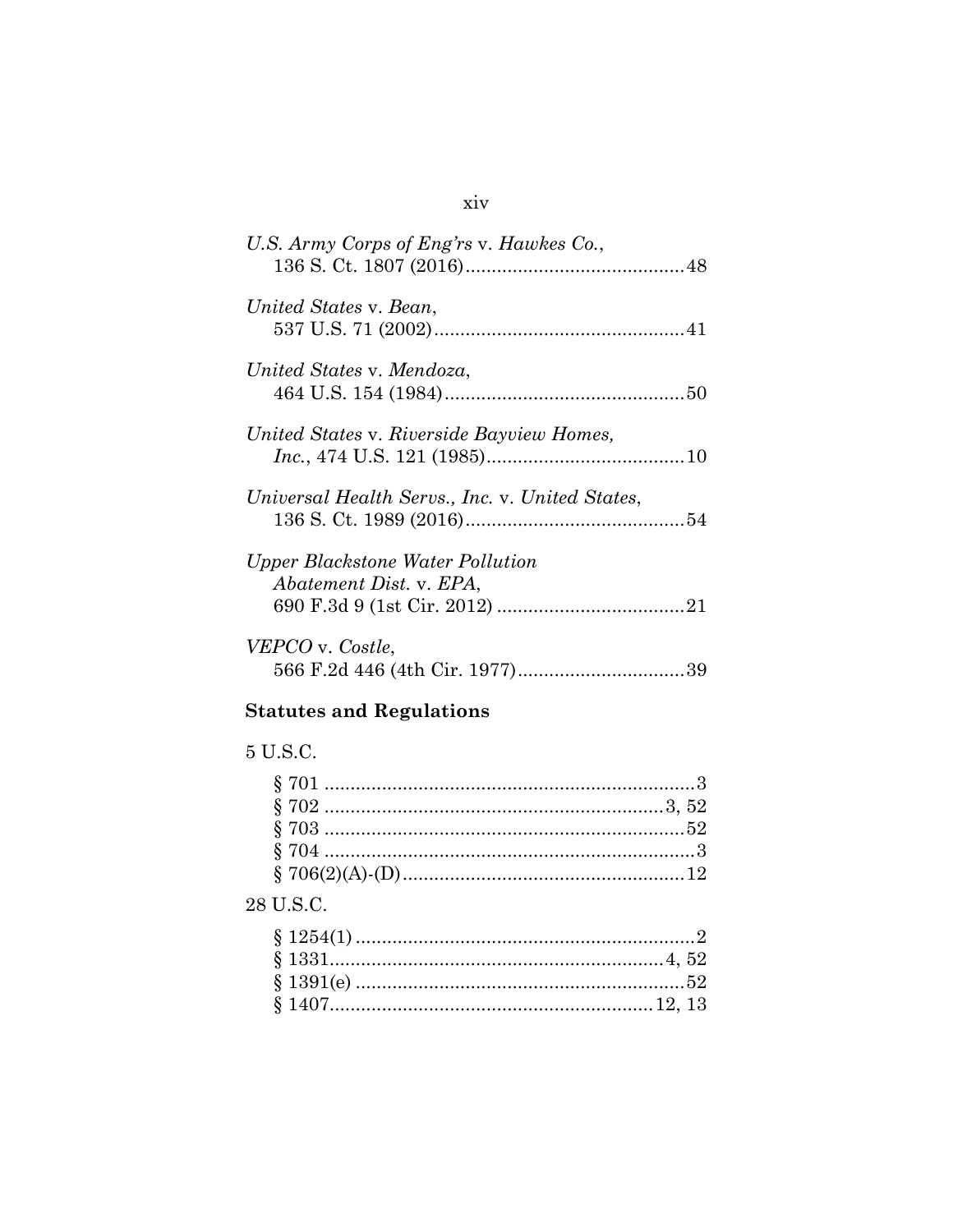| 33 U.S.C. |  |
|-----------|--|
|           |  |
| Ş         |  |
| ş         |  |
| Ş         |  |
| Ş         |  |
| Ş<br>Ş    |  |
| ş         |  |
| ş         |  |
| Ş         |  |
| $\S$      |  |
| Ş         |  |
| Ş         |  |
| Ş         |  |
| ş         |  |
| Ş         |  |
| Ş         |  |
| Ş         |  |
| Ş         |  |
| Ş         |  |
| Ş         |  |
| ş         |  |
| Ş         |  |
| ş         |  |
| Ş         |  |
| Ş         |  |
| Ş         |  |
| ş         |  |
| ş         |  |
| Ş         |  |
| ş         |  |
|           |  |

 $\mathbf{X}\mathbf{V}$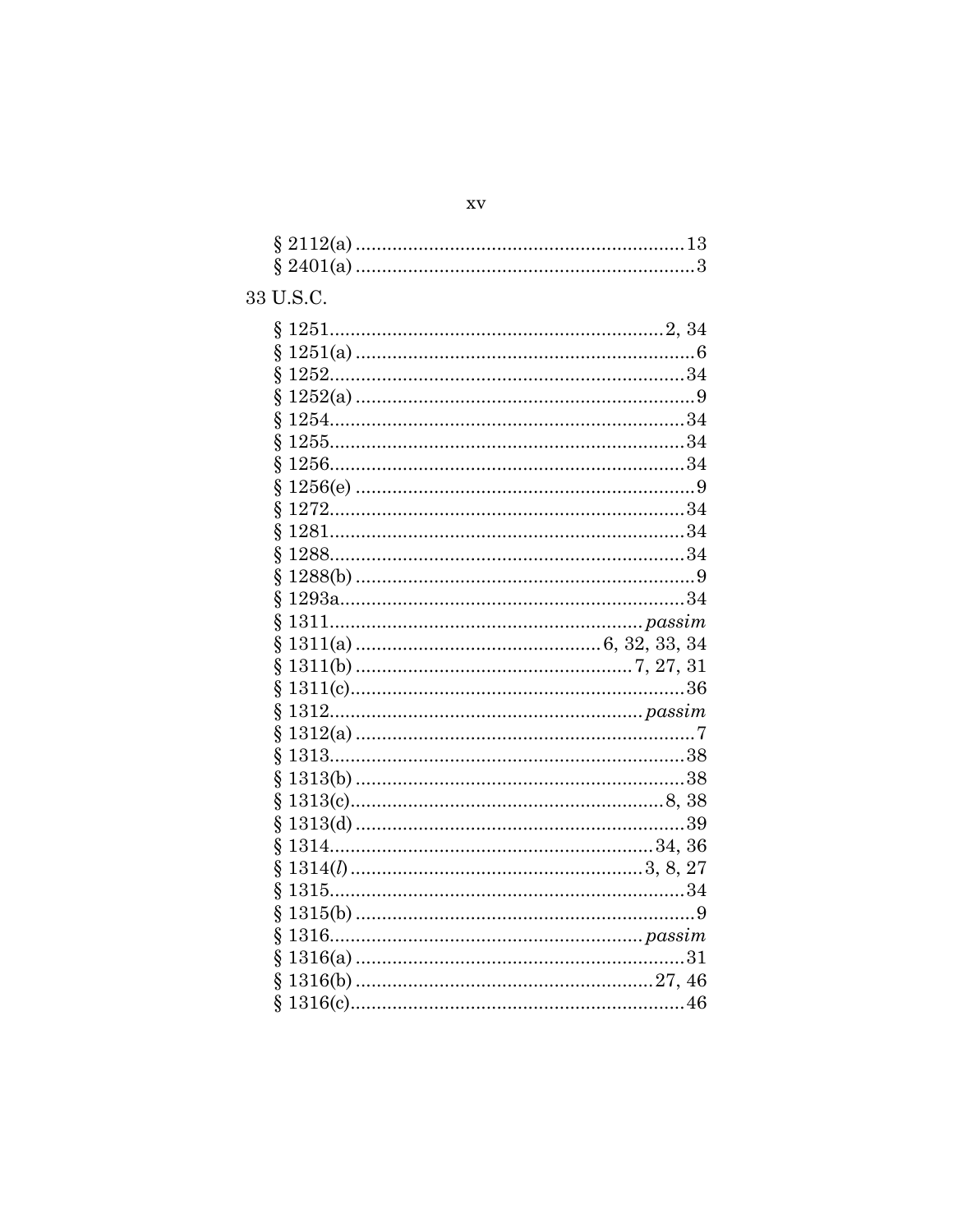# xvi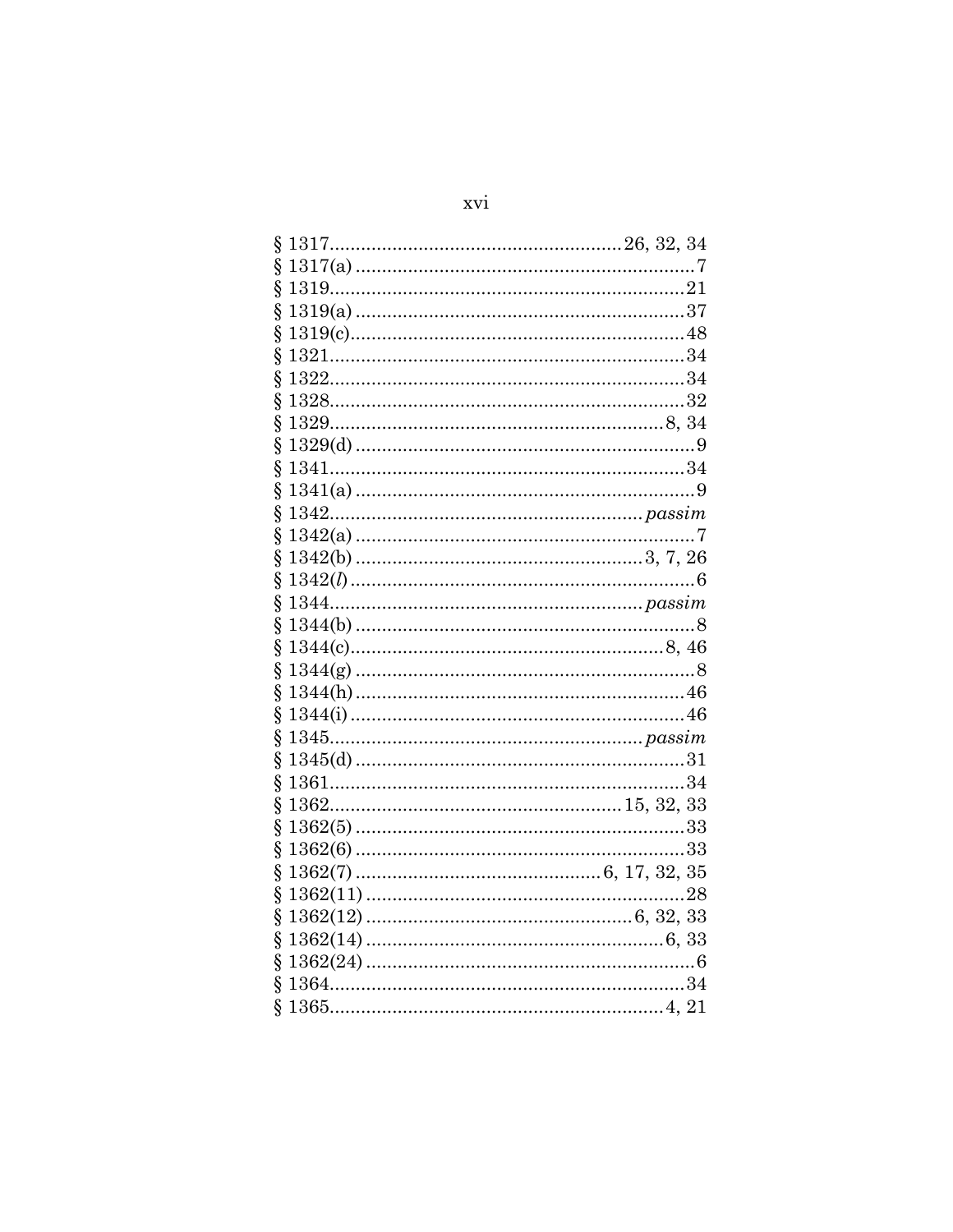## xvii

| ş                                                                                     |
|---------------------------------------------------------------------------------------|
| 42 U.S.C.                                                                             |
|                                                                                       |
| Clean Air Act Amendments, Pub. L. No. 95-                                             |
| Clean Water Act of 1977, Pub. L. No. 95-                                              |
| Federal Water Pollution Control Act<br>Amendments of 1972, Pub. L. No. 92-500 41      |
| 33 C.F.R.                                                                             |
|                                                                                       |
| 40 C.F.R.                                                                             |
|                                                                                       |
| Clean Water Rule: Definition of "Waters of<br>the United States," 80 Fed. Reg. 37,054 |
| Notice of Proposed Rulemaking, 82 Fed.                                                |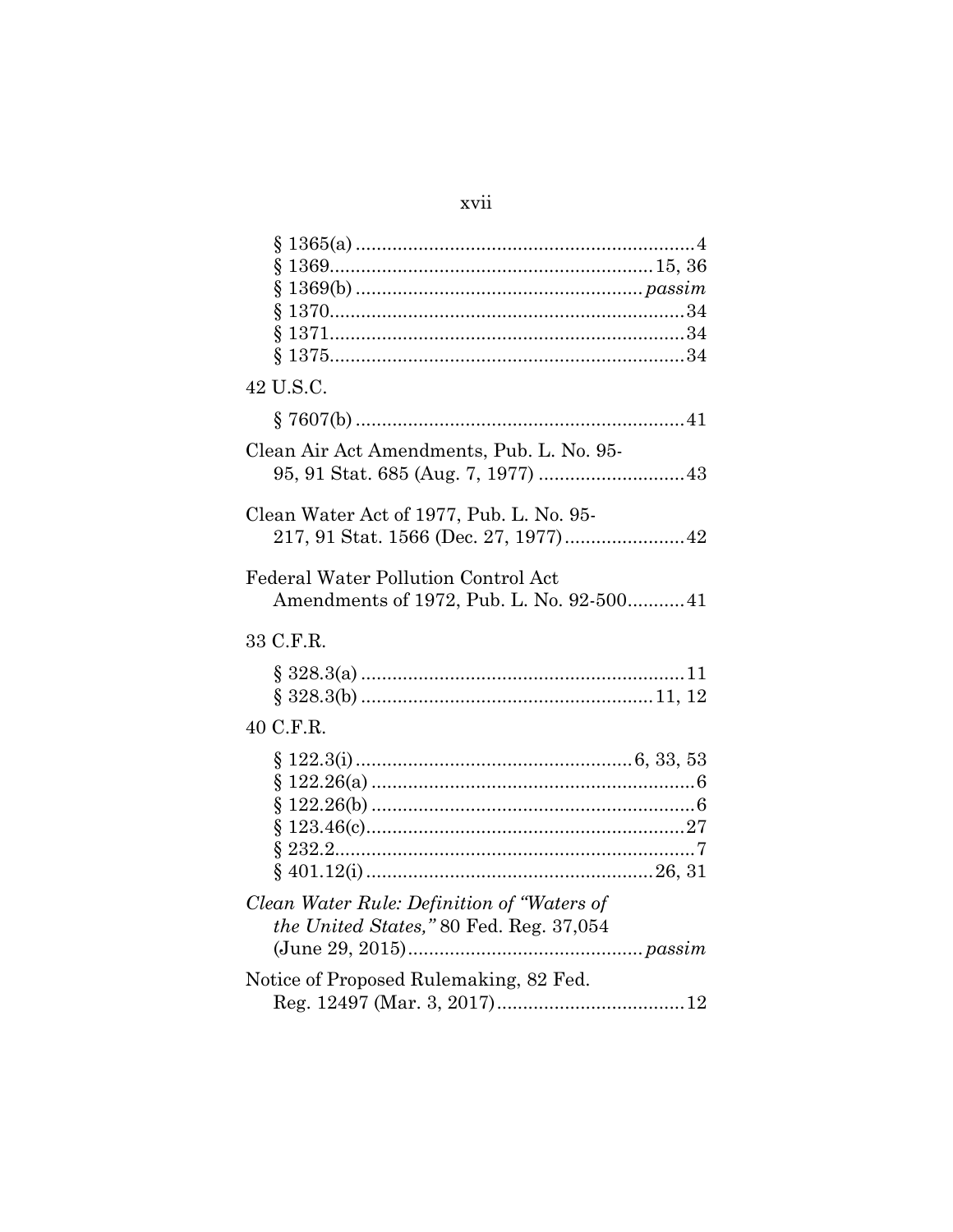# **Miscellaneous**

| Benjamin Cardozo, THE NATURE OF THE                                                                                                                                                                      |
|----------------------------------------------------------------------------------------------------------------------------------------------------------------------------------------------------------|
|                                                                                                                                                                                                          |
| EPA & U.S. Army Corps of Engineers,<br><i>Economic Analysis of the EPA-Army</i>                                                                                                                          |
| EPA, NPDES PERMIT WRITER'S GUIDE                                                                                                                                                                         |
| The Fiscal Year 2016 EPA Budget: Joint<br>Hearing Before the Subcomm. on Energy<br>& Power & the Subcomm. on<br><i>Environment &amp; Economy of the House</i><br>Comm. on Energy & Commerce, 114th       |
| H.R Rep. No. 92-911 (1972), reprinted in 1<br>Leg. Hist. of the Water Pollution Control                                                                                                                  |
| Allison LaPlante et al., On Judicial Review<br>Under the Clean Water Act in the Wake<br>of Decker v. Northwest Environmental<br>Defense Center: What We Know Now<br>and What We Have Yet to Find Out, 43 |
| Joseph W. Mead & Nicholas A. Fromherz,<br>Choosing a Court to Review the<br><i>Executive, 67 ADMIN. L. REV. 1 (2015) 47, 53, 54</i>                                                                      |

## xviii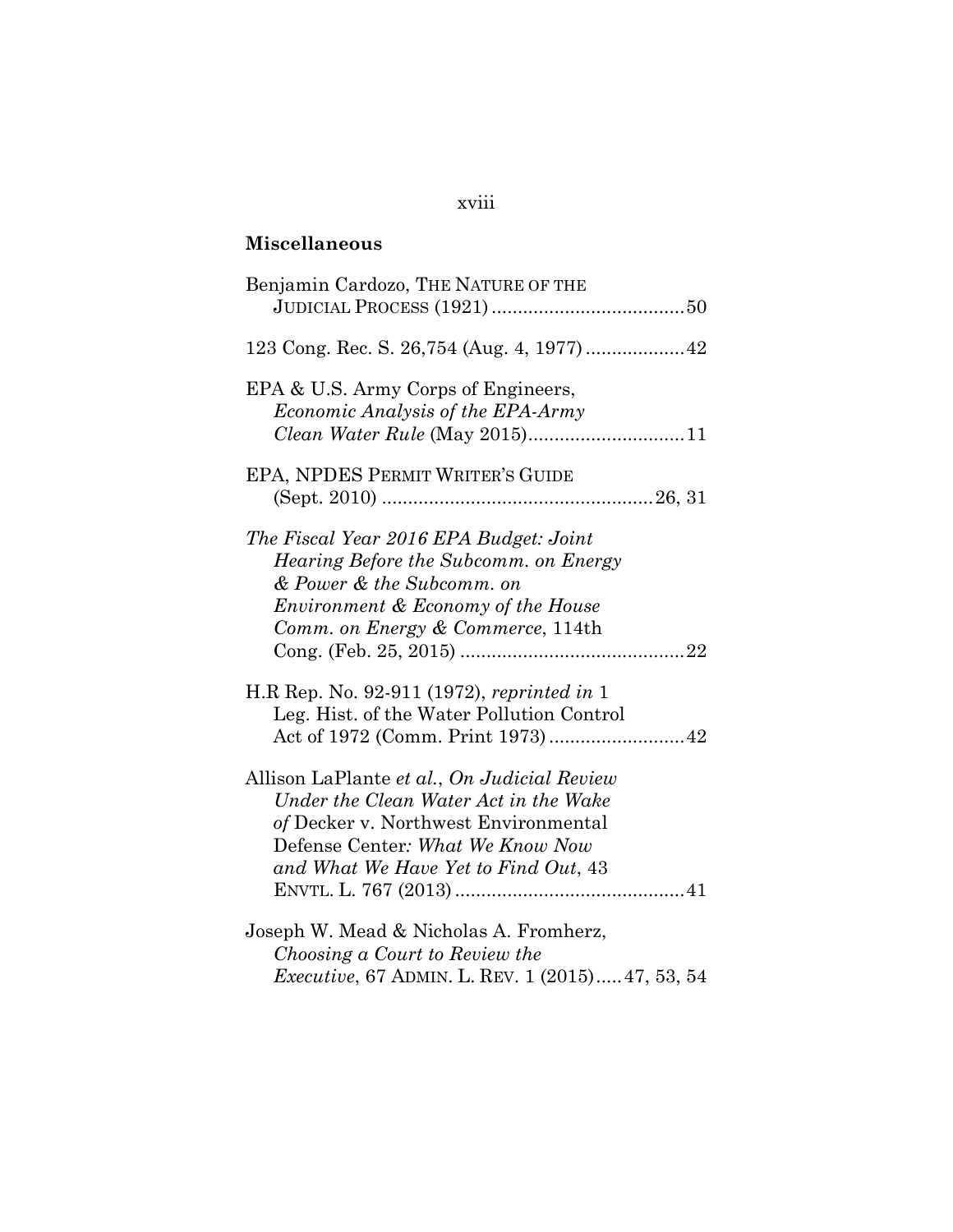## xix

| Richard L. Revesz, Specialized Courts and<br>the Administrative Lawmaking System, |
|-----------------------------------------------------------------------------------|
|                                                                                   |
| Antonin Scalia & Bryan A. Garner,<br>READING LAW: THE INTERPRETATION OF           |
|                                                                                   |
| S. Conf. Rep. 92-1236 (1972), reprinted in                                        |
| THE CLEAN WATER ACT HANDBOOK (Mark A.                                             |
| Webster's Third New International                                                 |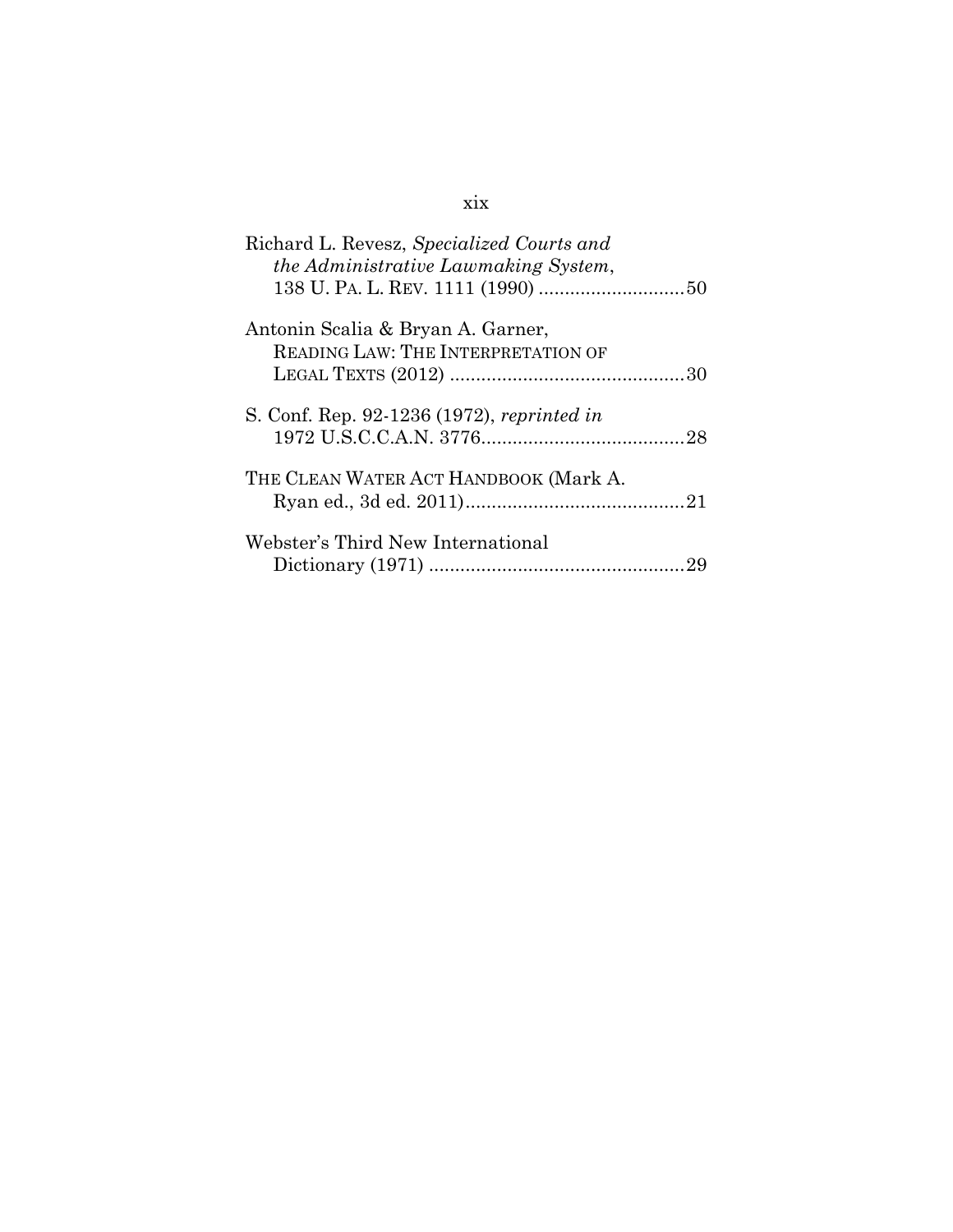### **BRIEF FOR PETITIONER<sup>1</sup>**

### **OPINIONS BELOW**

The decision of the court of appeals (Pet. App. 1a-47a) is reported at 817 F.3d 261. The court of appeals' denial of rehearing en banc, which is unreported, is reproduced at Pet. App. 51a-52a.

### **JURISDICTION**

The judgment of the court of appeals denying all motions to dismiss the petitions for review for lack of jurisdiction was entered on February 22, 2016. Pet. App. 48a-50a. The court of appeals' order denying rehearing en banc was entered on April 21, 2016. *Id.* at

<sup>1</sup> Petitioner the National Association of Manufacturers ("the NAM") filed suit challenging the waters of the United States Rule in district court as part of a broad-based coalition of 18 industry groups. *Am. Farm Bureau Fed'n, et al.* v. *EPA*, No. 3:15-cv-165 (S.D. Tex.). When that coalition also filed a protective petition for review in the Sixth Circuit, it agreed that the NAM would *not* join the petition, so as to ensure that the NAM could challenge the Sixth Circuit's jurisdiction.

The NAM's fellow coalition members, petitioners in No. 15-3850, filed a brief as respondents in support of the NAM's certiorari petition. These respondents—the American Farm Bureau Federation; American Forest & Paper Association; American Petroleum Institute; American Road and Transportation Builders Association; Greater Houston Builders Association; Leading Builders of America; Matagorda County Farm Bureau; National Alliance of Forest Owners; National Association of Home Builders; National Association of Realtors; National Cattlemen's Beef Association; National Corn Growers Association; National Mining Association; National Pork Producers Council; National Stone, Sand, and Gravel Association; Public Lands Council; Texas Farm Bureau; and U.S. Poultry & Egg Association—each fully supports and joins in the arguments made in this brief and will not be filing a separate brief.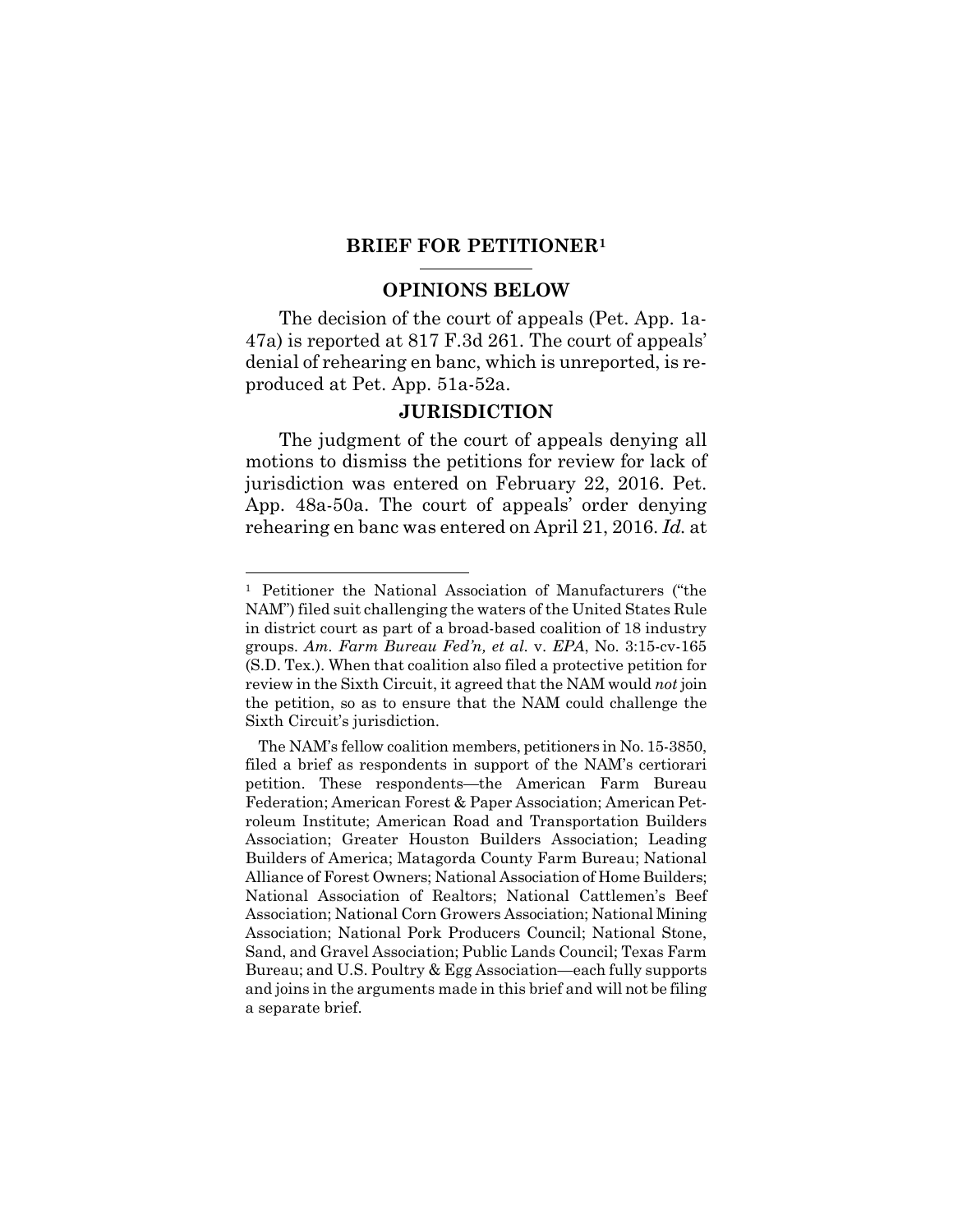51a. On July 1, 2016, Justice Kagan extended the time to file a petition for certiorari to September 2, 2016. This Court granted a timely filed petition for certiorari on January 13, 2017. Jurisdiction rests on 28 U.S.C.  $$1254(1).$ 

### **STATUTES AND REGULATION INVOLVED**

Relevant portions of the Clean Water Act, 33 U.S.C. §§ 1251 *et seq.*, are reproduced in an Addendum. The Waters of the United States Rule ("WOTUS Rule" or "Rule") is published at *Clean Water Rule: Definition of "Waters of the United States,"* 80 Fed. Reg. 37,054 (June 29, 2015).

#### **STATEMENT**

### **A. Introduction**

Section 509(b) of the Clean Water Act ("CWA" or "Act"), 33 U.S.C. § 1369(b), provides for "judicial review in the United States courts of appeals of various particular actions by the [EPA] Administrator." *Middlesex County Sewerage Auth.* v. *Nat'l Sea Clammers Ass'n*, 453 U.S. 1, 13-14 (1981). The seven categories of action specified in Section 1369(b)(1) are EPA Administrator action

(A) in promulgating any standard of performance under section 1316 of this title [for new sources of discharges],

(B) in making any determination pursuant to section  $1316(b)(1)(C)$  of this title,

(C) in promulgating any effluent standard, prohibition, or pretreatment standard under section 1317 of this title [for toxic pollutants or pollutants introduced into treatment works],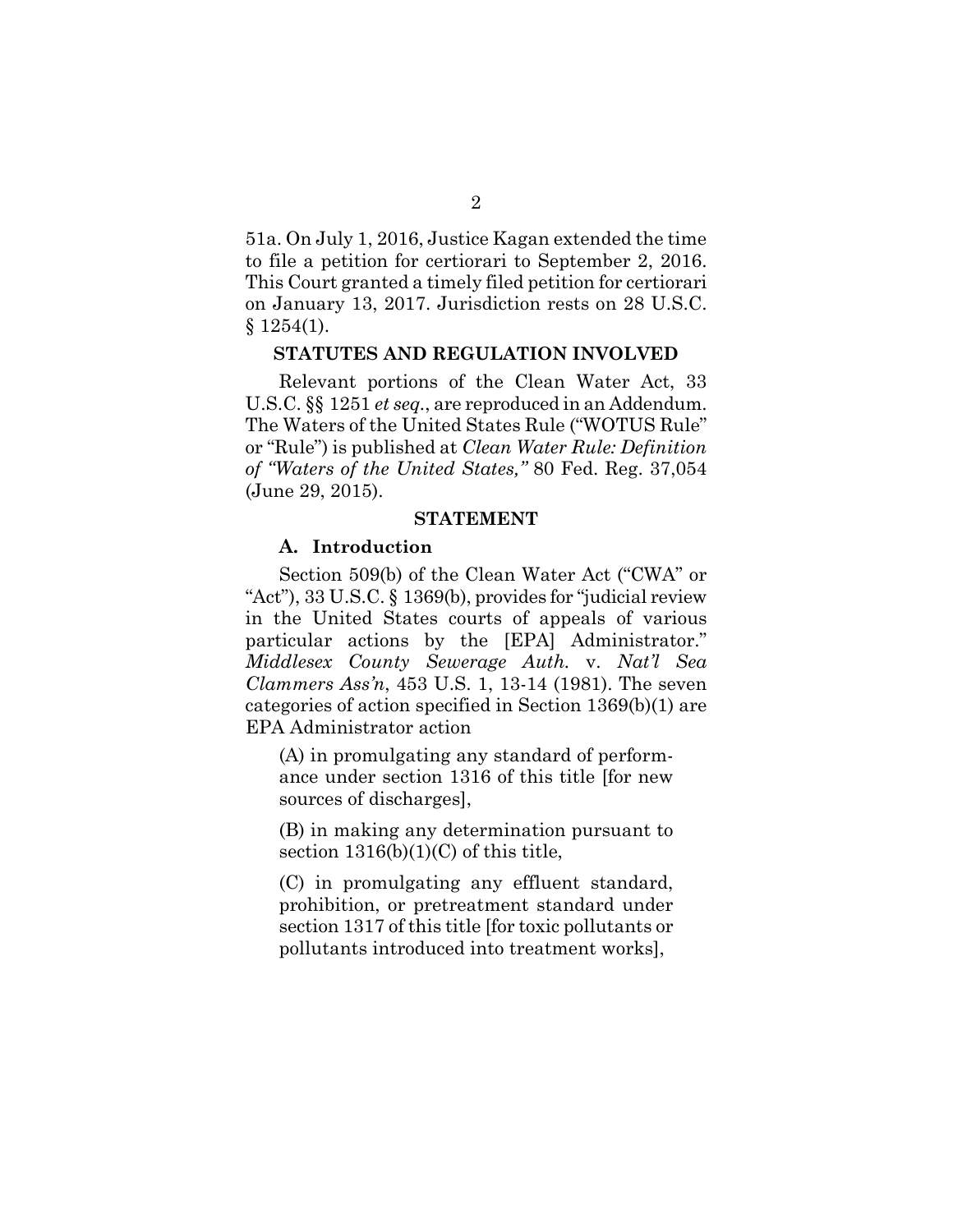(D) in making any determination as to a State permit program submitted under section 1342(b) of this title,

(E) in approving or promulgating any effluent limitation or other limitation under section 1311, 1312, 1316, or 1345 of this title,

(F) in issuing or denying any permit under section 1342 of this title, and

(G) in promulgating any individual control strategy under section 1314(*l*) of this title [to address toxic pollutant discharges] \* \* \*.

Jurisdiction in the courts of appeals over challenges to those EPA actions is not only original, but also "exclusive." *Decker* v. *Nw. Envtl. Def. Ctr.*, 133 S. Ct. 1326, 1334 (2013). And "an application for review must be lodged in the court of appeals within 120 days of the Administrator's action, §1369(b)(1)." *Ibid.*

Challenges to final agency action under the CWA not covered by Section 1369(b)—including all actions by the U.S. Army Corps of Engineers ("Corps") in administering permits for discharges of dredged and fill material under Section 1344—are governed by the Administrative Procedure Act, 5 U.S.C. §§ 701 *et seq*. ("APA"). The APA provides that "[a] person suffering legal wrong" or "adversely affected or aggrieved by agency action" may bring suit in district court for judicial review of any "final agency action for which there is no other adequate remedy in a court." 5 U.S.C. §§ 702, 704. An APA suit may be brought within six years of the challenged agency action. 28 U.S.C.  $§ 2401(a).$ 

Section 1369(b) thus "extends only to *certain* suits challenging *some* agency actions" taken by *one* of the federal agencies that, along with the States, are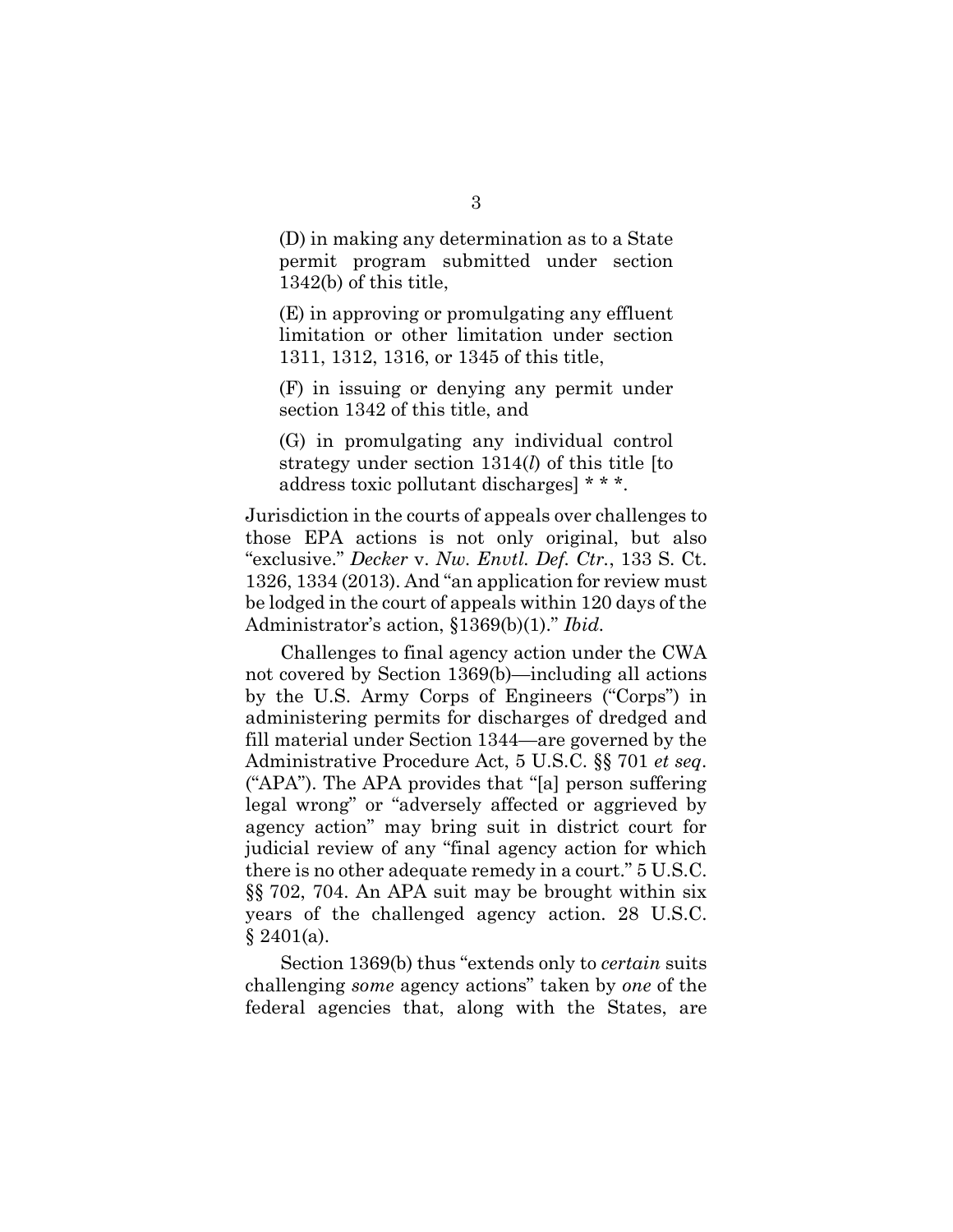responsible for implementing the CWA. *Decker*, 133 S. Ct. at 1334 (emphasis added). Litigants whose claims fall outside those narrow confines may invoke the jurisdiction of the district court under the APA and 28 U.S.C. § 1331.<sup>2</sup>

In this case, challengers filed numerous petitions for review of the final WOTUS Rule promulgated jointly by EPA and the Corps. 80 Fed. Reg. 37,054 (June 29, 2015). That Rule significantly revised the scope of the Clean Water Act by redefining the phrase "the waters of the United States." Rejecting intervenor the NAM's and other motions to dismiss the petitions for lack of jurisdiction, the Sixth Circuit held that it had original jurisdiction over the rule challenges by virtue of Section 1369(b)(1)(F). Following circuit precedent that the judge who supplied the controlling vote deemed "incorrect" (Pet. App. 44a), the majority held that the petitions for review fell under Subsection (F) because they challenged an EPA "regulation 'governing'" permitting pursuant to the National Pollutant Discharge Elimination System ("NPDES") established in 33 U.S.C. § 1342. Pet. App. 44a.

The agencies, in their brief in opposition to certiorari, defended the Sixth Circuit's judgment on the additional ground—rejected by the majority below that the WOTUS Rule falls under Section 1369(b)(1)(E) because it "approv[es] or promulgat[es] any effluent limitation or other limitation under section 1311, 1312, 1316, or 1345." See Br. for Fed. Resps. in Opp. 11, 13- 14 ("Fed. BIO"). Accordingly, the applicability of both

<sup>2</sup> Section 1365 governs citizen enforcement actions, including claims that the Administrator failed to perform a nondiscretionary duty. Congress provided that "[t]he district courts shall have jurisdiction" over such claims. 33 U.S.C. § 1365(a).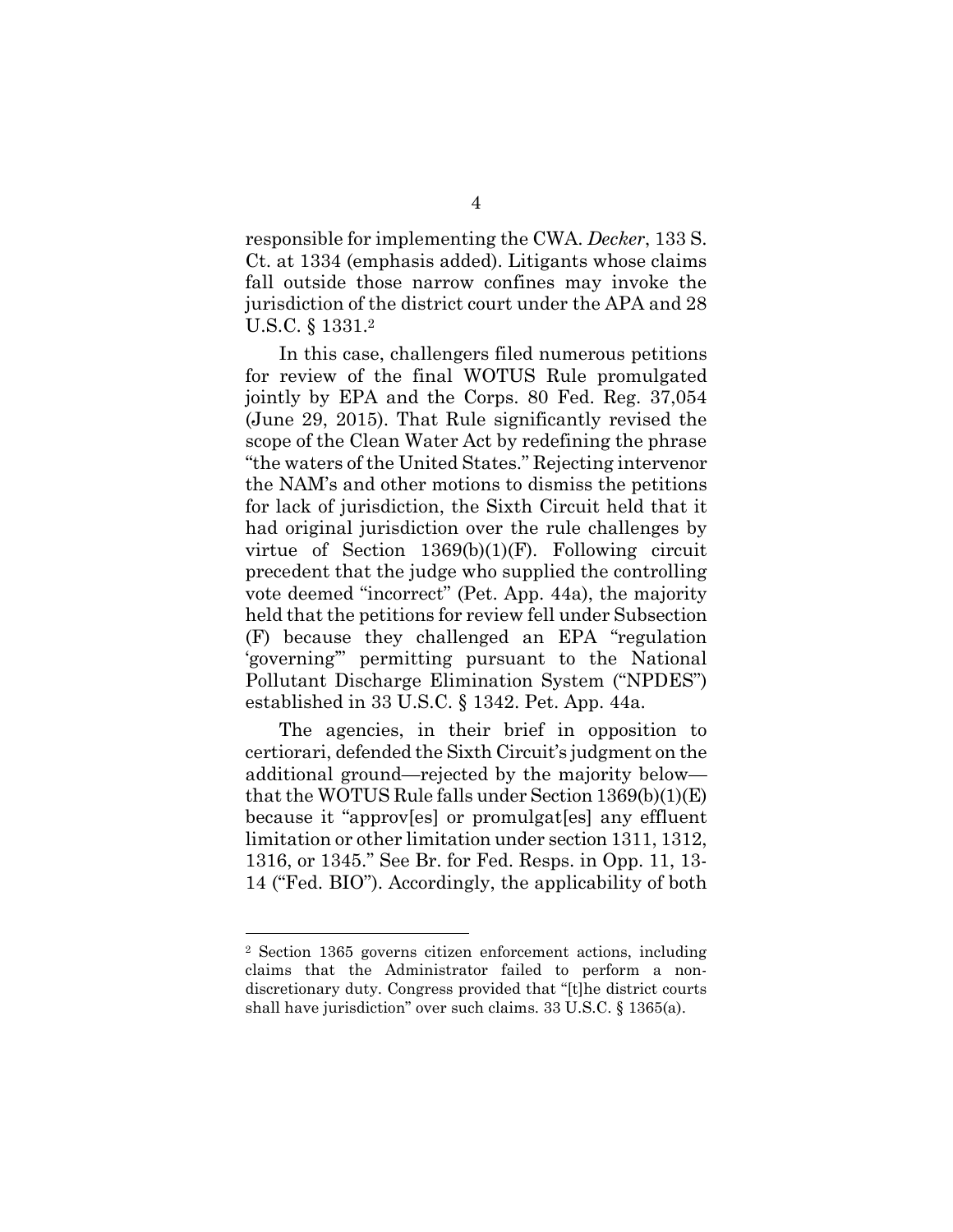Subsections (E) and (F) to the petitions for review is before this Court.

A majority of the Sixth Circuit panel correctly recognized that it is "illogical and unreasonable" to conclude that either Subsection (E) or (F) governs challenges to the WOTUS Rule. Pet. App. 29a (Griffin, J., concurring in judgment); see *id.* at 45a (Keith, J., dissenting). The Rule does not fit within the plain and unambiguous language of either subsection. The Rule defines a basic jurisdictional term used throughout the CWA; it does not approve or promulgate an effluent or other limitation under any of the specified provisions of the Act, or issue or deny any permit under the NPDES program. A plain reading of statutory text is enough to require reversal. And it is the only approach that produces a "[s]imple jurisdictional rule" that promotes "predictability" and under which courts "can readily assure themselves of their power to hear a case." *Hertz Corp.* v. *Friend*, 559 U.S. 77, 94 (2010).

Other considerations confirm that conclusion. Canons of statutory interpretation, statutory structure, legislative history, the principle that "jurisdictional rules should be clear" (*Lapides* v. *Bd. of Regents of Univ. Sys. of Ga.*, 535 U.S. 613, 621 (2002)), and the presumption that agency action is reviewable all contradict the agencies' position and support reversal. And contrary to the agencies' contention, this Court's decisions in *E.I. du Pont de Nemours & Co.* v. *Train*, 430 U.S. 112 (1977), and *Crown Simpson Pulp Co.* v. *Costle*, 445 U.S. 193 (1980), are readily distinguishable and in any event cast no doubt on that analysis.

This Court should reverse the judgment of the court of appeals and order dismissal of the petitions for review for want of jurisdiction.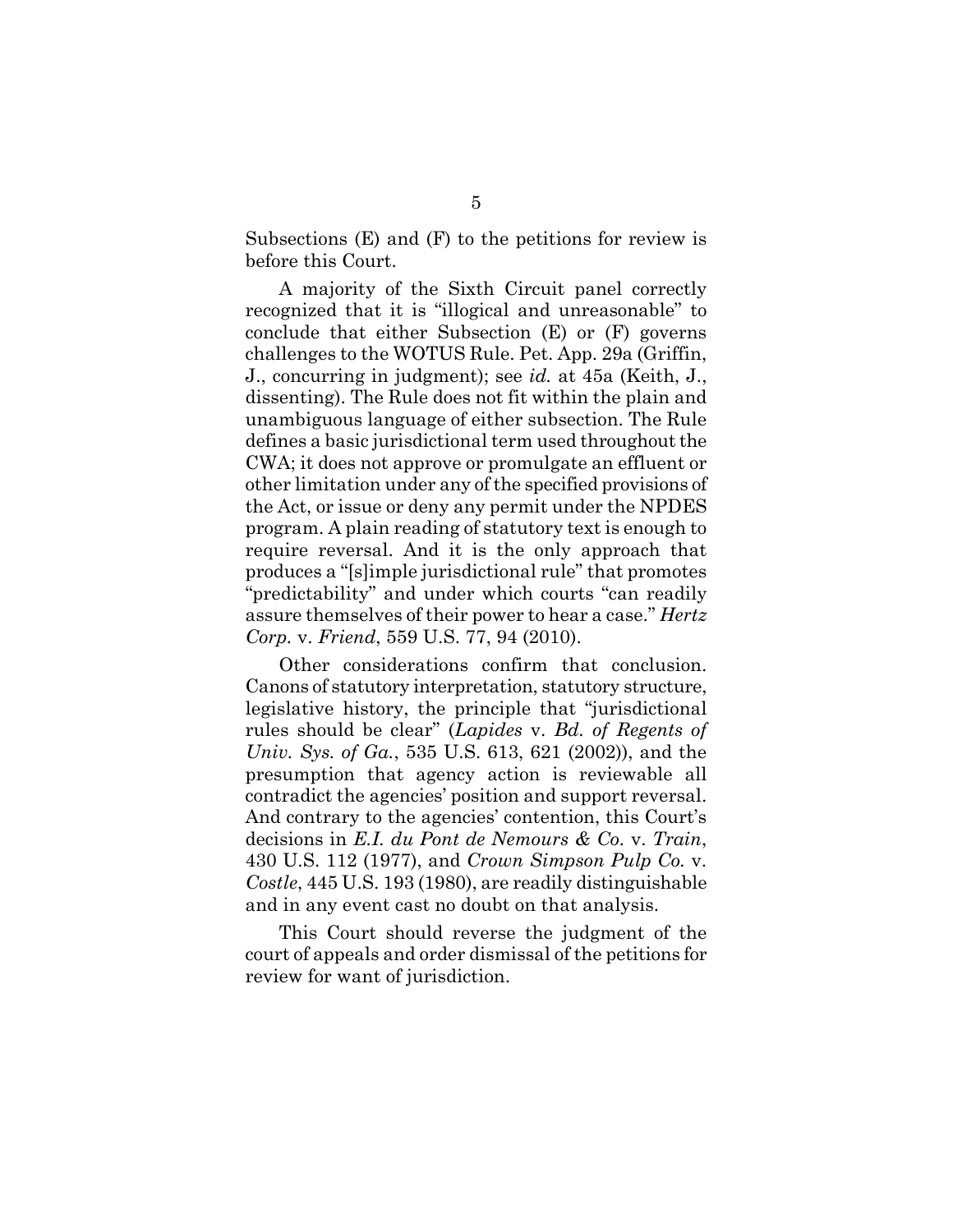### **B. The Clean Water Act**

Congress enacted the Clean Water Act to eliminate "the discharge of pollutants into the navigable waters." 33 U.S.C. § 1251(a)(1). Section 1311(a) of the Act generally prohibits "the discharge of any pollutant by any person" without a permit. A "discharge of a pollutant" means "any addition of any pollutant to navigable waters from any point source," such as a pipe, ditch or other "confined and discrete conveyance." *Id.* § 1362(12), (14). "Navigable waters," in turn, are defined as "the waters of the United States." *Id.* § 1362(7).

Accordingly, whether a feature qualifies as a "water of the United States" is only one factor, along with other complex inquiries—such as whether an activity involves an "addition" of a "pollutant" from a "point source"—that determines whether a CWA permit is required for an activity. That determination depends too on whether exclusions to permitting requirements apply, such as those for certain water transfers,<sup>3</sup> stormwater discharges from most logging  $operations<sup>4</sup>$  agricultural return flows,<sup>5</sup> certain discharges from mining, oil, or gas operations, $6$  and others. By itself, determining that a feature is a "water of the United States" tells one nothing about how land may be used or whether an activity requires or qualifies for a permit; instead it leads to a further inquiry focused on other statutory and regulatory

<sup>3</sup> See 40 C.F.R. § 122.3(i); *South Fla. Water Mgmt. Dist.* v. *Miccosukee Tribe*, 541 U.S. 95 (2004)

<sup>4</sup> See 40 C.F.R. § 122.26(a)(1)(ii), (b)(14)(ii); *Decker*, 133 S. Ct. 1326.

<sup>5</sup> See 33 U.S.C. § 1342(*l*)(1).

<sup>6</sup> See 33 U.S.C. § 1342(*l*)(2), § 1362(6)(b), (24).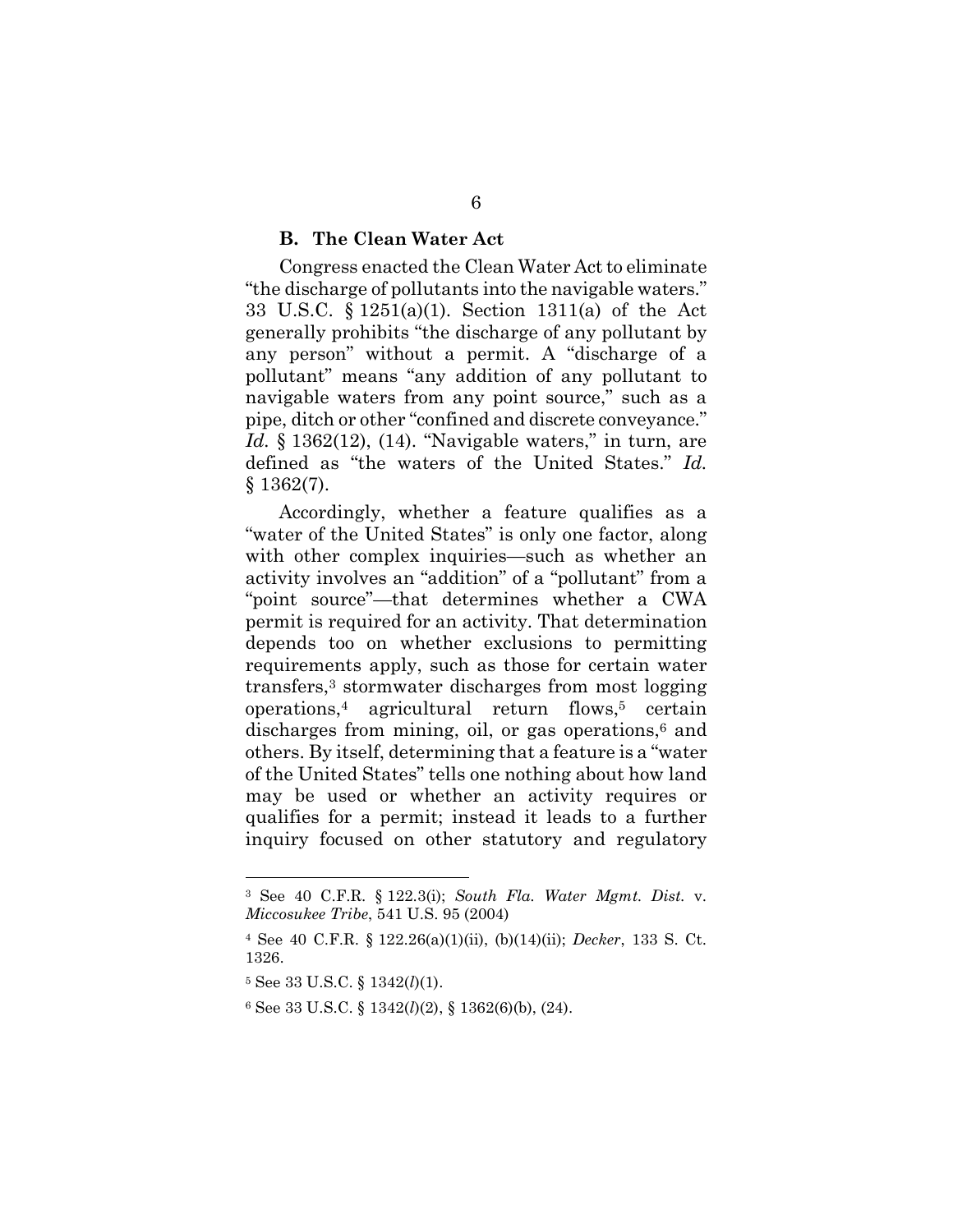factors that, together, determine what and how substantive rules apply.

*The CWA permitting programs.* The Act establishes two permitting programs to regulate discharges of pollutants into the waters of the United States. The NPDES program established in 33 U.S.C. § 1342 authorizes EPA to issue permits for discharges that do not involve fill material—generally, effluent discharges. An NPDES permit imposes effluent limits based on the technology available to treat the pollutants. It restricts "the quantities, rates, and concentrations of specified [pollutants] which are discharged from point sources." *Arkansas* v. *Oklahoma*, 503 U.S. 91, 101 (1992); see 33 U.S.C. §§ 1311(b)(1)(A)- (B),  $1317(a)$ ,  $1342(a)(3)$ ,  $(b)(1)(A)$ .

Sometimes technology-based limits are insufficient to achieve water quality standards "promulgated by the States [to] establish the desired condition of a waterway." *Arkansas*, 503 U.S. at 101. In that event, permits also impose any more stringent limits or strategies necessary to achieve water quality standards. 33 U.S.C. §§ 1311(b)(1)(C), 1312(a). Most States administer the Section 1342 permit program within their own borders, as authorized under Section 1342(b).

Section 1344 establishes a separate permit program, administered by the Corps of Engineers, for "the discharge of dredged or fill material into the navigable waters." That program applies to discharges of "solids that do not readily wash downstream" (*Rapanos* v. *United States*, 547 U.S. 715, 723 (2006) (plurality)) and so "chang[e] the bottom elevation" of water. 40 C.F.R. § 232.2. In determining whether to issue a Section 1344 permit, the Corps applies criteria developed by both EPA and the Corps pursuant to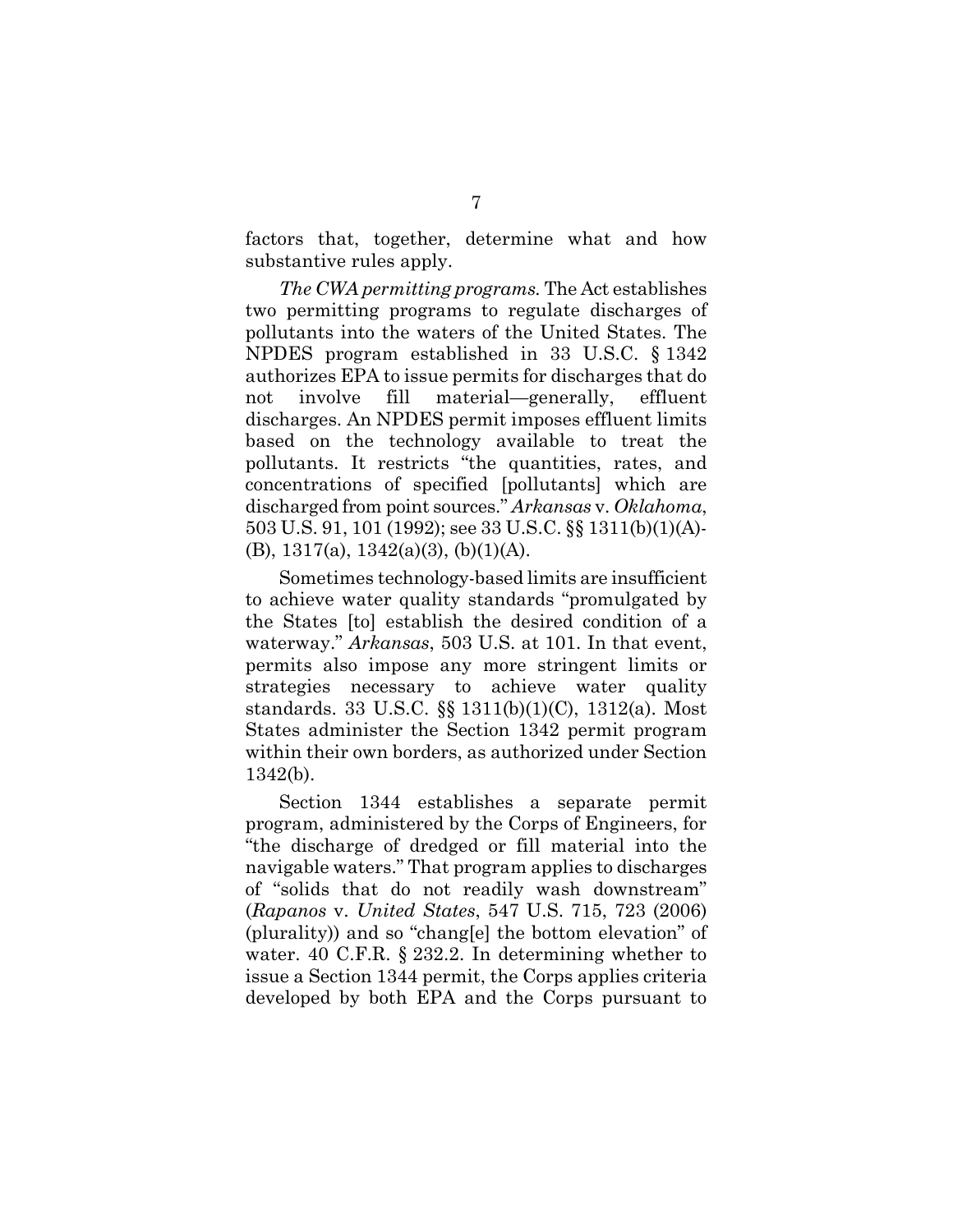Section 1344(b)(1). EPA also has the authority to veto the specification of a site for discharge of fill material. 33 U.S.C. § 1344(c); see *Coeur Alaska, Inc.* v. *Southeast Alaska Conservation Council*, 557 U.S. 261, 266-269 (2009). Two States operate the Section 1344 program under Section 1344(g).

*The CWA's jurisdictional terms define the geographic scope of the entire statute*. The terms "navigable waters" and "waters of the United States" define the geographic reach of the Act's two permitting schemes, but also that of "the entire statute." *Rapanos*, 547 U.S. at 742. Those terms appear repeatedly throughout the 1972 Act and its later amendments to establish the geographic scope of regulatory programs and actions. For example:

- Section 1313(c)(2)(A) requires each State to establish water quality standards based on "the designated uses of the navigable waters" within its borders, subject to EPA oversight and EPA's authority to promulgate water quality standards if the State does not adequately do so. See 33 U.S.C. § 1313(c)(3).
- Section 1314(*l*) requires each State to identify "all navigable waters in such State" that cannot meet State water quality standards due to pointsource discharges of toxic pollutants, and to develop "an individual control strategy" to address those discharges, which EPA must approve or reject and which EPA may promulgate itself if the State fails to do so. See 33 U.S.C. § 1314(*l*)(2), (3).
- Section 1329 requires each State to identify "navigable waters within the state" that cannot meet State water quality standards "without additional action to control nonpoint sources of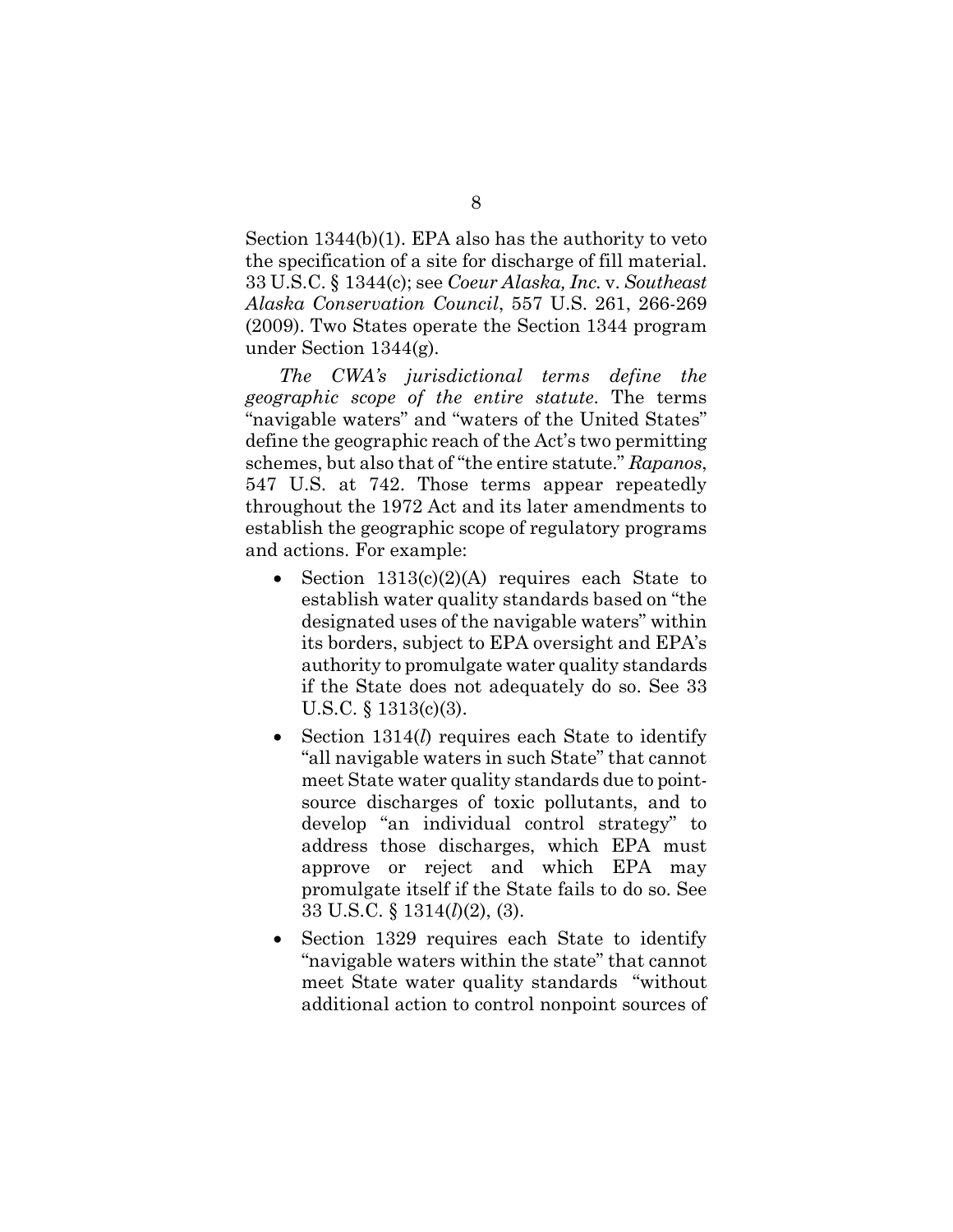pollution," and to establish a program of best management practices and other measures for controlling such pollution, which EPA may approve, disapprove, modify, or implement itself if the State fails to do so. See 33 U.S.C.  $§$  1329(d).

- Section 1252(a) requires the Administrator to "develop comprehensive programs for preventing, reducing, or eliminating the pollution of the navigable waters \* \* \*."
- Section 1256(e) conditions certain federal grants to the States on the adequacy of their monitoring of "the quality of navigable waters."
- Section 1288(b)(4) provides for State areawide waste treatment management plans to include best management practices to control discharges of "dredged or fill material which adversely affects navigable waters," in lieu of obtaining a Section 1344 permit.
- Section 1315(b) requires each State to provide regular, detailed reports to EPA on "the water quality of all navigable waters in such State."
- Section  $1341(a)(1)$  conditions receipt of any federal license or permit for any activity "which may result in any discharge into the navigable waters" on obtaining "a certification from the State in which the discharge originates" that the discharge complies with specified requirements.

Accordingly, the term "waters of the United States" is one element, albeit an important one, of a reticulated statutory scheme with many components that work together. It defines the geographic reach of most of the CWA's requirements, but by itself requires no action. It imposes no obligation except when applied in conjunction with other, separate statutory concepts.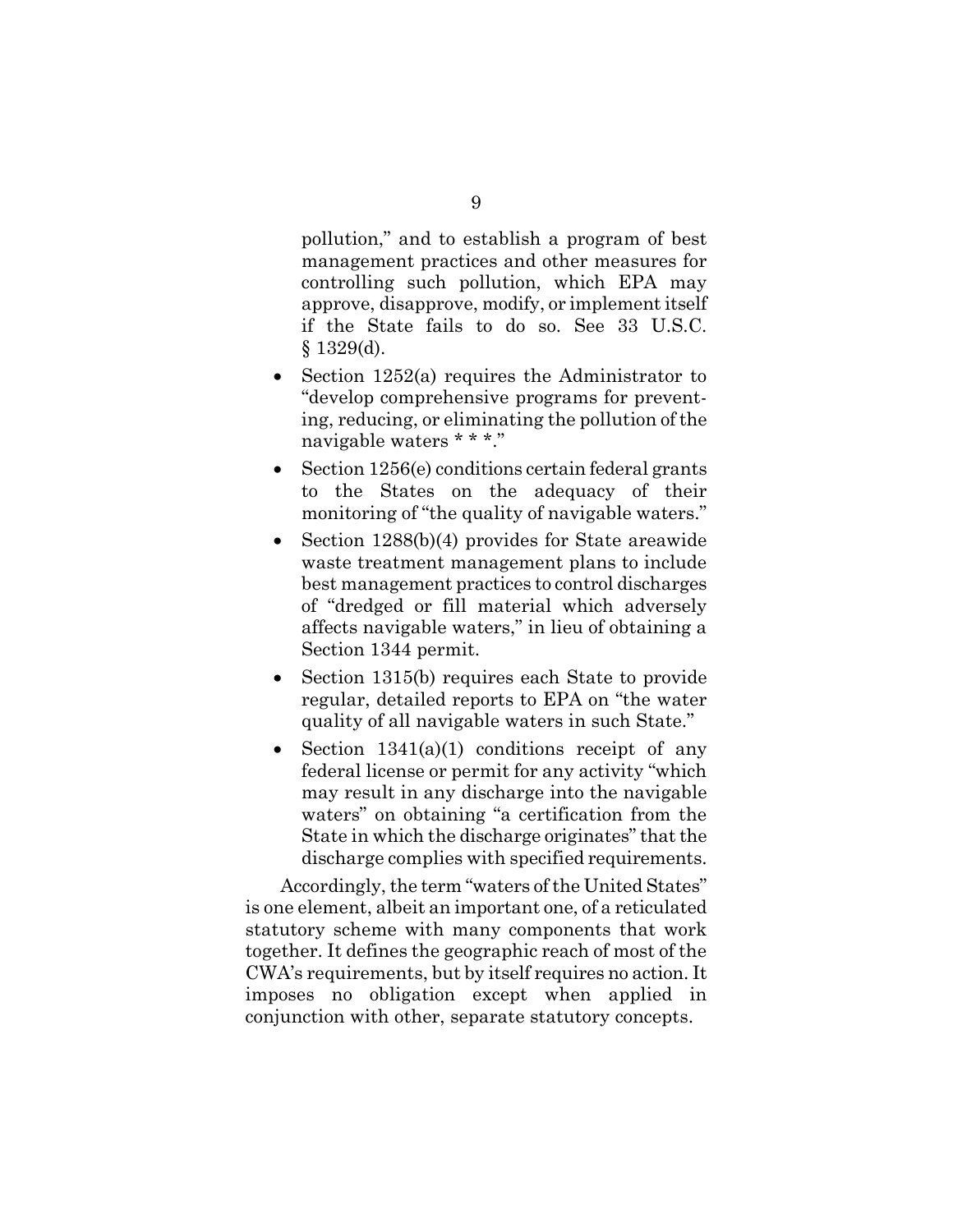*This Court has previously addressed the term "waters of the United States."* This Court considered the meaning of the term "waters of the United States" in the CWA in three cases. In *United States* v. *Riverside Bayview Homes, Inc.*, 474 U.S. 121, 135 (1985), this Court concluded that the agencies permissibly interpreted "waters of the United States" to encompass wetlands that abut traditional navigable waters. In *Solid Waste Agency of Northern Cook County* v. *U.S. Army Corps of Engineers*, 531 U.S. 159 (2001) ("*SWANCC*"), it struck down the agencies' "Migratory Bird Rule," which purported to extend agency jurisdiction to any waters that are or might be used as habitat for migratory birds, no matter how isolated or remote from navigable waters. And in *Rapanos*, the Court reversed the agencies' determination that they had jurisdiction over wetlands that "lie near ditches or man-made drains that eventually empty into traditional navigable waters," which swept in "virtually any parcel of land containing a channel or conduit \* \* \* through which rainwater or drainage may occasionally or intermittently flow." 547 U.S. at 722, 729 (plurality); see *id.* at 759 (Kennedy, J., concurring) (applying a "significant nexus" test).

### **C. The Waters of the United States Rule**

The WOTUS Rule purports to define "waters of the United States" within the meaning of the CWA and *Rapanos*, *SWANCC*, and *Riverside Bayview*. 80 Fed. Reg. at 37,054. The agencies describe their WOTUS Rule as "a definitional rule that clarifies the scope of the Clean Water Act." 80 Fed. Reg. at 37,104. They say that it "does not establish any regulatory requirements." *Id.* at 37,054. And they claim it "imposes no enforceable duty on any state, local, or tribal governments, or the private sector." *Id.* at 37,102; see also EPA & Corps, *Economic Analysis of the*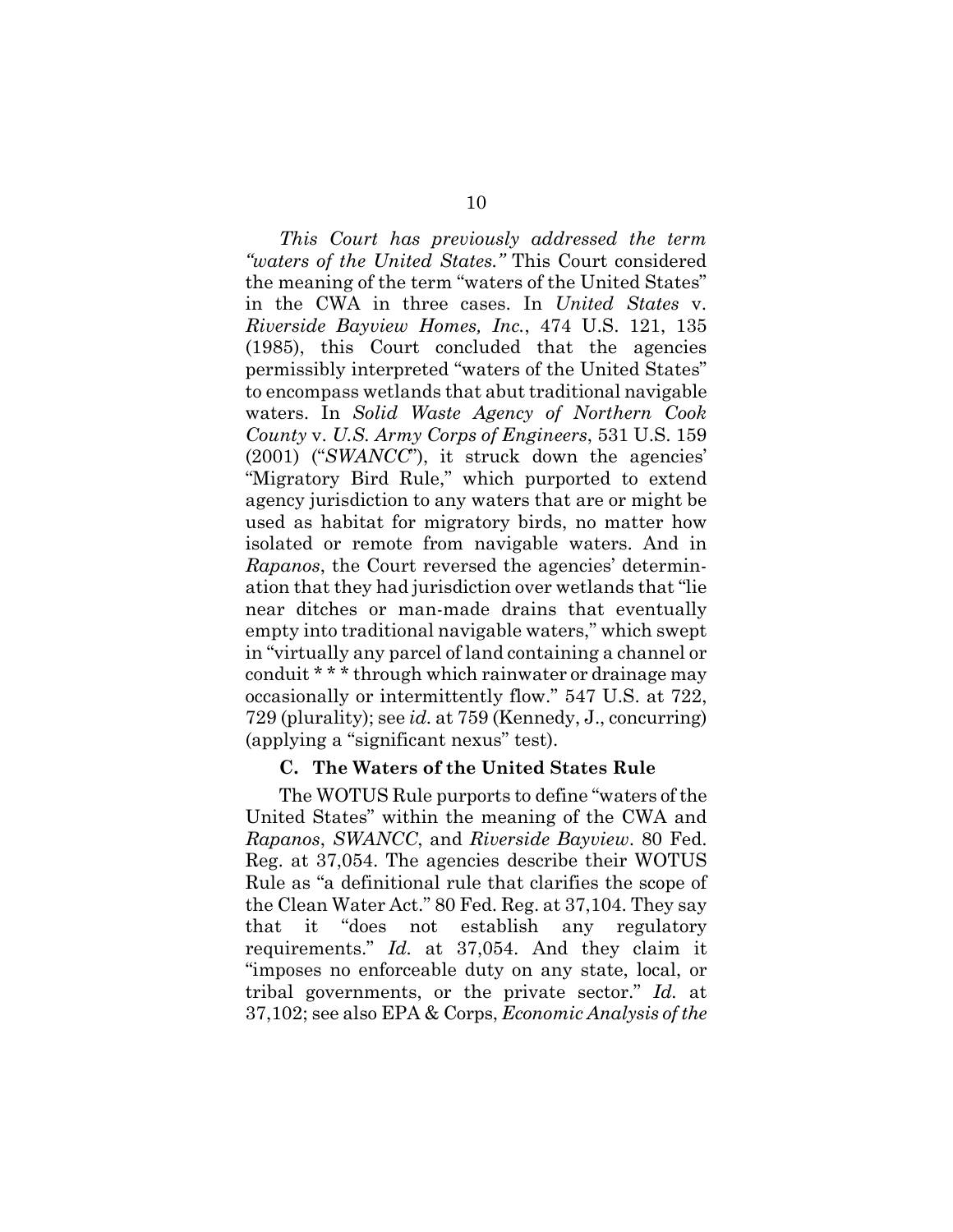*EPA-Army Clean Water Rule* 61 (May 2015) ("The final rule is not designed to 'subject' any entities of any size to any specific regulatory burden" but "to clarify the statutory scope of 'the waters of the United States'"); *id.* at vii ("This rule does not result in any direct costs or benefits \* \* \*. A finding of jurisdiction regarding a particular water does not incur any direct costs").

The WOTUS Rule separates waters into three jurisdictional groups. In the first group are waters that are categorically jurisdictional: (1) traditional navigable waters, (2) interstate waters, (3) territorial seas, (4) impoundments of any water deemed to be a "water of the United States," (5) certain tributaries, and (6) certain waters that are "adjacent" to the foregoing five categories of waters. 33 C.F.R. § 328.3(a).

In the second group are waters "that require a case-specific significant nexus evaluation" to determine if they are jurisdictional. 80 Fed. Reg. at 37,073. Waters that are subject to jurisdiction based on a casespecific significant nexus determination include: (A) waters, any part of which are within the 100-year floodplain of a traditional navigable water, interstate water, or territorial sea; or (B) waters, any part of which are within 4,000 feet of the ordinary high water mark of any of those jurisdictional waters, any impoundment of those jurisdictional waters, or any covered tributary. 33 C.F.R. § 328.3(a)(8).

In the third group are waters excluded from jurisdiction. These include: swimming pools, puddles, ornamental waters, prior converted cropland, waste treatment systems, some drainage ditches, farm and stock watering ponds, settling basins, water-filled depressions incidental to mining or construction activity, subsurface drainage systems, and certain wastewater recycling structures. 33 C.F.R. § 328.3(b).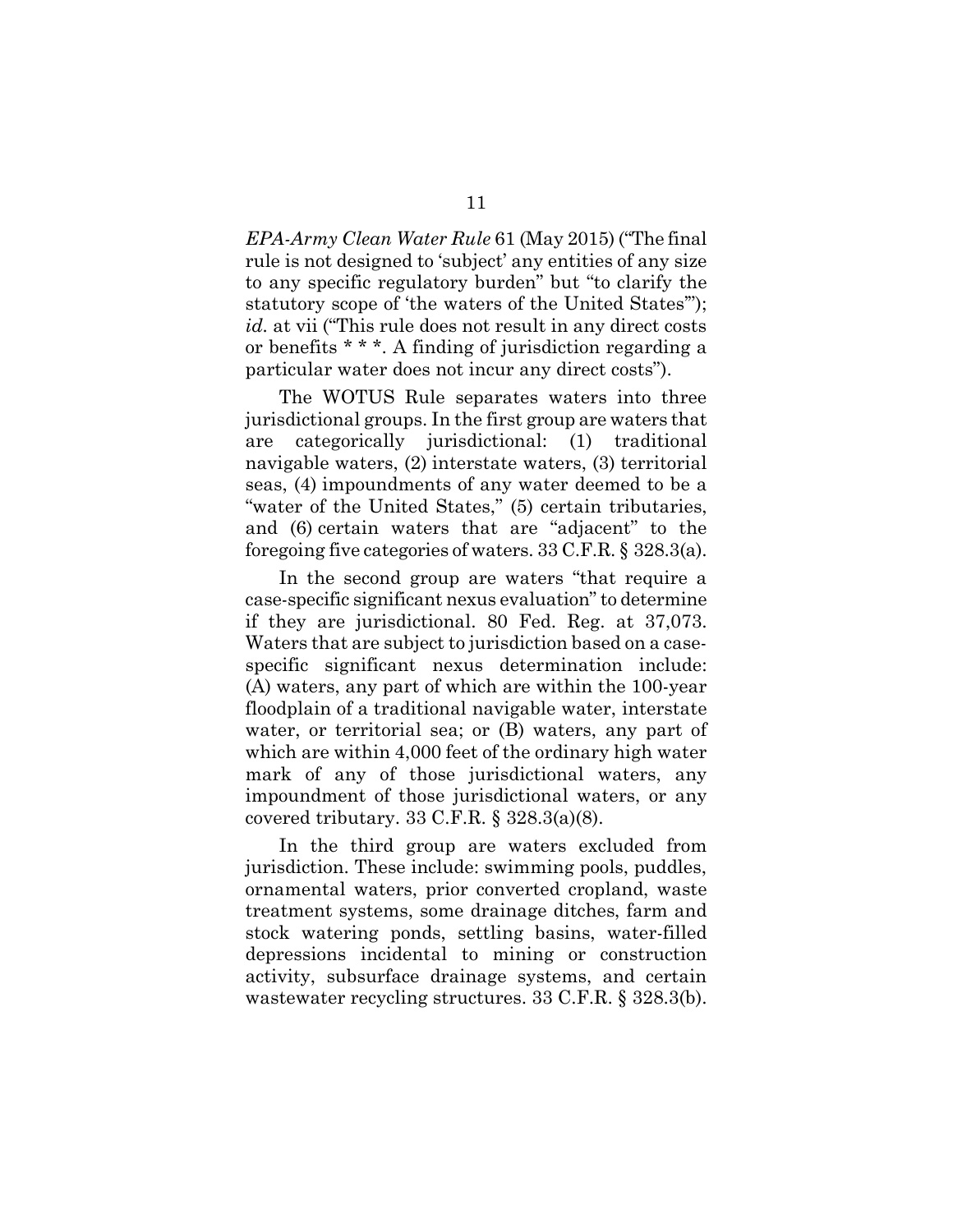Petitioners challenging the WOTUS Rule have shown that it is deeply flawed both in substance and procedure and that the breadth and uncertainty of its definitions violate this Court's precedents and the Act. The Rule is arbitrary and capricious and not in accordance with law and consequently violates the APA,  $5 \text{ U.S.C.}$  §  $706(2)(\text{A})$ -(D). See Br. for the Business and Municipal Ptrs., *In re Clean Water Rule*, No. 15- 3751 cons., Dkt. 129-1 (6th Cir. Nov. 1, 2016).<sup>7</sup> The merits of the Rule, however, are not at issue here. Merits litigation has been held in abeyance pending this Court's ruling on which court has jurisdiction.

The agencies issued a notice of proposed rulemaking announcing their "intention to review and rescind or revise" the WOTUS Rule. 82 Fed. Reg. 12497 (Mar. 3, 2017). This Court denied the agencies' motion to hold this case in abeyance pending that review. Order (Apr. 3, 2017).

### **D. Judicial Review Of The Rule**

Scores of state, municipal, industry, and environmental plaintiffs filed suits challenging the WOTUS Rule in district courts. See *supra* p. v. The NAM filed suit, as part of a coalition of industry groups, in the Southern District of Texas. See *supra* n.1.

The Judicial Panel on Multidistrict Litigation denied the agencies' request to consolidate the district court actions and to transfer them to the District Court for the District of Columbia. See *In re Clean Water Rule*, MDL No. 2663, Dkt. 163 (JPML Oct. 13, 2015). The Judicial Panel held that transfer was inappropriate under 28 U.S.C. § 1407 because the complaints turn on issues of law and "different

<sup>7</sup> Except where otherwise indicated, docket references throughout this brief ("Dkt.") are to this Sixth Circuit docket.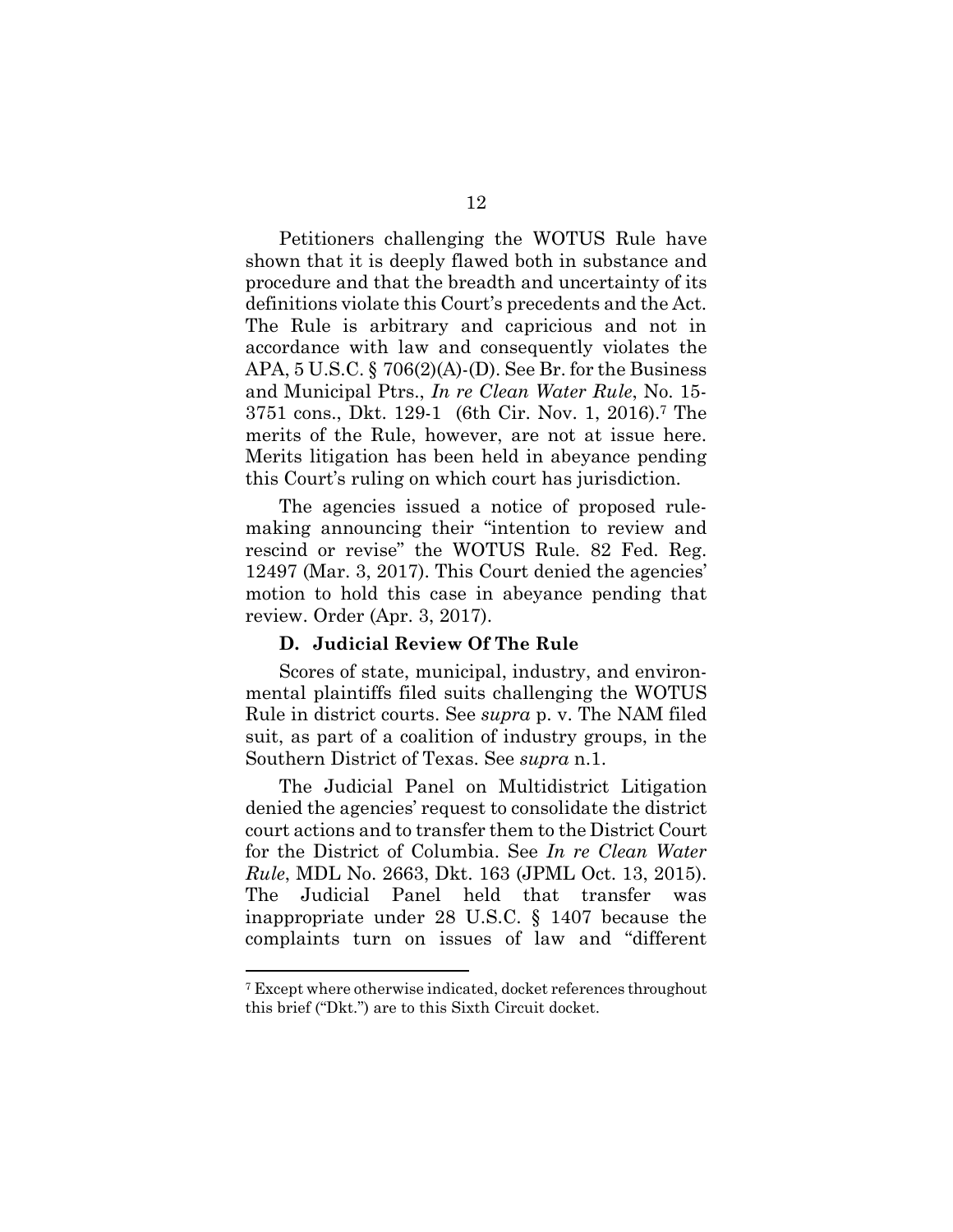jurisdictional rulings by the involved courts" counseled against consolidation. *Id*. at 2.

Reflecting the uncertainty surrounding the scope of Section 1369(b) and the exclusivity of its grant of jurisdiction, many plaintiffs who filed district court actions (but not petitioner the NAM) also filed "protective" petitions for review in various courts of appeals, as courts have acknowledged is appropriate. *E.g.*, *Inv. Co. Inst.* v. *Bd. of Governors of Fed. Reserve Sys.*, 551 F.2d 1270, 1280 (D.C. Cir. 1977) ("If any doubt as to the proper forum exists, careful counsel should file suit in both the court of appeals and the district court"); *Roll Coater, Inc.* v. *Reilly*, 932 F.2d 668, 671 (7th Cir. 1991) ("careful counsel must respond to the combination of uncertain opportunities for review and  $\S$  [1369(b)(2)] by filing buckshot petitions"). Those petitions were consolidated and transferred to the Sixth Circuit pursuant to 28 U.S.C. § 2112(a). Cons. Order, MCP No. 135 (JPML July 28, 2015).<sup>8</sup>

The agencies moved to stay or dismiss cases in the district courts in favor of the circuit court litigation. Some district courts held that the Sixth Circuit had exclusive jurisdiction. *E.g.*, *Murray Energy Corp.* v. *EPA*, 2015 WL 5062506 (N.D. W. Va. Aug. 26, 2015); *Georgia* v. *McCarthy*, 2015 WL 5092568 (S.D. Ga. Aug. 27, 2015), case stayed on appeal, 833 F.3d 1317 (11th Cir. 2016). The District Court for the District of North Dakota, by contrast, held it had jurisdiction. *North Dakota* v. *EPA*, 127 F. Supp. 3d 1047, 1053 (D.N.D. 2015) ("If the exceptionally expansive view" of Section 1369(b) "advocated by the government is adopted, it would encompass virtually all EPA actions under the

<sup>8</sup> The 22 petitions for review and more than 100 petitioners are identified *supra* pp. ii-v.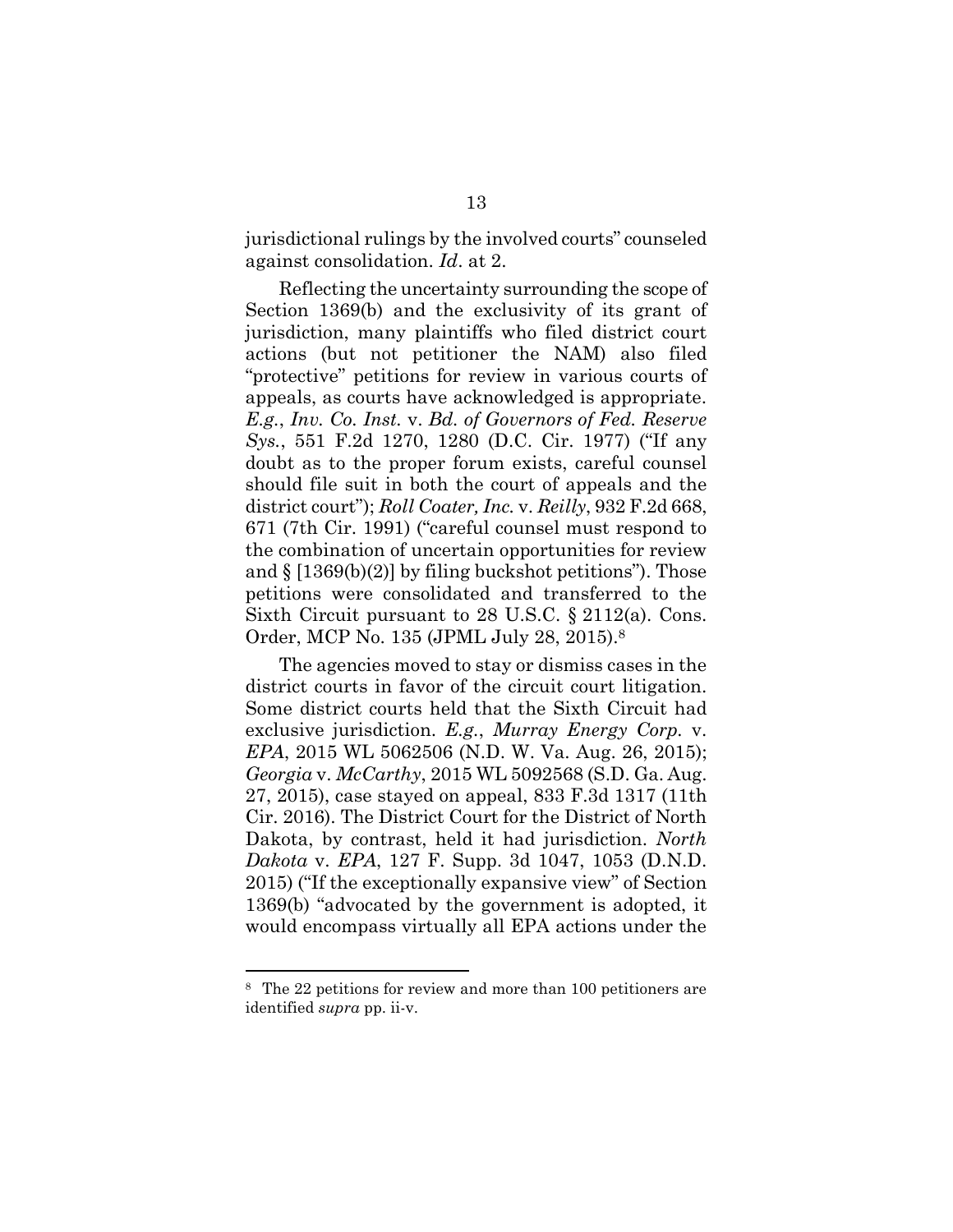Clean Water Act"); *id.*, 3:15-cv-59, Dkt. 156 (D.N.D. May 24, 2016) (staying case "pending further decision by the Courts of Appeals or Supreme Court").

### **E. The Sixth Circuit's Decision**

The NAM successfully moved to intervene as a respondent in the Sixth Circuit. Dkt. 8 (Sept. 16, 2015). It then moved to dismiss the petitions for want of jurisdiction (Dkt. 39 (Oct. 2, 2015)), as did many parties that had filed protective petitions or intervened.

The Sixth Circuit concluded, in a fractured 1-1-1 decision, that it and not the district courts had jurisdiction to hear the rule challenges. The panel agreed that Subsections (E) and (F) were the "only two provisions of  $\S$  1369(b)(1)" that "potentially apply" (Pet. App. 8a), but otherwise splintered.

*Judge McKeague's opinion*. Judge McKeague recognized that the agencies' textual arguments as to Subsection (E) were "not compelling." Pet. App. 9a. "[T]he Rule's clarified definition," he wrote, does not "approve or promulgate *any* limitation that imposes *ipso facto* any restriction or requirement on point source operators or permit issuers." *Ibid*. (emphasis added). "Rather," it is "a definitional rule that, operating in conjunction with other regulations, will result in imposition of such limitations." *Ibid*.

Judge McKeague nevertheless concluded that jurisdiction lies in the court of appeals under Subsection (E), citing this Court's decision in *E.I. du Pont de Nemours & Co.* v. *Train*, *supra*. He believed that *du Pont* "eschewed" a "literal reading" of Section 1369-  $(b)(1)$  in favor of a "more generous" interpretation that "further[ed] Congress's evident purposes." Pet. App. 10a, 13a, 26a. Judge McKeague believed this interpretation encompasses the WOTUS Rule because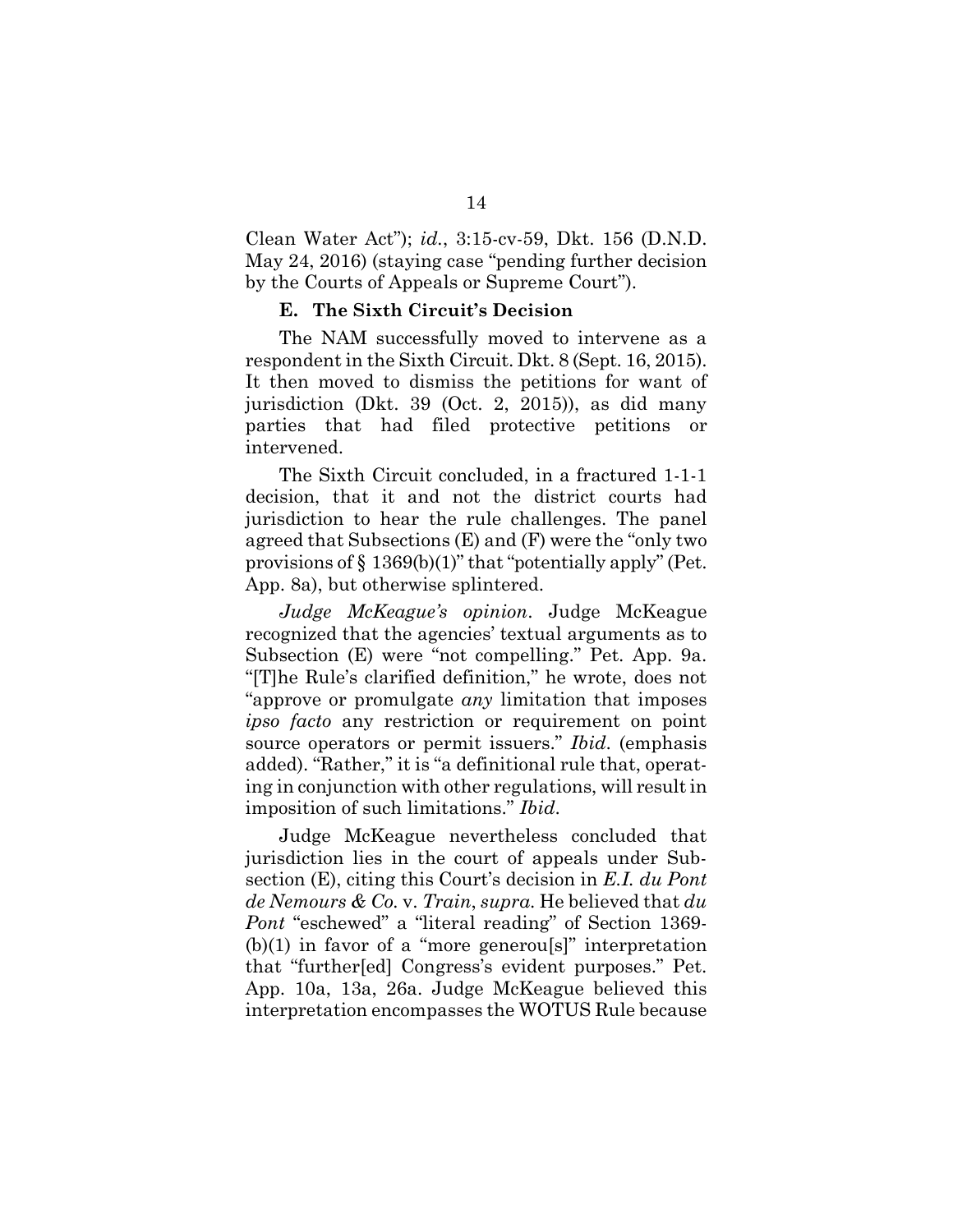the Rule's "practical effect will be to *indirectly* produce various limitations on point-source operators and permit issuing authorities." *Id.* at 17a.

Turning to Subsection (F), Judge McKeague recognized that the Rule does not "issue" or "deny" any permits, but declined to give the provision "a strict literal application." Pet. App. 17a. He pointed to this Court's opinion in *Crown Simpson Pulp Co.* v. *Costle*, *supra*, and the Sixth Circuit's decision in *National Cotton Council of America* v. *EPA*, 553 F.3d 927 (6th Cir. 2009), as supporting direct review in the circuit courts of any regulation that "*affects* permitting requirements." Pet. App. 19a (emphasis added).

*Judge Griffin's concurrence*. Judge Griffin concurred in the judgment only. He concluded that the Sixth Circuit lacked jurisdiction under the "plain text" of Subsection (E) because the Rule is not an "effluent limitation or other limitation," and also "does not emanate from" Sections 1311, 1312, 1316, or 1345, but "is a phrase used in the Act's definitional section, § 1362," which "is not mentioned in § 1369." Pet. App. 30a-31a. He read *du Pont* to authorize review under Subsection (E) of EPA regulations that "'promulgate effluent limitations,'" no more. *Id.* at 34a.

Judge Griffin further concluded that "[o]n its face, subsection (F) clearly does not apply" because the Rule "neither issues nor denies a permit under the NPDES." Pet. App. 39a. But he concurred in the judgment because, in his view, the Sixth Circuit's earlier (and "incorrect") decision in "*National Cotton* dictates [the] conclusion" that Subsection (F) encompasses the WOTUS Rule. *Id.* at 42a, 44a. Judge Griffin nevertheless criticized that conclusion because it means that Subsection (F)'s "jurisdictional reach" has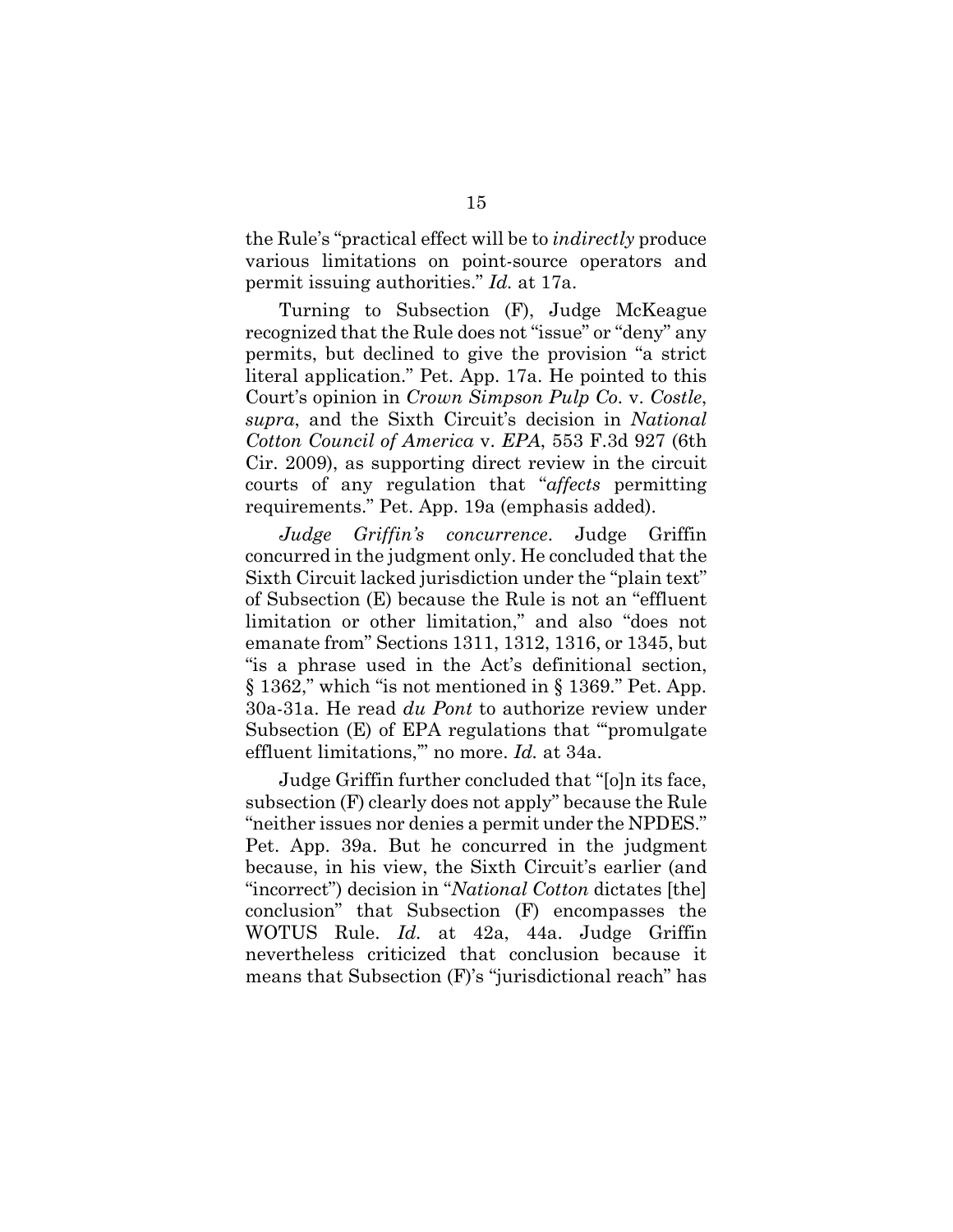"no end," catching "*anything* relating to permitting." *Id.* at 42a.

*Judge Keith's dissent.* Judge Keith dissented. He joined Judge Griffin in holding Subsection (E) inapplicable on its face. Pet. App. 45a. Turning to Subsection (F), he refused to read *National Cotton* to authorize original jurisdiction over "all rules '*relating*' to [permitting] procedures, such as the one at issue here," which "merely defines the scope of the term 'waters of the United States.'" *Id.* at 46a.

The Sixth Circuit denied rehearing. Pet. App. 51a-52a. It held merits briefing in abeyance after this Court granted certiorari. Dkt. 171-2 (Jan. 25, 2017).

### **SUMMARY OF THE ARGUMENT**

**I.** The Sixth Circuit's erroneous exercise of jurisdiction under Section 1369(b) violates the statute's plain language and structure.

**A.** Contrary to the Sixth Circuit's ruling, it lacks jurisdiction under Section 1369(b)(1)(F). It is undisputed that the WOTUS Rule does *not* "issu[e] or den[y] any permit under section 1342." It therefore lies outside Subsection (F)'s unambiguous text. That fact should end the analysis.

In stretching Subsection (F) to reach all EPA actions that *affect* the granting or denying of Section 1342 permits, Judge McKeague misread this Court's decision in *Crown Simpson Pulp Co.* v. *Costle*, *supra*, which did involve EPA's denial of a permit. His rewriting of Subsection (F) would cover most agency action under the CWA and render superfluous Subsections (A), (C), (D), (E), and (G) of Section 1369(b)(1).

**B.** A majority of the panel correctly determined that Section 1369(b)(1)(E) does not confer jurisdiction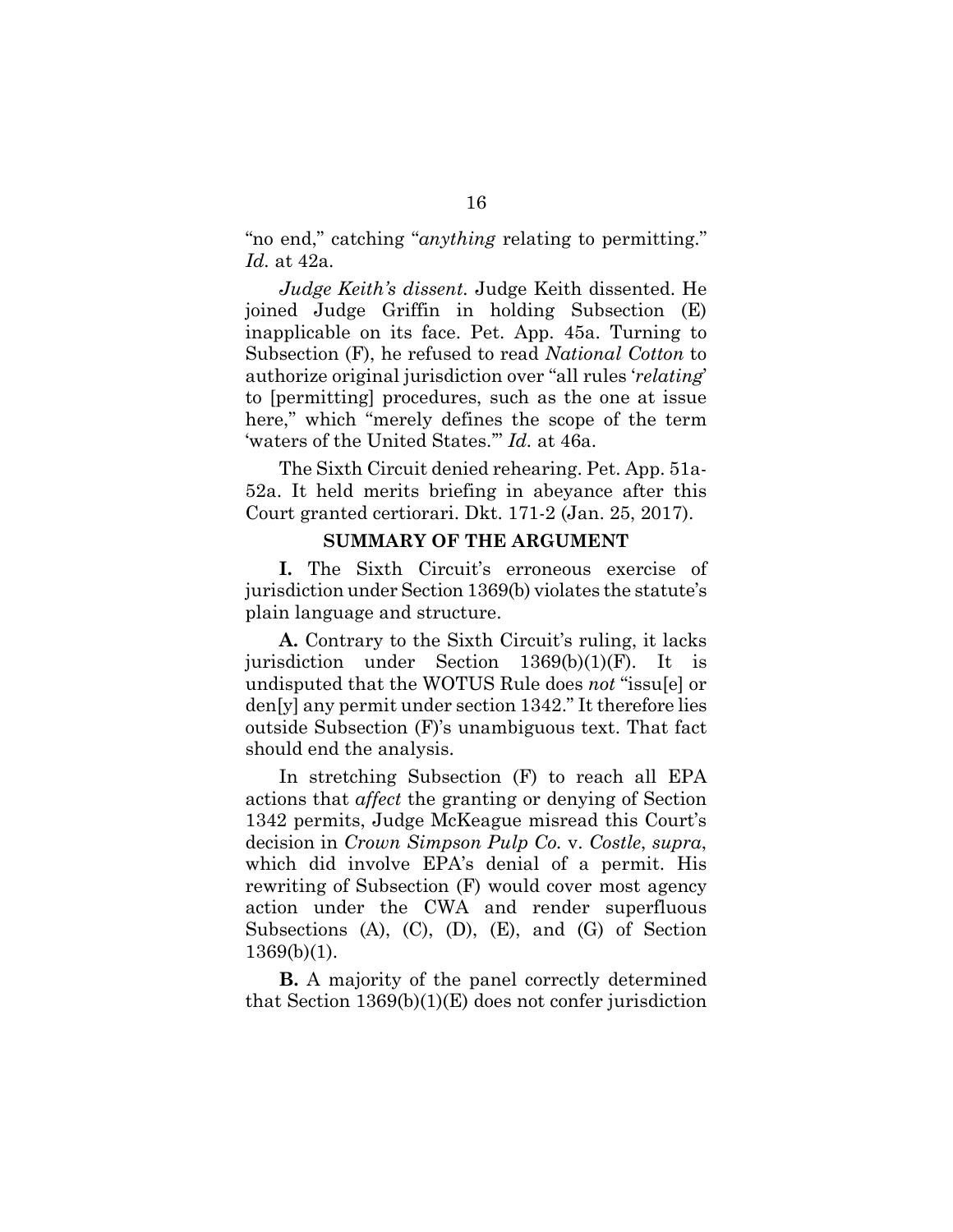on the court of appeals. The Rule falls outside Subsection (E)'s plain language because it is not a "limitation," it is not an "other limitation" within the meaning of Subsection (E), and it was not issued "under section 1311." To the contrary, the Rule addresses a phrase in Section 1362(7) that defines the geographic scope of the Act as a whole and thus impacts dozens of CWA provisions just as or more directly than Section 1311. And it limits no action: any limitation arises only when multiple additional statutory terms, like "addition," "pollutant," and "point source," also apply, and when exclusions from permitting requirements are ruled out.

In eschewing a literal reading, Judge McKeague misinterpreted Subsection (E) to extend to any EPA action that merely affects point source operators or permit issuers. In doing so he misread this Court's decision in *E.I. du Pont de Nemours & Co.* v. *Train*, *supra*, which involved industry-wide effluent limitations issued under Section 1311. His analysis has no stopping point, conflicts with this Court's recent holdings, and would render other provisions redundant.

**C.** Section 1369(b)'s structure confirms the Sixth Circuit's lack of jurisdiction. Congress enacted seven narrow bases for original jurisdiction in the courts of appeals. Its specific focus shows that Congress did not intend Section 1369(b) to provide courts of appeals with original jurisdiction to review all nationwide rulemaking under the CWA. Congress's markedly different language in the Clean Air Act's judicial review provisions reinforces this conclusion. There, Congress granted courts of appeals jurisdiction to review all nationally, regionally, or locally applicable regulations. Congress's omission of similarly broad language from the CWA must be given meaning.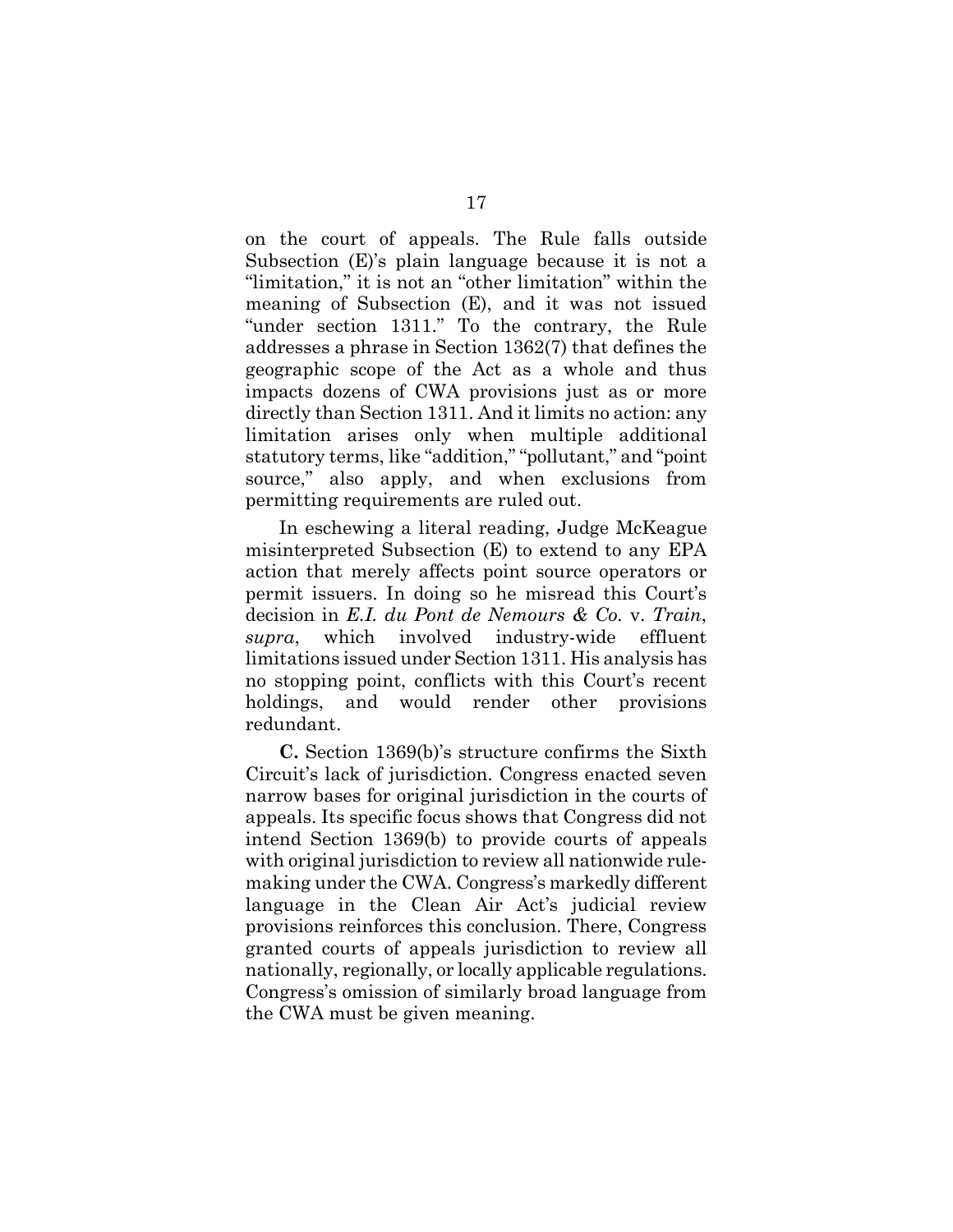**D.** Legislative history bolsters this conclusion. Although there is scant legislative history surrounding the enactment of Section 1369(b) in 1972, in 1977, Senator Kennedy attempted, with EPA support, to expand Section 1369(b) to cover nationwide rulemaking. He was unsuccessful, yet that same Congress expanded the Clean Air Act's direct judicialreview provisions to include nationwide rulemaking. The negative implication raised by Congress's disparate actions is compelling.

**II.** Because Section 1369(b)'s plain language resolves this case, there is no need to consider the policy implications of Congress's allocation of jurisdiction. There are, nevertheless, strong policy reasons that support Congress's choice.

**A.** This Court has emphasized that jurisdictional rules must be clear and administrable. Reading Section 1369(b) textually produces a straightforward jurisdictional standard. Judge McKeague's approach, by contrast, fosters uncertainty over jurisdiction that leads to wasteful litigation. By limiting Section 1369(b) to its text, this Court can put an end to the wasteful practice of duplicative district court and circuit court challenges to agency action under the CWA.

**B.** Section 1369(b)'s preclusion provision compels a narrow interpretation of the statute. Section 1369(b)(2) prohibits parties in criminal and civil enforcement proceedings from challenging agency action that could have been reviewed under Section 1369(b)(1). A broad interpretation of Section 1369(b)(1) exacerbates the CWA's crushing penalties and creates due process concerns by foreclosing judicial review of unlawful agency action. A broad reading also increases Section 1369(b)(2)'s perverse incentive for parties to petition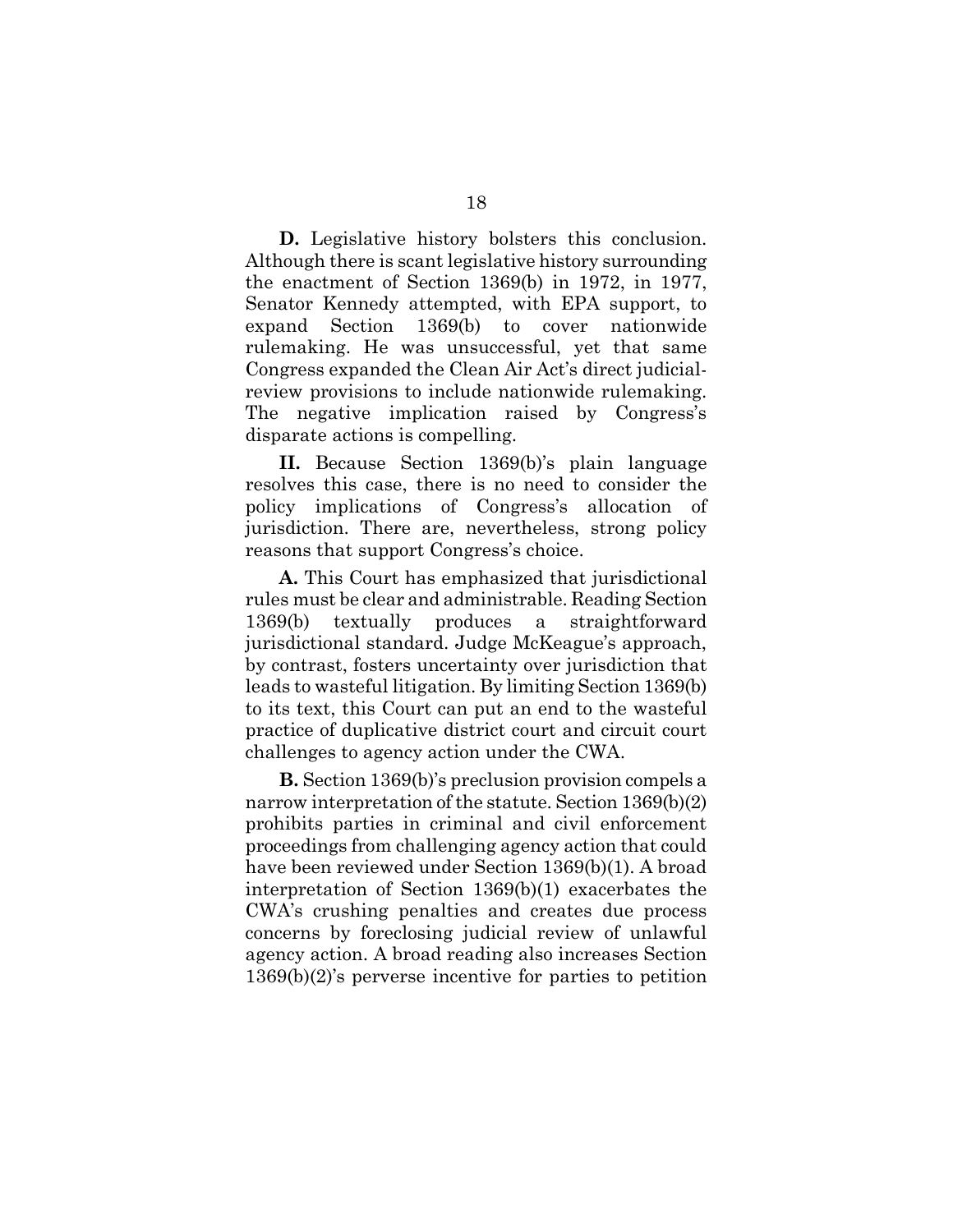for review of all agency action that conceivably falls within Section 1369(b)(1).

**C.** A plain-language reading of Section 1369(b) allows district courts and multiple courts of appeals to review agency action and thereby improves the quality of judicial decision-making. Disagreement among lower courts increases the probability of correct decisions. And having multiple courts review agency action will ensure full percolation of issues in the lower courts and improve this Court's ability to decide which cases to review. There is no reason to think that multi-court review is less appropriate for agency action than for other cases, such as those involving the meaning or constitutionality of federal statutes.

**D.** Judge McKeague greatly overstated efficiency gains under his atextual reading of Section 1369(b). Whether review lies under Section 1369(b) or the APA, challenges to important agency action typically will be filed quickly. And parties often coordinate their rule challenges to avoid duplicative litigation. District courts are efficient in reviewing agency action and adept at finding any facts relevant to such review. In any event, efficiency concerns cannot override the plain language of Section 1369(b). This Court should reverse the Sixth Circuit's judgment and remand with instructions to dismiss for lack of jurisdiction.

#### **ARGUMENT**

The Sixth Circuit erred in ruling that it had jurisdiction under Section 1369(b). "Section 1369(b) extends only to certain suits challenging some agency actions," which the provision clearly identifies. *Decker*, 133 S. Ct. at 1334. It does not extend to suits challenging the WOTUS Rule.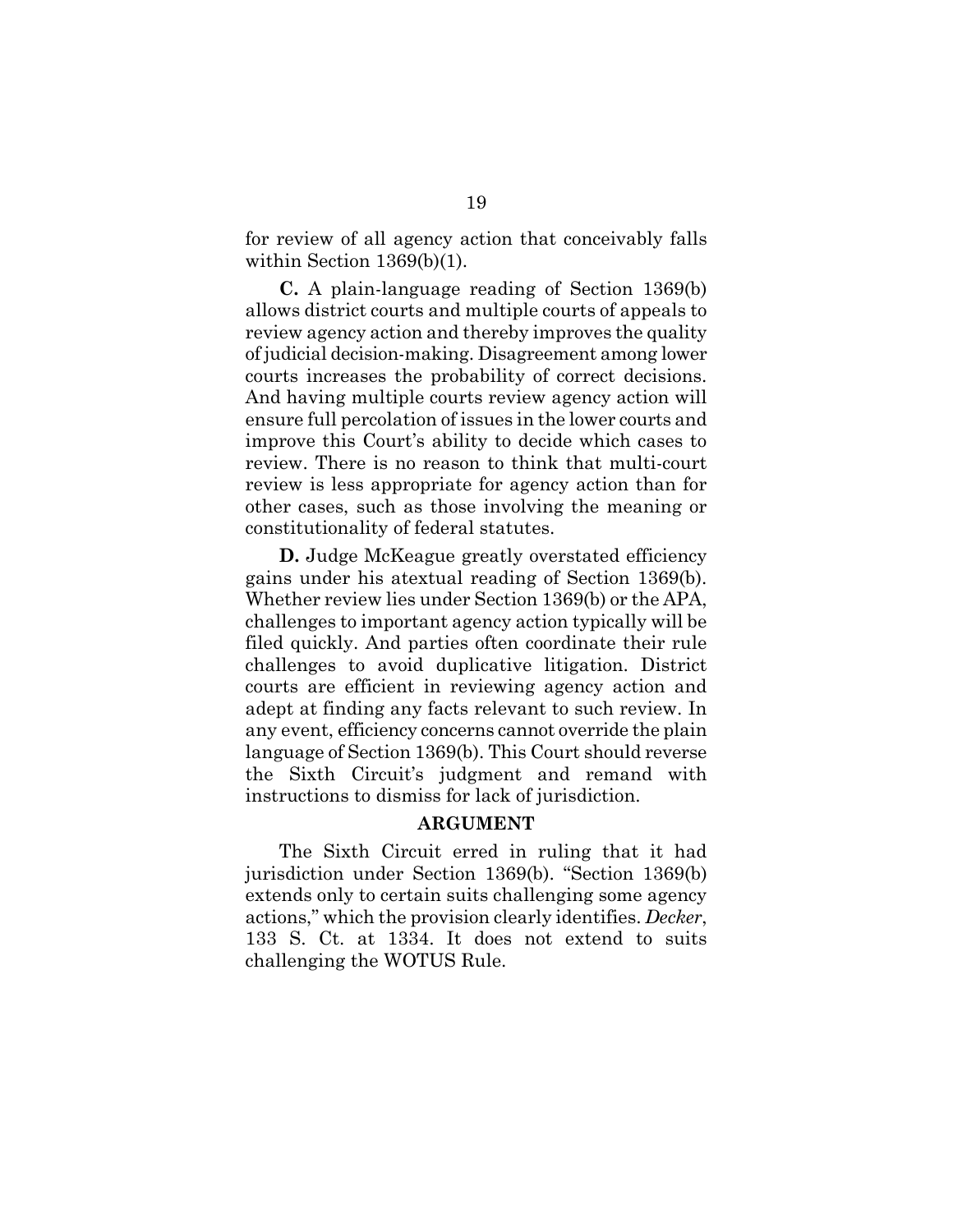### **I. The Sixth Circuit Lacks Jurisdiction Under The Plain Language Of Section 1369(b).**

"A statute affecting federal jurisdiction 'must be construed both with precision and with fidelity to the terms by which Congress has expressed its wishes.'" *Kucana* v. *Holder*, 558 U.S. 233, 252 (2010). That simple principle resolves this case. As Judges Griffin and Keith explained, the Sixth Circuit lacks jurisdiction under the unambiguous language of Subsections 1369(b)(1)(E) and (F). See Pet. App. 29a (Griffin, J.) ("it is illogical and unreasonable to read the text of either subsection (E) or (F) as creating jurisdiction in the courts of appeals"), 45a (Keith, J.) ("under the plain meaning of the statute, neither subsection  $(E)$  nor  $(F)$  \* \* \* confers original jurisdiction on the appellate courts"). The Sixth Circuit should have dismissed the petitions for lack of jurisdiction.

#### **A. The Sixth Circuit Erroneously Exercised Jurisdiction Under Section 1369(b)(1)(F).**

We begin with Section 1369(b)(1)(F), under which the Sixth Circuit took jurisdiction. Subsection (F) grants courts of appeals original jurisdiction to review "the Administrator's action \* \* \* in issuing or denying any permit under section 1342." As a matter of plain statutory language and precedent, the Sixth Circuit lacks jurisdiction under Subsection (F).

# *1. The WOTUS Rule Falls Outside The Unambiguous Language Of Subsection (F).*

The WOTUS Rule is *not* an EPA action "issuing or denying any permit under section 1342." Permits under Section 1342 "authoriz[e] the discharge of pollutants" into jurisdictional waters "in accordance with specified conditions." *Gwaltney of Smithfield, Ltd.* v. *Chesapeake Bay Found., Inc.*, 484 U.S. 49, 52 (1987).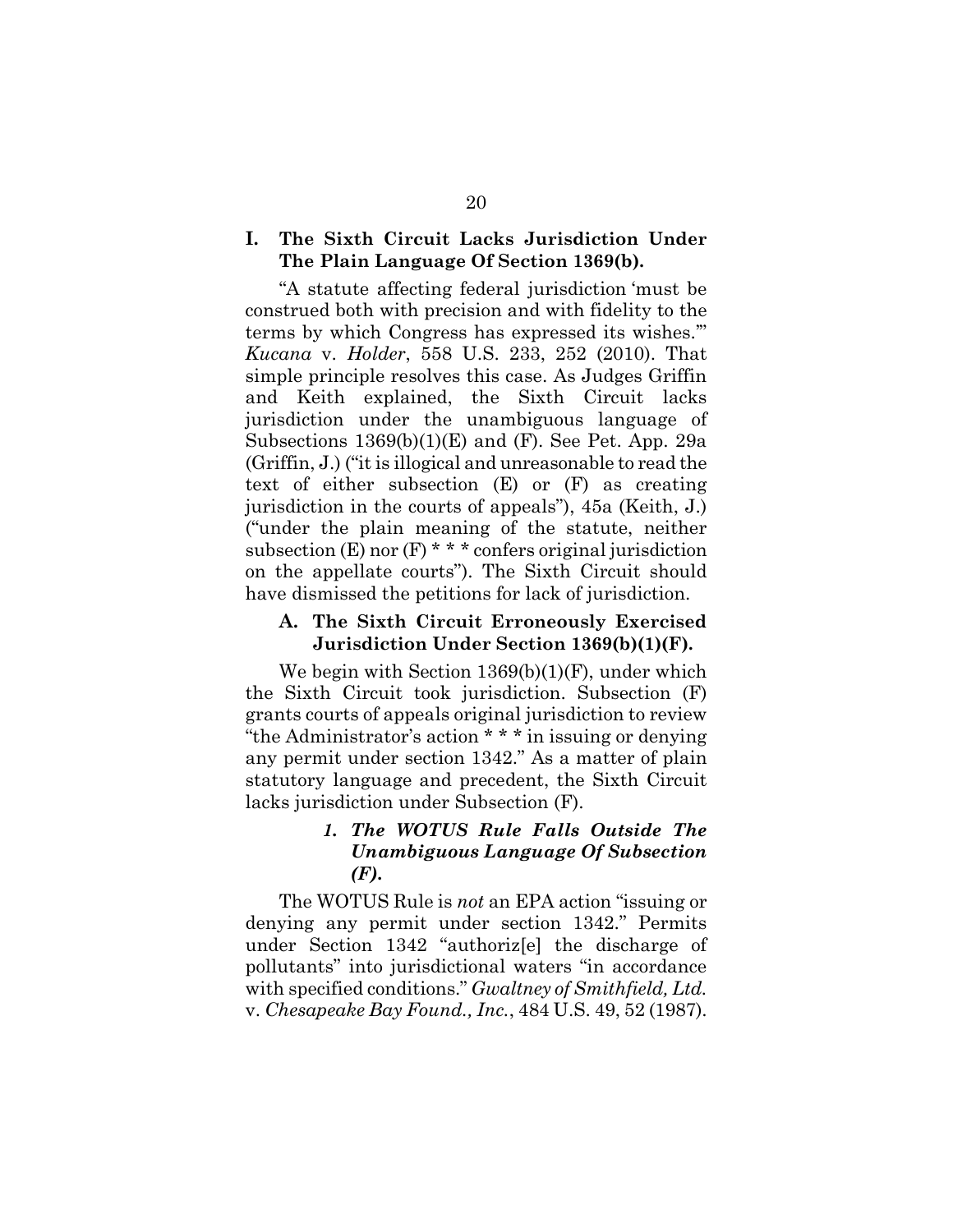Section 1342 permits contain "five general types of provisions: technology-based effluent limitations, water-quality-based effluent limitations, monitoring and reporting requirements, standard conditions, and special conditions." THE CLEAN WATER ACT HANDBOOK 33 (Mark A. Ryan ed., 3d ed. 2011). They are enforceable by administrative actions and citizen suits. 33 U.S.C. §§ 1319, 1365.

There are plenty of examples in which EPA *actually* issues or denies a permit under Section 1342; those EPA actions may be directly reviewed by the courts of appeals.<sup>9</sup>

Here, however, it is *undisputed* that the WOTUS Rule does not issue or deny a Section 1342 permit. The panel was unanimous on this point. Judge Griffin observed that the WOTUS Rule "neither issues nor denies a permit" and thus, "[o]n its face, subsection (F) clearly does not apply." Pet. App. 39a. Judge Keith agreed, writing that the Sixth Circuit lacks jurisdiction "under the plain meaning" of Subsection (F). *Id.* at 45a. Even Judge McKeague conceded the point, admitting that our reading is "consonant with the plain language" of Subsection (F). *Id.* at 23a-24a.

The agencies have never claimed that the WOTUS Rule issues or denies a Section 1342 permit. EPA's then-Administrator Gina McCarthy admitted that the Rule does not do so: "[T]he Clean Water Rule is a

<sup>9</sup> See, *e.g.*, *Nat. Res. Def. Council* v. *EPA*, 808 F.3d 556, 562 & n.4 (2d Cir. 2015) (challenging grant of Section 1342 permit to vessels); *Alaska Eskimo Whaling Comm'n* v. *EPA*, 791 F.3d 1088, 1090-1091 (9th Cir. 2015) (challenging grant of Section 1342 permit to oil and gas exploration facilities); *Upper Blackstone Water Pollution Abatement Dist.* v. *EPA*, 690 F.3d 9, 11, 20 (1st Cir. 2012) (challenging grant of Section 1342 permit to sewage treatment plant).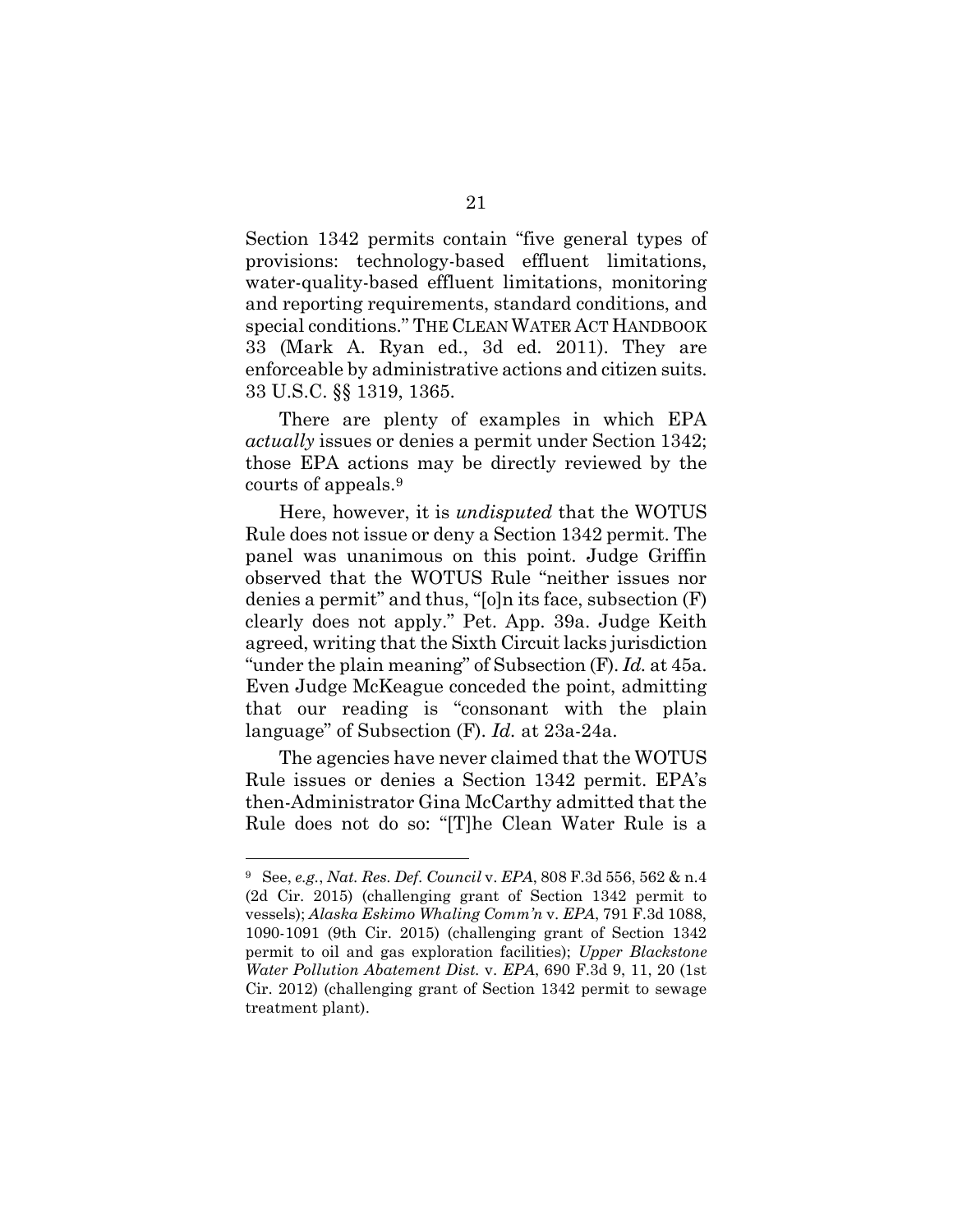jurisdictional rule. It doesn't result in automatic permit decisions." *The Fiscal Year 2016 EPA Budget: Joint Hearing Before the Subcomm. on Energy & Power & the Subcomm. on Environment & Economy of the House Comm. on Energy & Commerce*, 114th Cong. 70 (Feb. 25, 2015).

The fact that the WOTUS Rule does not issue or deny permits "should end the analysis." Pet. App. 39a (Griffin, J.). Statutory interpretation "begins 'with the language of the statute itself,' and that 'is also where the inquiry should end,' for 'the statute's language is plain.'" *Puerto Rico* v. *Franklin Cal. Tax-Free Trust*, 136 S. Ct. 1938, 1946 (2016); accord *Jimenez* v. *Quarterman*, 555 U.S. 113, 118 (2009) ("when the statutory language is plain, we must enforce it according to its terms"). Because the WOTUS Rule is not an EPA action "issuing or denying any permit under section 1342," jurisdiction is lacking under Section 1369(b)(1)(F).

# *2. Subsection (F) Does Not Extend To EPA Actions That Merely Affect The Issuing Or Denying Of Permits.*

a. Despite conceding a lack of textual support, Judge McKeague interpreted Section 1369(b)(1)(F) to encompass any EPA action that "*impacts* the granting and denying of permits." Pet. App. 21a (emphasis added). He believed that this Court's decision in *Crown Simpson Pulp Co.* v. *Costle* "opened the door to constructions other than a strict literal application" and had allowed "the scope of direct circuit court review [to] gradually expan[d]" over the decades. *Id.* at 17a, 26a. Judge McKeague misread *Crown Simpson*.

In *Crown Simpson*, EPA vetoed Section 1342 permits that a California agency had issued to pulp mills in Eureka, California after EPA had delegated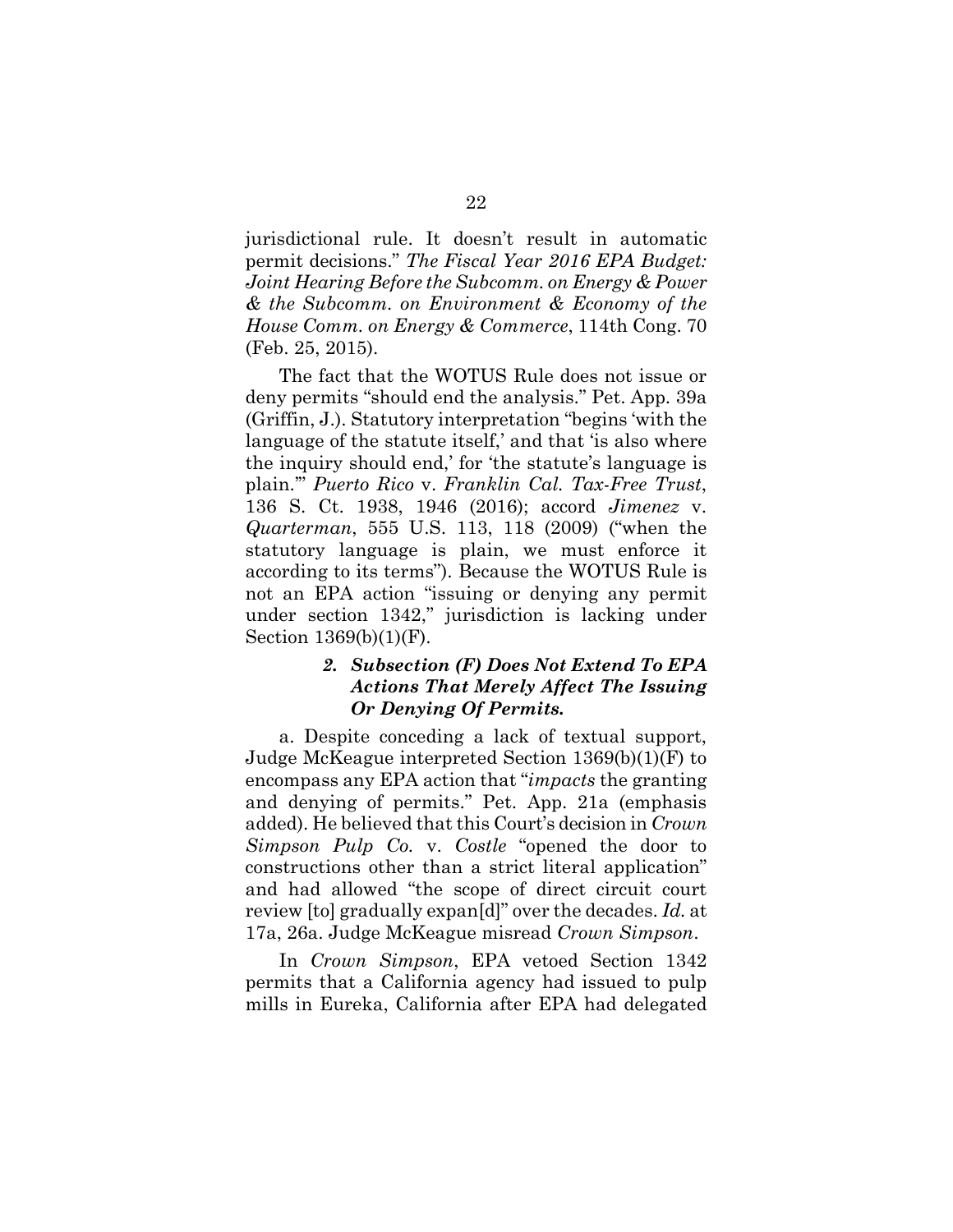permitting authority to the State. 445 U.S. at 194-195 & n.3. This Court held that the Ninth Circuit had jurisdiction under Section 1369(b)(1)(F) to review the mills' challenges to EPA's vetoes because the vetoes were "functionally similar to [EPA's] denial of a permit in States which do not administer an approved permitissuing program" and *had "the precise effect" of denying the permits*. *Id.* at 196 (emphasis added). The Court explained that the CWA did not create "a seemingly irrational bifurcated system" in which "denials of NPDES permits would be reviewable at different levels of the federal-court system depending on the fortuitous circumstance of whether the State in which the case arose was or was not authorized to issue permits." *Id.* at 196-197.

EPA has successfully argued in other cases that *Crown Simpson* was superseded by the 1977 amendments to the CWA.<sup>10</sup> Regardless, "'[t]he facts of [*Crown Simpson*] make clear that the Court understood functional similarity in a narrow sense.'" Pet. App. 40a (Griffin, J.) (quoting *Nw. Envtl. Advocates* v. *EPA*, 537 F.3d 1006, 1016 (9th Cir. 2008)).

<sup>10</sup> The 1977 amendments gave EPA the power to issue Section 1342 permits directly when States failed to revise State-proposed permits to meet EPA's objections. See *Crown Simpson*, 445 U.S. at 194 n.2. The challenge in *Crown Simpson* preceded the amendments, the impact of which this Court expressly "d[id] not consider." *Ibid.* Courts of appeals have since agreed with EPA that the 1977 amendments supersede *Crown Simpson*'s holding. As the Seventh Circuit explained in *Am. Paper Inst., Inc.* v. *EPA*, 890 F.2d 869, 874 (7th Cir. 1989), the amendments "fundamentally altered the underpinnings of" *Crown Simpson.* "Under the old system, an EPA objection effectively denied a permit." *Ibid.* The 1977 amendments "allow[ed] the EPA to issue a permit" on revised terms "if the state refuses to modify its proposed permit," so that "an EPA objection to a proposed state permit is no longer 'functionally similar' to denying a permit." *Ibid.*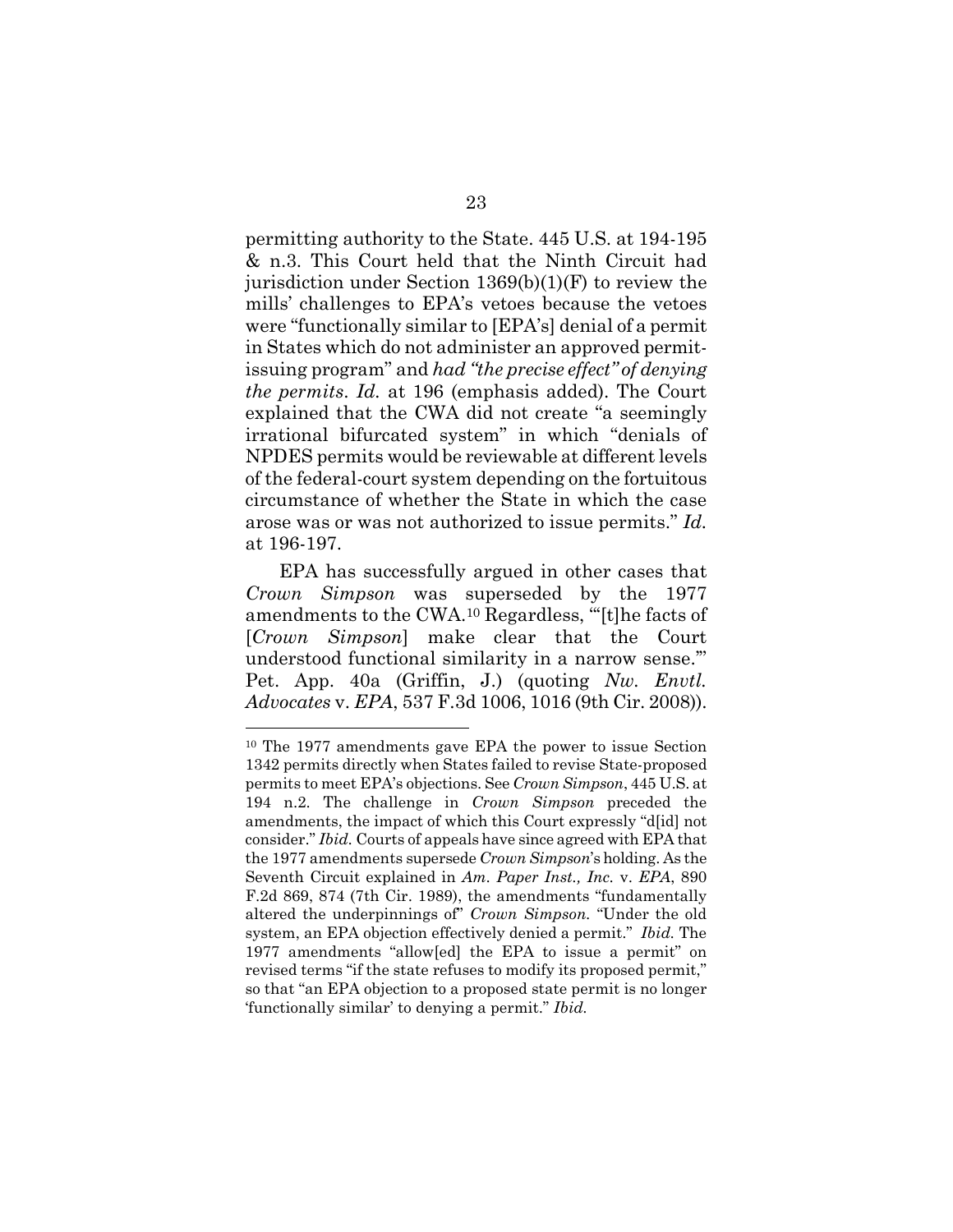In *Crown Simpson*, EPA *denied* Section 1342 permits: EPA decided that specific permits proposed by a state agency would not issue.

*Crown Simpson* thus merely held that EPA's veto of a state-issued permit is the denial of a Section 1342 permit covered by Subsection (F). That unexceptional ruling cannot plausibly be read to authorize a vast expansion of Subsection (F) to "apply to any 'regulations relating to permitting'" (Pet. App. 43a), as Judge McKeague held here. Pet. App. 18a-24a.

Unlike the permit veto at issue in *Crown Simpson*, the WOTUS Rule does not deny permits. The Rule instead purports to define one aspect of the scope of the CWA—its geographical reach. Nothing in *Crown Simpson* suggests that a jurisdictional rule affecting one factor that goes into a determination whether permits are or are not required—along with other factors such as whether there is an "addition" of a "pollutant" from a "point source," or whether any statutory or regulatory exclusion from the permitting requirement applies—is itself a permit denial or issuance covered by Subsection (F).

Reading *Crown Simpson* expansively, as the Eleventh Circuit concluded, "is contrary to the statutory text." *Friends of the Everglades* v. *EPA*, 699 F.3d 1280, 1288 (11th Cir. 2012). Congress could have written Subsection (F) to apply to any EPA action "relating to permitting" or "affecting when permits may be required under Section 1342." Its failure to "'adopt [that] readily available and apparent alternative strongly supports' the conclusion" that Section 1369(b) does not authorize such broad court of appeals jurisdiction. *NLRB* v. *SW Gen., Inc.*, 137 S. Ct. 929, 939 (2017).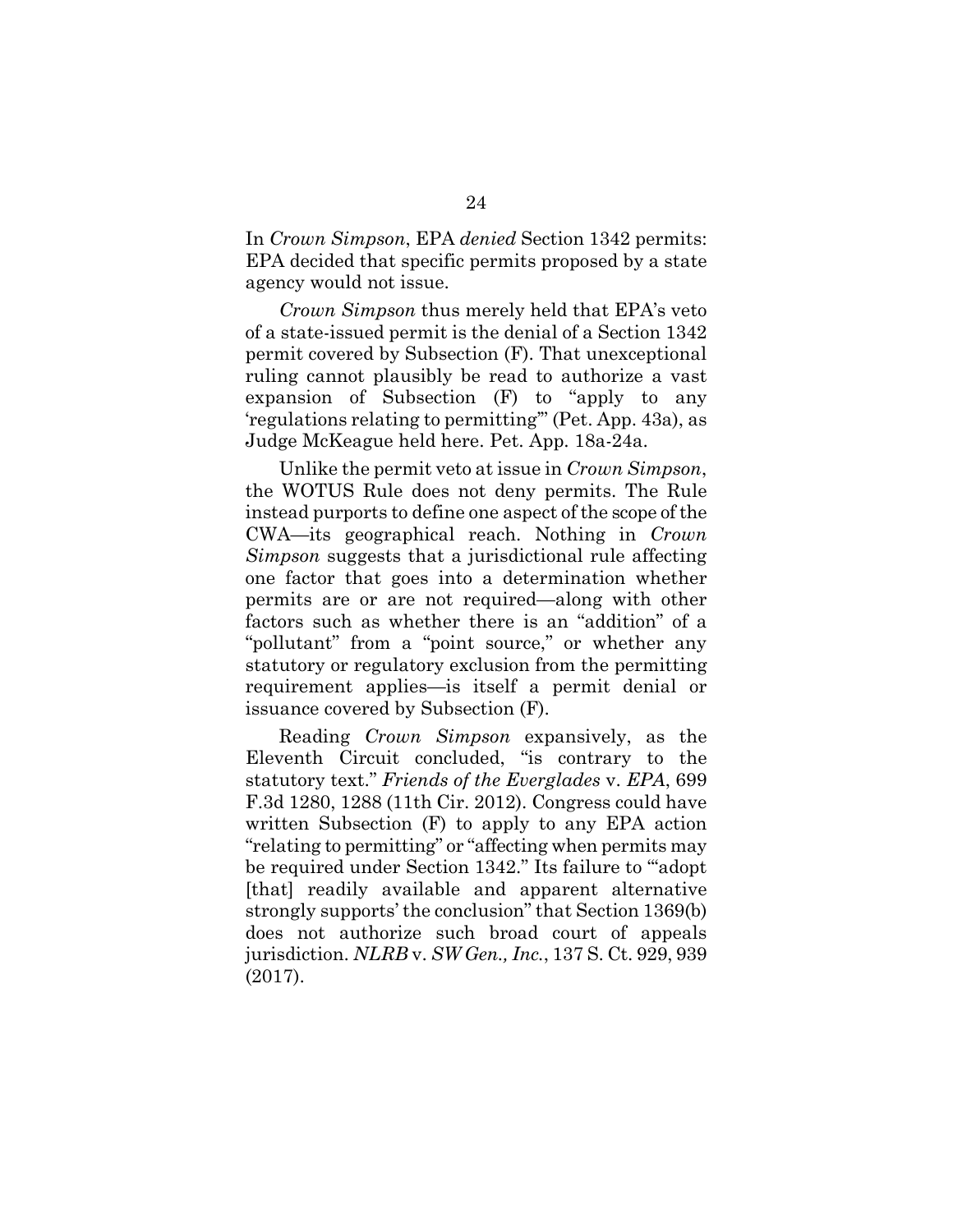b. As Judges Griffin and Keith recognized, it is difficult to imagine any case in which Judge McKeague's expansive rewriting of Subsection (F) would not confer jurisdiction. See Pet. App. 42a (Griffin, J.) (Subsection (F)'s "jurisdictional reach" would have "no end"); *id.* at 47a (Keith, J.) (ruling "expands the jurisdictional reach of subsection (F) in an all-encompassing, limitless fashion").

Most provisions of the CWA have some impact on permitting. Definitions of "pollutant," "person," and "point source," the term "addition," lists of toxic pollutants or new sources, rules about best management practices, definitions of various exclusions to permitting requirements, and countless other regulatory pronouncements would be encompassed by an "*impacts*-the-granting-or-denyingof-permits" test for Subsection (F) jurisdiction. Any EPA action regarding any of those provisions concerns either the scope of permitting authority or the terms on which permits are issued.

If Subsection (F) were expanded beyond the issuance or denial of NPDES permits to cover any EPA action affecting permitting, the "foreseeable consequence" would be that the courts of appeals "would exercise original subject-matter jurisdiction over all things related to the Clean Water Act." Pet. App. 47a (Keith, J.). That "exceptionally expansive view" is "precisely contrary to Section  $1369(b)(1)(F)$ 's grant of jurisdiction." *North Dakota*, 127 F. Supp. 3d at 1051.

c. Because most other CWA provisions relate in some way to permit issuance or denial, Judge McKeague's interpretation also "run[s] headlong into the rule against superfluity." *Lockhart* v. *United States*, 136 S. Ct. 958, 966 (2016). Under his approach,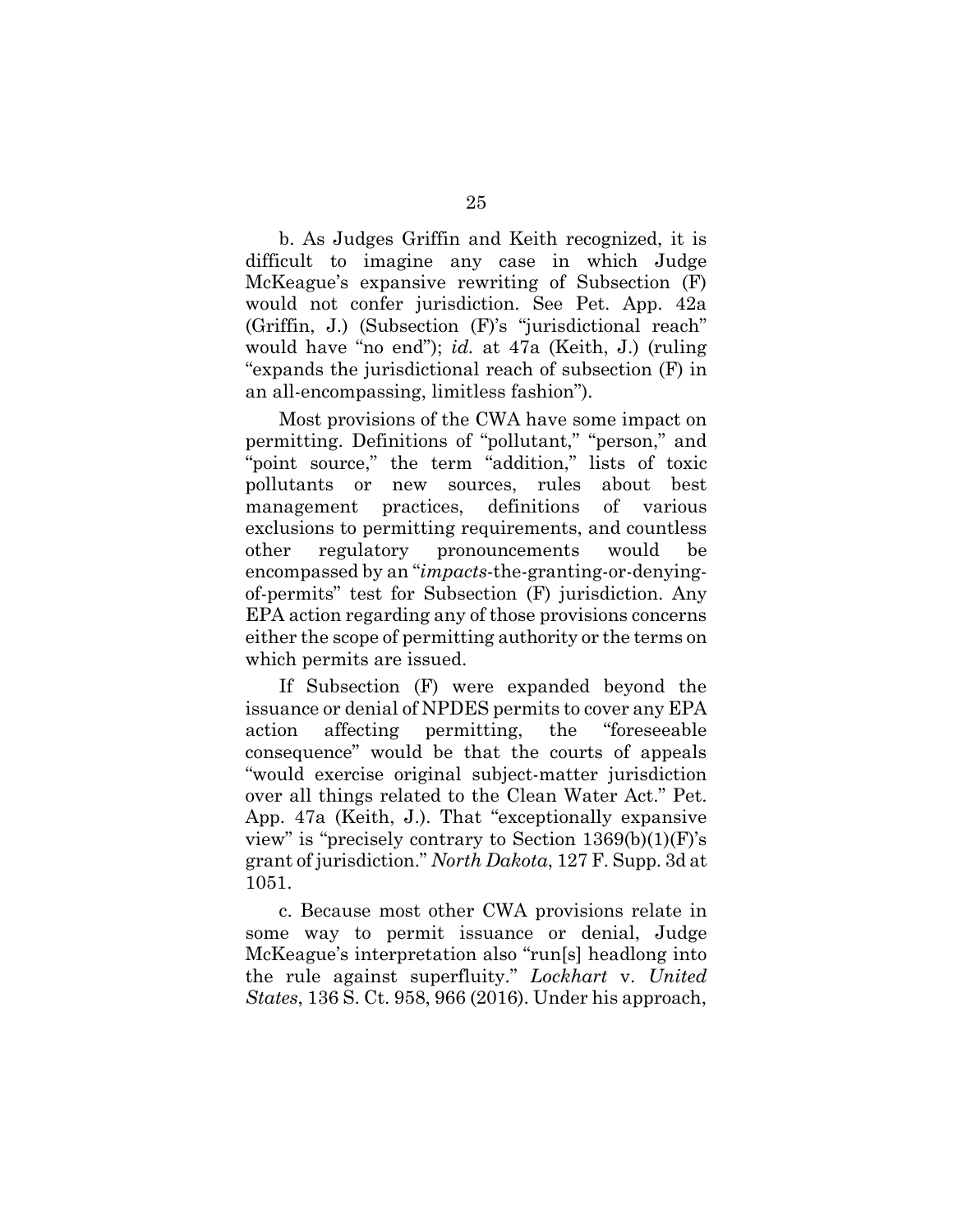most of the other designations Congress made in Section 1369(b) would be unnecessary because they would be covered by Subsection (F).

Section 1369(b)(1)(D), for example, grants the courts of appeals jurisdiction to review EPA actions "in making any determination as to a State permit program submitted under section 1342(b)." By its very nature, EPA's determination about the authority of a State to run the NPDES permitting program will "impact the granting and denying of permits" (Pet. App. 21a) and thus satisfy Judge McKeague's standard. If that impact were enough to trigger jurisdiction under Section 1369(b)(1)(F), there would be no need for Section 1369(b)(1)(D).

Other superfluities abound. The "standards of performance," "pretreatment standards" and "effluent limitations" referred to in Subsections (A), (C) and (E) are *incorporated* into, and therefore plainly "impac[t] the granting and denying of," Section 1342 permits. Pet. App. 21a. Satisfying Section 1316's new source performance standards, referenced in Section 1369(b)(1)(A), is a condition of any NPDES permit. 40 C.F.R. § 401.12(i). "[T]he requirements to develop and implement a [Publicly Owned Treatment Works] pretreatment program" under Section 1317, referenced in Section 1369(b)(1)(C), likewise "are included as enforceable conditions in the POTW's NPDES permit." EPA, PERMIT WRITER'S GUIDE at 9-10 (Sept. 2010).<sup>11</sup> "Effluent standards" and "limitations" referred to in Subsections (C) and (E) likewise are written into permits. *Id.* at 5-1 ("NPDES permit writers [are required] to develop technology-based treatment

<sup>11</sup> https://www.epa.gov/sites/production/files/2015-09/documents/ pwm\_chapt\_09.pdf.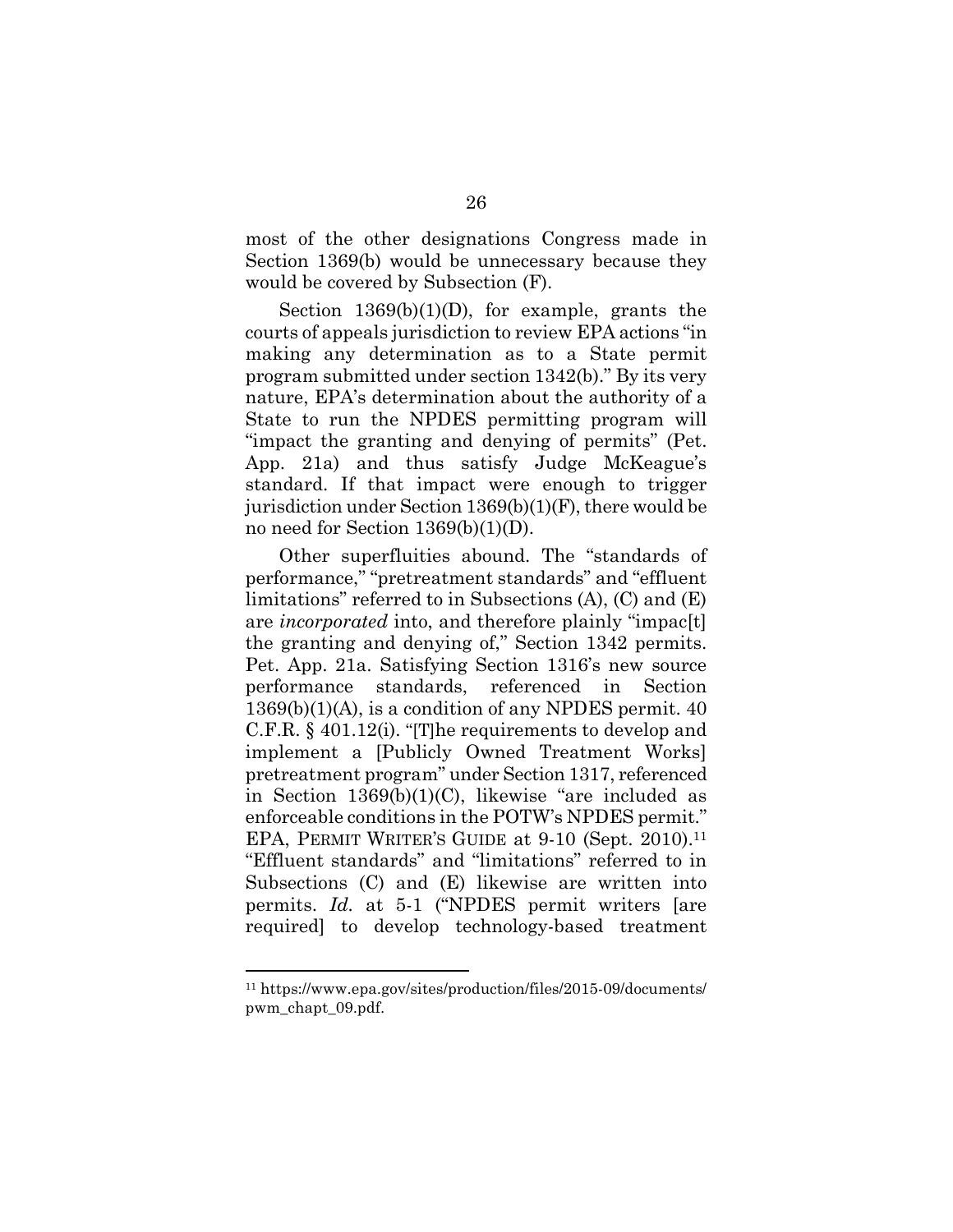requirements, consistent with CWA section [1311(b)], that represent the minimum level of control that must be imposed in a permit. \* \* \* [P]ermit writers [also] must include in permits additional or more stringent effluent limitations and conditions, including those necessary to protect water quality").<sup>12</sup>

As if that were not enough, the State-developed "individual control strategies" for toxic pollutants that EPA approves or disapproves pursuant to Section 1314(*l*)—referred to in Section 1369(b)(1)(G)—also are integrated into NPDES permits. Indeed, EPA regulations specify that "the term individual control strategy, as set forth in section [1314(*l*)] of the CWA, *means* a final NPDES permit with supporting documentation" showing "that applicable water quality standards will be met \* \* \*." 40 C.F.R. §  $123.46(c)$ (emphasis added).

Accordingly, if Subsection (F) covers all EPA action that impacts permitting, Subsections (A), (C), (E) and (G) are unnecessary because they each concern EPA action on requirements that become NPDES permit conditions. Judge McKeague's interpretation flatly violates the principle that "a statute should be construed so that effect is given to all its provisions, so that no part will be inoperative or superfluous." *Clark* v. *Rameker*, 134 S. Ct. 2242, 2248 (2014). This Court should "avoid" an interpretation that "makes a mess of" Section 1369(b) in this way. *SW Gen.*, 137 S. Ct. at 941.<sup>13</sup>

<sup>12</sup> https://www.epa.gov/sites/production/files/2015-09/documents/ pwm\_chapt\_05.pdf

 $13$  Section  $1369(b)(1)(B)$  is not included in our list of subsections rendered superfluous by an "affects permitting" test because the CWA provision referred to there, 33 U.S.C. § 1316(b)(1)(C), never became law. That provision would have given EPA authority to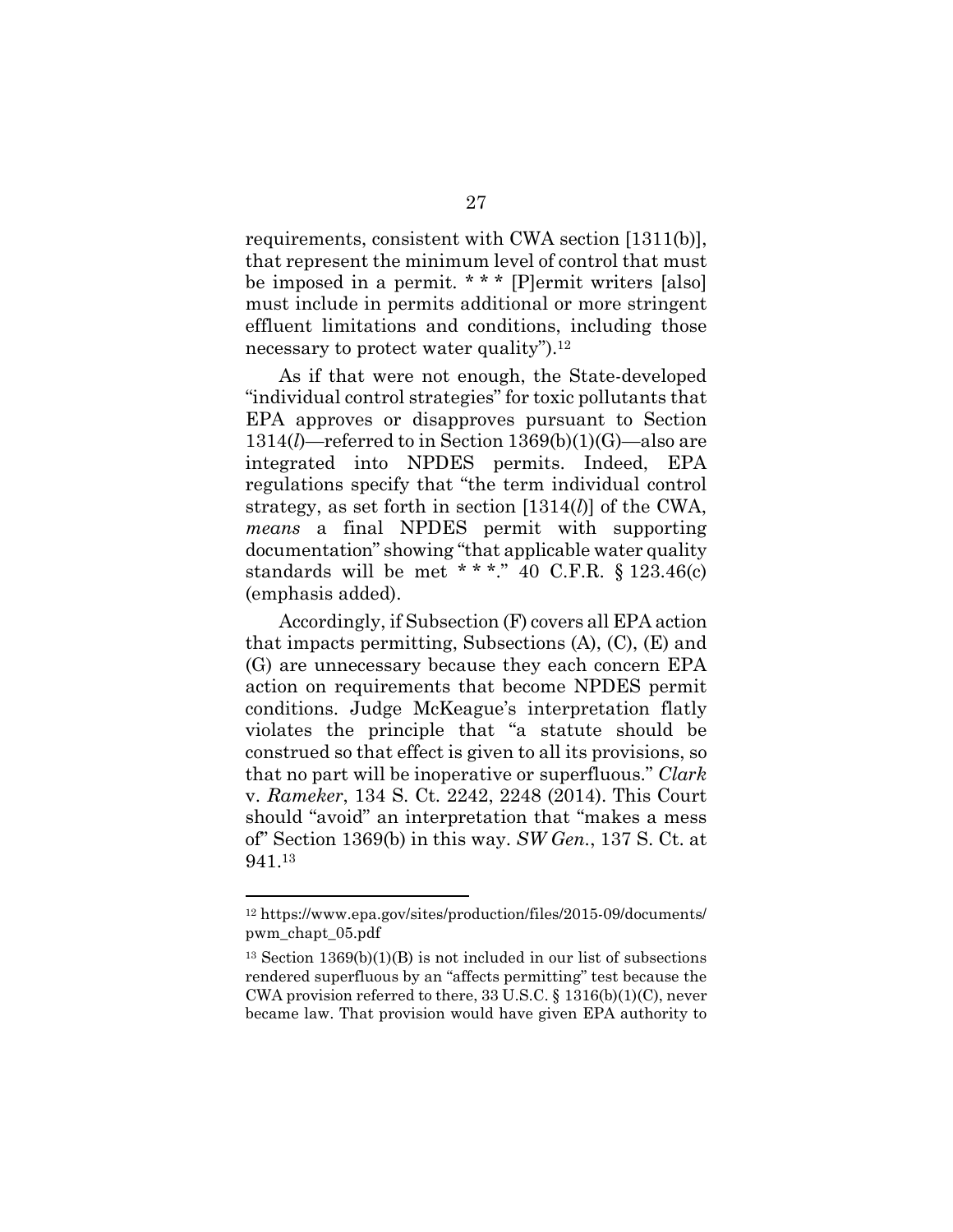This Court should hold that the Sixth Circuit erred in exercising jurisdiction under Section 1369(b)(1)(F).

#### **B. The Sixth Circuit Correctly Held That It Lacks Jurisdiction Under Subsection (E).**

The Sixth Circuit correctly concluded that Section 1369(b)(1)(E) does not confer jurisdiction. The agencies nonetheless invoke Subsection (E) as an alternative ground for affirmance. Fed. BIO 11. They misread that provision.

### *1. The WOTUS Rule Falls Outside The Plain Language Of Subsection (E).*

Subsection (E) grants jurisdiction to courts of appeals to review "the Administrator's action" in "approving or promulgating any effluent limitation or other limitation under section 1311, 1312, 1316, or 1345." It is undisputed that the WOTUS Rule is *not* an "effluent limitation," which is a "restriction \* \* \* on quantities, rates, and concentrations" of pollutants discharged into navigable waters. 33 U.S.C. § 1362(11); see Pet. App. 8a-9a. It also is undisputed that the Rule was *not* issued under Sections 1312, 1316, or 1345. 80 Fed. Reg. at 37,055; Fed. BIO 13-14. The agencies' sole argument has been that the WOTUS Rule is an "other limitation under section 1311." Gov't Opp. to Mots. to Dismiss 15, Dkt. 58 (Oct. 23, 2015). That argument fails under the "plain and unambiguous text" of Subsection (E). Pet. App. 33a (Griffin, J.).

a. The WOTUS Rule is not a "limitation" in any ordinary sense of the word. Limitation is most naturally defined in Section 1369(b)(1)(E) to mean "a

make a determination exempting sources from new source standards of performance, and thus would have impacted permitting had it been adopted. It was "eliminated," however, before enactment. S. Conf. Rep. 92-1236, at 3805 (1972), *reprinted in* 1972 U.S.C.C.A.N. 3776.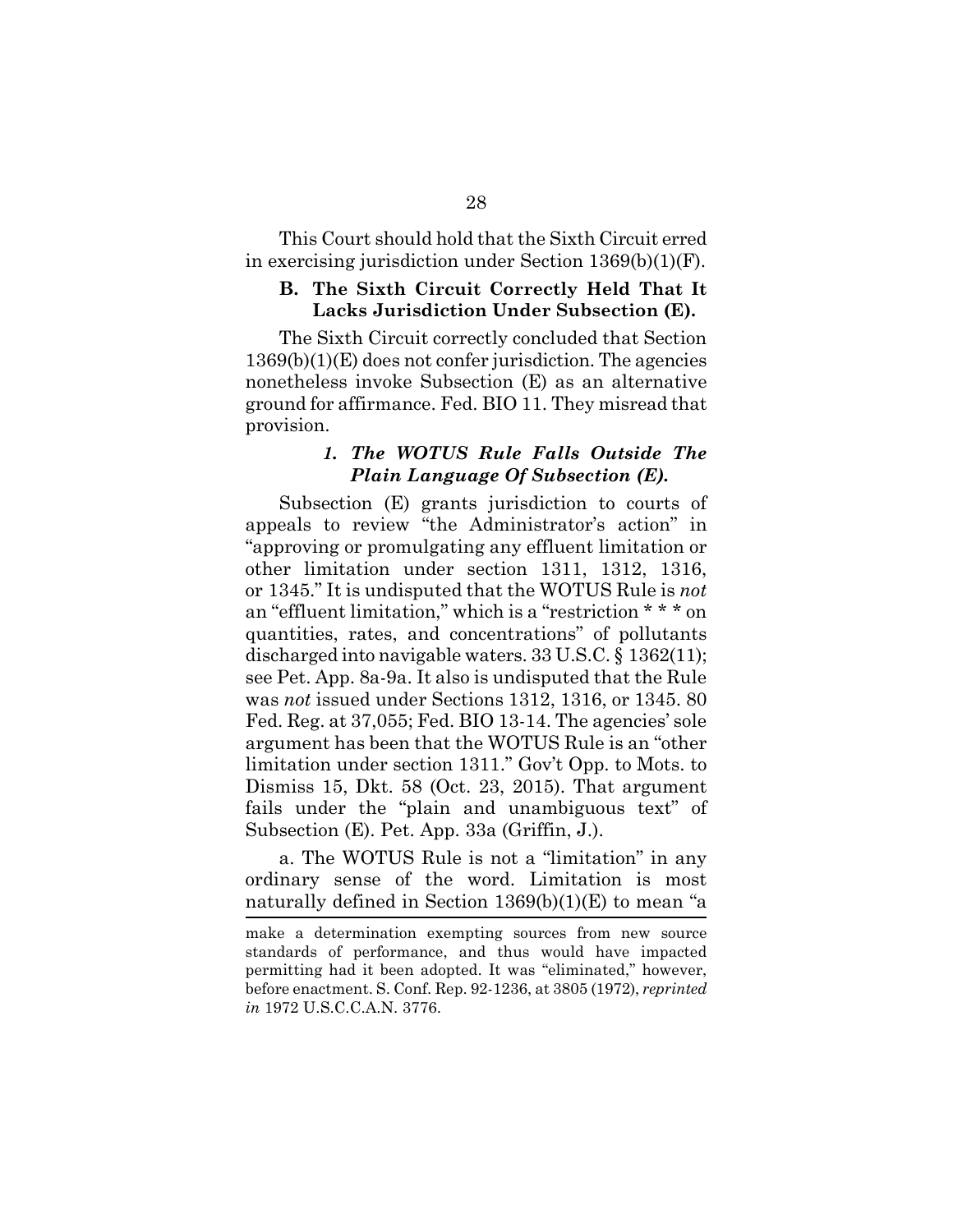restriction or restraint imposed" by EPA. Webster's Third New International Dictionary 1312 (1971); accord *Friends of the Everglades*, 699 F.3d at 1286 ("Black's Law Dictionary defines a 'limitation' as a 'restriction'"). That definition does not capture the WOTUS Rule. The agencies admitted in promulgating the Rule that it "does not establish any regulatory requirements" and "imposes no enforceable duty" on "the private sector." 80 Fed. Reg. at 37,054, 37,102. It "is definitional only and does not *directly* impose any restriction or limitation." Pet. App. 15a (McKeague, J.); see 80 Fed. Reg. at 37,104 (it is "a definitional rule that clarifies the scope of the Clean Water Act").

The Rule also "is not self-executing." Pet. App. 31a (Griffin, J.). It "operates in conjunction with other sections scattered throughout the Act to define when [the Act's other] restrictions \* \* \* apply." *Ibid.*; accord *id*. at 9a (McKeague, J.) (only "operating in conjunction with other regulations [will the Rule] result in imposition of such limitations").

Furthermore, Judge Griffin recognized, the Rule "is not a 'limitation' on the discharge of pollutants *into* waters of the United States; rather, it sets the jurisdictional reach for whether the discharge limitations even apply in the first place." Pet. App. 32a. It would be "circular" to read a rule establishing the Act's geographical boundaries as a "'limitatio[n]' under" the Act. *Ibid.*

b. The Rule also is not an "other limitation" within the meaning of Subsection (E). Congress's use of the phrase "any effluent limitation or other limitation" makes clear that it intended "other limitation" to have a similar meaning to "effluent limitation." That is true under the *ejusdem generis* canon, which reads a general term following a specific term as "embrac[ing]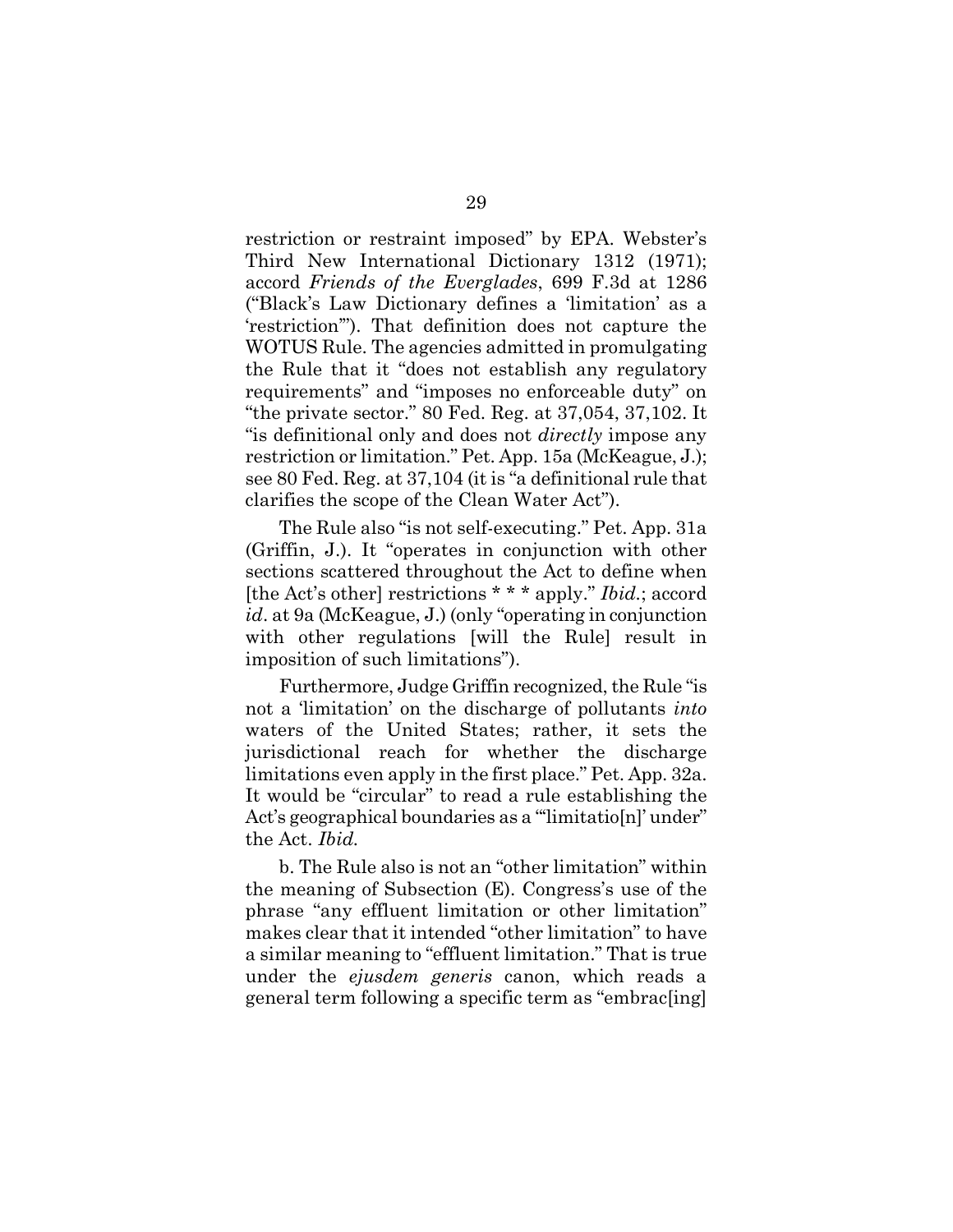only objects similar in nature to those objects enumerated by the preceding specific words." *Circuit City Stores, Inc.* v. *Adams*, 532 U.S. 105, 114-115 (2001). It is equally true under the *noscitur a sociis* canon, which "avoid[s] ascribing to one word a meaning so broad that it is inconsistent with its accompanying words." *Gustafson* v. *Alloyd Co.*, 513 U.S. 561, 575 (1995). Both canons reflect the common-sense notion that Congress would not have said "any effluent limitation or other limitation" if what it meant was "any limitation." A contrary reading would render "superfluous" the "specific word[s]" *effluent limitation*. Antonin Scalia & Bryan A. Garner, READING LAW: THE INTERPRETATION OF LEGAL TEXTS 206 (2012). The Seventh Circuit thus got it right when it "interpret[ed] the 'other limitation' language of subsection 1369(b)(1)(E) as restricted to limitations directly related to effluent limitations." *Am. Paper Inst., Inc.* v. *EPA*, 890 F.2d 869, 877 (7th Cir. 1989).

Effluent limitations "dictate in specific and technical terms the amount of each pollutant that a point source may emit." *Am. Paper Inst.*, 890 F.2d at 876. Other limitations like effluent limitations include, for example, non-numerical operational practices or equipment specifications. See *infra* p. 31. But the Rule, a regulatory definition of "waters of the United States," is not remotely similar in nature to an effluent limitation.

The WOTUS Rule is not an "other limitation" for a second reason. As Judge Griffin explained, "the 'limitations' set forth in §§ 1311, 1312, 1316, and 1345 provide the boundaries for what constitutes an effluent or other limitation." Pet. App. 30a. Each of those sections addresses effluent limitations or effluent limitation-like rules. Section 1311 governs "effluent limitations." Section 1312 governs "water quality related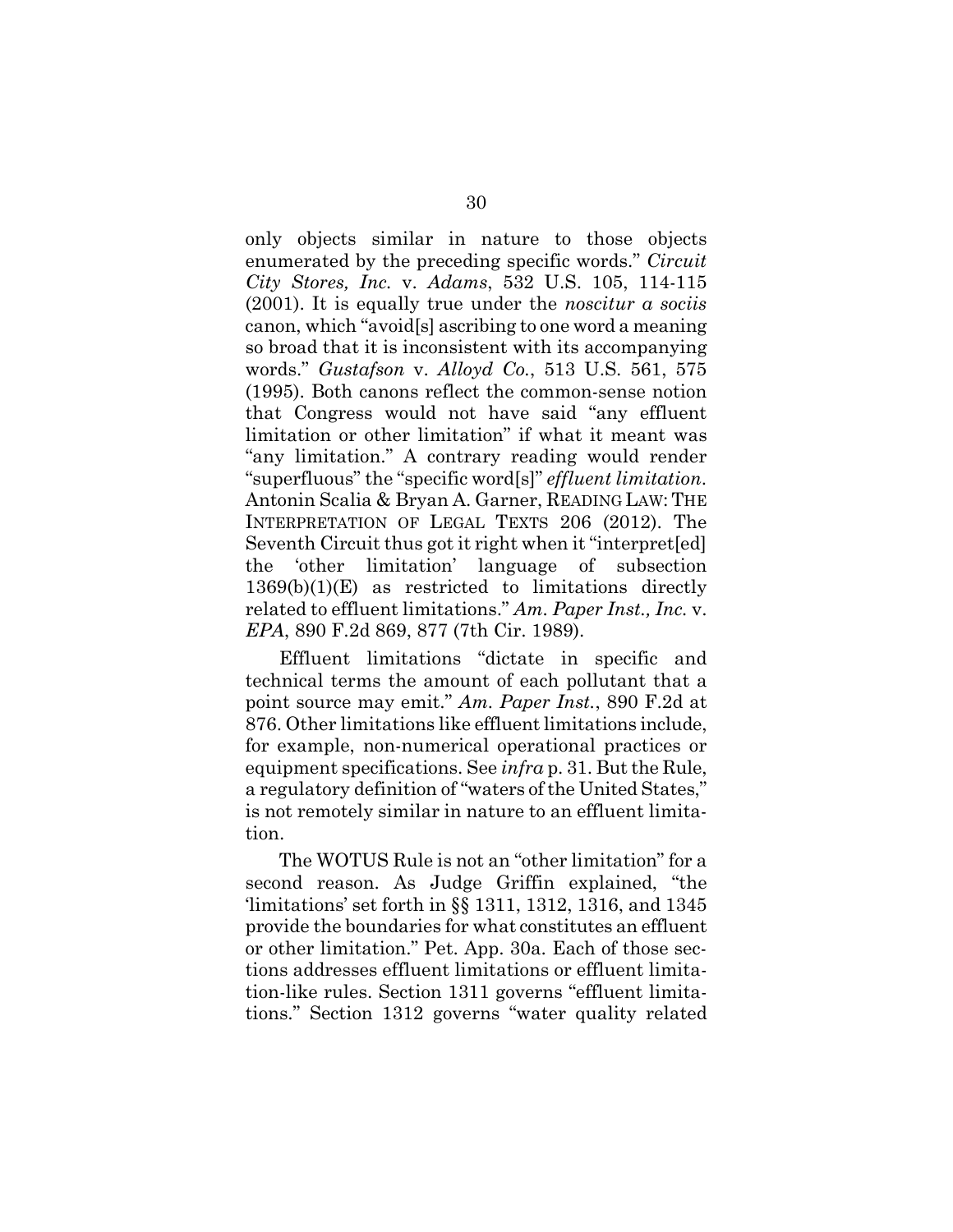effluent limitations," which are additional effluent limitations that may be imposed where other limitations fail to achieve water quality standards. Section 1316 governs effluent controls for new sources of discharges. And Section 1345 restricts the discharge of sewage sludge. Confirming that these are all effluent limitations or similar to them, all are incorporated into NPDES permits. See 40 C.F.R. § 401.12(i) (permits are conditioned on satisfying requirements of Sections 1311, 1312, and 1316); NPDES PERMIT WRITER'S MANUAL 9-1 (Sept. 2010) ("special conditions" in permits include "NPDES programmatic requirements" such as those concerning "sewage sludge" under Section 1345).

And there are "other limitations" within these sections—limitations that the statute does not describe as "effluent limitations." Section 1311(b)(1)(C) allows EPA to issue "any more stringent limitation[s]" if technology-based effluent limitations cannot "meet water quality standards, treatment standards, or schedules of compliance." Section 1316(a)(1) permits EPA to use "alternatives" to achieve effluent reductions for new sources if "control technology, processes, [and] operating methods" are insufficient. Section 1345(d)(3) provides that, if "it is not feasible to prescribe or enforce a numerical limitation" on pollutants in sewage sludge, EPA may "promulgate a design, equipment, management practice, or operational standard."

Using "other limitation[s]," EPA may issue "highly specific and detailed provisions that direc<sup>t</sup> the point sources to engage in specific types of activity." *Am. Paper Inst.*, 890 F.2d at 877. But those "limitations" are nothing like the WOTUS Rule, which attempts to define where the CWA does and does not apply.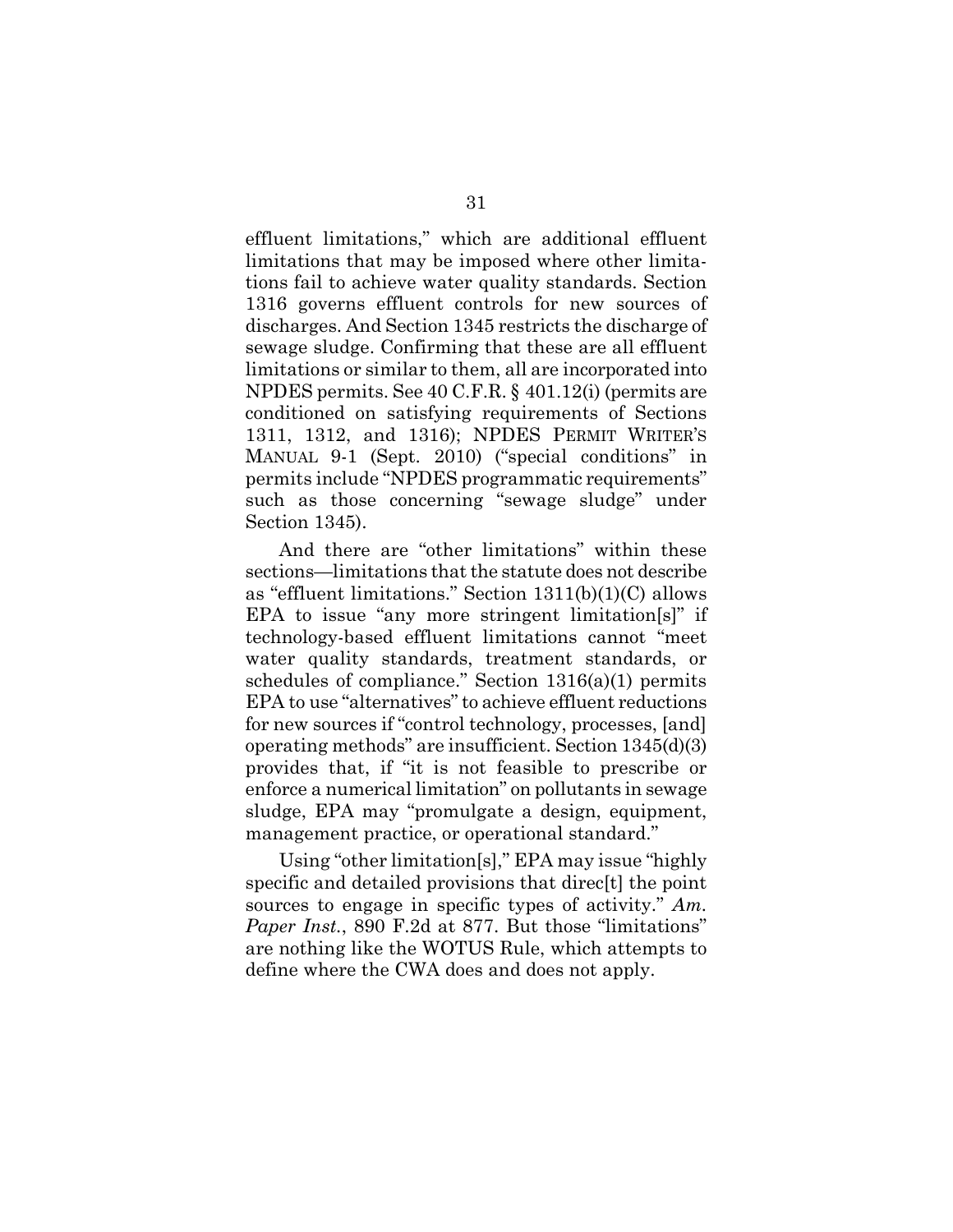c. The WOTUS Rule does not properly fall "under section 1311." Section 1311, titled "Effluent limitations," sets standards for effluent and other limitations on many subjects, including existing point sources; publicly owned treatment works; toxic pollutants; radiological, chemical, or biological warfare agents; and innovative technologies. This Court held in *du Pont* that Section 1311 "unambiguously provides" EPA with authority to establish "effluent limitations." 430 U.S. at 127. Because Section 1311 plainly "authorizes EPA to issue effluent limitations, the reference in section  $[1369](b)(1)(E)$ " to Section 1311 "is readily understandable." *Bethlehem Steel Corp.* v. *EPA*, 538 F.2d 513, 516 (2d Cir. 1976).

The WOTUS Rule falls outside that readily understandable reference. The phrase "waters of the United States" does not appear in Section 1311. "It is a phrase used in the Act's definitional section, § 1362." Pet. App. 31a (Griffin, J.). Judge Griffin thus reached the unassailable conclusion that WOTUS Rule "does not emanate from" Section 1311. *Ibid.*

Indeed, it is inconceivable that Congress intended a regulatory definition of one phrase in Section 1362 to constitute an EPA action "under section 1311." It takes multiple steps to get from Section 1311 to the phrase "waters of the United States." Section 1311(a) provides that, "[e]xcept as in compliance with this section and sections 1312, 1316, 1317, 1328, 1342, and 1344 of this title, the discharge of any pollutant by any person shall be unlawful." Section 1362(12), in turn, defines the phrase "discharge of a pollutant" to include "any addition of any pollutant to navigable waters from any point source." Next, Section 1362(7) states that "[t]he term 'navigable waters' means the waters of the United States, including the territorial seas." The WOTUS Rule defines a portion of that last sentence, and but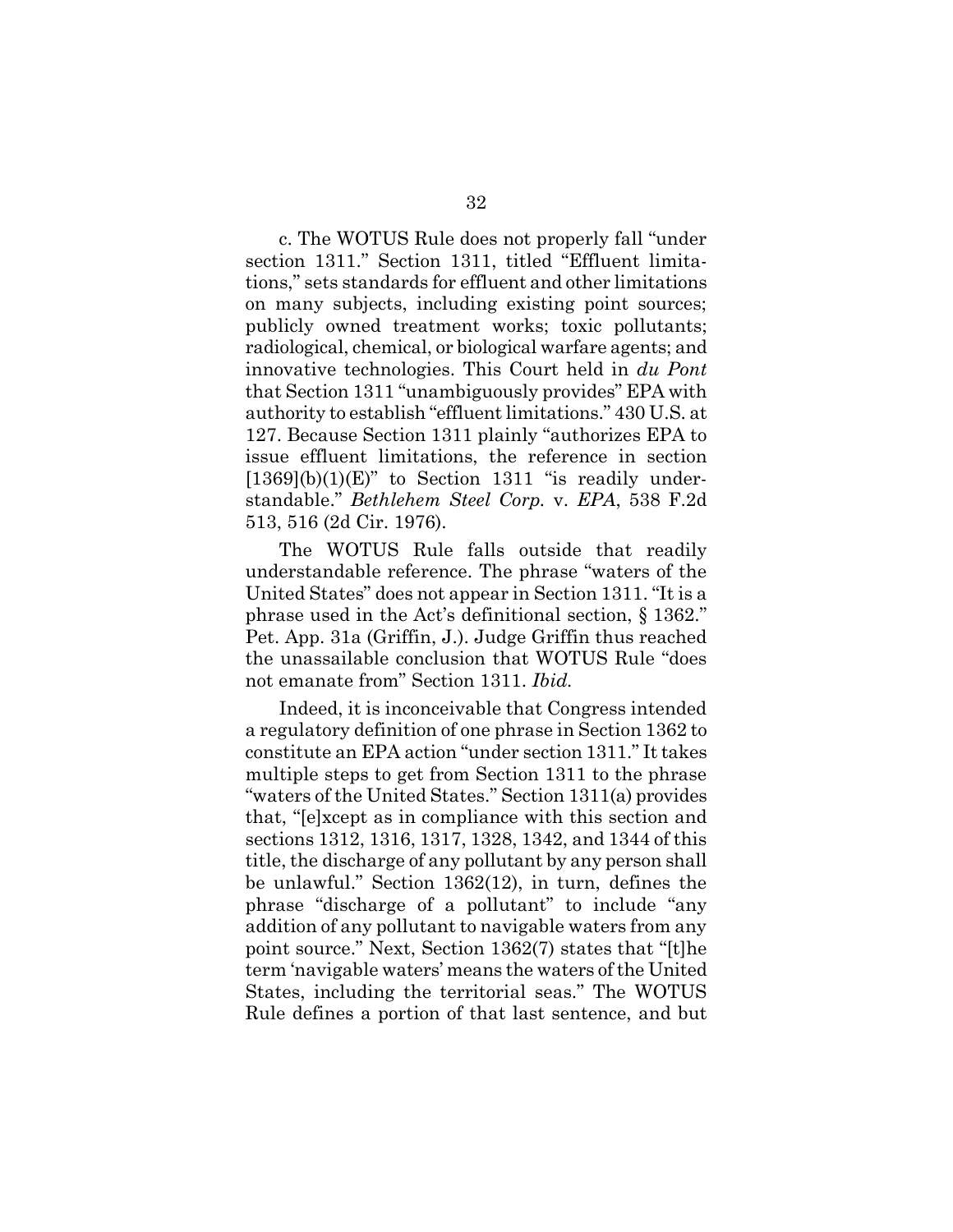one factor among many that feeds into the Section 1311(a) prohibition.

If that chain of references were enough to make the WOTUS Rule an "other limitation" "under" Section 1311(a), then any regulation addressing the other key terms that appear in Section 1311(a)—"discharge," "pollutant," and "person"—would equally be an "other limitation." And so would EPA action addressing the meaning of the concepts used in Section 1362 in defining those terms. See 33 U.S.C. § 1362(5) (defining "person"); § 1362(6) (defining "pollutant"); § 1362(12) (defining "discharge" as an "addition of any pollutant to navigable waters from any point source");  $\S 1362(14)$ (defining "point source").

For example, EPA's Water Transfers Rule, 40 C.F.R. § 122.3(i), clarifies that a water transfer that "conveys or connects waters of the United States" does not involve an "addition" of pollutants to navigable waters and so is not a "discharge" that requires a permit, unless the transfer "subject[s] the transferred water to intervening industrial, municipal, or commercial use." The Eleventh Circuit held that the Water Transfers Rule is not an "other limitation" covered by Section 1369(b)(1)(E) and dismissed petitions for review for want of jurisdiction. *Friends of the Everglades*, 699 F.3d 1280. Challenges to the rule were then litigated in district court in New York. *Catskill Mountains Chapter of Trout Unlimited* v. *EPA*, 8 F. Supp. 3d 500 (S.D.N.Y. 2014), *rev'd*, 846 F.3d 492 (2d Cir. 2017). Under the agencies' theory, that case was litigated in the wrong court: any rule defining what is and is not an "addition" or "discharge" is a limitation under Section 1311 because it governs the meaning of terms central to that provision. The breathtaking scope of that expansion would surely shock the drafters of Section 1369(b). Definitions of the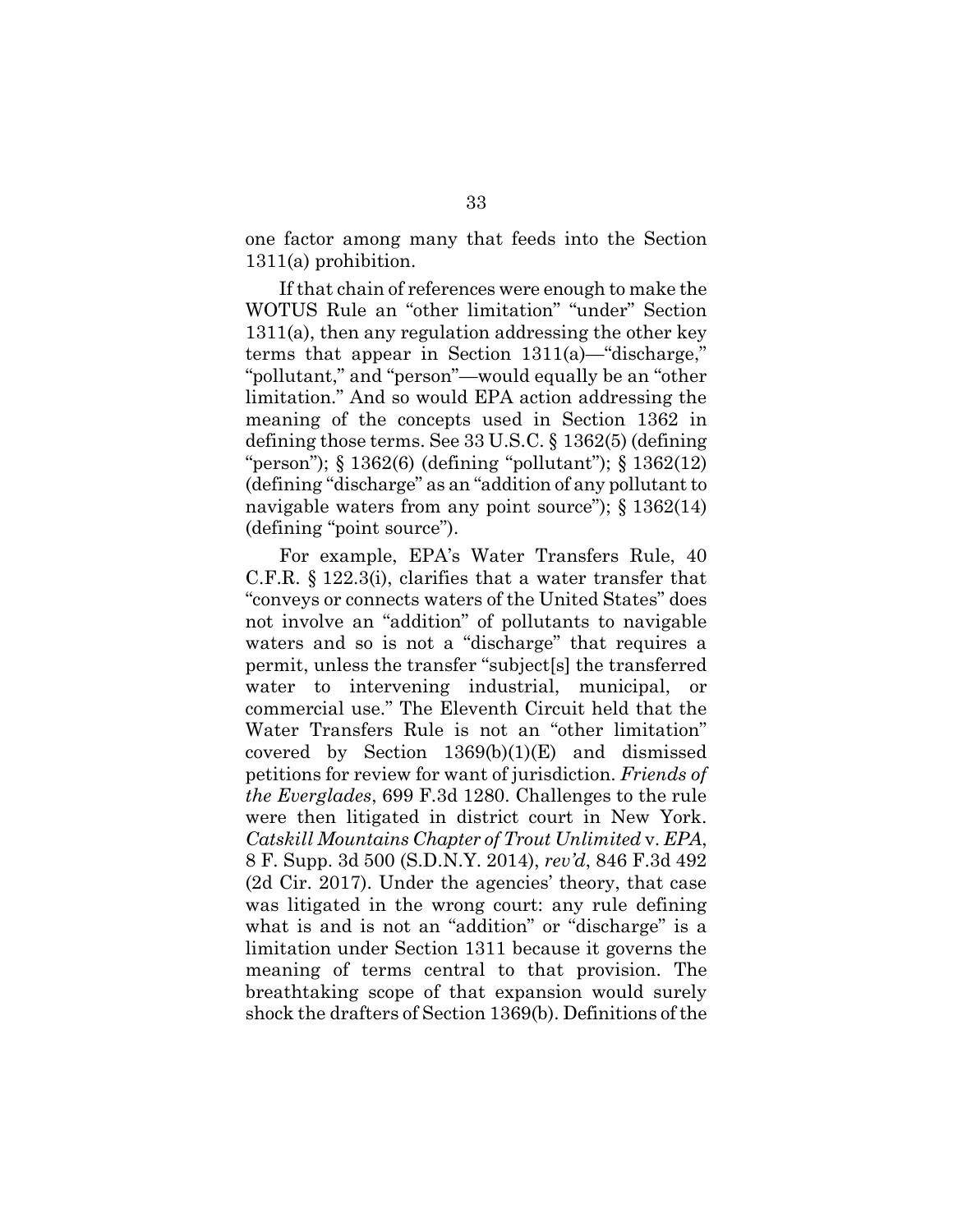many individual constituent elements directly or indirectly referred to in Section 1311 are not plausibly "limitations" "under" that provision.

d. Finally, the WOTUS Rule is not an "other limitation under section 1311, 1312, 1316, or 1345" because it is a definitional rule that "applies across the entire Act." Pet. App. 41a (Griffin, J.); see *Rapanos*, 547 U.S. at 742 ("the same definition of 'navigable waters' applies to the entire statute") (plurality).

The phrases "waters of the United States" and "navigable water" are used throughout the CWA. And they have no special relationship to the sections identified in Subsection (E). See *supra* pp. 8-9 (listing examples). "Waters of the United States" does *not* appear in Section 1311, but it is used in Sections 1272, 1293a, 1321, 1322, and 1342. And while Section 1311(a) does *not* contain the term "navigable waters," that term is used in Sections 1251, 1252, 1256, 1272, 1288, 1293a, 1312, 1313, 1314, 1315, 1321, 1322, 1329, 1341, 1342, 1344, 1345, and 1371. The phrase "discharge of any pollutant" in Section 1311(a) appears, with slight variants, in Sections 1251, 1254, 1255, 1281, 1312, 1314, 1315, 1316, 1317, 1342, 1344, 1364, 1370, 1371, and 1375. Thus, the WOTUS Rule affects dozens of CWA provisions *as or more directly* than it affects Section 1311(a).<sup>14</sup>

<sup>14</sup> For all these reasons, it is immaterial that the agencies cited Section 1311 among the provisions under which they purported to have issued the Rule. 80 Fed. Reg. at 37,055 (asserting that "[t]he authority for this rule is the [CWA]" *in its entirety*, "including" Sections 1311, 1314, 1321, 1341, 1342, 1344, and 1361); cf. *Adamo Wrecking Co.* v. *United States*, 434 U.S. 275, 283 (1978) ("[Congress] did not empower the [EPA] Administrator, after the manner of Humpty Dumpty in Through the Looking-Glass, to make a regulation an 'emission standard' by his mere designation").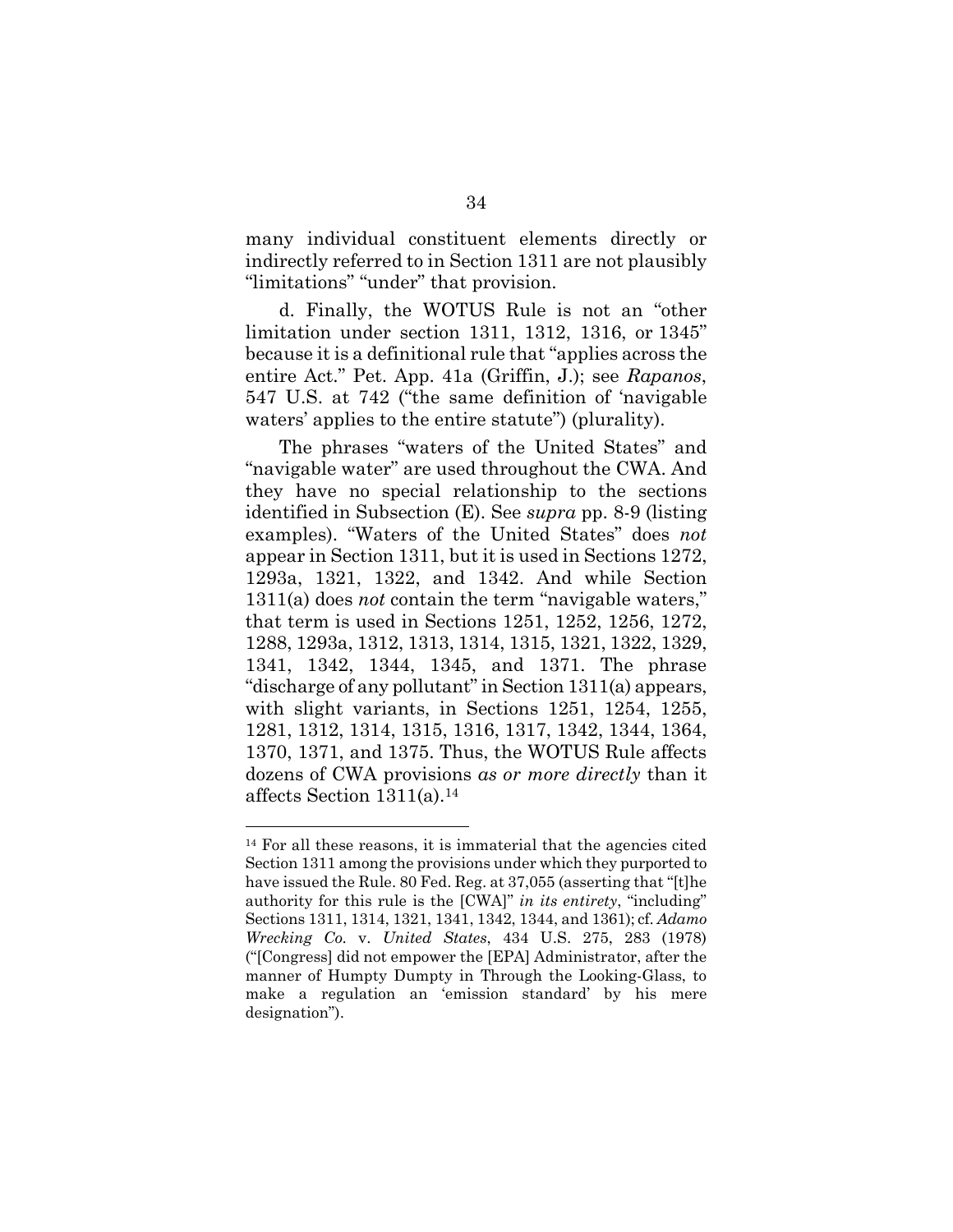Congress could have listed Section 1362(7) within Section 1369(b)'s grant of jurisdiction to the courts of appeals—an omission that "counsels heavily against a finding of jurisdiction." Pet. App. 31a (Griffin, J.). Or Congress could have said that any EPA action "directly or indirectly affecting section 1311" is reviewable in the courts of appeals—in which case *all* EPA actions likely would be reviewable by the courts of appeals. But the language that Congress actually used—EPA actions "in approving or promulgating any effluent limitation or other limitation under section 1311, 1312, 1316, or 1345"—does not extend to a regulation that defines a phrase in Section 1362(7) which underlies the entire Act and imposes no limitation unless a slew of other statutory and regulatory provisions also apply. The Sixth Circuit correctly held that it lacks jurisdiction under Section 1369(b)(1)(E).

### *2. Subsection (E) Does Not Extend To EPA Actions That Merely Impact Point Source Operators Or Regulators.*

a. In casting the sole vote to exercise jurisdiction under Section 1369(b)(1)(E), Judge McKeague construed that provision "not in a strict literal sense," but instead to cover any EPA action "whose practical effect will be to *indirectly* produce various limitations on point-source operators and permit issuing authorities." Pet. App. 17a, 26a. Judge McKeague claimed support for this atextual interpretation in this Court's *du Pont* decision, which he said "eschewed a strict, literal reading" and granted courts "a license to construe Congress's purposes in  $\S 1369(b)(1)$  more generously than its language would indicate." *Id.* at 10a, 13a. That view of *du Pont* is incorrect.

*Du Pont* is a straightforward application of Section 1369(b)(1)(E)'s plain language. Petitioners there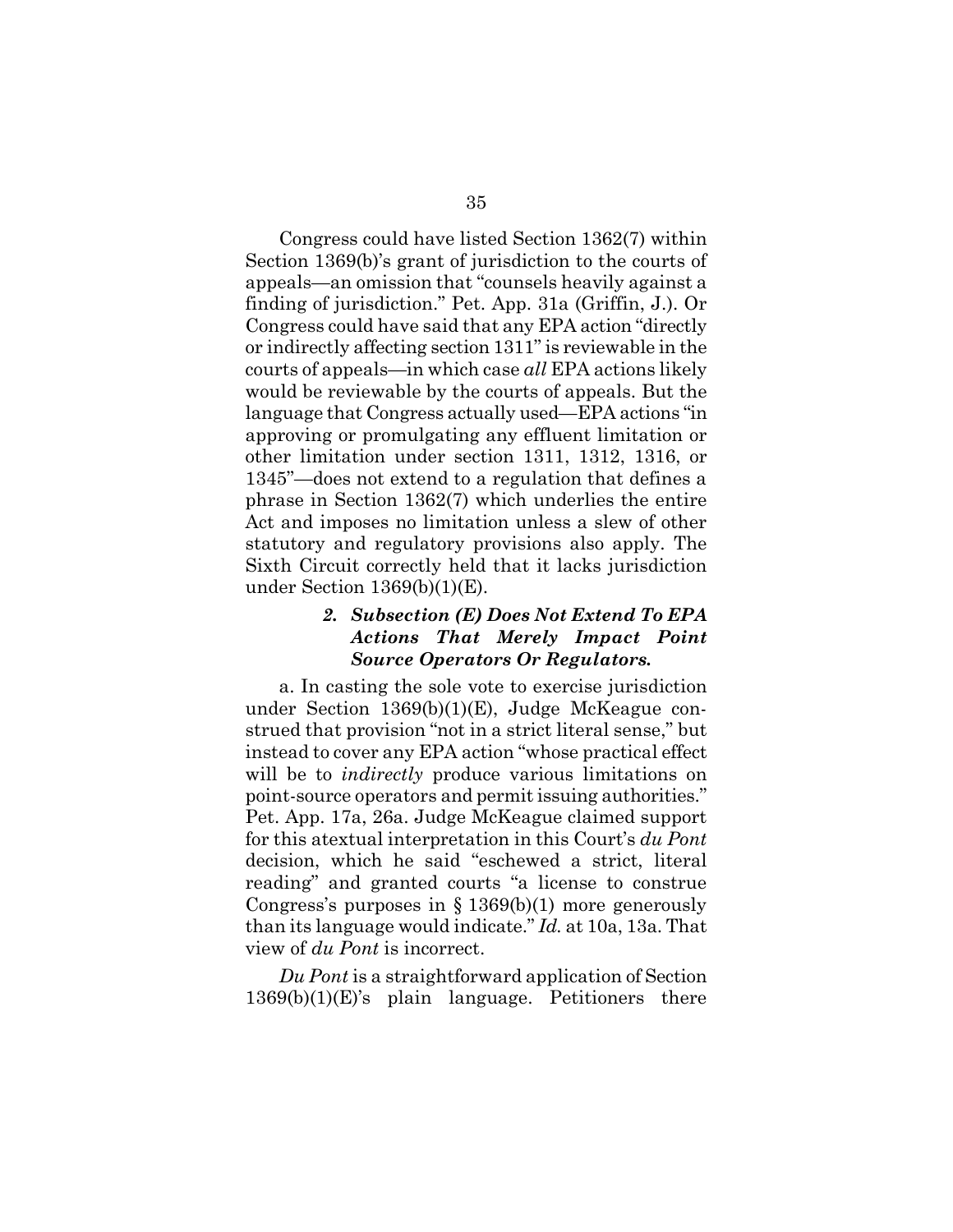challenged industry-wide effluent limitations issued under Section 1311. 430 U.S. at 124. They argued that EPA lacked authority to impose binding industry-wide effluent limitations by regulation under Section 1311, that EPA could only issue "guidelines" under Section 1314, and that court of appeals jurisdiction was therefore lacking under Subsection (E). *Id.* at 124-125. The jurisdictional issue was thus "subsidiary" to and "intertwined with the issue of EPA's power to issue" binding industry-wide regulations under Section 1311. *Ibid.* This Court first held that Section 1311 empowered EPA to impose industry-wide effluent limitations by regulation. *Id.* at 126-136. And that holding "necessarily resolve<sup>[d]</sup> the jurisdictional issue" because Section 1369(b)(1)(E) "unambiguously authoriz[es]" the court of appeals to review Section 1311 effluent limitations. *Id.* at 136.

This Court in *du Pont* also rejected petitioners' fallback jurisdictional argument that Section 1369(b)(1)(E)'s reference to "section 1311" should be understood to refer only to Section 1311(c), which allows for individual variances from effluent limitations. 430 U.S. at 136. The Court explained that, "in other portions of [Section 1369], Congress referred to specific subsections" and "presumably would have specifically mentioned" Section 1311(c) if petitioners' reading were correct. *Ibid.* The Court also noted that its holding avoided "the truly perverse situation in which" courts of appeals could review NPDES permitting decisions under Section 1342 "but would have no power of direct review of the basic regulations" under Section 1311 that "govern[ed] those individual actions." *Ibid.* And the Court had "no doubt that Congress intended review of" effluent limitations on existing sources under Section 1311 "to be had in the same forum" as review of effluent limitations on new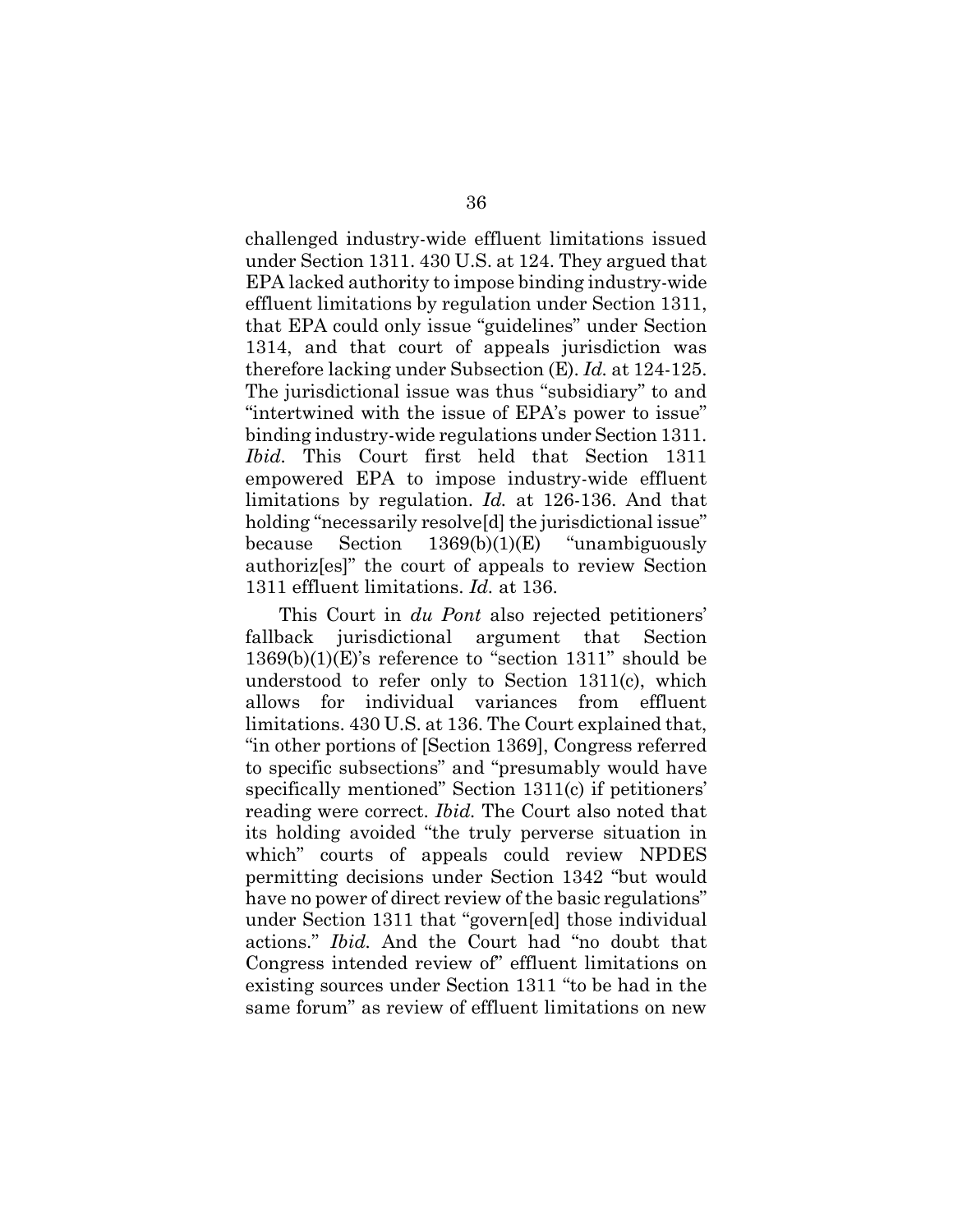sources under Section 1316 (*id.* at 136-137)—an obvious conclusion because Section 1369(b)(1)(E) expressly applies to "effluent limitations" issued "under section 1311" *and* "1316."

Judge McKeague misread *du Pont*. He believed that "the challenged regulation [in *du Pont*] was promulgated under" a provision that was not one of the "enumerated sections" listed in Subsection (E). Pet. App. 10a. But that was *petitioners'* argument in *du Pont*, which this Court rejected. This Court held instead that EPA had issued the challenged regulations establishing effluent limitations under Section 1311. 430 U.S. at 126-136. Judge McKeague also mistakenly claimed that this Court "eschewed a strict, literal reading" of Section 1369(b)(1)(E). Pet. App. 10a. In fact, this Court applied Subsection (E)'s "unambiguou[s]" text. 430 U.S. at 136. To be sure, this Court *mentioned* policy, but the "policy reason came *after* a plain textual rejection of the industry's position." Pet. App. 35a (Griffin, J.).

As Judge Griffin explained, it is "a far stretch to take [*du Pont*'s] dicta and expand it" to "find jurisdiction proper when a regulation's 'practical effect' only sets forth 'indirect' limits." Pet. App. 35a. "[U]nlike" *du Pont*, the agencies here "admit they have not promulgated an effluent limitation." *Ibid. Du Pont* does not authorize Sixth Circuit jurisdiction under Subsection (E)'s "other limitation" provision.

b. There is no stopping point to Judge McKeague's logic. Nearly any EPA action under the CWA can be said to "*indirectly* produce various limitations on pointsource operators and permit issuing authorities." Pet. App. 17a. For example, an EPA administrative enforcement order under Section 1319(a)(1) certainly will impact the permit holder and the permitting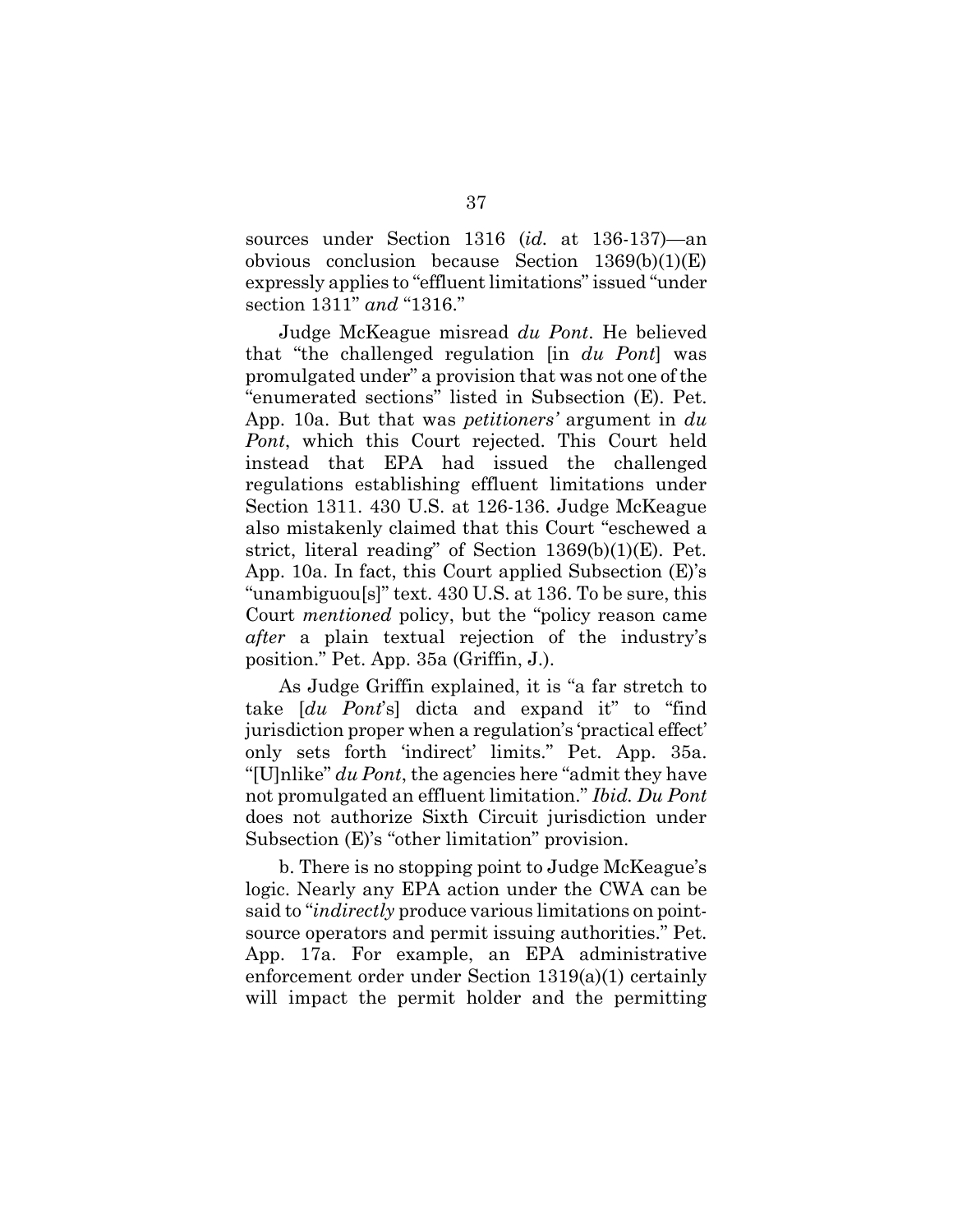authority and has no more tenuous a connection to Section 1311 than the WOTUS Rule. Judge McKeague's ruling therefore would vest the courts of appeals with exclusive jurisdiction to review the order. Yet that result contradicts this Court's holding in *Sackett* v. *EPA*, 566 U.S. 120 (2012), that landowners may challenge EPA's administrative enforcement orders in the district courts under the APA.

Similarly, Section 1313 authorizes EPA to approve or promulgate water quality standards. 33 U.S.C. § 1313(b), (c)(3). Those standards impact point source operators and permitting authorities indirectly under Section 1311, because effluent limitations must be designed to meet water quality standards. *Id.*  $§ 1311(b)(1)(C)$ . Yet the courts of appeals have uniformly *agreed with EPA* that Section 1313 standards do not fall within Section 1369(b)(1)(E). See *Friends of Earth* v. *EPA*, 333 F.3d 184, 186 (D.C. Cir. 2003); *Longview Fibre Co.* v. *Rasmussen*, 980 F.2d 1307, 1311 (9th Cir. 1992); *Bethlehem Steel*, 538 F.2d at 514.

c. Judge McKeague's reading also renders superfluous parts of Subsection (E). Section 1312 waterquality-based effluent limitations impact point source operators and regulators indirectly under Section 1311 "because [Section 1312 limitations] are limitations 'necessary to meet water quality standards'" under Section 1311(b)(1)(C). *Friends of Earth*, 333 F.3d at 190. Yet "section 1369(b)(1) *expressly* provides for original appellate court review of section 1312 actions," with the result that Judge McKeague's reading renders that Subsection's "specific reference to section 1312 duplicative and unnecessary." *Ibid.* Judge McKeague's reading fails to "compor[t] with the presumption 'that statutory language is not superfluous.'" *McDonnell* v. *United States*, 136 S. Ct. 2355, 2369 (2016).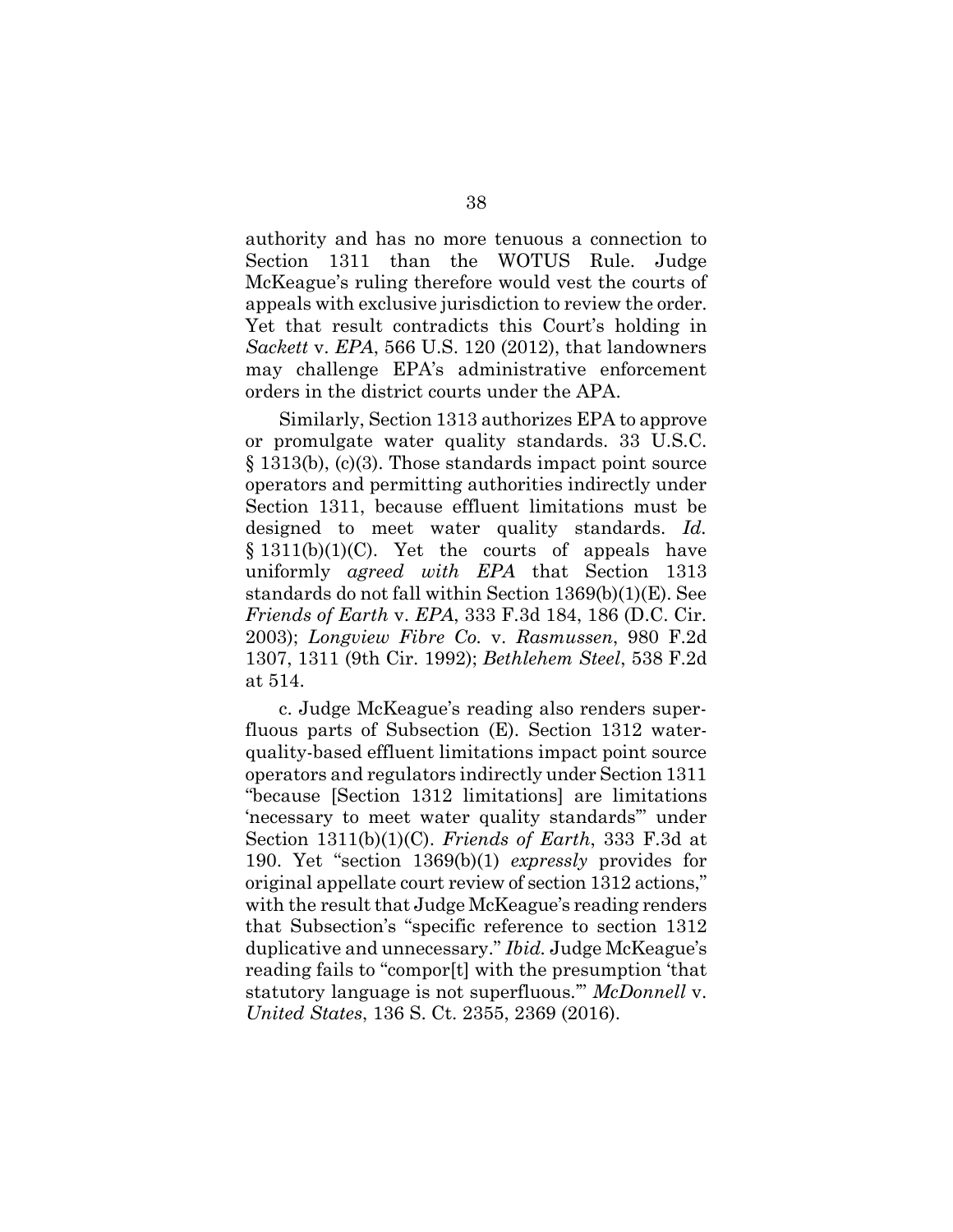d. To be sure, some courts, like Judge McKeague, have read *Crown Simpson* and *du Pont* to authorize "a practical rather than a cramped construction" of Section 1369(b)(1) that expands courts of appeals' jurisdiction beyond EPA's issuance or denial of permits or imposition of effluent-like limitations. *NRDC* v. *EPA*, 673 F.2d 400, 405 (D.C. Cir. 1982). In *NRDC*, the court held that a challenge to Consolidated Permit Regulations that established "procedures for issuing or denying NPDES permits" fell under Subsection (F) because they were "'a limitation on point sources and permit issuers'" and "'a restriction on the untrammeled discretion of the industry.'" *Id.* at 402, 405. Similarly, in *VEPCO* v. *Costle*, 566 F.2d 446, 450 (4th Cir. 1977), the court held that standards regulating the construction of cooling water intakes were an "other limitation" because they set forth "information that must be considered in determining the type of intake structures that individual point sources may employ."

These influential decisions—from a period when courts claimed more authority to deviate from plain statutory language than is now the case—can be parsed, explained, and distinguished. See, *e.g.*, *Friends of the Earth* v. *EPA*, 333 F.3d 184, 191 n.15 (D.C. Cir. 2003). But it is soundest instead to reject their approach. Straying from the plain terms Congress used has only led to uncertainty over jurisdiction, duplicate filings and wasteful litigation, and judicial contortions in which appeals to "policy" are necessary to override the "technical criteria" specified in Section 1369(b)(1). *NRDC*, 673 F.2d at 405 n.15. More recent decisions rely on the "plain language," canons of construction, and "structural" guides to meaning that we advocate here. *Friends of the Earth*, 333 F.3d at 189-192 (holding that a Section 1313(d) total maximum daily load was not an "other limitation" within Subsection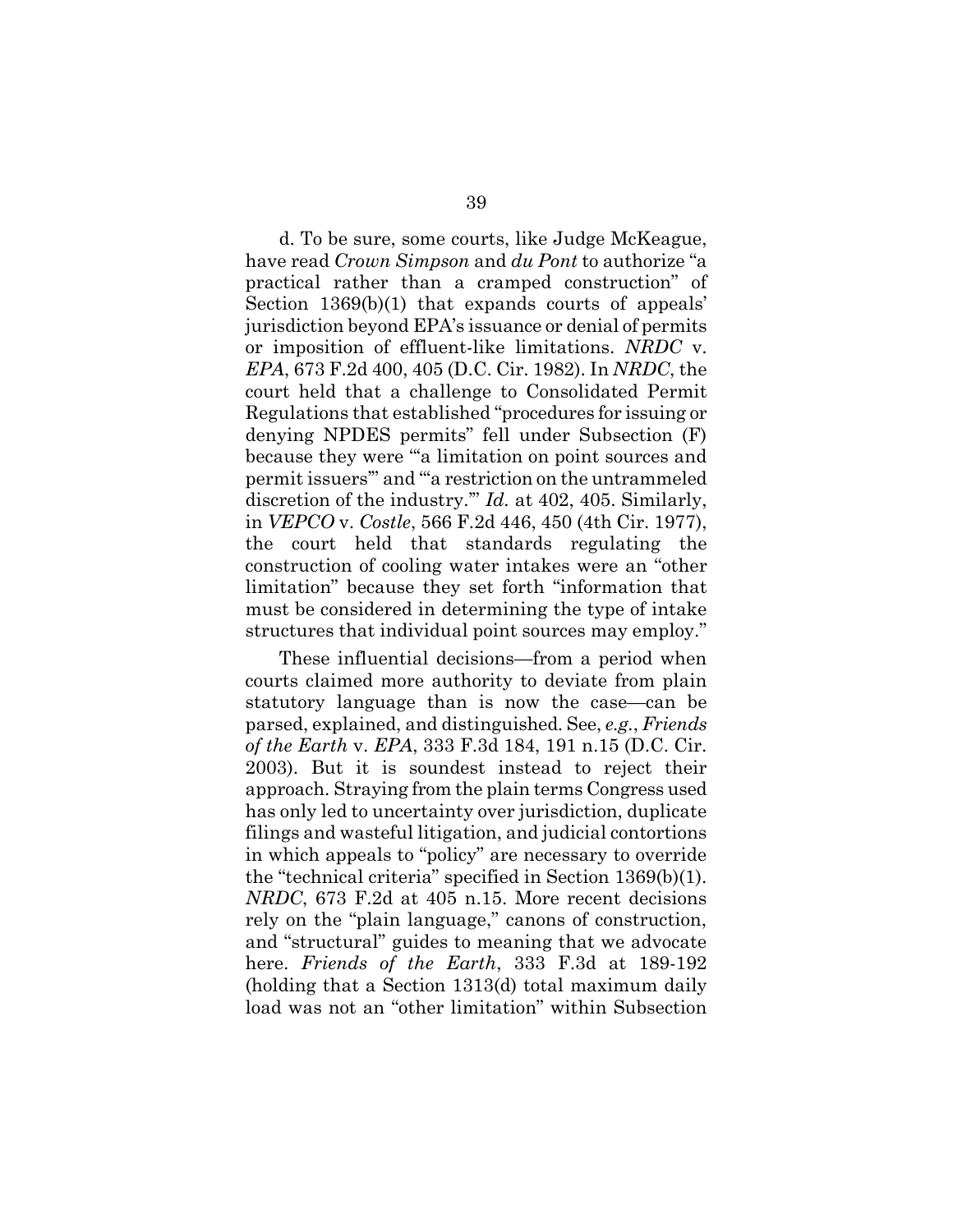(E)); *Friends of the Everglades*, 699 F.3d at 1286-1288 (rejecting EPA contention that water transfers rule fell under Subsections (E) and (F) as "contrary to the statutory text").

# **C. Congress's Specific And Narrow Focus In Section 1369(b) Confirms That The Sixth Circuit Lacks Jurisdiction.**

Congress "drafted seven carefully defined bases for original jurisdiction in the appellate courts" (Pet. App. 46a (Keith, J.)), which embody "fine" "distinctions." *Longview Fibre*, 980 F.2d at 1313. Its use of this structure "justif[ies] the inference" that a general grant of jurisdiction to courts of appeals over all agency action under the CWA was "excluded by deliberate choice, not inadvertence." *Barnhart* v. *Peabody Coal Co*., 537 U.S. 149, 168 (2003). As the Second Circuit put it, "the complexity and specificity" of Section 1369(b) "suggests that not all [EPA] actions" are reviewable in the courts of appeals; Congress's "specifying particular actions and leaving out others" is incompatible with cramming most EPA action under the CWA into Section 1369(b). *Bethlehem Steel*, 538 F.2d at 517; see also *Longview Fibre*, 980 F.2d at 1313 ("No sensible person accustomed to the use of words in laws would speak so narrowly and precisely of particular statutory provisions, while meaning to imply a more general and broad coverage than the statutes designated").

The need to interpret Section 1369(b) narrowly according to its plain terms takes on special force because "Congress well knows how to" grant the courts of appeals broad jurisdiction to review EPA's actions: "In [an]other statut[e], using different language, it has done just that." *Mathis* v. *United States*, 136 S. Ct. 2243, 2252 (2016).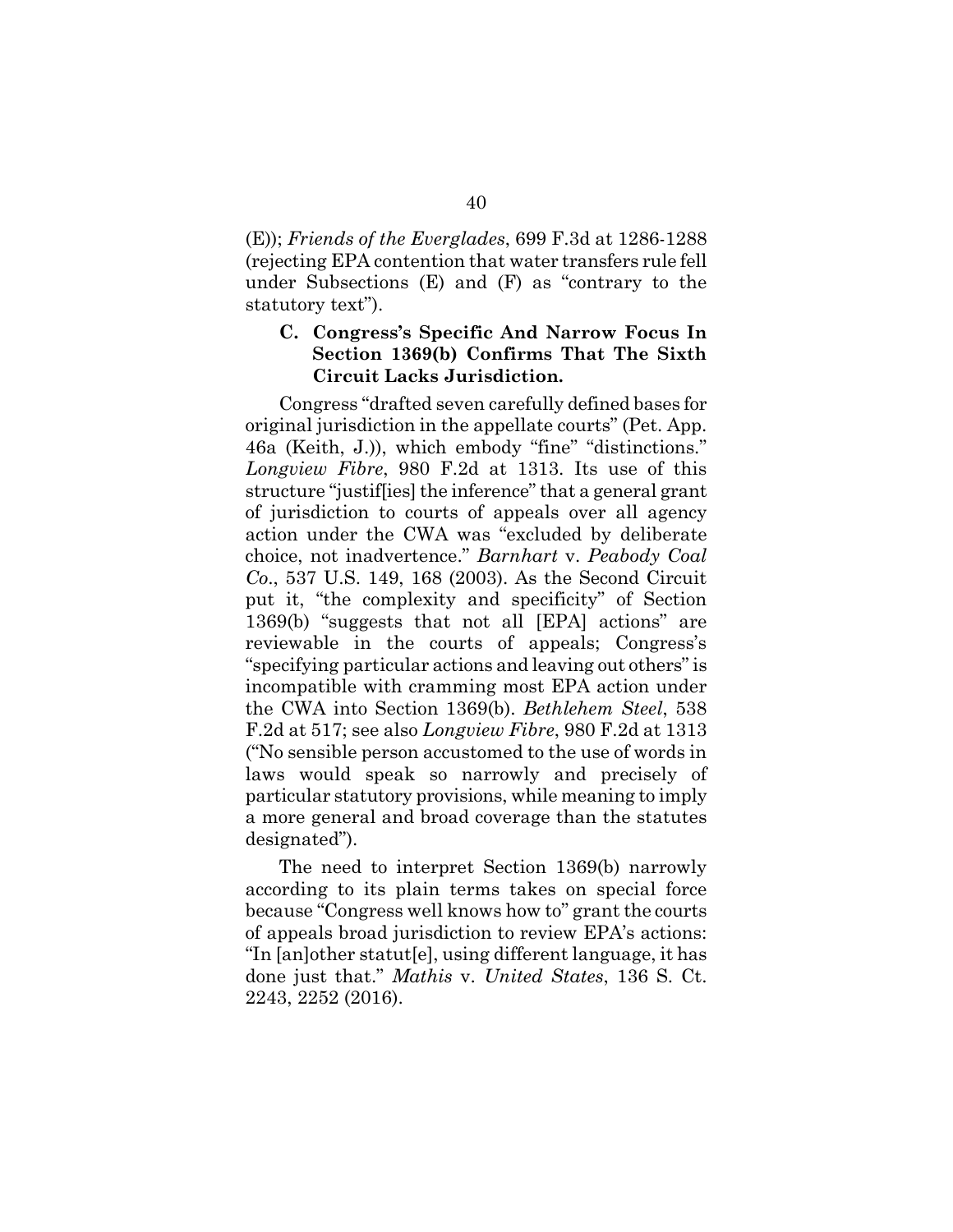In the CWA's sister statute, the Clean Air Act, Congress authorized the courts of appeals to review specific categories of agency action—some that must be reviewed by the D.C. Circuit and others that must be reviewed by the regional circuits. 42 U.S.C. § 7607(b)(1). Congress then went further by granting the D.C. Circuit original jurisdiction to review "*any other nationally applicable regulations* promulgated, or final action taken, by the Administrator under this chapter" and granted regional circuits jurisdiction to review "*any other final action* of the Administrator under this chapter \* \* \* *which is locally or regionally applicable*." *Ibid.* (emphases added). Similarly broad jurisdictional language is conspicuously absent from the CWA.

Congress's decision to use different "judicial review" language in the Clean Air Act is yet another reason "counseling against construing" Section 1369(b) as embracing all nationally applicable rulemaking under the CWA. *United States* v. *Bean*, 537 U.S. 71, 76 n.4 (2002) ("'The use of different terms within related statutes generally implies that different meanings were intended'").

### **D. The Legislative History Suggests That Congress Did Not Intend The Courts Of Appeals To Review All Nationwide Rules.**

Section 1369(b) was originally enacted as part of the Federal Water Pollution Control Act Amendments of 1972, Pub. L. No. 92-500. "The legislative history for the 1972 amendments reveals little about Congress's intent behind the CWA's judicial review provisions." Allison LaPlante *et al.*, *On Judicial Review Under the Clean Water Act in the Wake of* Decker v. Northwest Environmental Defense Center*: What We Now Know*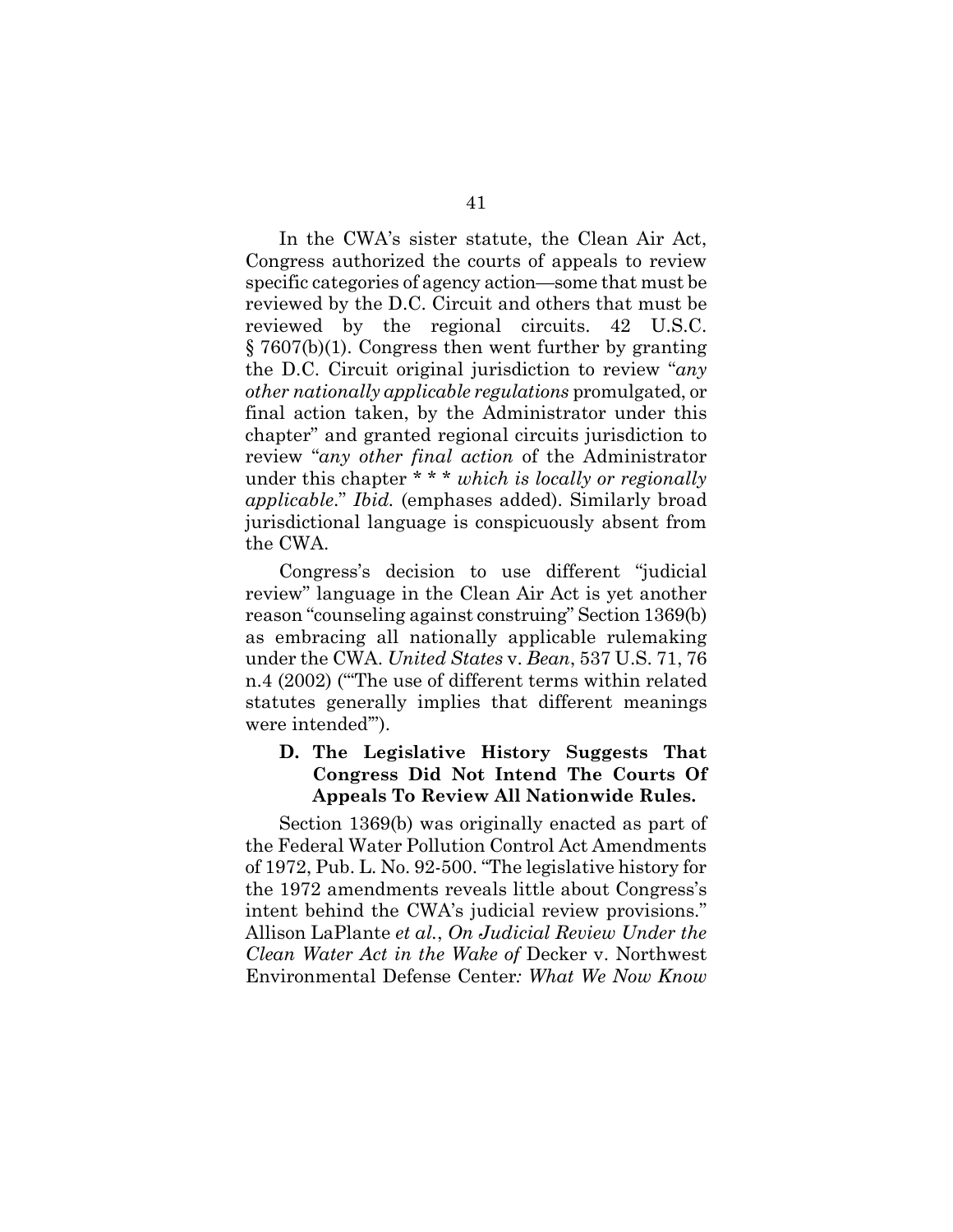*and What We Have Yet to Find Out*, 43 ENVTL. L. 767, 776 (2013).

The agencies have repeatedly cited a fragment of an early House Report stating that the purpose of Section 1369(b) was "to establish a clear and orderly process for judicial review." H.R Rep. No. 92-911, at 136 (1972), *reprinted in* 1 Leg. Hist. of the Water Pollution Control Act of 1972 at 823 (Comm. Print 1973); *e.g.*, Fed. BIO 4-5, 19. That phrase by itself says nothing about what process is clear and orderly. And the agencies failed to acknowledge that the House at that time had proposed placing judicial review "in the district court[s]," and had emphasized that "the inclusion of section [1369] is not intended to exclude judicial review" that is "otherwise permitted by law," including under the APA. H.R. Rep. No. 92-911, at 136 (1972), 1 Leg. Hist. at 823. The House Report does not suggest that Congress intended that the courts of appeals would review nationwide regulations other than those it narrowly specified in Section 1369(b).

More illuminating are Congress's actions in passing the 1977 amendments to the CWA, which modified many parts of the Act. See Clean Water Act of 1977, Pub. L. No. 95-217, 91 Stat. 1566 (Dec. 27, 1977). Congress did *not* amend Section 1369. And it was not for lack of trying. With the EPA Administrator's "strong support," Senator Kennedy introduced an amendment that would have broadened Section 1369(b) to cover "national regulations promulgated under the [CWA]" and would have required those regulations to be challenged in the D.C. Circuit. 123 Cong. Rec. S. 26,754, 26,756 (Aug. 4, 1977). Senator Kennedy emphasized several times during the debate that his proposed amendment was similar to the Clean Air Act's judicial review provision. *Id.* at 26,755-56, 26,759, 26,761. He encountered strong opposition,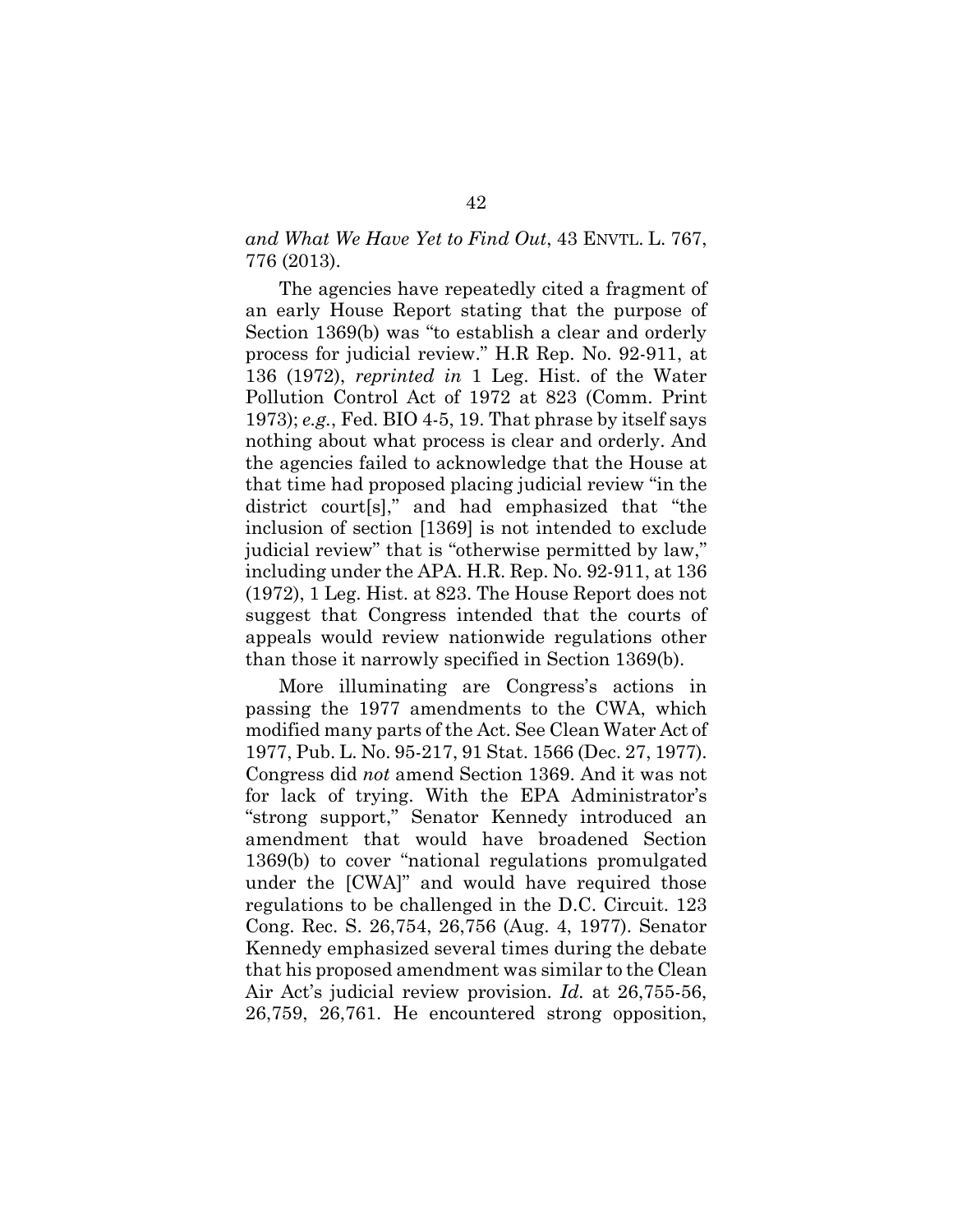including concern about trying to "nickel and dime the district courts of the United States out of business." *Id.* at 26,759. The amendment was tabled and never enacted. *Id.* at 26,761.

*Three days later*, the Clean *Air* Act Amendments of 1977 became law, with modified judicial review language. See *supra* p. 41; Pub. L. No. 95-95, 91 Stat. 685, 776 (Aug. 7, 1977). This Court "cannot ignore Congress' decision to amend [the Clean Air Act's] relevant provisions but not make similar changes to the [CWA]." *Gross* v. *FBL Fin. Servs., Inc.*, 557 U.S. 167, 174 (2009). "When Congress amends one statutory provision but not another, it is presumed to have acted intentionally." *Ibid.* Indeed, "negative implications raised by disparate provisions are strongest' when the provisions were 'considered simultaneously when the language raising the implication was inserted," as they were here. *Id.* at 175.

In short, all considerations based on the text, structure, related statutes, and legislative history lead to the same place: the WOTUS Rule falls outside of Section 1369(b)(1)'s provisions, and the Sixth Circuit erred in exercising jurisdiction.

# **II. Policy Considerations Favor Interpreting Section 1369(b) Textually To Exclude The WOTUS Rule.**

The agencies contend that rules that are national in scope "are best reviewed directly in the courts of appeals." Dkt. 58, at 57 (Oct. 23, 2015). They also say they prefer to avoid having to defend rules in more than one forum, to husband their resources and avoid the risk that different courts will reach different conclusions. *Id.* at 58-59. Even if these policy considerations were valid, they "could not overcome the clarity [evident] in the statute's text." *Kloeckner* v.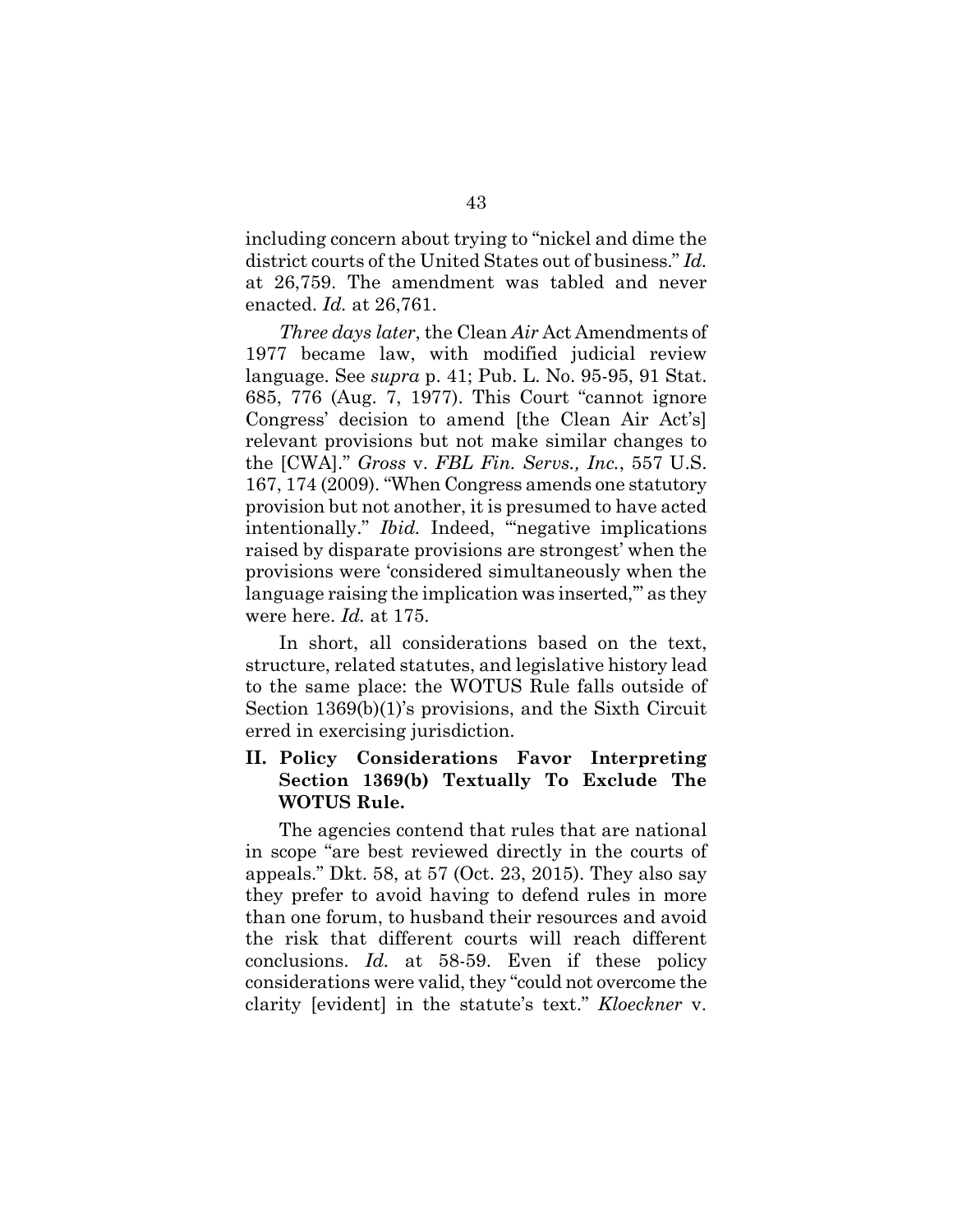*Solis*, 133 S. Ct. 596, 607 n.4 (2012). But there are stronger policy reasons for interpreting Section 1369(b) according to its plain text.

### **A. Interpreting Section 1369(b) Textually Promotes Jurisdictional Clarity.**

1. This Court has emphasized countless times that "jurisdictional rules should be clear." *Lapides*, 535 U.S. at 621. "[A]dministrative simplicity is a major virtue in a jurisdictional statute." *H*e*rtz*, 559 U.S. at 94. "[C]ourts benefit from straightforward rules under which they can readily assure themselves of their power to hear a case." *Ibid.* Litigants benefit because clearer jurisdictional lines "promote greater predictability." *Ibid.* "[J]urisdictional rule[s]" should be interpreted in such a way as to provide litigants and courts with "clear guidance about the proper forum for [a particular claim] at the outset of the case." *Elgin* v. *Dep't of the Treasury*, 132 S. Ct. 2126, 2135 (2012).

Nebulous standards, by contrast, "invit[e] greater litigation"—as WOTUS Rule litigation illustrates. *H*e*rtz*, 559 U.S. at 94. They "complicate a case, eating up time and money as the parties litigate, not the merits of their claims, but which court is the right court to decide those claims." *Ibid.* "Uncertainty regarding the question of jurisdiction is particularly undesirable, and collateral litigation on the point particularly wasteful." *Grupo Dataflux* v. *Atlas Global Group, L.P.*, 541 U.S. 567, 582 (2004).

In light of those concerns, this Court "place[s] primary weight upon the need for judicial administration of a jurisdictional statute to remain as simple as possible." *Hertz*, 559 U.S. at 80. A standard that is "more straightforward and administrable than the alternative" best "serves the goals [that this Court has] consistently underscored in interpreting jurisdictional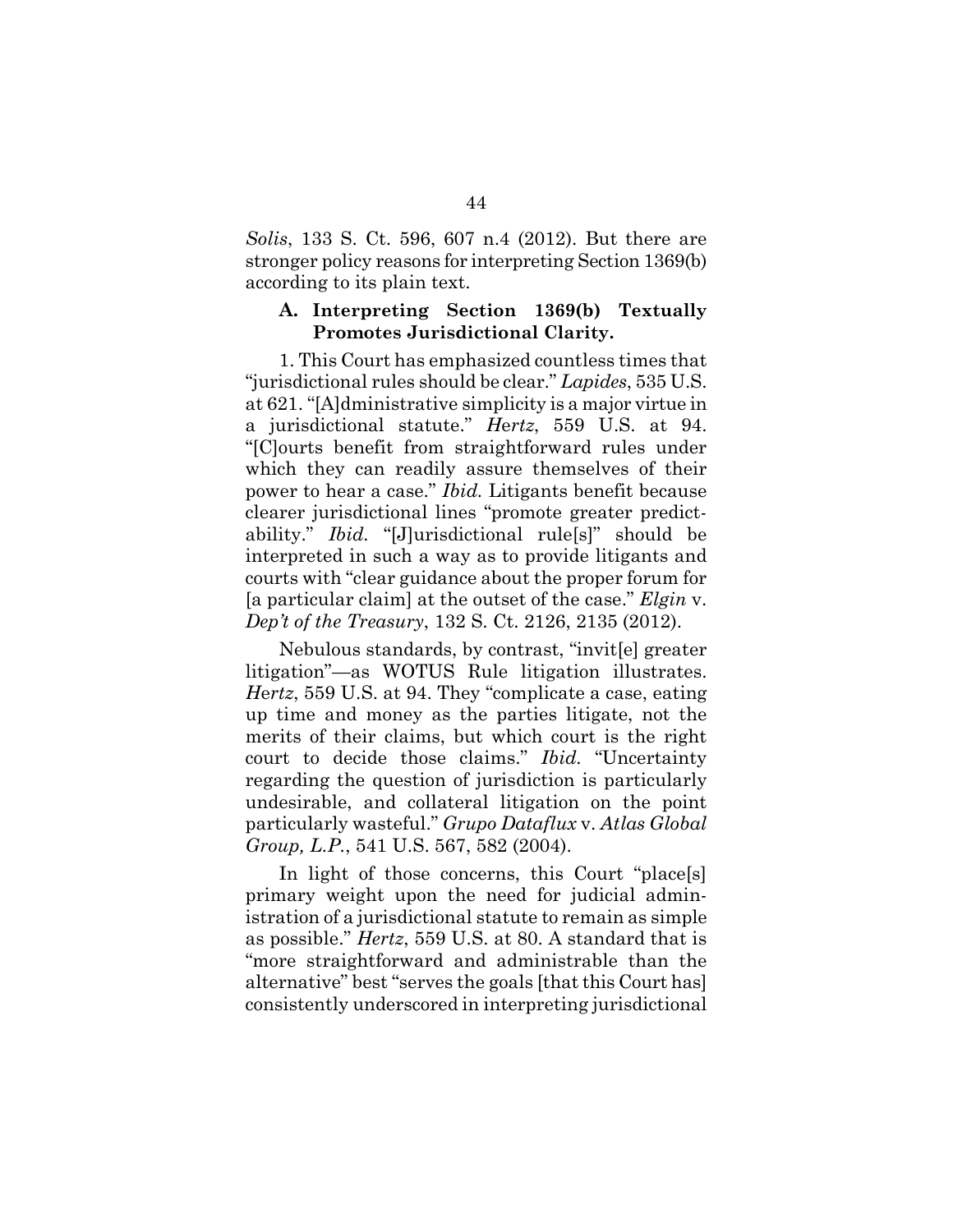### statutes." *Merrill Lynch, Pierce, Fenner & Smith Inc.* v. *Manning*, 136 S. Ct. 1562, 1573 (2016).

Our textual reading of Section 1369(b) offers a straightforward standard to determine whether jurisdiction exists under Section 1369(b)(1)(F). A court need ask only whether EPA has issued or denied a Section 1342 permit. If, as in this case, EPA has made no determination regarding a specific permit, then there is no jurisdiction under Section 1369(b)(1)(F). It is similarly straightforward to decide jurisdiction under Section 1369(b)(1)(E). A court need ask only whether EPA has issued an effluent or effluent-like limitation under Sections 1311, 1312, 1316, or 1345. If EPA has not issued an effluent or similar limitation, or if its action arises out of another section of the CWA or out of the statute as a whole (see 80 Fed. Reg. at 37,055), then the courts of appeals lack jurisdiction under Section 1369(b)(1)(E).

By contrast, Judge McKeague's "'functional' approach," which attempts to divine how "Congress's manifest purposes are best fulfilled" (Pet. App. 4a), or the *NRDC* court's "practical rather than a cramped" construction, produce uncertainty and endless litigation. Courts and parties will puzzle over whether "Congress must have intended" for review by "the circuit courts" based on "the *indirect* effect" of EPA action (Pet. App. 15a), and over what result is "practical." Those "approach[es are] at war with administrative simplicity" (*Hertz*, 559 U.S. at 92), leading to a jurisdictional "line [that] is hazy at best and incoherent at worst." *Elgin*, 132 S. Ct. at 2135.

2. To say that the meaning of each subsection in Section 1369(b) is plain on its face is not to say that the list is coherent or readily explicable by some overarching theory about what issues are best resolved at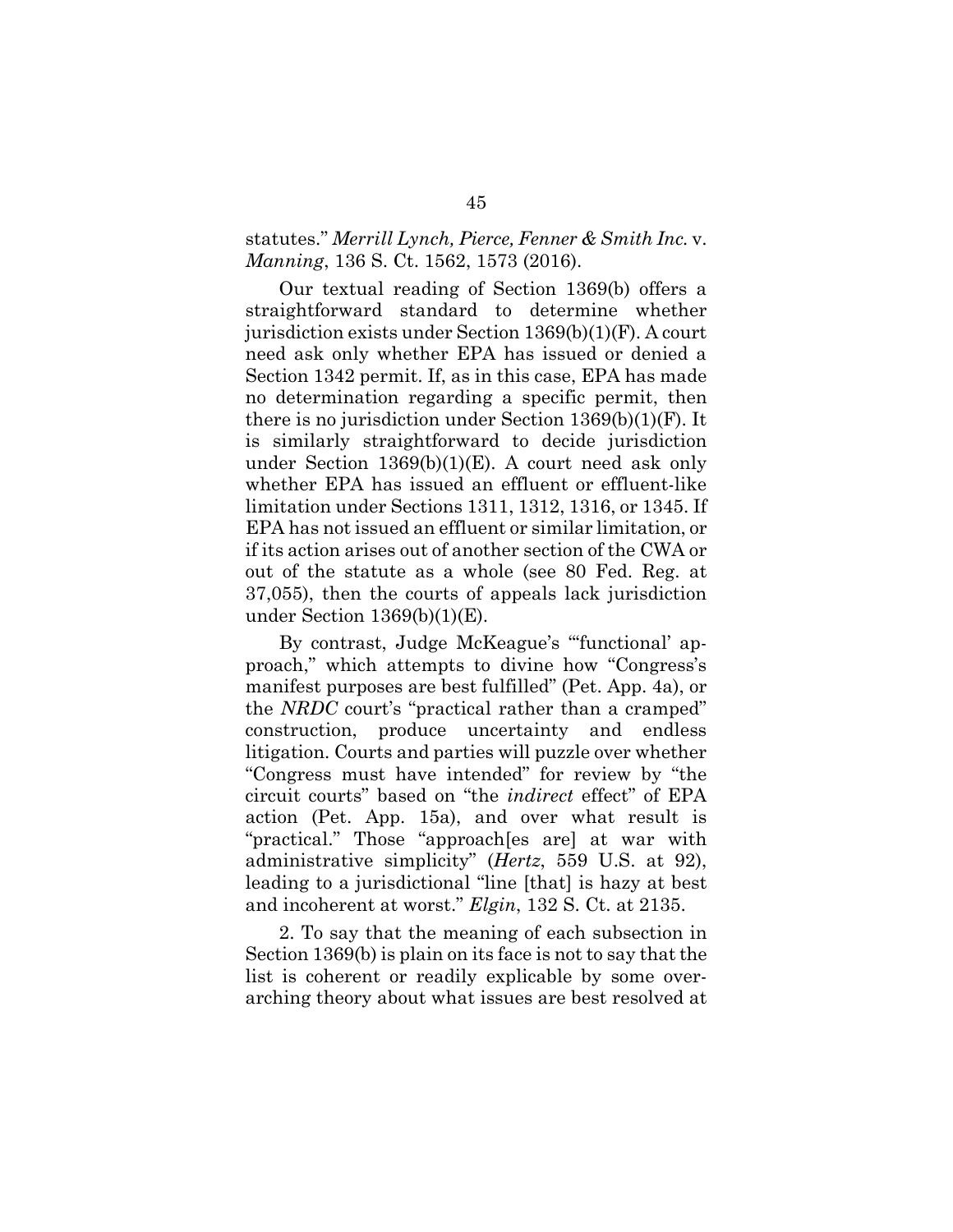which level of the court system. The list can be criticized as odd or arbitrary.

For example, the reference in Subsection (B) to Section  $1316(b)(1)(C)$ , though that provision was dropped in conference, suggests a lack of care in drafting.

Another example. It is unclear why review of EPA's issuance or denial of NPDES permits should belong in the courts of appeals under Subsection (F), but review of agency action in issuing or denying dredged or fill permits under Section 1344 remains in the district courts. As the agencies have pointed out (Dkt. 58 at 45), though the Corps generally processes dredge or fill permits, nevertheless "EPA plays a substantial role." Yet even EPA actions under Section 1344 that are parallel to NPDES program actions covered by Section 1369(b) are left to the district courts. See 33 U.S.C. § 1344(h) (EPA determination as to adequacy of State program), § 1344(i) (EPA authority to issue permit after disapproval of proposed State permit), § 1344(c) (EPA may determine in advance of permit application to prohibit or restrict use of a location for discharges).

Section 1369(b) draws other distinctions that are hard to fathom. Review of EPA's promulgation of a standard of performance under Section 1316 goes to the courts of appeals (Subsection (A)), as does its determination as to the adequacy of a State NPDES program (Subsection (D)). Yet an EPA determination under Section 1316(c) to approve a State procedure for applying and enforcing standards of performance is not listed in Section 1369(b) and hence is reviewed by the district courts.

But Section 1369(b) is not unusual in this regard. "[T]he *United States Code* is replete with thousands of compromises dividing initial review of agency decisions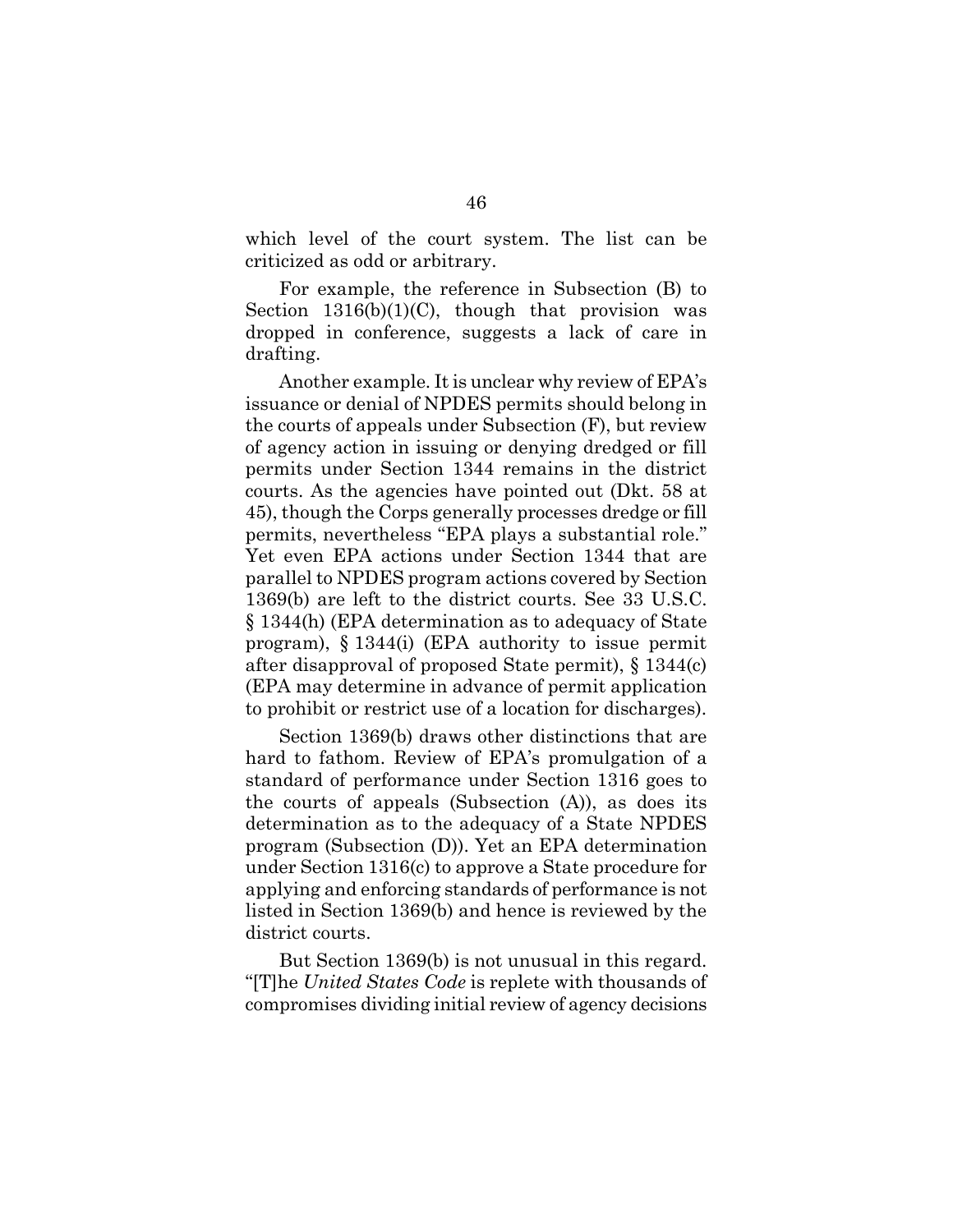between district and circuit courts." Joseph W. Mead & Nicholas A. Fromherz, *Choosing a Court to Review the Executive*, 67 ADMIN. L. REV. 1, 2 (2015). Congress generally "declines to explain its choice of forum," and "Congress's choices have varied dramatically—without apparent rhyme or reason—from statute to statute, year to year, and even within particular legislation." *Id.* at 15-16. "Horse Protection Act regulations can be challenged in district court, but adjudications go to the circuit court." *Id.* at 17. Department of Health and Human Services decisions regarding the approval of Medicaid state plans are challenged in district court, except that a state may challenge an adverse decision in the court of appeals. *Ibid.* Bizarre examples pepper the U.S. Code. See *id.* at 15-19. The sorts of "anomal[ies]" that the agencies want to try to eradicate by adoption of a "pragmatic construction" that looks to a statute's "objectives" (Fed. BIO 11) would lead to judicial rewriting of thousands of jurisdictional statutes. It would be an endless and ultimately arbitrary task for the courts to try to impose rationality by deducing how "Congress's manifest purposes are best fulfilled." Pet. App. 4a. The only way to make sense of jurisdictional provisions, and give parties and courts predictability, is to *apply the language as written*.

"[T]he necessity of having a clea[r] rule" governing the CWA is compelling. *Hertz*, 559 U.S. at 96. As this Court observed in *du Pont*, parties have been filing duplicative district and circuit court challenges to EPA actions since 1974. 430 U.S. at 123 n.11. Far too much ink has been spilled, and far too many public and private resources wasted, in attempting to infer whether Congress would have wanted the courts of appeals to review EPA actions that fall outside Section 1369(b)'s plain language. The Court should put an end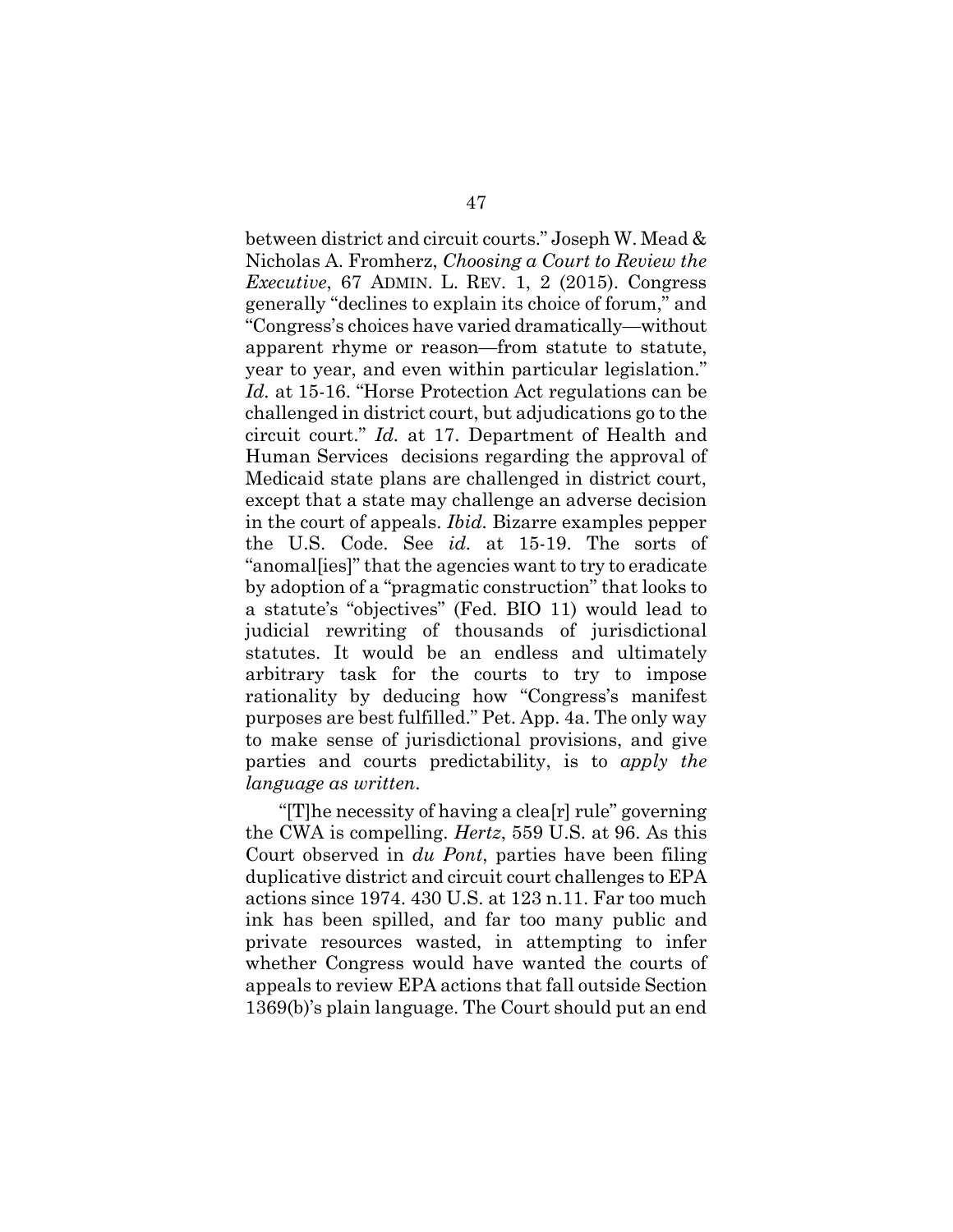to this misguided practice by limiting Section 1369(b) to its text.

#### **B. A Narrow Reading Is Necessary Due To Section 1369(b)'s Preclusion Provision.**

The Court should reject the agencies' invitation to read Section 1369(b) broadly because "[r]eviewability under section 1369 carries a peculiar sting." *Longview Fibre*, 980 F.2d at 1313. Parties have "120 days" to challenge EPA actions that fall within Section 1369(b)(1) unless the challenge is "based solely on grounds which arose after such 120th day." Actions that could have been challenged "shall not be subject to judicial review in any civil or criminal proceeding for enforcement." *Id.* § 1369(b)(2); *Decker*, 133 S. Ct. at 1334 (if "available," review under Section 1369(b) is "exclusive").

Armed with Section 1369(b)'s preclusion provision, the Government might criminally prosecute someone for violating an *unlawful* EPA regulation while attempting to bar that person from challenging the regulation's lawfulness. And a conviction could result in "substantial" penalties. *U.S. Army Corps of Eng'rs* v. *Hawkes Co.*, 136 S. Ct. 1807, 1812 (2016). Negligent violations of the Act are punishable by up to 2 years' imprisonment, and knowing violations are punishable by fines up to \$50,000 per day and up to 3 years in prison. 33 U.S.C.  $\S 1319(c)(1)-(2)$ . "[T]he consequences to landowners even for inadvertent violations can be crushing." *Hawkes*, 136 S. Ct. at 1816 (Kennedy, J., concurring).

Accepting the Sixth Circuit's judgment would "have a significant bearing on whether the Clean Water Act comports with due process." *Hawkes*, 136 S. Ct. at 1817 (Kennedy, J., concurring); see also *Sackett*, 132 S. Ct. at 1375 (Alito, J., concurring) (noting "due process"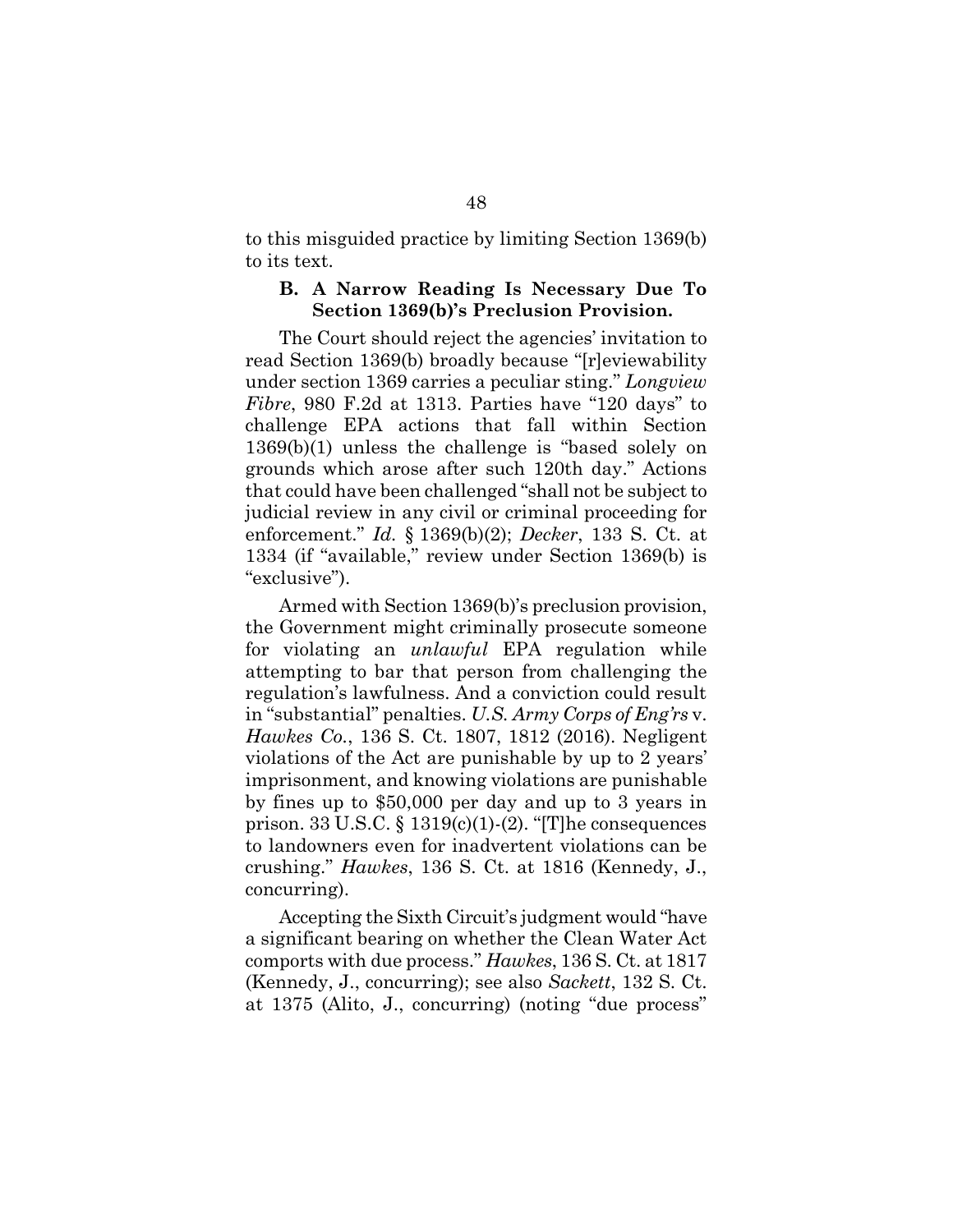concerns if the CWA barred landowners from challenging enforcement orders). It is "totally unrealistic to assume that more than a fraction of the persons and entities affected by a regulation" would "have knowledge of its promulgation or familiarity with or access to the Federal Register." *Adamo Wrecking Co.* v. *United States*, 434 U.S. 275, 290 (1978) (Powell, J., concurring). It is even more unrealistic to assume that these persons and entities will monitor and then challenge within 120 days all CWA regulations that, years or decades later, might result in a "civil or criminal proceeding for enforcement" against them. 33 U.S.C.  $\S 1369(b)(2)$ . The Court accordingly should interpret Subsections (E) and (F) "as written to avoid the significant constitutional \* \* \* questions raised by [Judge McKeague's] interpretation." *SWANCC*, 531 U.S. at 174.

The rule of lenity also requires a narrow reading of Section 1369(b) because its preclusion provision explicitly applies in a "criminal prosecution." See *Adamo Wrecking*, 434 U.S. at 285 (applying rule of lenity in interpreting Clean Air Act's preclusion provision); *Leocal* v. *Ashcroft*, 543 U.S. 1, 11 n.8 (2004) (applying rule of lenity in a civil case "[b]ecause we must interpret the statute consistently" in both a "criminal or noncriminal context"). Thus, if there is even "some doubt" as to the meaning of Subsections (E) and (F), that doubt must be resolved in favor of a narrow interpretation to avoid prejudicing criminal defendants. *Adamo Wrecking*, 434 U.S. at 285.

For pragmatic reasons as well, Section 1369(b)'s preclusion provision should "dissuad[e] [the Court] from reading § [1369](b)(1) broadly." *Am. Paper Inst.*, 882 F.2d at 289. As Judge Easterbrook explained, "the more [a court] pull[s] within  $\S$  [1369](b)(1), the more arguments will be knocked out by inadvertence later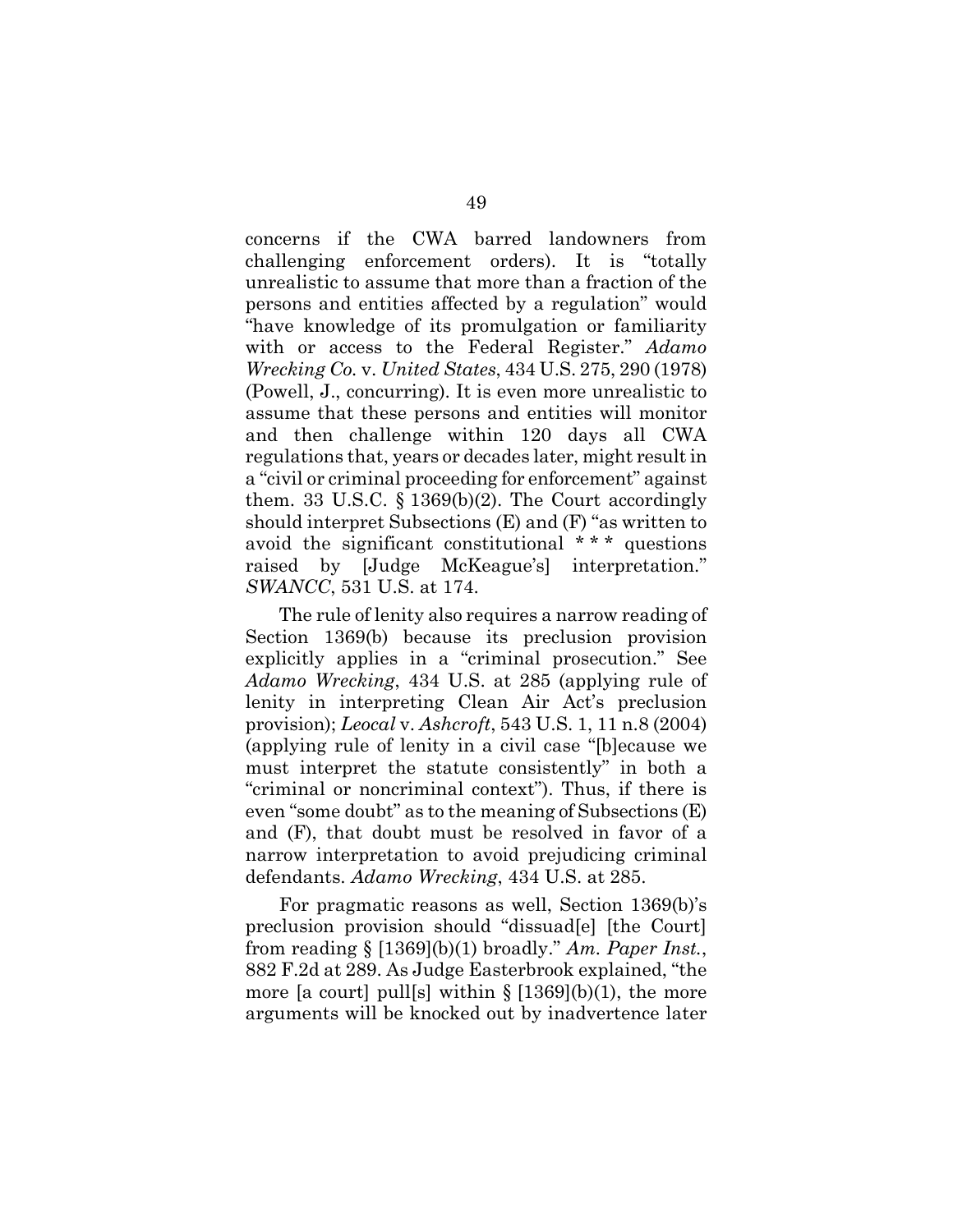on—and the more reason firms will have to petition for review of everything in sight." *Ibid.* This Court should "express great reluctance to multiply the occasions for review [under Section 1369(b)(1)], especially when careful counsel must respond to the combination of uncertain opportunities for review and  $\S$  [1369](b)(2) by filing buckshot petitions." *Roll Coater*, 932 F.2d at 671. The best way to do so is by reading Section 1369(b) textually.

### **C. A Narrow Reading Offers Parties, Agencies, And Courts The Benefits Of Multilateral Review Of Agency Rulemaking.**

Under the Sixth Circuit's ruling, challenges to important CWA regulations would be funneled to a single court of appeals, without the benefit of initial consideration by the district courts or the opinions of other federal courts of appeals on the same issues. On some of the most critical issues under the CWA—like the regulation here—the quality of legal decisionmaking, and of this Court's ability to decide which cases to review, would be diminished.

Percolation among lower courts "helps to explain and formulate the underlying principles" this Court "must consider." *Obergefell* v. *Hodges*, 135 S. Ct. 2584, 2597 (2015). It also "winnows out the unnecessary and discordant elements of doctrine." *California* v. *Carney*, 471 U.S. 386, 400-401 (1985) (Stevens, J., dissenting) (citing Benjamin Cardozo, THE NATURE OF THE JUDICIAL PROCESS 179 (1921)). Accordingly, this Court typically "permit[s] several courts of appeals to explore a difficult question before [it] grants certiorari." *United States* v. *Mendoza*, 464 U.S. 154, 160 (1984).

The benefits of multi-court review accrue as clearly in the review of administrative rules as in other types of cases. See Richard L. Revesz, *Specialized Courts and*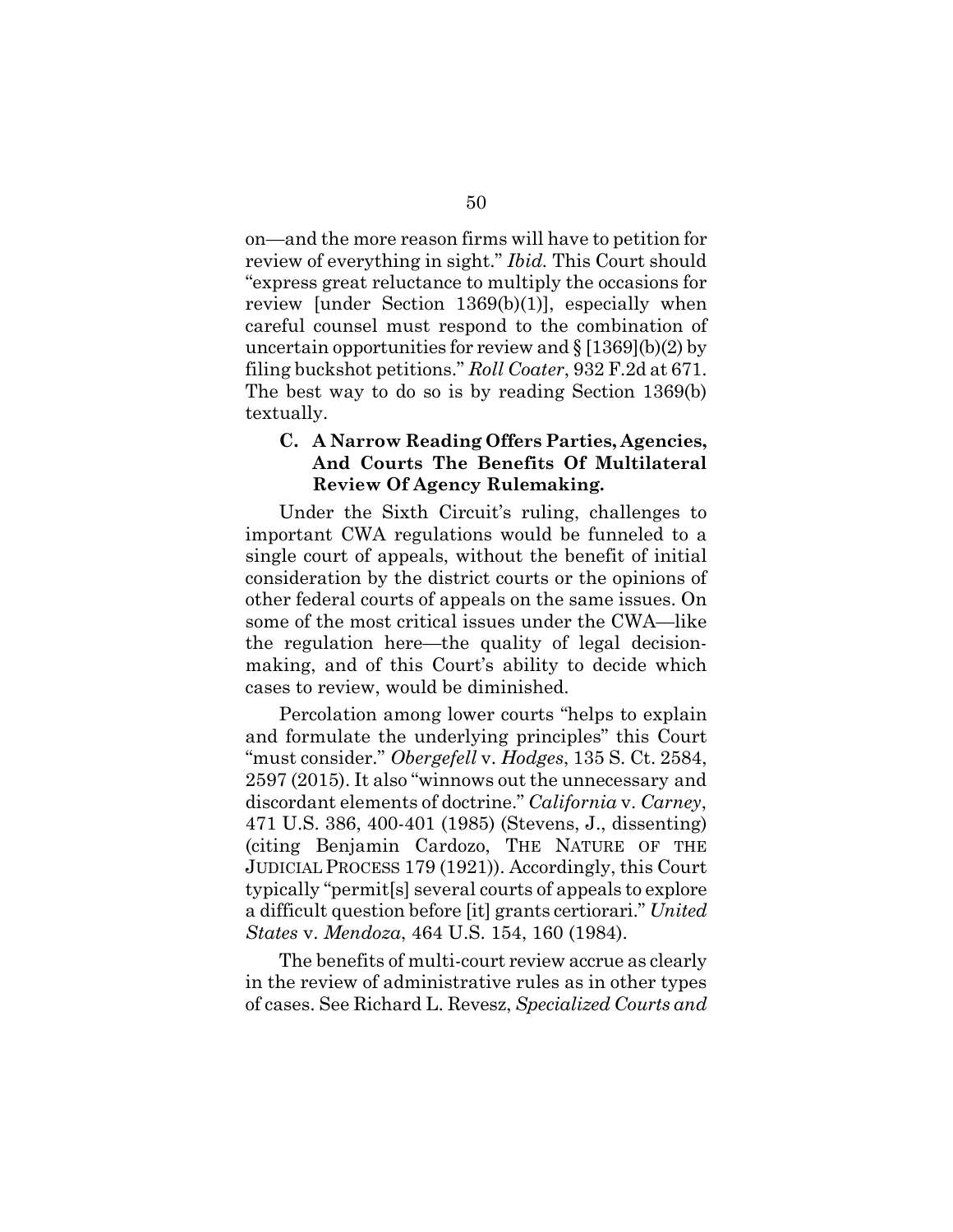*the Administrative Lawmaking System*, 138 U. PA. L. REV. 1111, 1155 (1990) (explaining "[w]hy [we] should \* \* \* take uniform administrative decisions and subject them to review in the various regional circuit courts under a system that makes it possible for these courts to disagree with one another"). These benefits include that "the possibility of intercircuit disagreement provides a simple device for signaling that certain hard cases are worthy of additional judicial resources"; that "the doctrinal dialogue that occurs when a court of appeals addresses the legal reasoning of another and reaches a contrary conclusion \* \* \* improves the quality of legal decisions"; and that exploration of an issue by multiple courts aids this Court "both in its consideration of the legal merits of an issue and in its case selection decisions." *Id.* at 1156-1157.

Thus, any judicial disagreements that may arise from initial consideration in multiple district courts "increase the probability of a correct disposition" (*Atchison, Topeka & Santa Fe Ry. Co.* v. *Pena*, 44 F.3d 437, 447 (7th Cir. 1994) (Easterbrook, J., concurring)), and tee up issues more thoroughly for this Court's consideration. There is nothing about agency regulations that makes this process less appropriate for rule challenges than for other types of cases, like those involving the meaning or constitutionality of federal statutes. The benefits of multi-court consideration would be lost if Section 1369(b) were stretched beyond the defined categories of agency action that Congress designated for original court of appeals review.

Furthermore, Section 1369(b) must be read in light of the default rule that Congress established in the APA, which is that agency action is subject to multilateral judicial review. "[I]n the absence or inadequacy" of a "special statutory review proceeding," any "person suffering legal wrong because of agency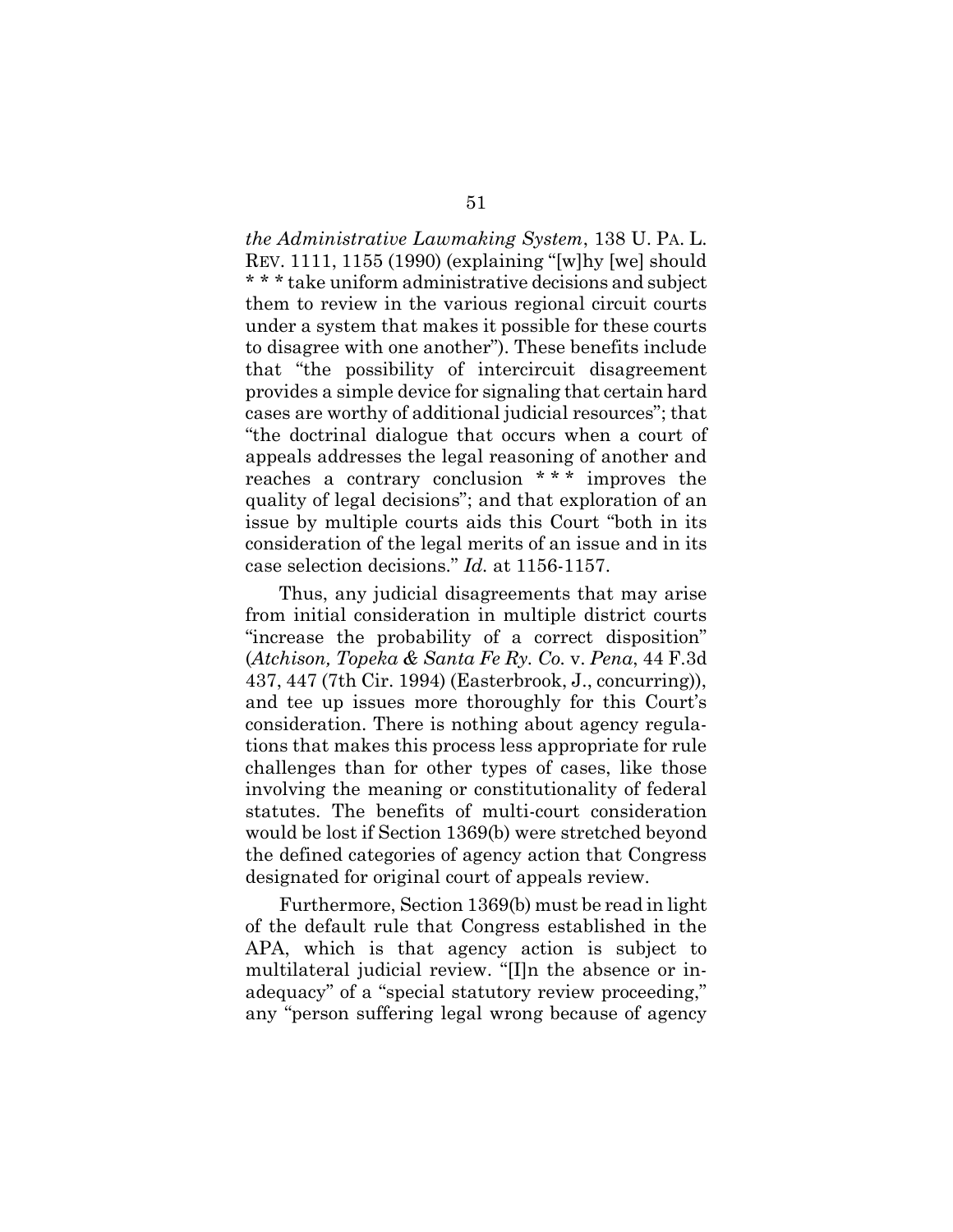action" is "entitled to judicial review" "in a court of competent jurisdiction." 5 U.S.C. §§ 702-703. A plaintiff generally may file suit where it resides. See 28 U.S.C. §§ 1331, 1391(e); see also *Bowen* v. *Massachusetts*, 487 U.S. 879, 904 (1988) (Congress "inten[ded] that [the APA] cover a broad spectrum of administrative actions, and this Court has echoed that theme by noting that the [APA's] 'generous review provisions' must be given a 'hospitable' interpretation").

In the absence of a clear statement from Congress in Section 1369(b), the Sixth Circuit should not have upended the APA judicial review process. This Court should restore APA review to CWA rulemaking outside the specific categories that Congress identified in Section 1369(b).

### **D. Judge McKeague's Efficiency Arguments Are Unpersuasive.**

Judge McKeague believed that review of the WOTUS Rule under Section 1369(b) was necessary for "efficiency, judicial economy, clarity, uniformity and finality" (Pet. App. 23a), considerations urged too by the agencies. Fed. BIO 15-16. Those policy arguments carry little weight in practice.

Despite the APA's lengthier statute of limitations, in most cases rule challenges will be initiated very soon after the rule's promulgation. The most likely challengers are often closely involved in the notice and comment process and eager to mount challenges quickly, before a harmful rule takes effect. As a practical matter, an APA challenge is likely to come within days or weeks, not years. That is especially true for rules that have sweeping nationwide impacts, like the WOTUS Rule. The agencies issued the Rule in June 2015, and within that same year 16 district court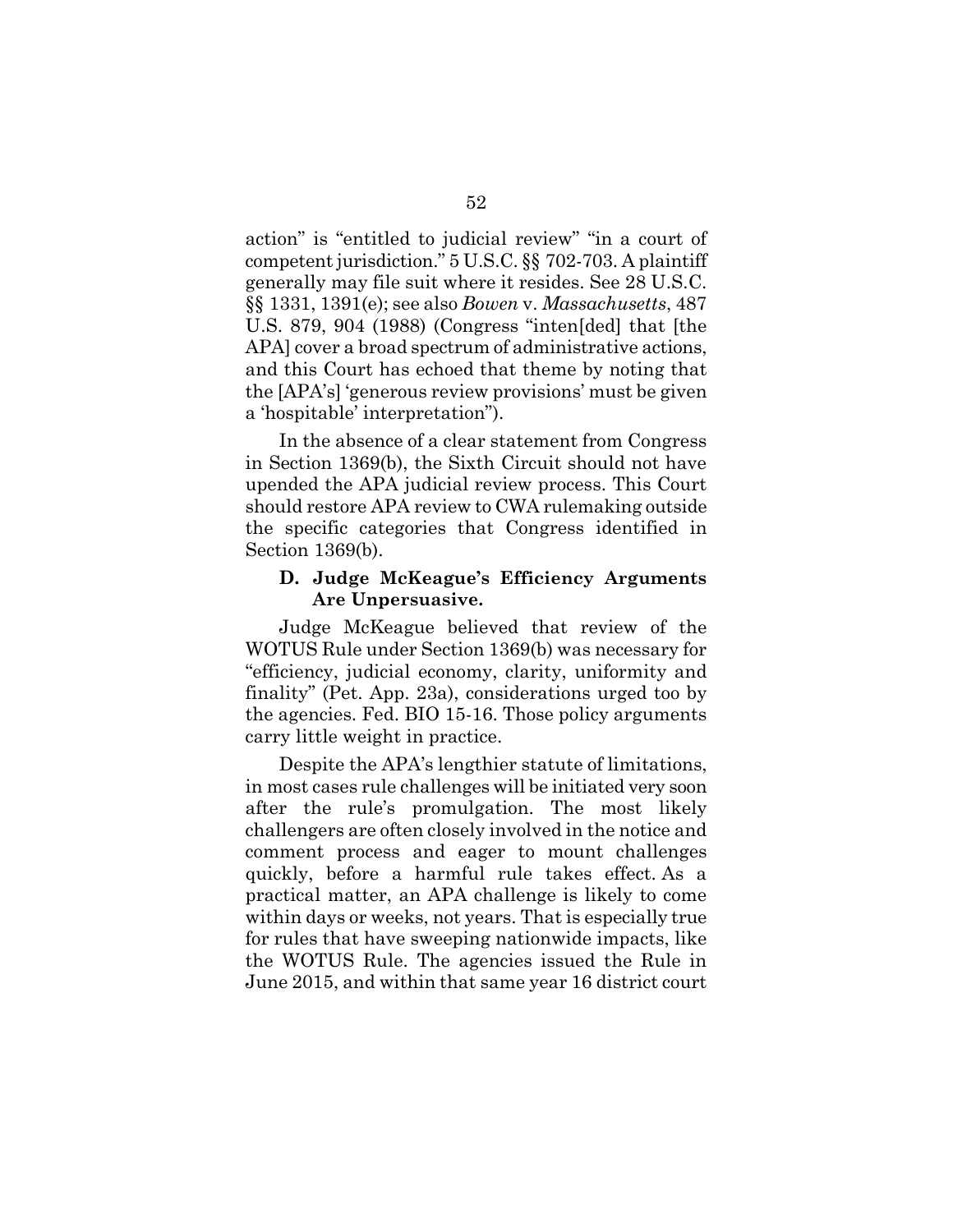challenges were filed, most of them very quickly after the Rule's issuance. See *supra* p. v.

Parties may coordinate their challenges to EPA actions to avoid litigation in many different forums. For example, in litigation over EPA's Water Transfers Rule, 40 C.F.R. § 122.3(i), some environmental organizations quickly filed an APA challenge in the Southern District of New York. Nine States and a Canadian province filed a second challenge in the same court, which consolidated the actions. Eleven States, New York City, many Western water districts, and others intervened as defendants in support of the rule. See *Catskill Mountains*, 846 F.3d at 500-501 & n.6, 505-506. Environmental groups that had filed APA actions in the Southern District of Florida voluntarily dismissed those suits and intervened as plaintiffs in the New York suits. See Joint Notice of Voluntary Dismissal, *Friends of the Everglades* v. *EPA*, No. 1:08 cv-21785 consol. (S.D. Fla. Nov. 13, 2012). Thus, although multiple parties from across the country challenged the same EPA regulation, only one district court ruled on the merits of their challenges. There is reason to expect that, where CWA rule challenges proceed in district court, there will be some degree of voluntary consolidation.

It is in any event hardly certain that Judge McKeague's ruling increases efficiency. "[T]he case for direct review in circuit courts has little in the way of theoretical or empirical heft." Mead & Fromherz, *supra*, 67 ADMIN. L. REV. at 5. And "district courts are generally as capable—and usually more efficient—than their counterparts at the circuit level." *Ibid.* It is also more efficient to have the district court rather than the appellate court resolve factual disputes, such as whether the challenger has Article III standing and whether the agency has prepared a complete record.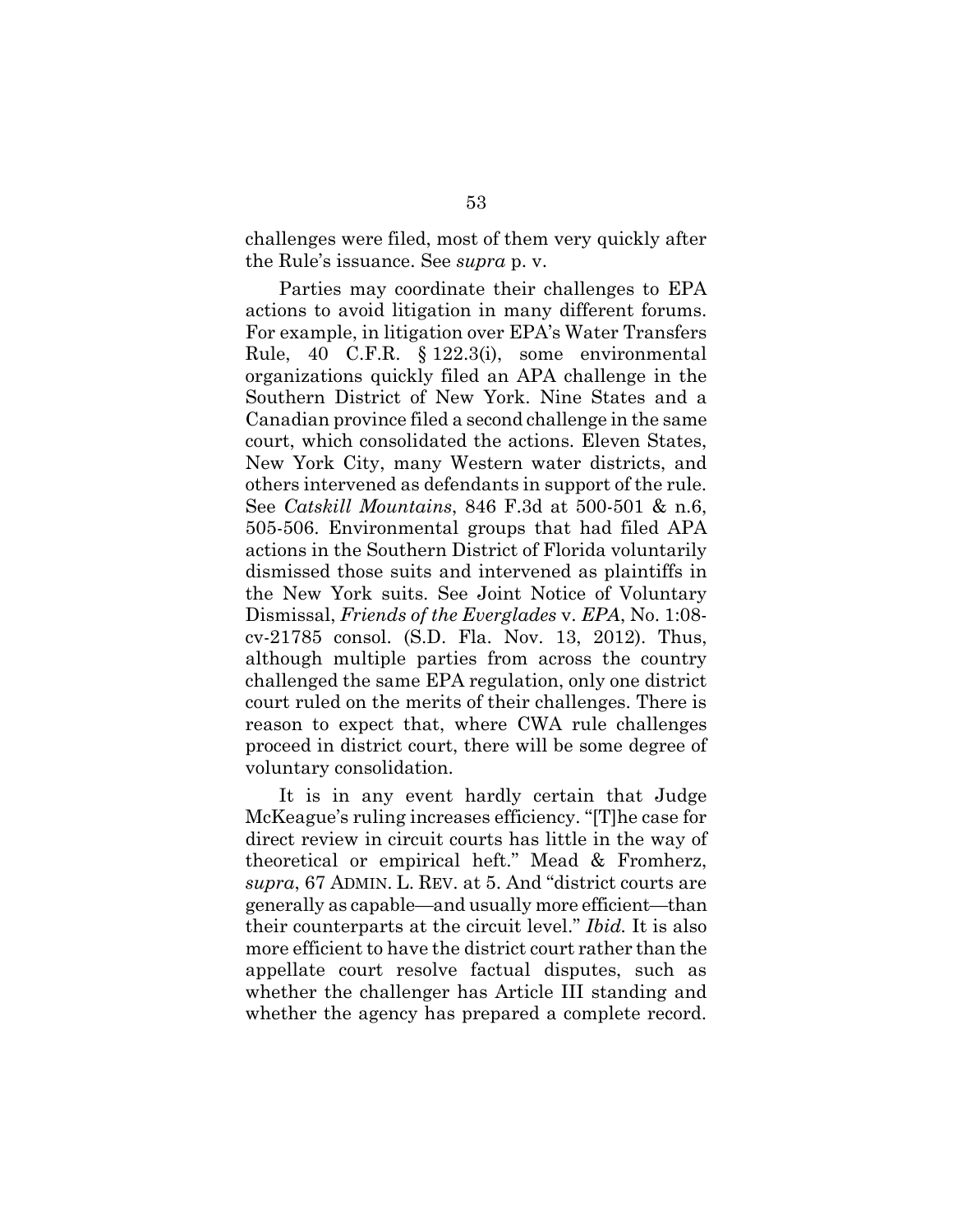*Id.* at 29, 55. In this case, the parties spent months litigating whether the agencies had provided a complete record, which caused the Sixth Circuit to hold the briefing deadlines in abeyance. See Motions to Supplement Certified Record, Dkts. 103-105 (July 8, 2016); Opinion & Order on Administrative Record, Dkt. 119 (Oct. 4, 2016); see also Order, Dkt. 116 (Sept. 22, 2016); see also Mead & Fromherz, *supra*, 67 ADMIN. L. REV. at 29-30. For these and other reasons, commentators have concluded that, all things considered, district courts generally should undertake original review of agency actions. *Id.* at 22-59.

Regardless, efficiency concerns carry no weight in this case because "policy arguments cannot supersede the clear statutory text." *Universal Health Servs., Inc.* v. *United States*, 136 S. Ct. 1989, 2002 (2016). "[N]o law pursues its purpose at all costs, and ... the textual limitations upon a law's scope are no less a part of its 'purpose' than its substantive authorizations." *Kucana*, 558 U.S. at 252. Jurisdiction is "governed by the intent of Congress" as expressed in the statutory text, "and not by any views [courts] may have about sound policy." *Fla. Power & Light Co.* v. *Lorion*, 470 U.S. 729, 746 (1985).<sup>15</sup> Stretching the text of Section 1369(b) past its breaking point to increase efficiency undermines the very purpose of the APA. "The APA's presumption

<sup>15</sup> Judge McKeague erroneously read this Court's decision in *Florida Power* to establish in all cases a "strong preference" in favor of "direct circuit court review of agency action." Pet. App. 23a. His reliance on that "non-Clean Water Act case" is "unavailing," as Judge Griffin explained. *Id.* at 43a. *Florida Power* found the relevant "statute ambiguous on its face." 470 U.S. at 737. And its "holding depended on its lengthy exegesis of those specific statutes; nowhere did the Court intimate that it was ruling as a matter of general administrative procedure." *Nader* v. *EPA*, 859 F.2d 747, 754 (9th Cir. 1988).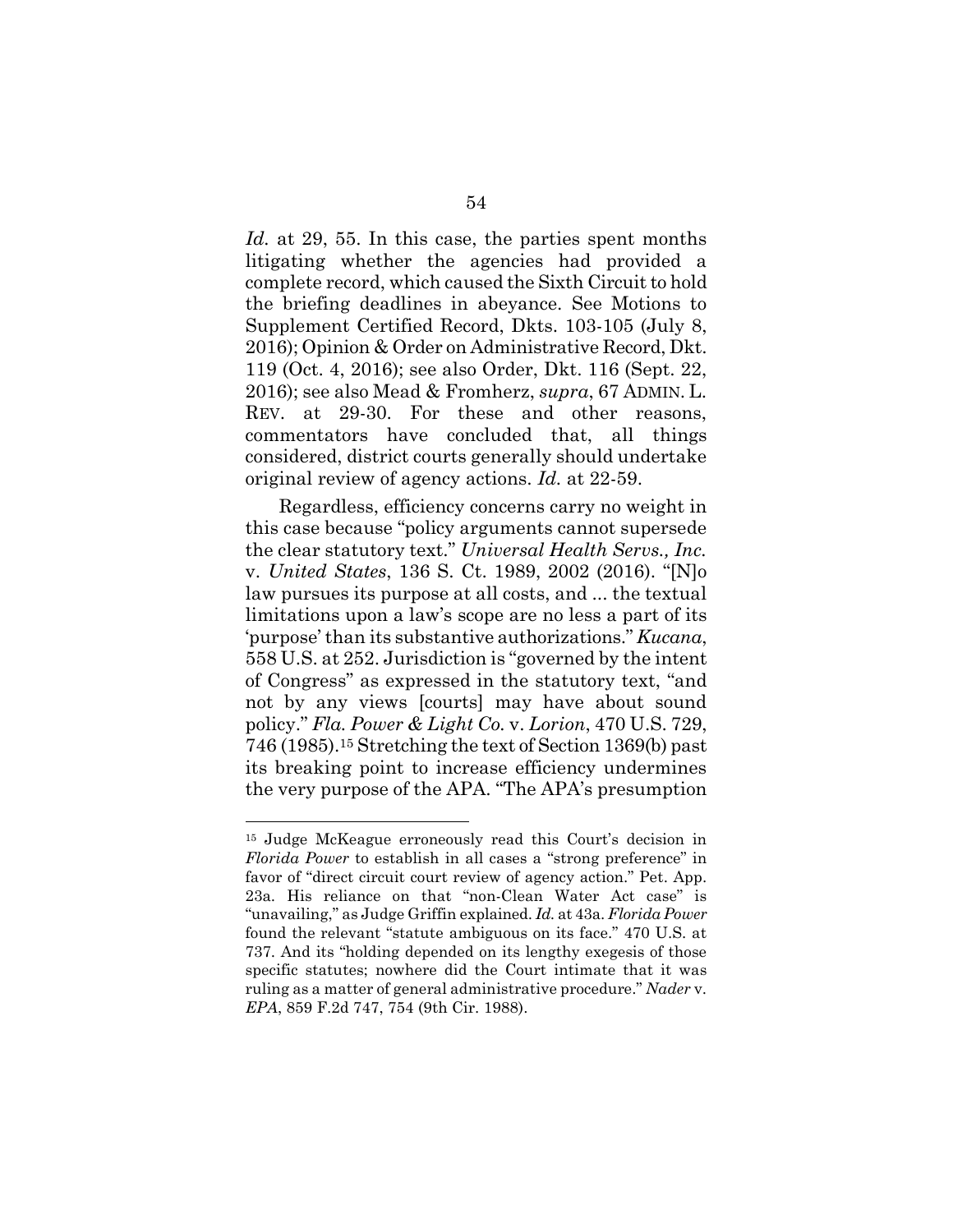of judicial review is a repudiation of the principle that efficiency of regulation conquers all." *Sackett*, 132 S. Ct. at 1374. Section 1369(b)'s plain language controls, and that language does not vest the Sixth Circuit with jurisdiction to review the WOTUS Rule.

### **CONCLUSION**

The judgment should be reversed and the case remanded with instructions to dismiss for lack of jurisdiction.

Respectfully submitted.

MICHAEL B. KIMBERLY *Mayer Brown LLP 1999 K Street, NW Washington, DC 20006 (202) 263-3127*

LINDA E. KELLY QUENTIN RIEGEL LELAND P. FROST *Manufacturers' Center for Legal Action 733 10th Street, NW, Ste 700 Washington, DC 20001 (202) 637-3000*

TIMOTHY S. BISHOP *Counsel of Record* CHAD M. CLAMAGE JED GLICKSTEIN *Mayer Brown LLP 71 South Wacker Drive Chicago, Illinois 60606 (312) 782-0600 tbishop@mayerbrown.com*

*Counsel for Petitioner*

APRIL 2017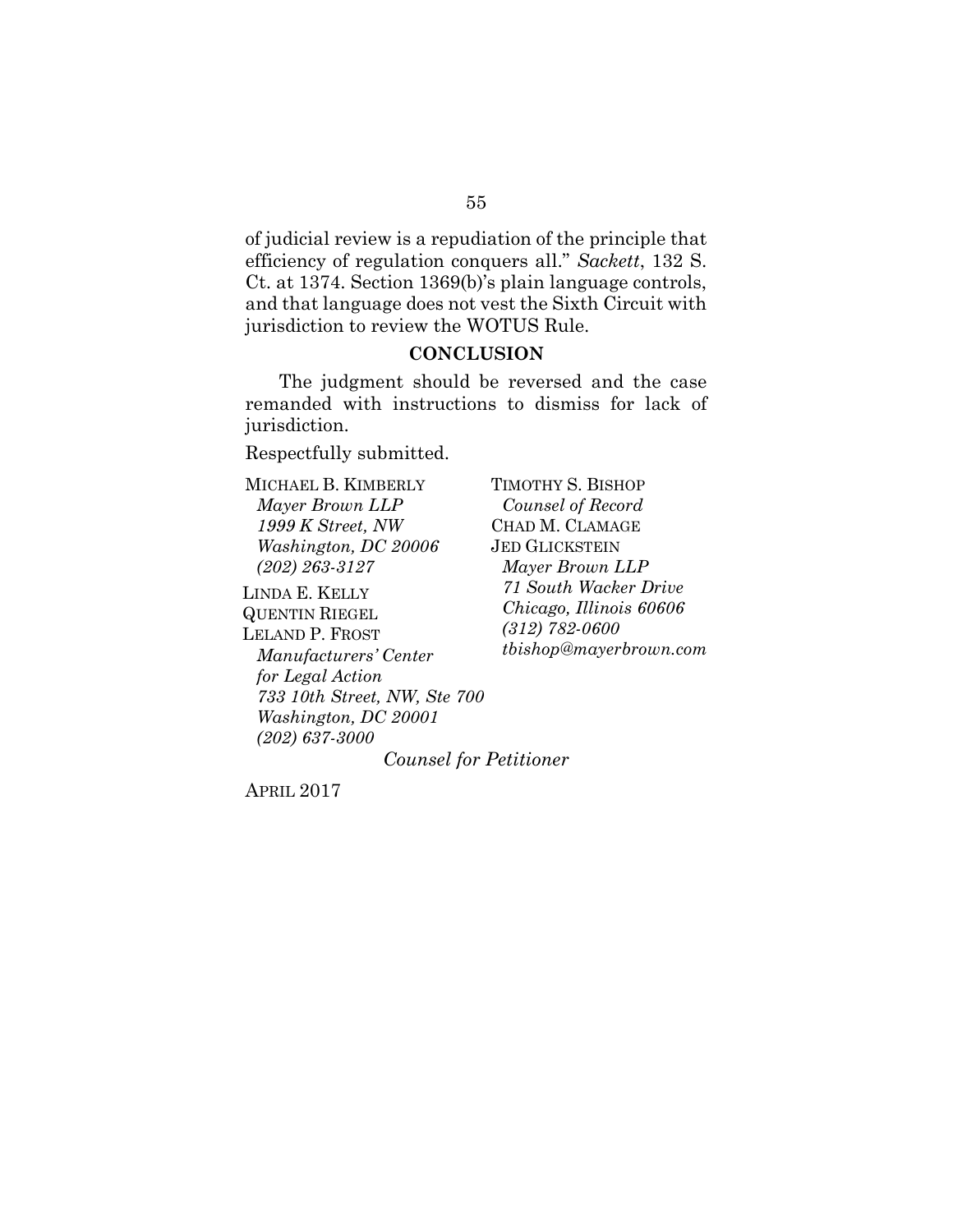# **ADDENDUM OF STATUTORY PROVISIONS**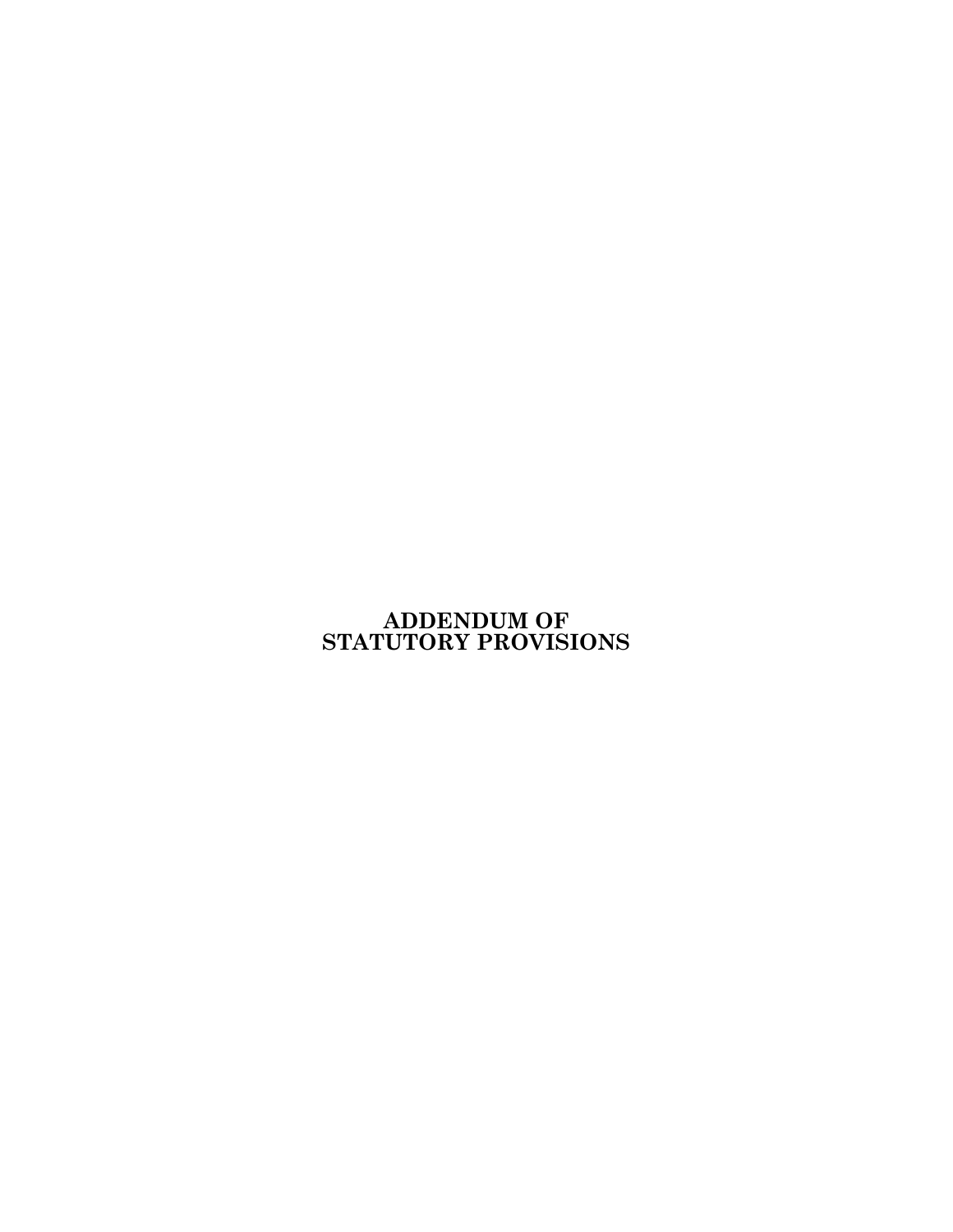### **33 U.S.C. § 1311. Effluent Limitations**

### **(a) Illegality of pollutant discharges except in compliance with law**

Except as in compliance with this section and sections 1312, 1316, 1317, 1328, 1342, and 1344 of this title, the discharge of any pollutant by any person shall be unlawful.

### **(b) Timetable for achievement of objectives**

In order to carry out the objective of this chapter there shall be achieved—

**(1)(A)** not later than July 1, 1977, effluent limitations for point sources, other than publicly owned treatment works, (i) which shall require the application of the best practicable control technology currently available as defined by the Administrator pursuant to section 1314(b) of this title, or (ii) in the case of a discharge into a publicly owned treatment works which meets the requirements of subparagraph (B) of this paragraph, which shall require compliance with any applicable pretreatment requirements and any requirements under section 1317 of this title; and

**(B)** for publicly owned treatment works in existence on July 1, 1977, or approved pursuant to section 1283 of this title prior to June 30, 1974 (for which construction must be completed within four years of approval), effluent limitations based upon secondary treatment as defined by the Administrator pursuant to section  $1314(d)(1)$  of this title; or,

**(C)** not later than July 1, 1977, any more stringent limitation, including those necessary to meet water quality standards, treatment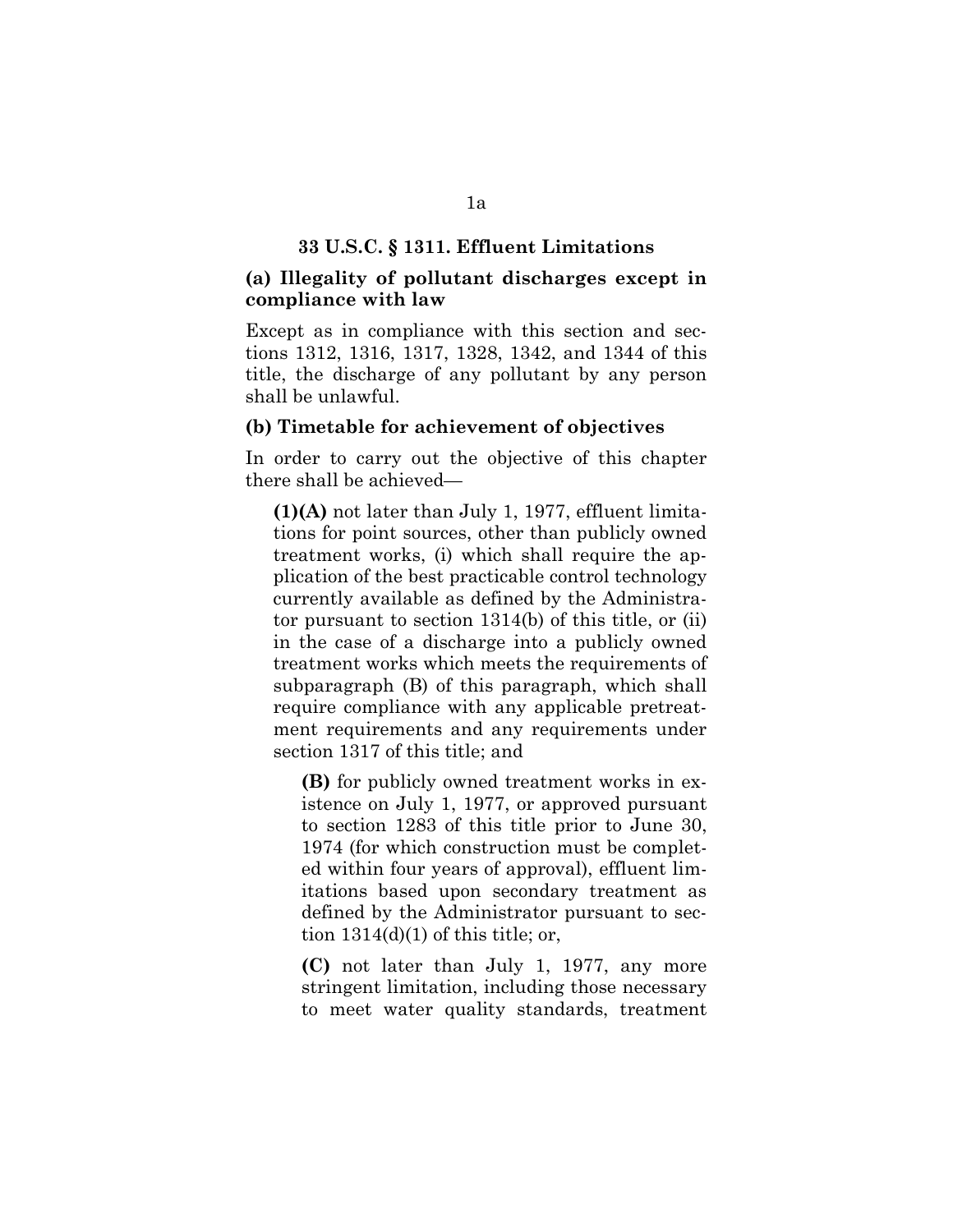standards, or schedules of compliance, established pursuant to any State law or regulations (under authority preserved by section 1370 of this title) or any other Federal law or regulation, or required to implement any applicable water quality standard established pursuant to this chapter.

**(2)(A)** for pollutants identified in subparagraphs (C), (D), and (F) of this paragraph, effluent limitations for categories and classes of point sources, other than publicly owned treatment works, which (i) shall require application of the best available technology economically achievable for such category or class, which will result in reasonable further progress toward the national goal of eliminating the discharge of all pollutants, as determined in accordance with regulations issued by the Administrator pursuant to section 1314(b)(2) of this title, which such effluent limitations shall require the elimination of discharges of all pollutants if the Administrator finds, on the basis of information available to him (including information developed pursuant to section 1325 of this title), that such elimination is technologically and economically achievable for a category or class of point sources as determined in accordance with regulations issued by the Administrator pursuant to section 1314(b)(2) of this title, or (ii) in the case of the introduction of a pollutant into a publicly owned treatment works which meets the requirements of subparagraph (B) of this paragraph, shall require compliance with any applicable pretreatment requirements and any other requirement under section 1317 of this title;

\* \* \* \* \*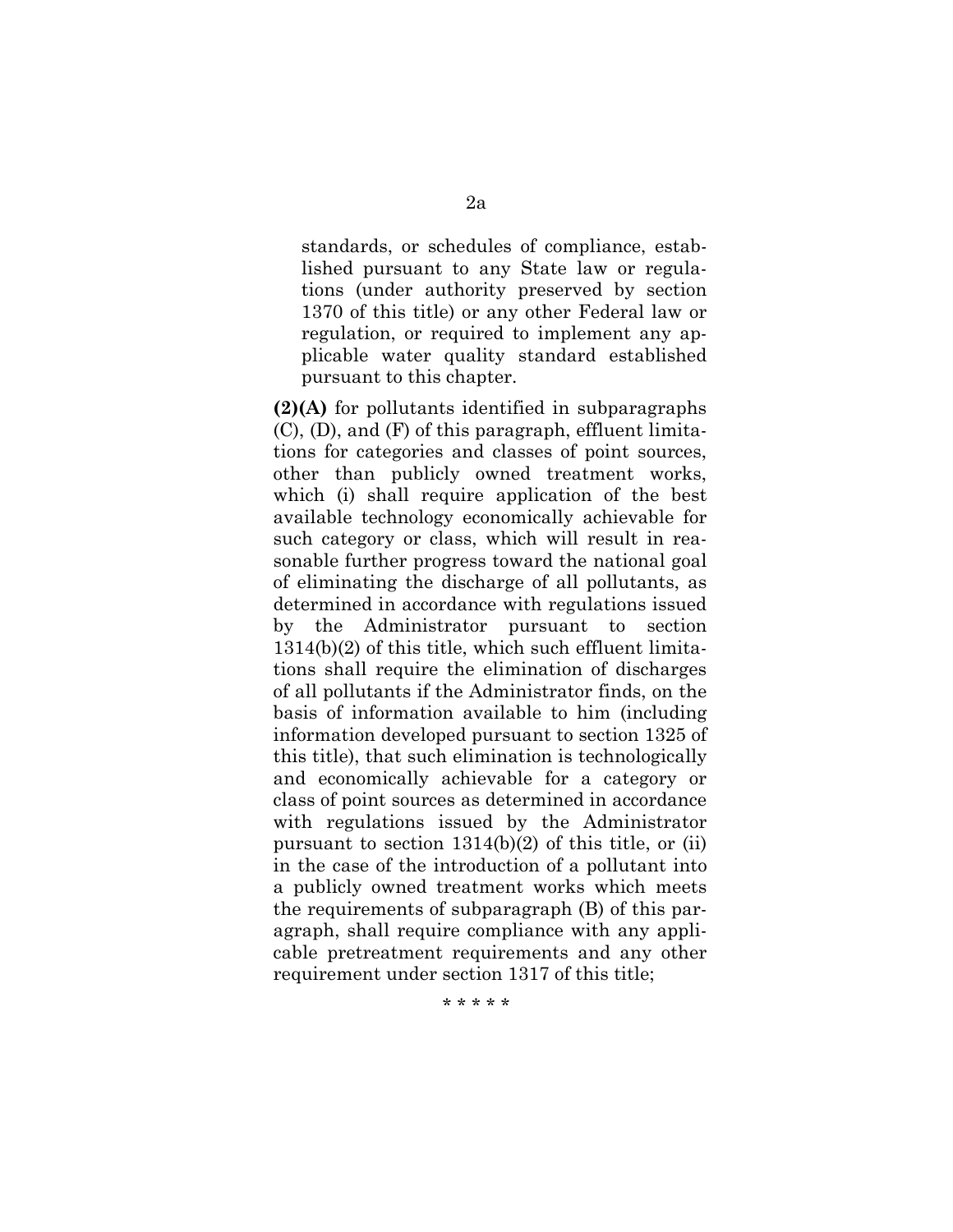**(C)** with respect to all toxic pollutants referred to in table 1 of Committee Print Numbered 95- 30 of the Committee on Public Works and Transportation of the House of Representatives compliance with effluent limitations in accordance with subparagraph (A) of this paragraph as expeditiously as practicable but in no case later than three years after the date such limitations are promulgated under section 1314(b) of this title, and in no case later than March 31, 1989;

**(D)** for all toxic pollutants listed under paragraph (1) of subsection (a) of section 1317 of this title which are not referred to in subparagraph (C) of this paragraph compliance with effluent limitations in accordance with subparagraph (A) of this paragraph as expeditiously as practicable, but in no case later than three years after the date such limitations are promulgated under section 1314(b) of this title, and in no case later than March 31, 1989;

**(E)** as expeditiously as practicable but in no case later than three years after the date such limitations are promulgated under section 1314(b) of this title, and in no case later than March 31, 1989, compliance with effluent limitations for categories and classes of point sources, other than publicly owned treatment works, which in the case of pollutants identified pursuant to section  $1314(a)(4)$  of this title shall require application of the best conventional pollutant control technology as determined in accordance with regulations issued by the Administrator pursuant to section 1314(b)(4) of this title; and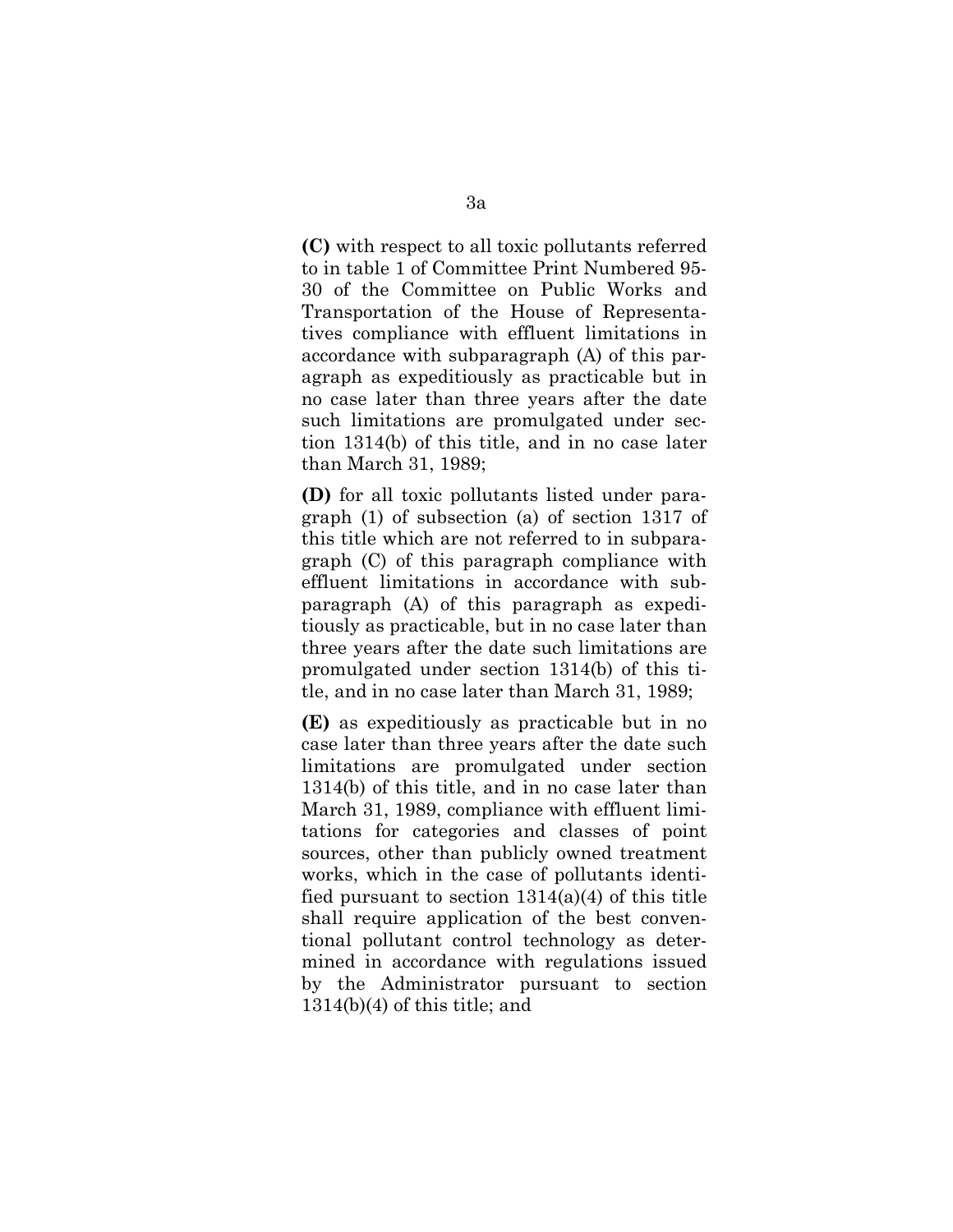**(F)** for all pollutants (other than those subject to subparagraphs  $(C)$ ,  $(D)$ , or  $(E)$  of this paragraph) compliance with effluent limitations in accordance with subparagraph (A) of this paragraph as expeditiously as practicable but in no case later than 3 years after the date such limitations are established, and in no case later than March 31, 1989.

**(3)(A)** for effluent limitations under paragraph  $(1)(A)(i)$  of this subsection promulgated after January 1, 1982, and requiring a level of control substantially greater or based on fundamentally different control technology than under permits for an industrial category issued before such date, compliance as expeditiously as practicable but in no case later than three years after the date such limitations are promulgated under section 1314(b) of this title, and in no case later than March 31, 1989; and

**(B)** for any effluent limitation in accordance with paragraph  $(1)(A)(i)$ ,  $(2)(A)(i)$ , or  $(2)(E)$  of this subsection established only on the basis of section  $1342(a)(1)$  of this title in a permit issued after February 4, 1987, compliance as expeditiously as practicable but in no case later than three years after the date such limitations are established, and in no case later than March 31, 1989.

\* \* \* \* \*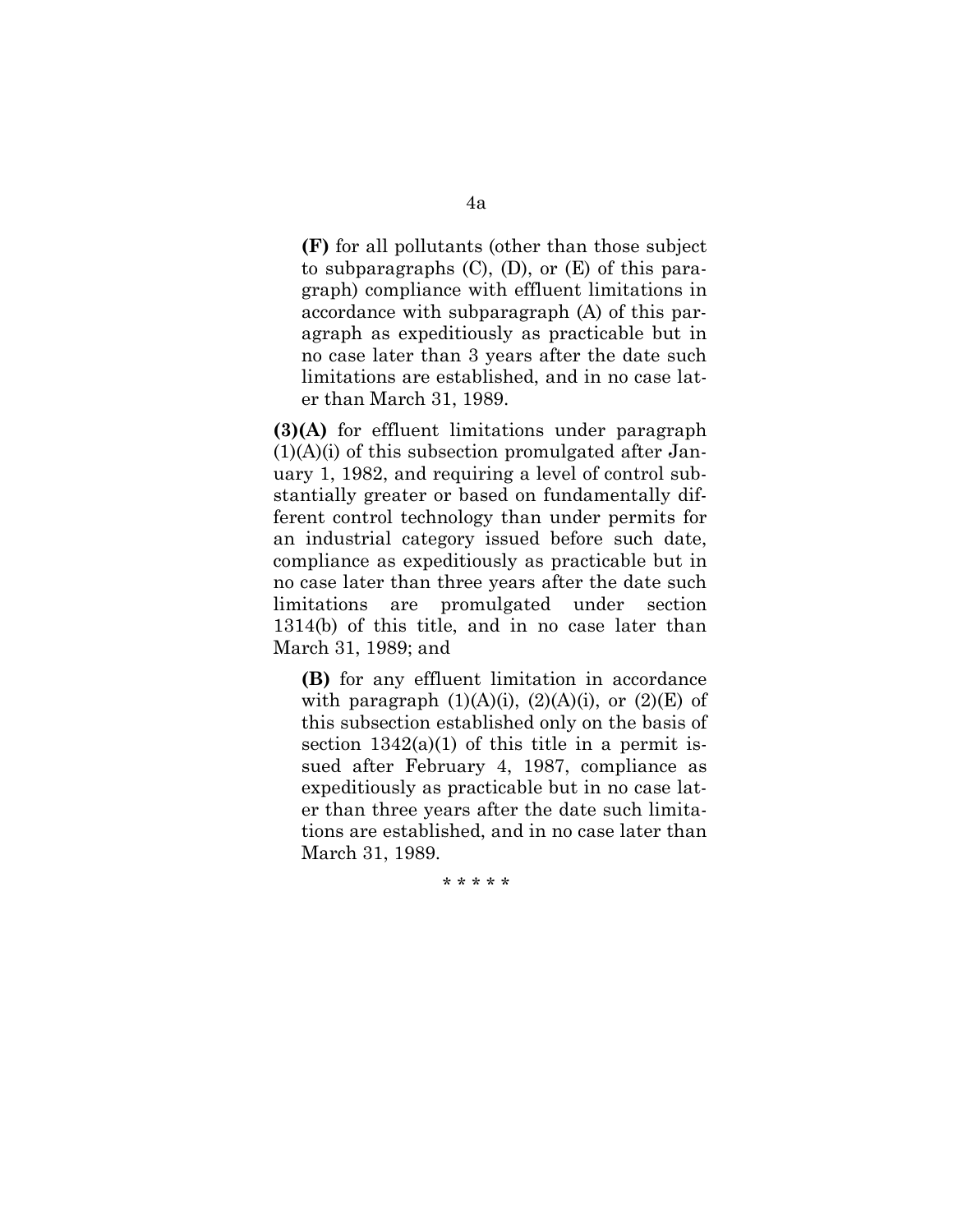# **(e) All point discharge source application of effluent limitations**

Effluent limitations established pursuant to this section or section 1312 of this title shall be applied to all point sources of discharge of pollutants in accordance with the provisions of this chapter.

# **(f) Illegality of discharge of radiological, chemical, or biological warfare agents, high-level radioactive waste, or medical waste**

Notwithstanding any other provisions of this chapter it shall be unlawful to discharge any radiological, chemical, or biological warfare agent, any high-level radioactive waste, or any medical waste, into the navigable waters.

#### \* \* \* \* \*

### **(k) Innovative technology**

In the case of any facility subject to a permit under section 1342 of this title which proposes to comply with the requirements of subsection  $(b)(2)(A)$  or  $(b)(2)(E)$  of this section by replacing existing production capacity with an innovative production process which will result in an effluent reduction significantly greater than that required by the limitation otherwise applicable to such facility and moves toward the national goal of eliminating the discharge of all pollutants, or with the installation of an innovative control technique that has a substantial likelihood for enabling the facility to comply with the applicable effluent limitation by achieving a significantly greater effluent reduction than that required by the applicable effluent limitation and moves toward the national goal of eliminating the discharge of all pollutants, or by achieving the required reduction with an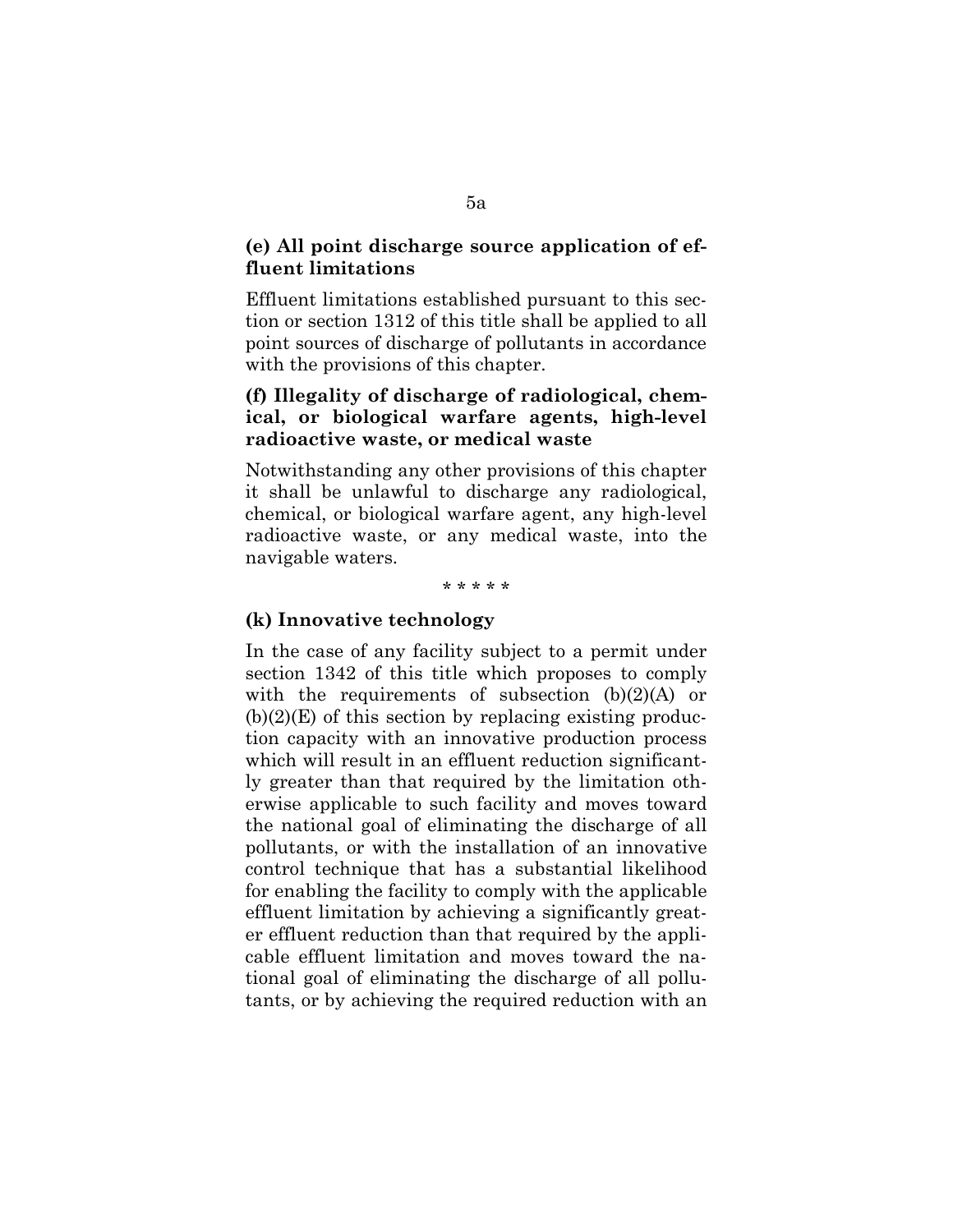innovative system that has the potential for significantly lower costs than the systems which have been determined by the Administrator to be economically achievable, the Administrator (or the State with an approved program under section 1342 of this title, in consultation with the Administrator) may establish a date for compliance under subsection (b)(2)(A) or  $(b)(2)(E)$  of this section no later than two years after the date for compliance with such effluent limitation which would otherwise be applicable under such subsection, if it is also determined that such innovative system has the potential for industrywide application.

#### \* \* \* \* \*

### **33 U.S.C. § 1312. Water Quality Related Effluent Limitations**

### **(a) Establishment**

Whenever, in the judgment of the Administrator or as identified under section 1314(*l*) of this title, discharges of pollutants from a point source or group of point sources, with the application of effluent limitations required under section 1311(b)(2) of this title, would interfere with the attainment or maintenance of that water quality in a specific portion of the navigable waters which shall assure protection of public health, public water supplies, agricultural and industrial uses, and the protection and propagation of a balanced population of shellfish, fish and wildlife, and allow recreational activities in and on the water, effluent limitations (including alternative effluent control strategies) for such point source or sources shall be established which can reasonably be expected to contribute to the attainment or maintenance of such water quality.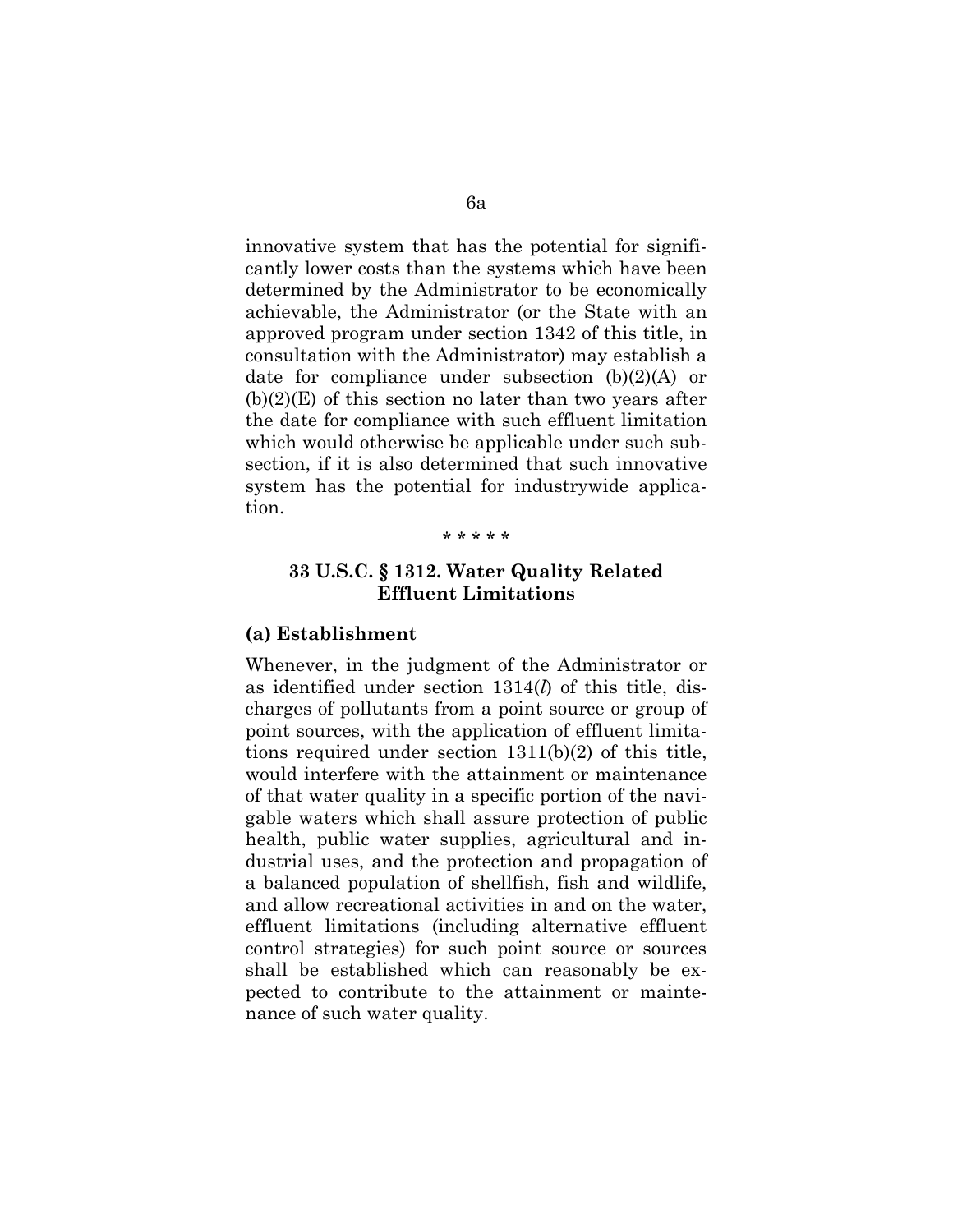#### \* \* \* \* \*

# **33 U.S.C. § 1314. Information and Guidelines**

\* \* \* \* \*

**(***l***) Individual control strategies for toxic pollutants**

### **(1) State list of navigable waters and development of strategies**

Not later than 2 years after February 4, 1987, each State shall submit to the Administrator for review, approval, and implementation under this subsection—

**(A)** a list of those waters within the State which after the application of effluent limitations required under section 1311(b)(2) of this title cannot reasonably be anticipated to attain or maintain (i) water quality standards for such waters reviewed, revised, or adopted in accordance with section  $1313(c)(2)(B)$  of this title, due to toxic pollutants, or (ii) that water quality which shall assure protection of public health, public water supplies, agricultural and industrial uses, and the protection and propagation of a balanced population of shellfish, fish and wildlife, and allow recreational activities in and on the water;

**(B)** a list of all navigable waters in such State for which the State does not expect the applicable standard under section 1313 of this title will be achieved after the requirements of sections 1311(b), 1316, and 1317(b) of this title are met, due entirely or substantially to discharges from point sources of any toxic pollu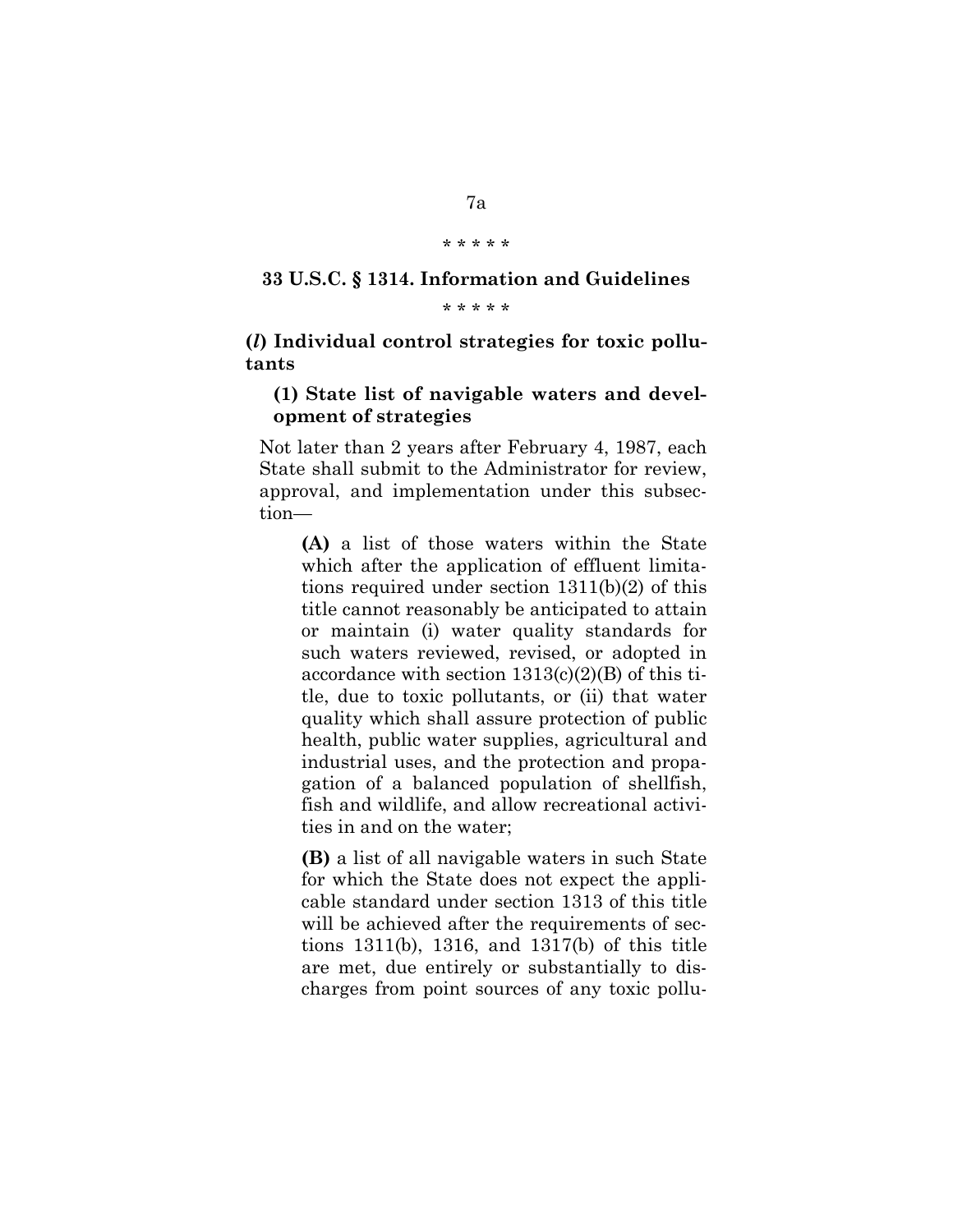tants listed pursuant to section 1317(a) of this title;

**(C)** for each segment of the navigable waters included on such lists, a determination of the specific point sources discharging any such toxic pollutant which is believed to be preventing or impairing such water quality and the amount of each such toxic pollutant discharged by each such source; and

**(D)** for each such segment, an individual control strategy which the State determines will produce a reduction in the discharge of toxic pollutants from point sources identified by the State under this paragraph through the establishment of effluent limitations under section 1342 of this title and water quality standards under section  $1313(c)(2)(B)$  of this title, which reduction is sufficient, in combination with existing controls on point and nonpoint sources of pollution, to achieve the applicable water quality standard as soon as possible, but not later than 3 years after the date of the establishment of such strategy.

## **(2) Approval or disapproval**

Not later than 120 days after the last day of the 2-year period referred to in paragraph (1), the Administrator shall approve or disapprove the control strategies submitted under paragraph (1) by any State.

## **(3) Administrator's action**

If a State fails to submit control strategies in accordance with paragraph (1) or the Administrator does not approve the control strategies submitted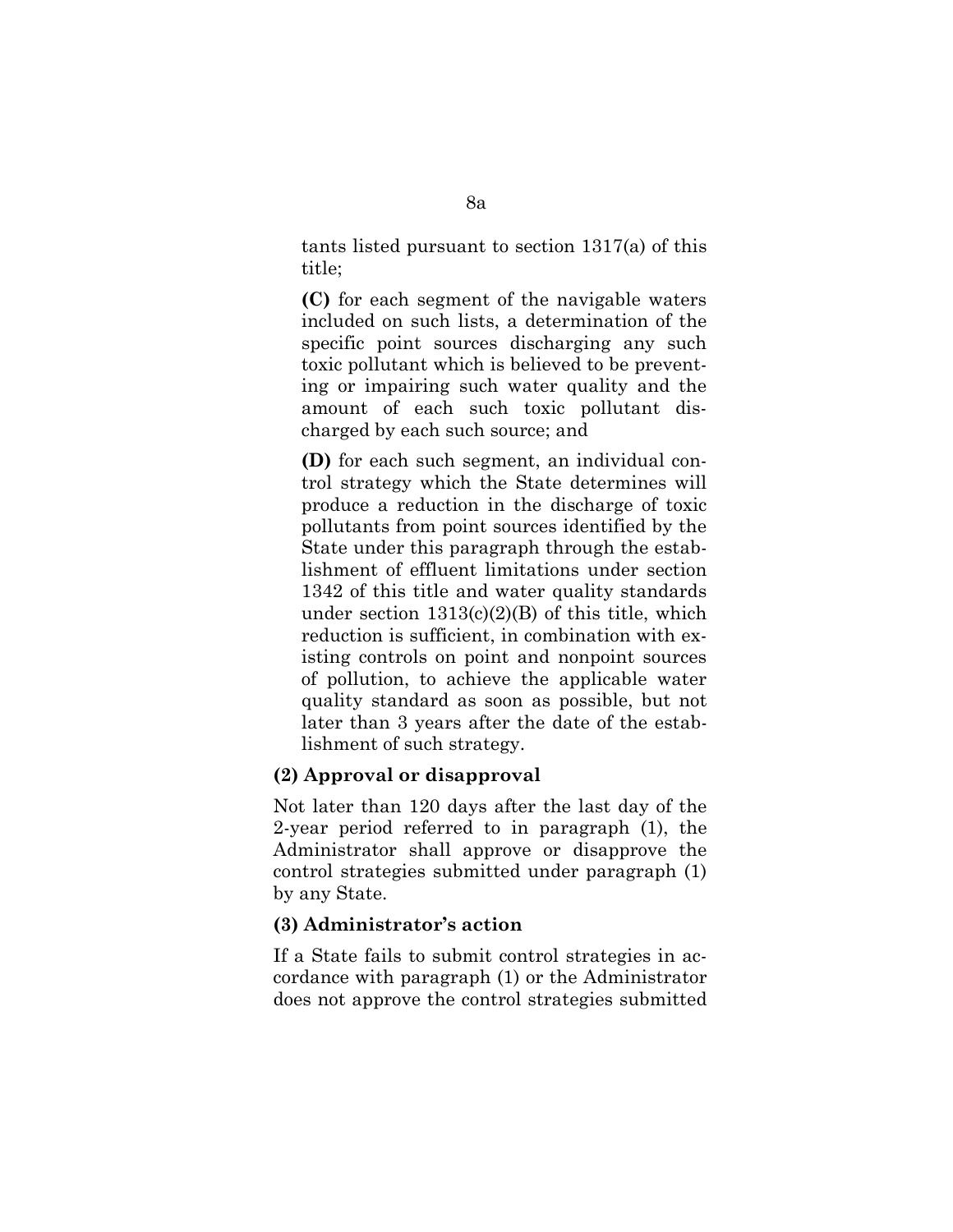by such State in accordance with paragraph (1), then, not later than 1 year after the last day of the period referred to in paragraph (2), the Administrator, in cooperation with such State and after notice and opportunity for public comment, shall implement the requirements of paragraph (1) in such State. In the implementation of such requirements, the Administrator shall, at a minimum, consider for listing under this subsection any navigable waters for which any person submits a petition to the Administrator for listing not later than 120 days after such last day.

### \* \* \* \* \*

# **33 U.S.C. § 1316. National Standards of Performance**

### **(a) Definitions**

For purposes of this section:

**(1)** The term "standard of performance" means a standard for the control of the discharge of pollutants which reflects the greatest degree of effluent reduction which the Administrator determines to be achievable through application of the best available demonstrated control technology, processes, operating methods, or other alternatives, including, where practicable, a standard permitting no discharge of pollutants.

**(2)** The term "new source" means any source, the construction of which is commenced after the publication of proposed regulations prescribing a standard of performance under this section which will be applicable to such source, if such standard is thereafter promulgated in accordance with this section.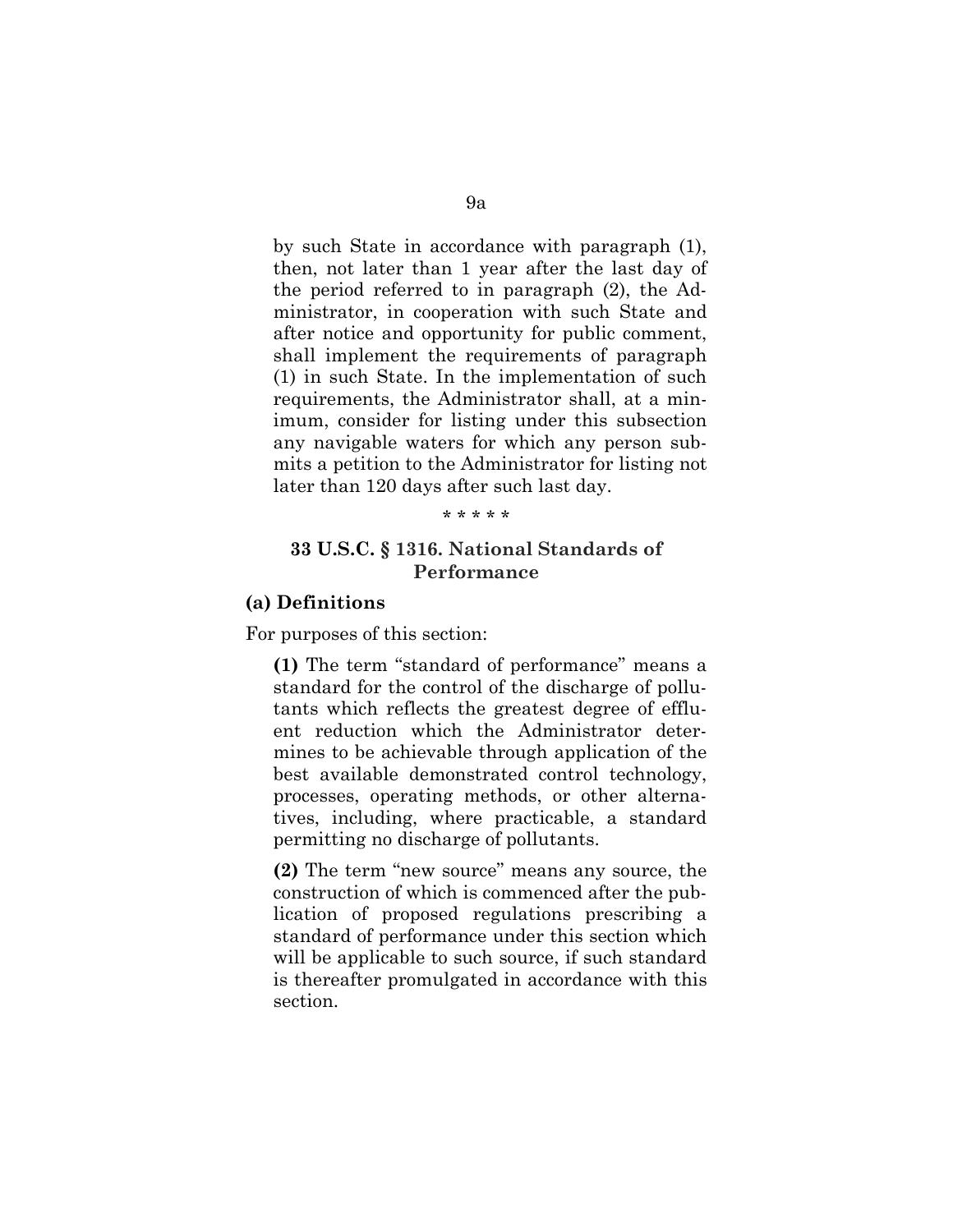**(3)** The term "source" means any building, structure, facility, or installation from which there is or may be the discharge of pollutants.

**(4)** The term "owner or operator" means any person who owns, leases, operates, controls, or supervises a source.

**(5)** The term "construction" means any placement, assembly, or installation of facilities or equipment (including contractual obligations to purchase such facilities or equipment) at the premises where such equipment will be used, including preparation work at such premises.

# **(b) Categories of sources; Federal standards of performance for new sources**

**(1)(A)** The Administrator shall, within ninety days after October 18, 1972, publish (and from time to time thereafter shall revise) a list of categories of sources \* \* \*.

\* \* \* \* \*

**(B)** As soon as practicable, but in no case more than one year, after a category of sources is included in a list under subparagraph (A) of this paragraph, the Administrator shall propose and publish regulations establishing Federal standards of performance for new sources within such category. The Administrator shall afford interested persons an opportunity for written comment on such proposed regulations. After considering such comments, he shall promulgate, within one hundred and twenty days after publication of such proposed regulations, such standards with such adjustments as he deems appropriate. The Adminis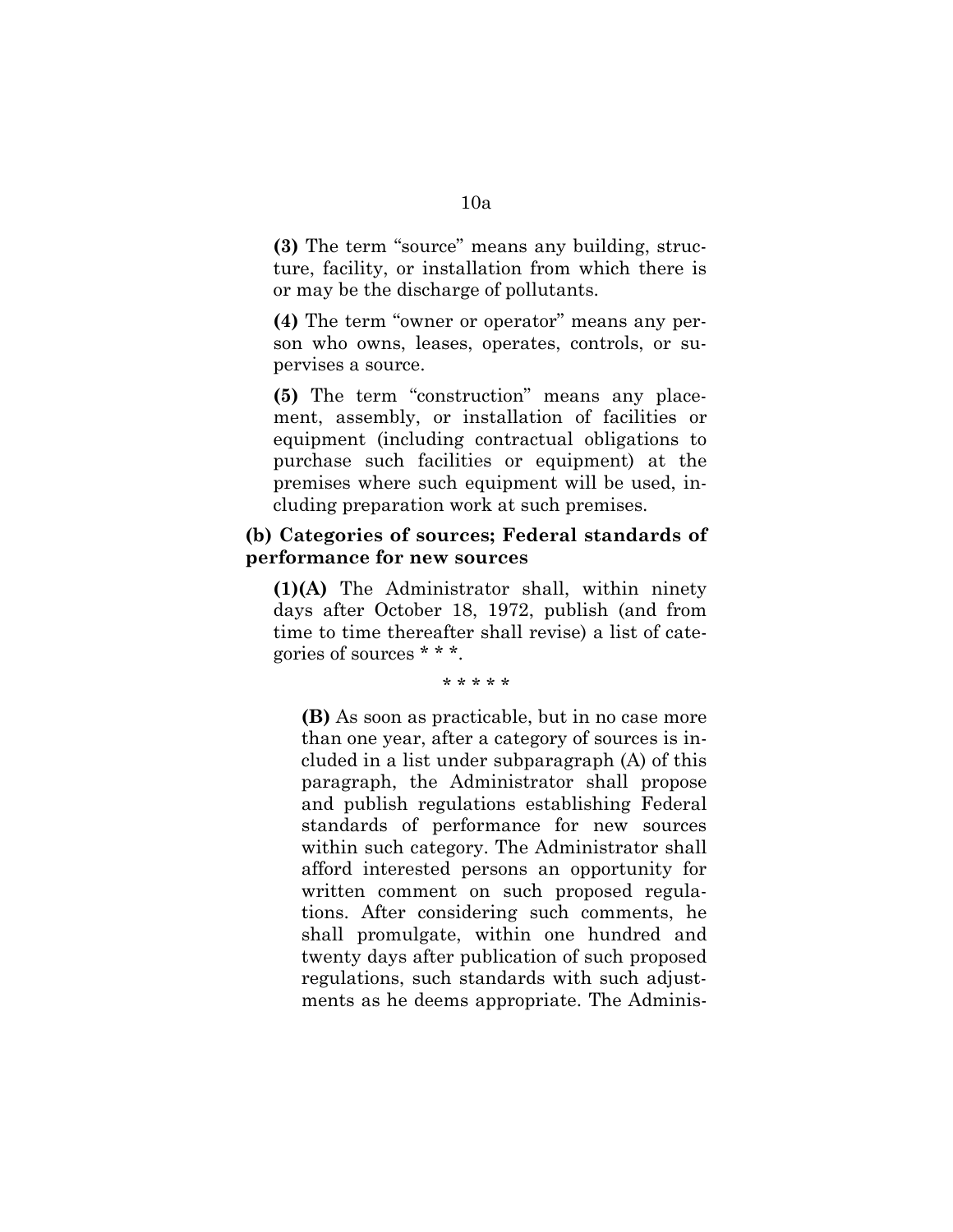trator shall, from time to time, as technology and alternatives change, revise such standards following the procedure required by this subsection for promulgation of such standards. Standards of performance, or revisions thereof, shall become effective upon promulgation. In establishing or revising Federal standards of performance for new sources under this section, the Administrator shall take into consideration the cost of achieving such effluent reduction, and any non-water quality, environmental impact and energy requirements.

### \* \* \* \* \*

# **(c) State enforcement of standards of performance**

Each State may develop and submit to the Administrator a procedure under State law for applying and enforcing standards of performance for new sources located in such State. If the Administrator finds that the procedure and the law of any State require the application and enforcement of standards of performance to at least the same extent as required by this section, such State is authorized to apply and enforce such standards of performance (except with respect to new sources owned or operated by the United States).

\* \* \* \* \*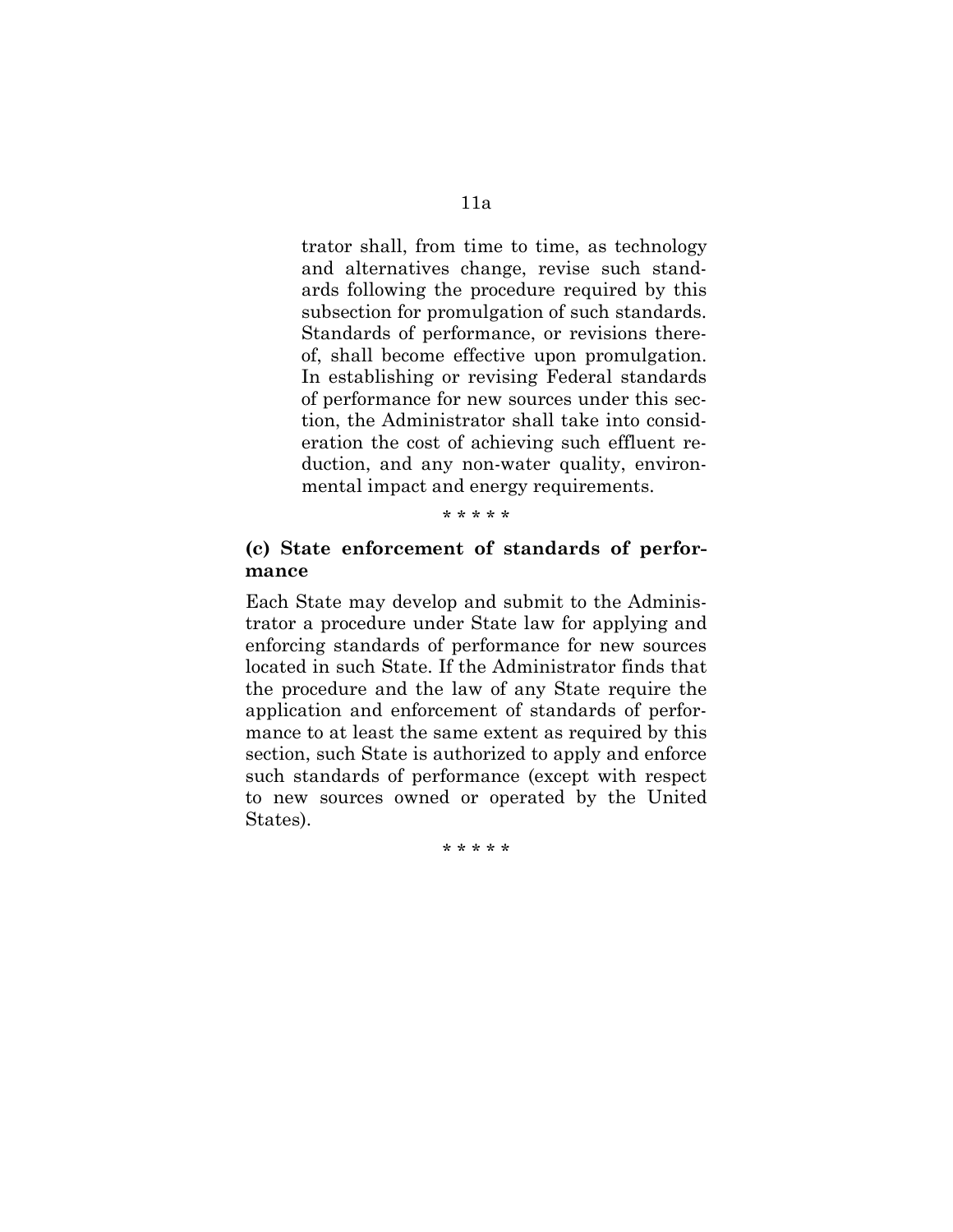### **33 U.S.C. § 1317 – Toxic And Pretreatment Effluent Standards**

# **(a) Toxic Pollutant List; Revision; Hearing; Promulgation of Standards; Effective Date; Consultation.**

**(1)** On and after December 27, 1977, the list of toxic pollutants or combination of pollutants subject to this chapter shall consist of those toxic pollutants listed in table 1 of Committee Print Numbered 95-30 of the Committee on Public Works and Transportation of the House of Representatives, and the Administrator may revise such list and the Administrator is authorized to add to or remove from such list any pollutant. \* \* \*

**(2)** Each toxic pollutant listed in accordance with paragraph (1) of this subsection shall be subject to effluent limitations resulting from the application of the best available technology economically achievable for the applicable category or class of point sources established in accordance with sections  $1311(b)(2)$  and  $1314(b)(2)$  of this title.

### \* \* \* \* \*

# **(b) Pretreatment Standards; Hearing; Promulgation; Compliance Period; Revision; Application to State and Local Laws.**

**(1)** The Administrator shall, within one hundred and eighty days after October 18, 1972, and from time to time thereafter, publish proposed regulations establishing pretreatment standards for introduction of pollutants into treatment works (as defined in section 1292 of this title) which are publicly owned for those pollutants which are determined not to be susceptible to treatment by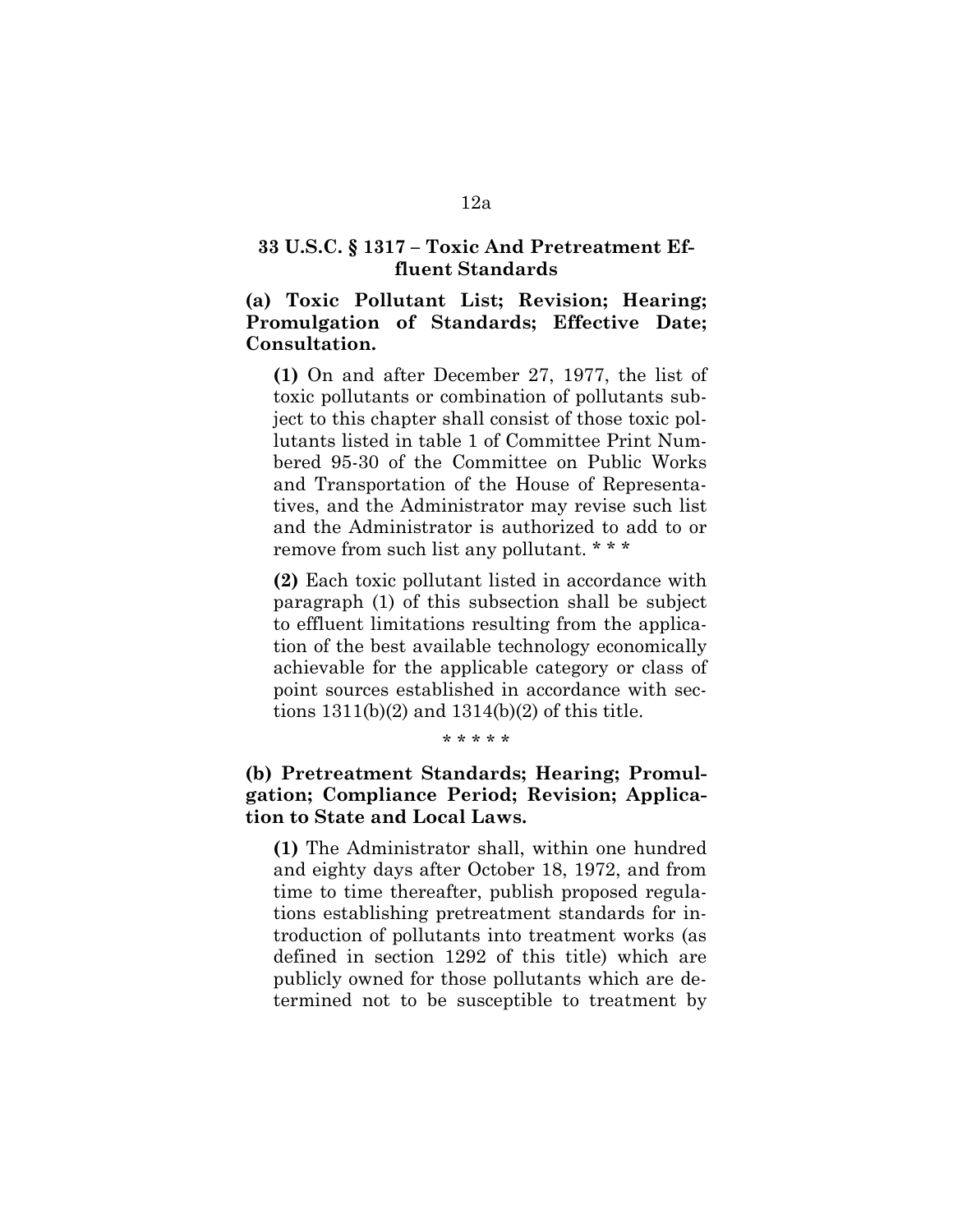such treatment works or which would interfere with the operation of such treatment works. Not later than ninety days after such publication, and after opportunity for public hearing, the Administrator shall promulgate such pretreatment standards. Pretreatment standards under this subsection shall specify a time for compliance not to exceed three years from the date of promulgation and shall be established to prevent the discharge of any pollutant through treatment works (as defined in section 1292 of this title) which are publicly owned, which pollutant interferes with, passes through, of otherwise is incompatible with such works. \* \* \*

**(2)** The Administrator shall, from time to time, as control technology, processes, operating methods, or other alternatives change, revise such standards following the procedure established by this subsection for promulgation of such standards.

#### \* \* \* \* \*

### **(c) New Sources of Pollutants into Publicly Owned Treatment Works.**

In order to insure that any source introducing pollutants into a publicly owned treatment works, which source would be a new source subject to section 1316 of this title if it were to discharge pollutants, will not cause a violation of the effluent limitations established for any such treatment works, the Administrator shall promulgate pretreatment standards for the category of such sources simultaneously with the promulgation of standards of performance under section 1316 of this title for the equivalent category of new sources. Such pretreatment standards shall pre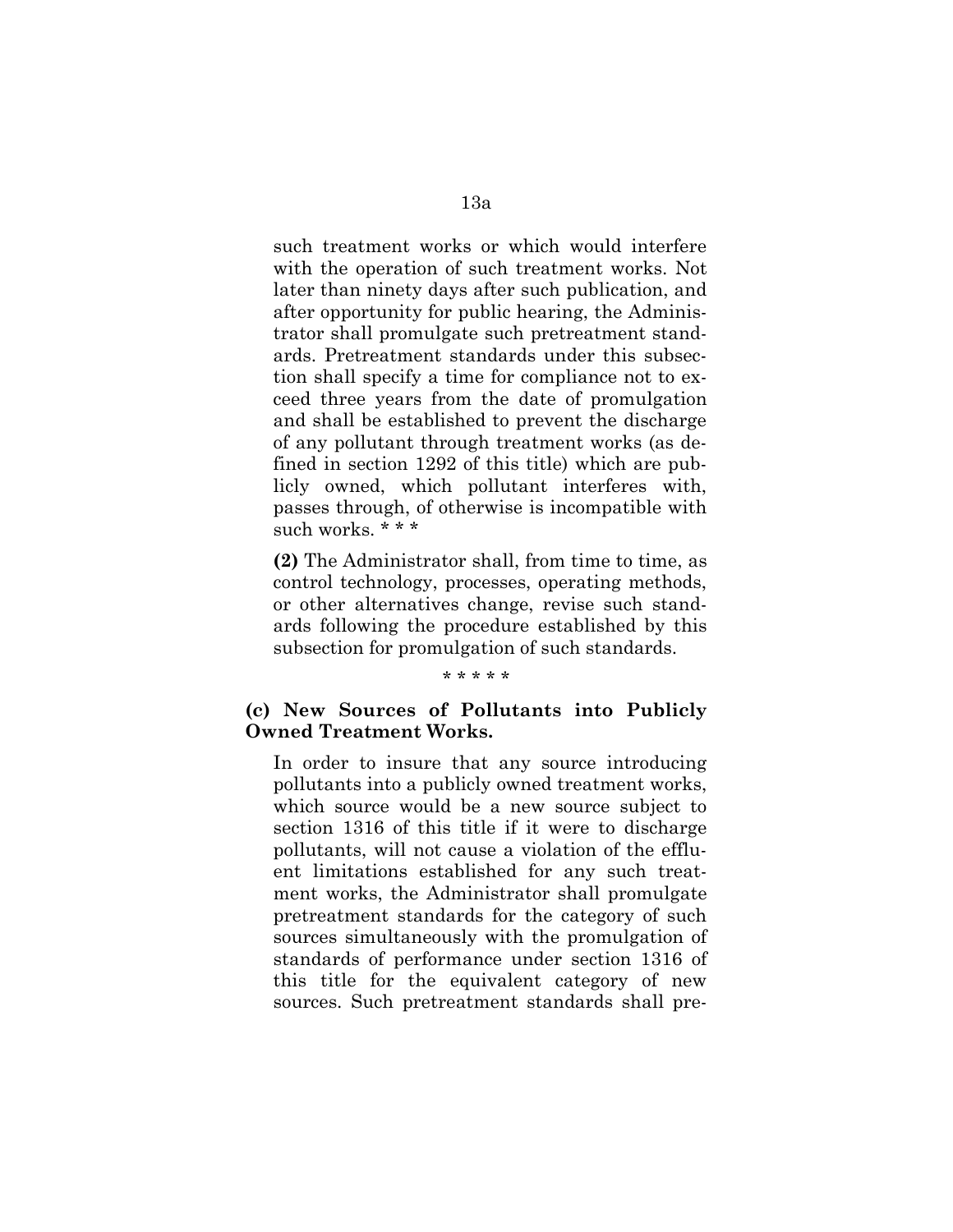vent the discharge of any pollutant into such treatment works, which pollutant may interfere with, pass through, or otherwise be incompatible with such works.

\* \* \* \* \*

# **33 U.S.C. § 1342. National Pollutant Discharge Elimination System**

### **(a) Permits for discharge of pollutants**

**(1)** Except as provided in sections 1328 and 1344 of this title, the Administrator may, after opportunity for public hearing issue a permit for the discharge of any pollutant, or combination of pollutants, notwithstanding section 1311(a) of this title, upon condition that such discharge will meet either (A) all applicable requirements under sections 1311, 1312, 1316, 1317, 1318, and 1343 of this title, or (B) prior to the taking of necessary implementing actions relating to all such requirements, such conditions as the Administrator determines are necessary to carry out the provisions of this chapter.

**(2)** The Administrator shall prescribe conditions for such permits to assure compliance with the requirements of paragraph (1) of this subsection, including conditions on data and information collection, reporting, and such other requirements as he deems appropriate.

**(3)** The permit program of the Administrator under paragraph (1) of this subsection, and permits issued thereunder, shall be subject to the same terms, conditions, and requirements as apply to a State permit program and permits issued thereunder under subsection (b) of this section.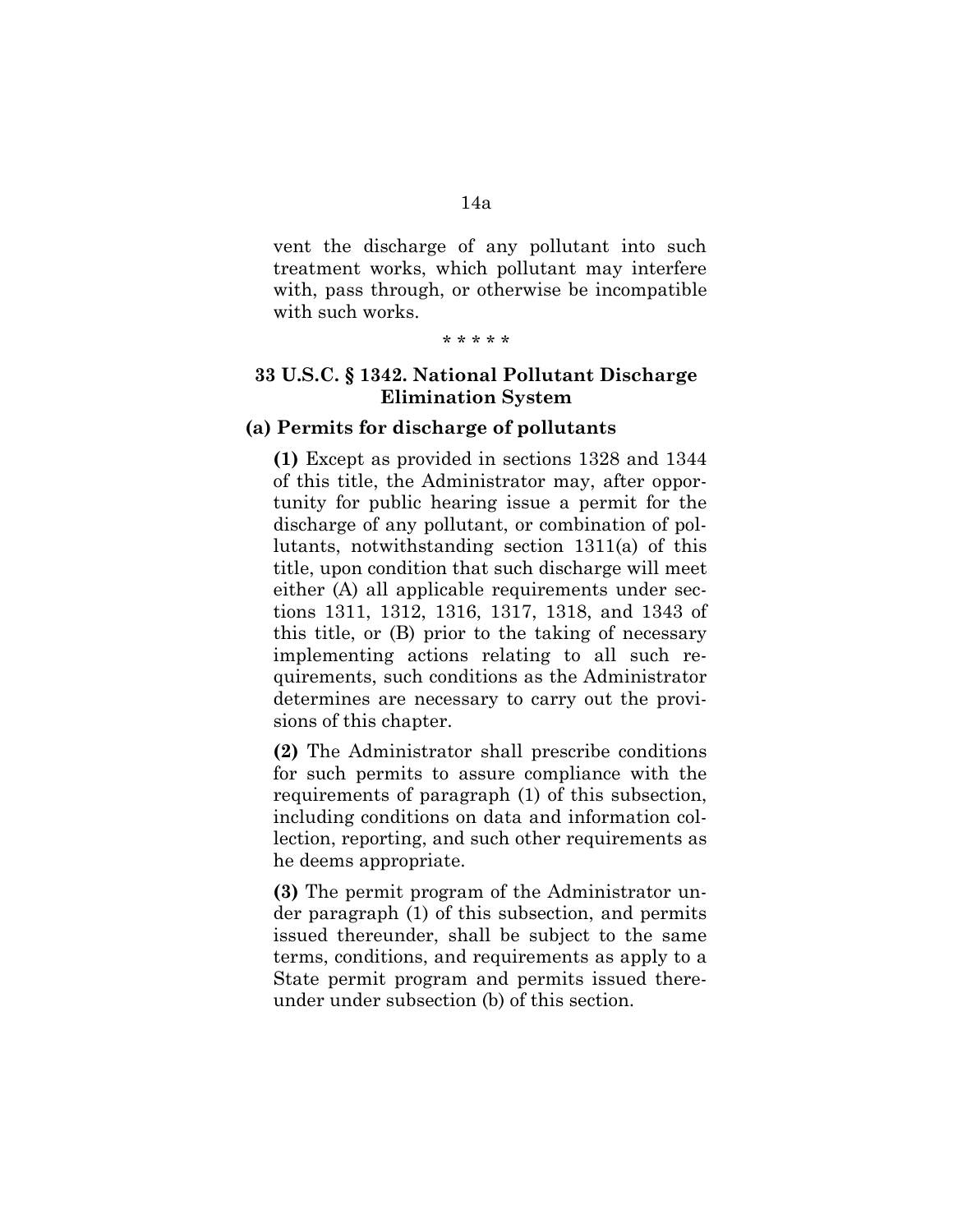# 15a

### \* \* \* \* \*

### **(b) State permit programs**

At any time after the promulgation of the guidelines required by subsection  $(i)(2)$  of section 1314 of this title, the Governor of each State desiring to administer its own permit program for discharges into navigable waters within its jurisdiction may submit to the Administrator a full and complete description of the program it proposes to establish and administer under State law or under an interstate compact. In addition, such State shall submit a statement from the attorney general (or the attorney for those State water pollution control agencies which have independent legal counsel), or from the chief legal officer in the case of an interstate agency, that the laws of such State, or the interstate compact, as the case may be, provide adequate authority to carry out the described program. The Administrator shall approve each submitted program unless he determines that adequate authority does not exist:

\* \* \* \* \*

**(c) Suspension of Federal program upon submission of State program; withdrawal of approval of State program; return of State program to Administrator**

\* \* \* \* \*

**(3)** Whenever the Administrator determines after public hearing that a State is not administering a program approved under this section in accordance with requirements of this section, he shall so notify the State and, if appropriate corrective action is not taken within a reasonable time, not to exceed ninety days, the Administrator shall with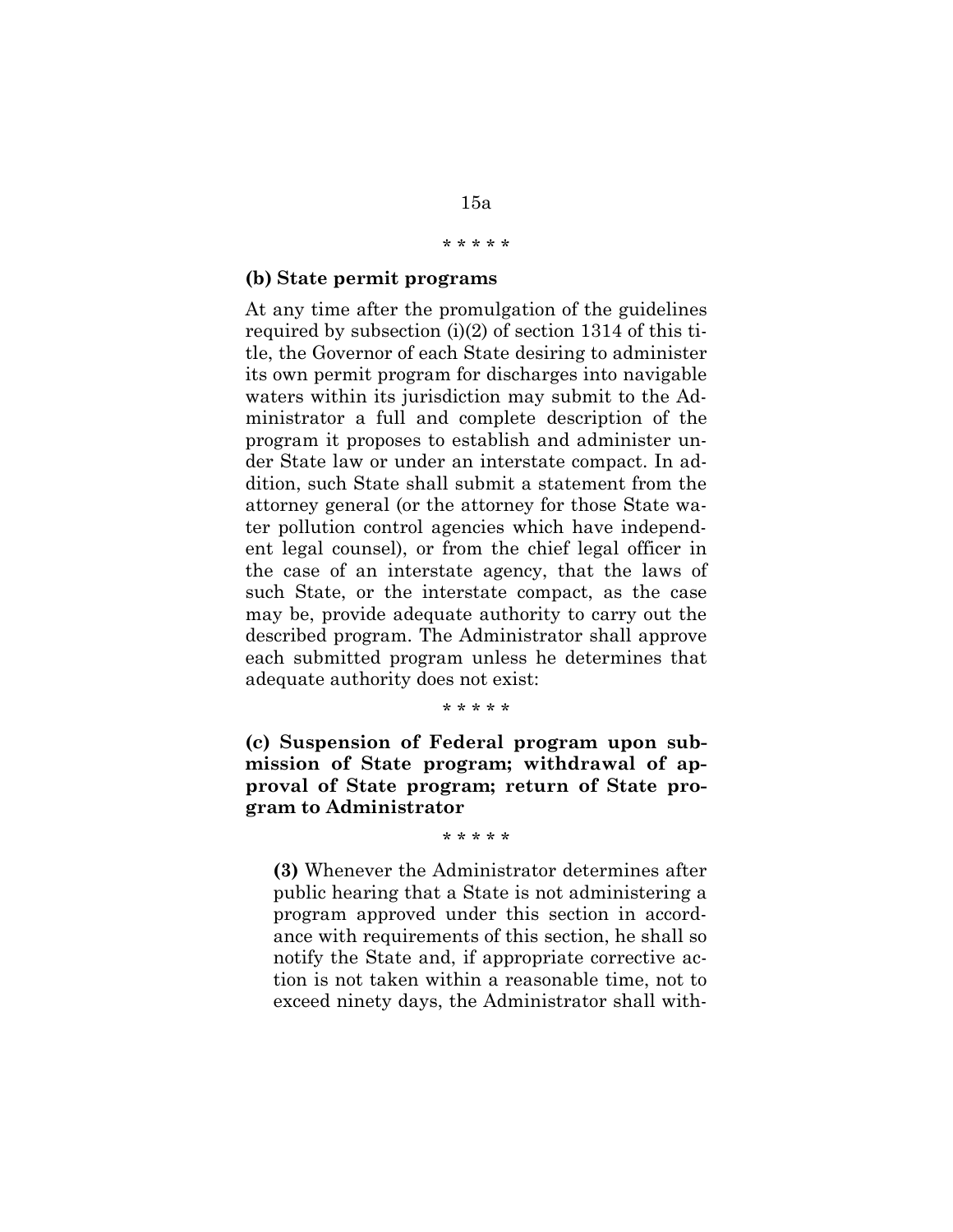draw approval of such program. The Administrator shall not withdraw approval of any such program unless he shall first have notified the State, and made public, in writing, the reasons for such withdrawal.

\* \* \* \* \*

### **(d) Notification of Administrator**

**(1)** Each State shall transmit to the Administrator a copy of each permit application received by such State and provide notice to the Administrator of every action related to the consideration of such permit application, including each permit proposed to be issued by such State.

**(2)** No permit shall issue (A) if the Administrator within ninety days of the date of his notification under subsection (b)(5) of this section objects in writing to the issuance of such permit, or (B) if the Administrator within ninety days of the date of transmittal of the proposed permit by the State objects in writing to the issuance of such permit as being outside the guidelines and requirements of this chapter. Whenever the Administrator objects to the issuance of a permit under this paragraph such written objection shall contain a statement of the reasons for such objection and the effluent limitations and conditions which such permit would include if it were issued by the Administrator.

**(3)** The Administrator may, as to any permit application, waive paragraph (2) of this subsection.

**(4)** In any case where, after December 27, 1977, the Administrator, pursuant to paragraph (2) of this subsection, objects to the issuance of a per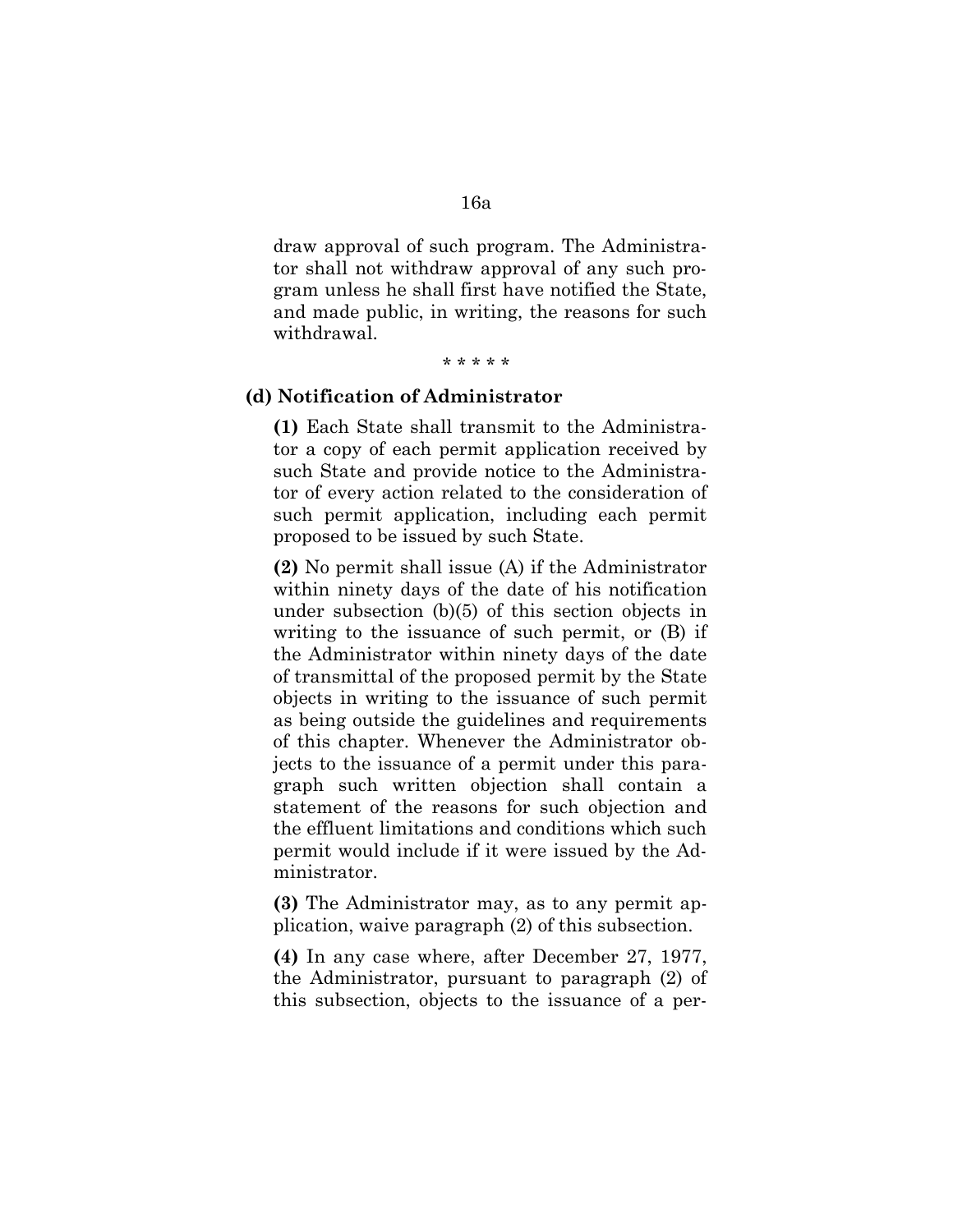mit, on request of the State, a public hearing shall be held by the Administrator on such objection. If the State does not resubmit such permit revised to meet such objection within 30 days after completion of the hearing, or, if no hearing is requested within 90 days after the date of such objection, the Administrator may issue the permit pursuant to subsection (a) of this section for such source in accordance with the guidelines and requirements of this chapter.

\* \* \* \* \*

### **(***l***) Limitation on permit requirement**

#### **(1) Agricultural return flows**

The Administrator shall not require a permit under this section for discharges composed entirely of return flows from irrigated agriculture, nor shall the Administrator directly or indirectly, require any State to require such a permit.

# **(2) Stormwater runoff from oil, gas, and mining operations**

The Administrator shall not require a permit under this section, nor shall the Administrator directly or indirectly require any State to require a permit, for discharges of stormwater runoff from mining operations or oil and gas exploration, production, processing, or treatment operations or transmission facilities, composed entirely of flows which are from conveyances or systems of conveyances (including but not limited to pipes, conduits, ditches, and channels) used for collecting and conveying precipitation runoff and which are not contaminated by contact with, or do not come into contact with, any overburden, raw material,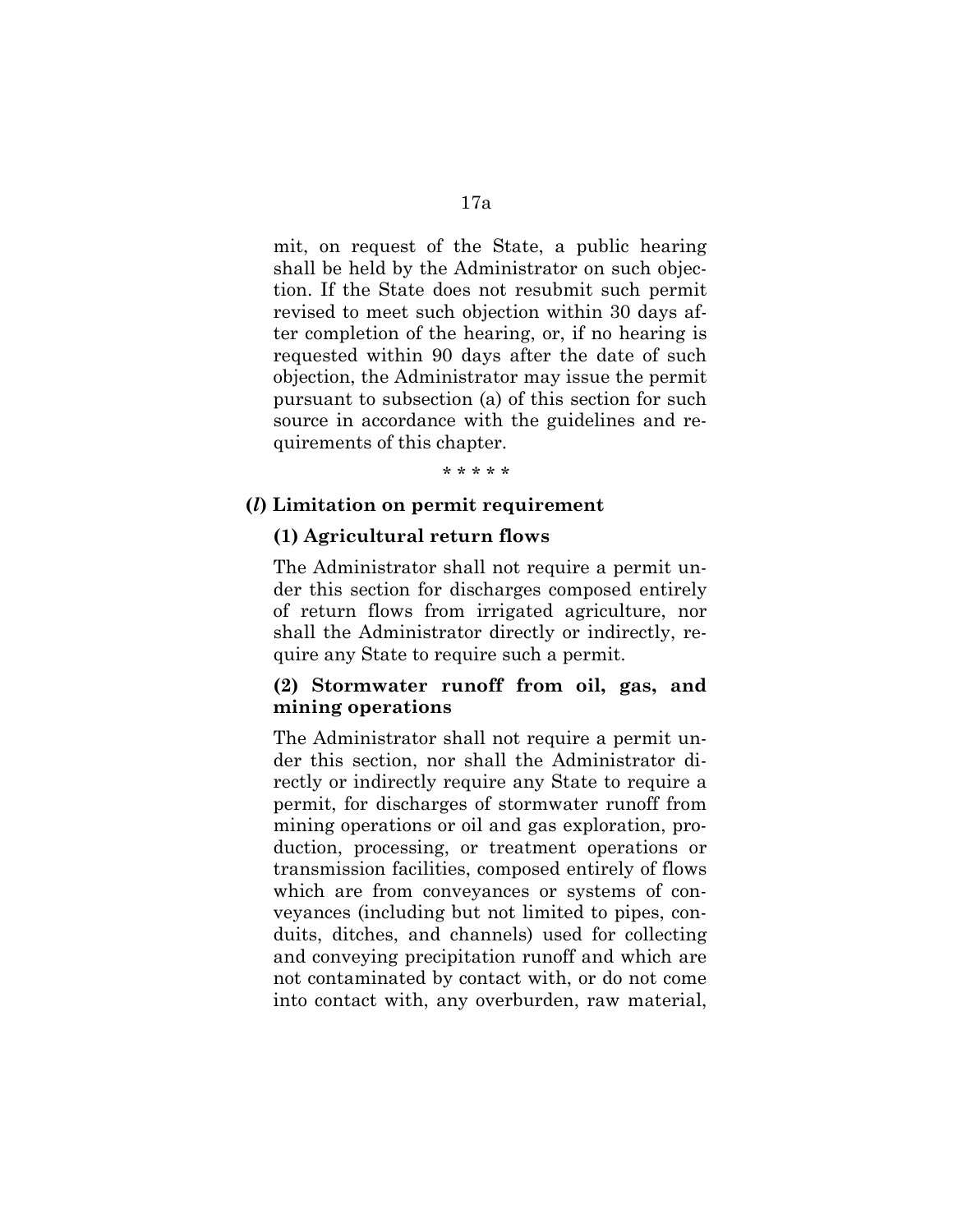intermediate products, finished product, byproduct, or waste products located on the site of such operations.

### **(3) Silvicultural activities**

# **(A) NPDES permit requirements for silvicultural activities**

The Administrator shall not require a permit under this section nor directly or indirectly require any State to require a permit under this section for a discharge from runoff resulting from the conduct of the following silviculture activities conducted in accordance with standard industry practice: nursery operations, site preparation, reforestation and subsequent cultural treatment, thinning, prescribed burning, pest and fire control, harvesting operations, surface drainage, or road construction and maintenance.

#### \* \* \* \* \*

### **(p) Municipal and industrial stormwater discharges**

## **(1) General rule**

Prior to October 1, 1994, the Administrator or the State (in the case of a permit program approved under this section) shall not require a permit under this section for discharges composed entirely of stormwater.

### **(2) Exceptions**

Paragraph (1) shall not apply with respect to the following stormwater discharges: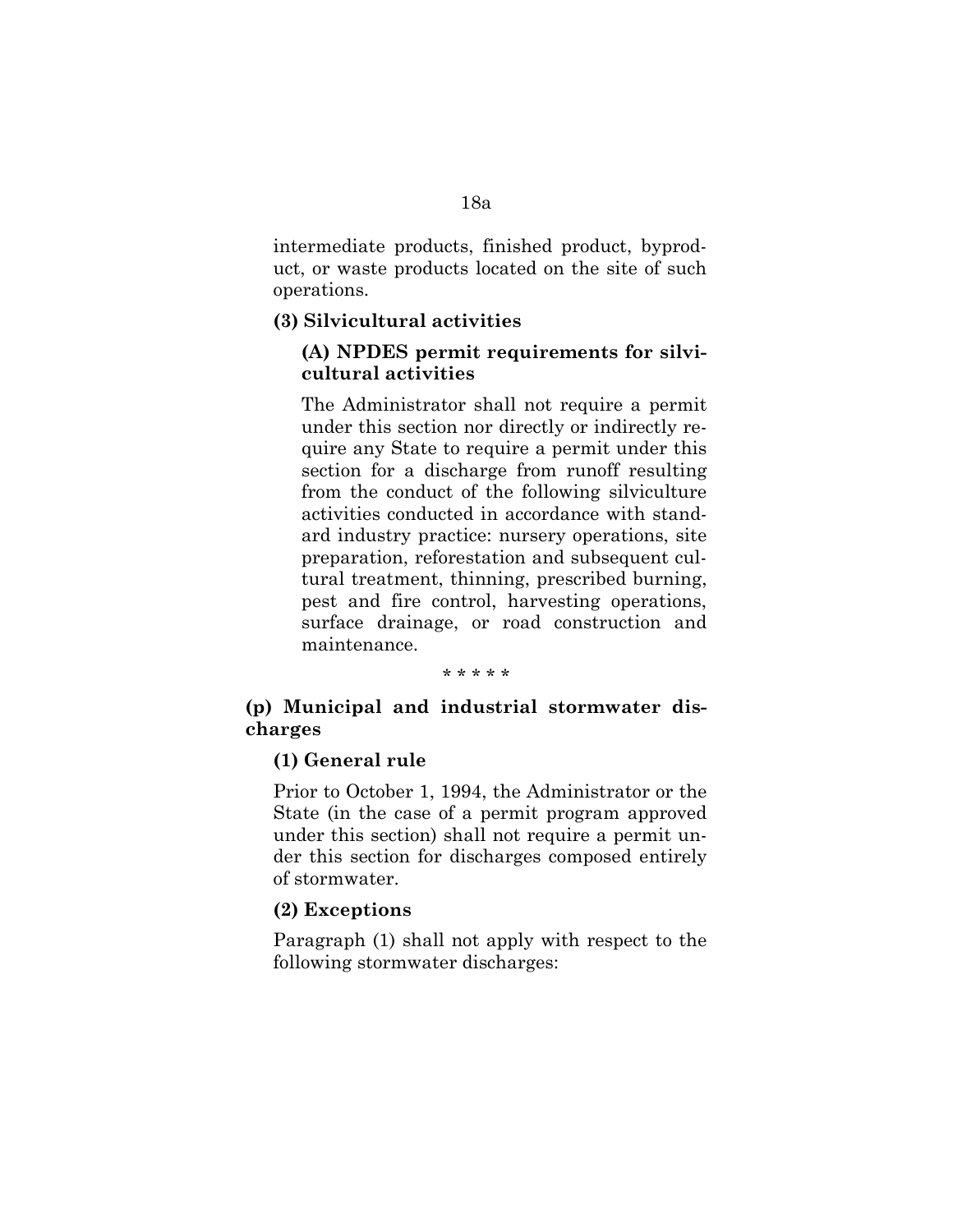**(A)** A discharge with respect to which a permit has been issued under this section before February 4, 1987.

**(B)** A discharge associated with industrial activity.

**(C)** A discharge from a municipal separate storm sewer system serving a population of 250,000 or more.

**(D)** A discharge from a municipal separate storm sewer system serving a population of 100,000 or more but less than 250,000.

**(E)** A discharge for which the Administrator or the State, as the case may be, determines that the stormwater discharge contributes to a violation of a water quality standard or is a significant contributor of pollutants to waters of the United States.

#### \* \* \* \* \*

### **(6) Regulations**

Not later than October 1, 1993, the Administrator, in consultation with State and local officials, shall issue regulations (based on the results of the studies conducted under paragraph (5)) which designate stormwater discharges, other than those discharges described in paragraph (2), to be regulated to protect water quality and shall establish a comprehensive program to regulate such designated sources. The program shall, at a minimum, (A) establish priorities, (B) establish requirements for State stormwater management programs, and (C) establish expeditious deadlines. The program may include performance standards, guidelines, guidance, and manage-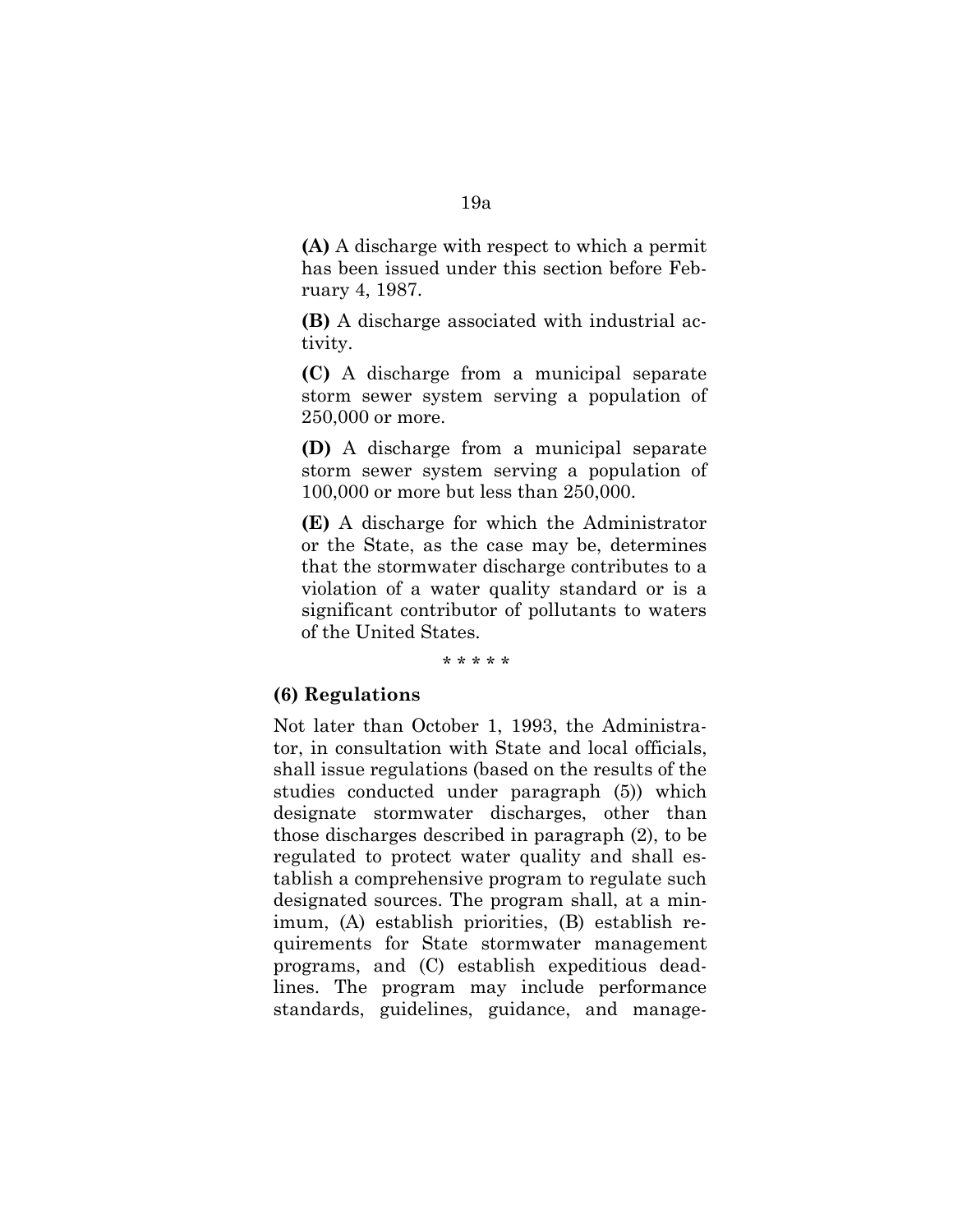### 20a

ment practices and treatment requirements, as appropriate.

\* \* \* \* \*

# **33 U.S.C. § 1345. Disposal or Use of Sewage Sludge**

# **(a) Permit**

Notwithstanding any other provision of this chapter or of any other law, in any case where the disposal of sewage sludge resulting from the operation of a treatment works as defined in section 1292 of this title (including the removal of in-place sewage sludge from one location and its deposit at another location) would result in any pollutant from such sewage sludge entering the navigable waters, such disposal is prohibited except in accordance with a permit issued by the Administrator under section 1342 of this title.

## **(b) Issuance of permit; regulations**

The Administrator shall issue regulations governing the issuance of permits for the disposal of sewage sludge subject to subsection (a) of this section and section 1342 of this title. Such regulations shall require the application to such disposal of each criterion, factor, procedure, and requirement applicable to a permit issued under section 1342 of this title.

### **(c) State permit program**

Each State desiring to administer its own permit program for disposal of sewage sludge subject to subsection (a) of this section within its jurisdiction may do so in accordance with section 1342 of this title.

\* \* \* \* \*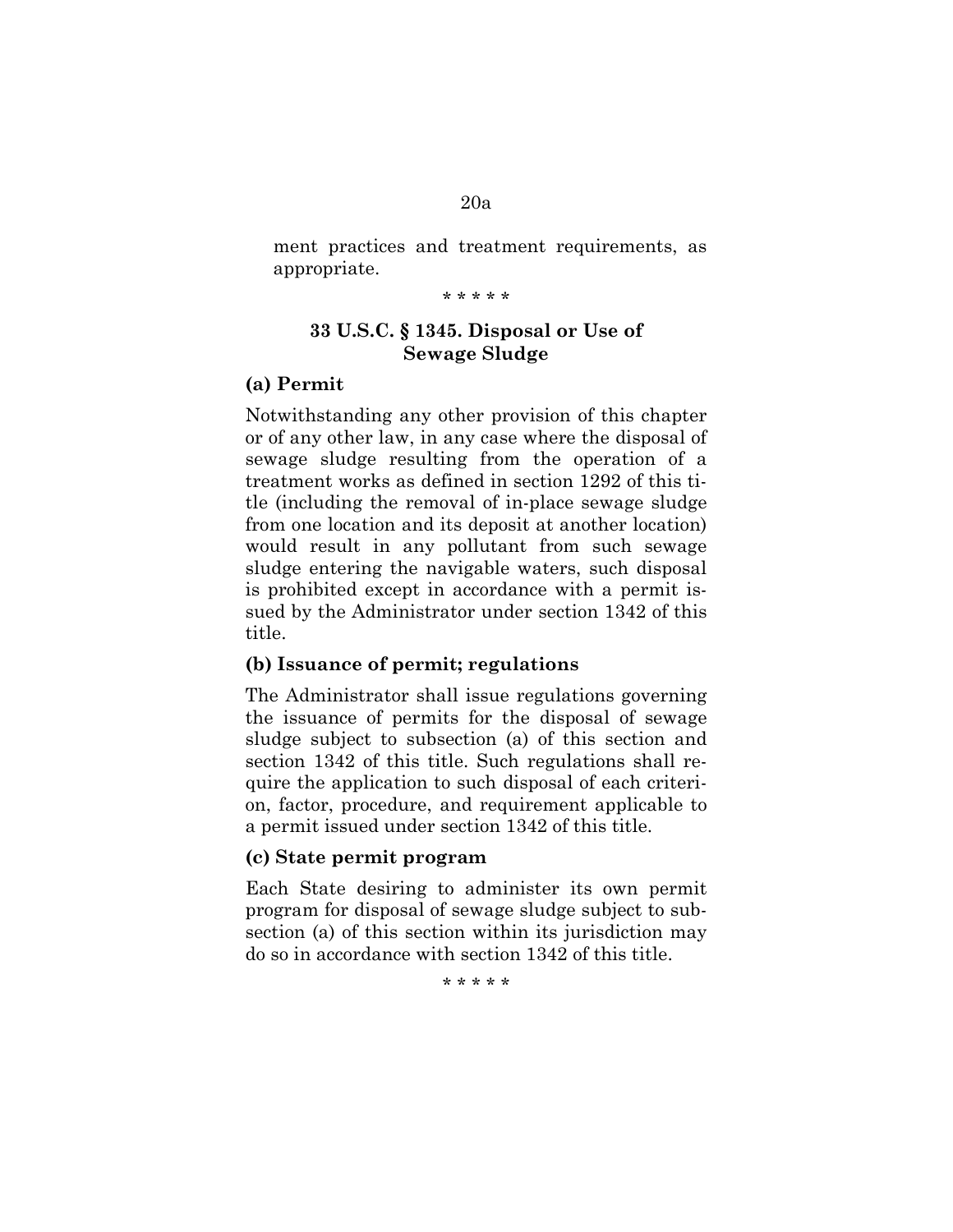# **(2) Identification and regulation of toxic pollutants**

# **(A) On basis of available information**

# **(i) Proposed regulations**

Not later than November 30, 1986, the Administrator shall identify those toxic pollutants which, on the basis of available information on their toxicity, persistence, concentration, mobility, or potential for exposure, may be present in sewage sludge in concentrations which may adversely affect public health or the environment, and propose regulations specifying acceptable management practices for sewage sludge containing each such toxic pollutant and establishing numerical limitations for each such pollutant for each use identified under paragraph (1)(A).

# **(ii) Final regulations**

Not later than August 31, 1987, and after opportunity for public hearing, the Administrator shall promulgate the regulations required by subparagraph (A)(i).

# **(B) Others**

# **(i) Proposed regulations**

Not later than July 31, 1987, the Administrator shall identify those toxic pollutants not identified under subparagraph (A)(i) which may be present in sewage sludge in concentrations which may adversely affect public health or the environment, and propose regulations specifying acceptable management practices for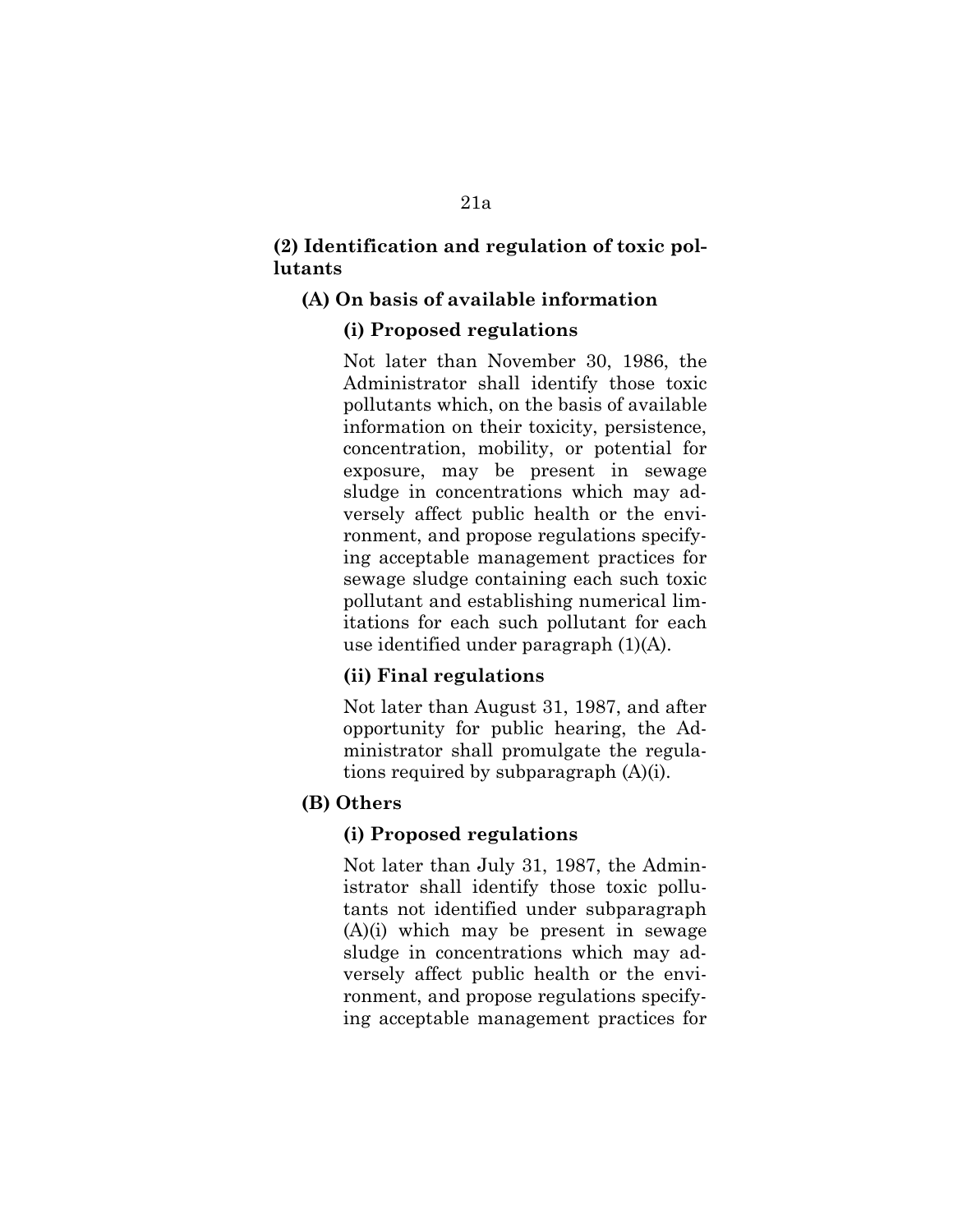sewage sludge containing each such toxic pollutant and establishing numerical limitations for each pollutant for each such use identified under paragraph (1)(A).

# **(ii) Final regulations**

Not later than June 15, 1988, the Administrator shall promulgate the regulations required by subparagraph (B)(i).

### **(C) Review**

From time to time, but not less often than every 2 years, the Administrator shall review the regulations promulgated under this paragraph for the purpose of identifying additional toxic pollutants and promulgating regulations for such pollutants consistent with the requirements of this paragraph.

### **(D) Minimum standards; compliance date**

The management practices and numerical criteria established under subparagraphs (A), (B), and (C) shall be adequate to protect public health and the environment from any reasonably anticipated adverse effects of each pollutant. Such regulations shall require compliance as expeditiously as practicable but in no case later than 12 months after their publication, unless such regulations require the construction of new pollution control facilities, in which case the regulations shall require compliance as expeditiously as practicable but in no case later than two years from the date of their publication.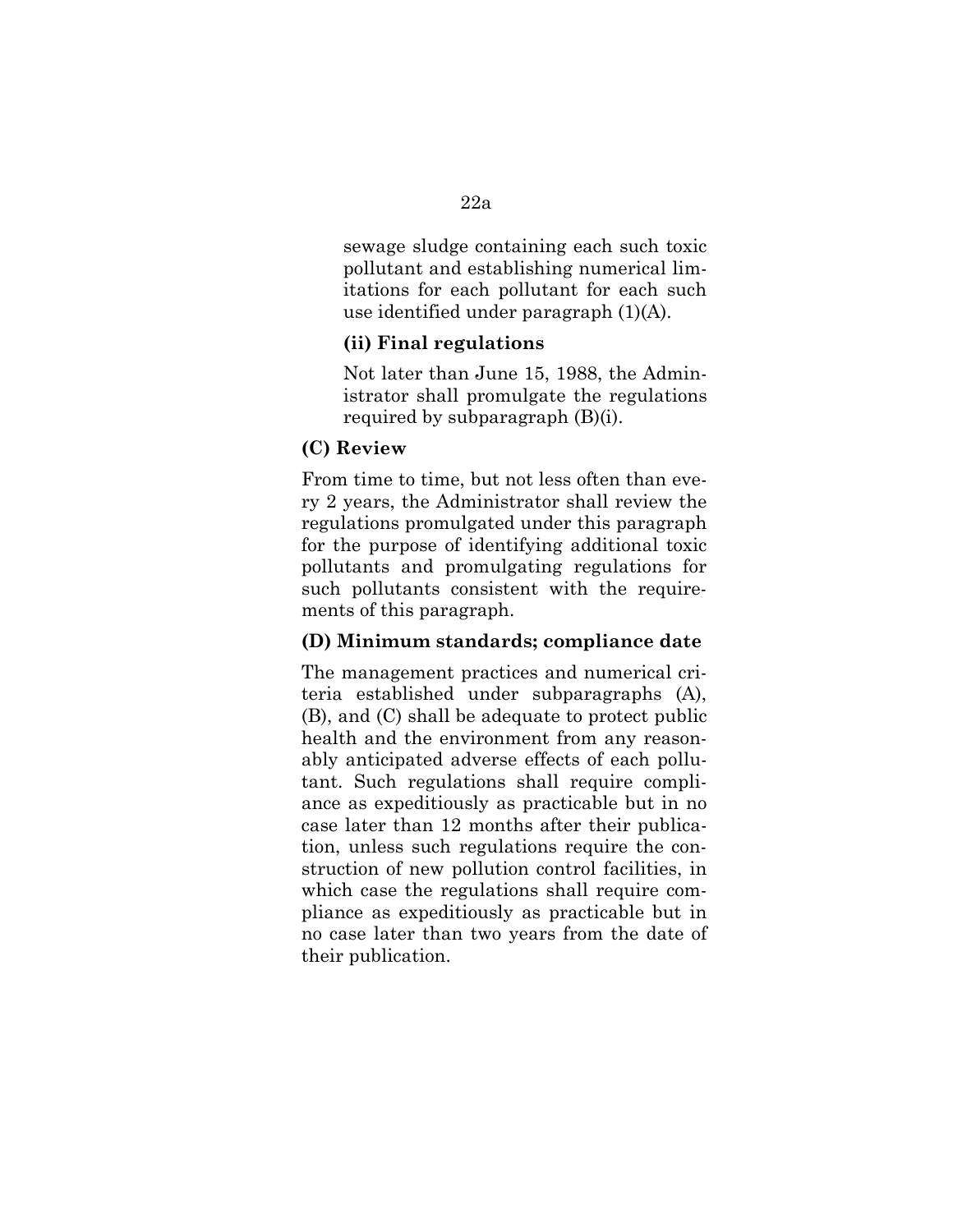### **(3) Alternative standards**

For purposes of this subsection, if, in the judgment of the Administrator, it is not feasible to prescribe or enforce a numerical limitation for a pollutant identified under paragraph (2), the Administrator may instead promulgate a design, equipment, management practice, or operational standard, or combination thereof, which in the Administrator's judgment is adequate to protect public health and the environment from any reasonably anticipated adverse effects of such pollutant. In the event the Administrator promulgates a design or equipment standard under this subsection, the Administrator shall include as part of such standard such requirements as will assure the proper operation and maintenance of any such element of design or equipment.

\* \* \* \* \*

### **(f) Implementation of regulations**

#### **(1) Through section 1342 permits**

Any permit issued under section 1342 of this title to a publicly owned treatment works or any other treatment works treating domestic sewage shall include requirements for the use and disposal of sludge that implement the regulations established pursuant to subsection (d) of this section, unless such requirements have been included in a permit issued under the appropriate provisions of subtitle C of the Solid Waste Disposal Act [42 U.S.C.A. § 6921 et seq.], part C of the Safe Drinking Water Act [42 U.S.C.A. § 300h et seq.], the Marine Protection, Research, and Sanctuaries Act of 1972 [33 U.S.C.A. § 1401 et seq.], or the Clean Air Act [42 U.S.C.A. § 7401 et seq.], or under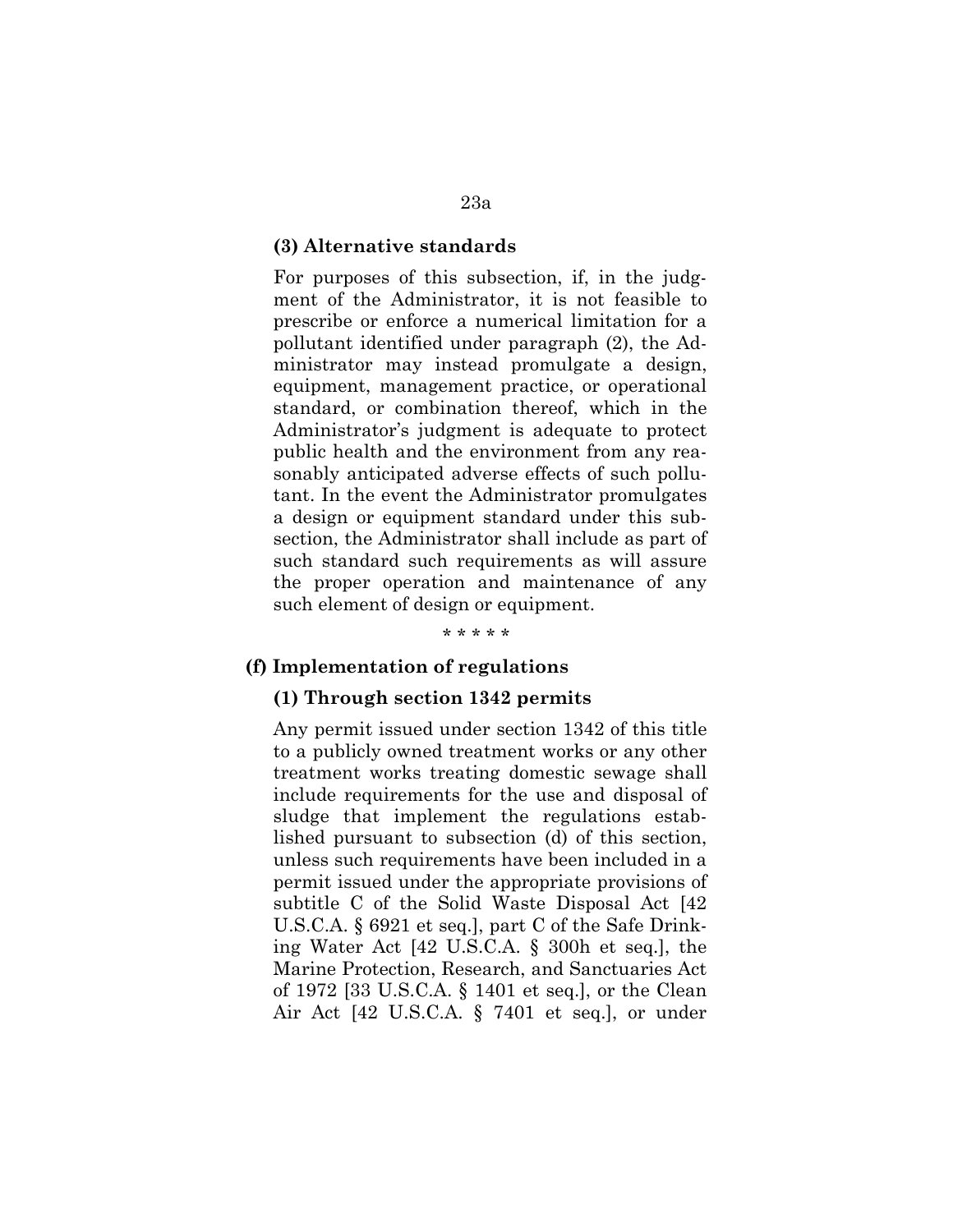# State permit programs approved by the Administrator, where the Administrator determines that such programs assure compliance with any applicable requirements of this section.

#### \* \* \* \* \*

# **U.S.C. § 1369. Administrative Procedure and Judicial Review**

\* \* \* \* \*

## **(b) Review of Administrator's actions; selection of court; fees**

**(1)** Review of the Administrator's action (A) in promulgating any standard of performance under section 1316 of this title, (B) in making any determination pursuant to section  $1316(b)(1)(C)$  of this title, (C) in promulgating any effluent standard, prohibition, or pretreatment standard under section 1317 of this title, (D) in making any determination as to a State permit program submitted under section 1342(b) of this title, (E) in approving or promulgating any effluent limitation or other limitation under section 1311, 1312, 1316, or 1345 of this title, (F) in issuing or denying any permit under section 1342 of this title, and (G) in promulgating any individual control strategy under section 1314(l) of this title, may be had by any interested person in the Circuit Court of Appeals of the United States for the Federal judicial district in which such person resides or transacts business which is directly affected by such action upon application by such person. Any such application shall be made within 120 days from the date of such determination, approval, promulgation, issuance or denial, or after such